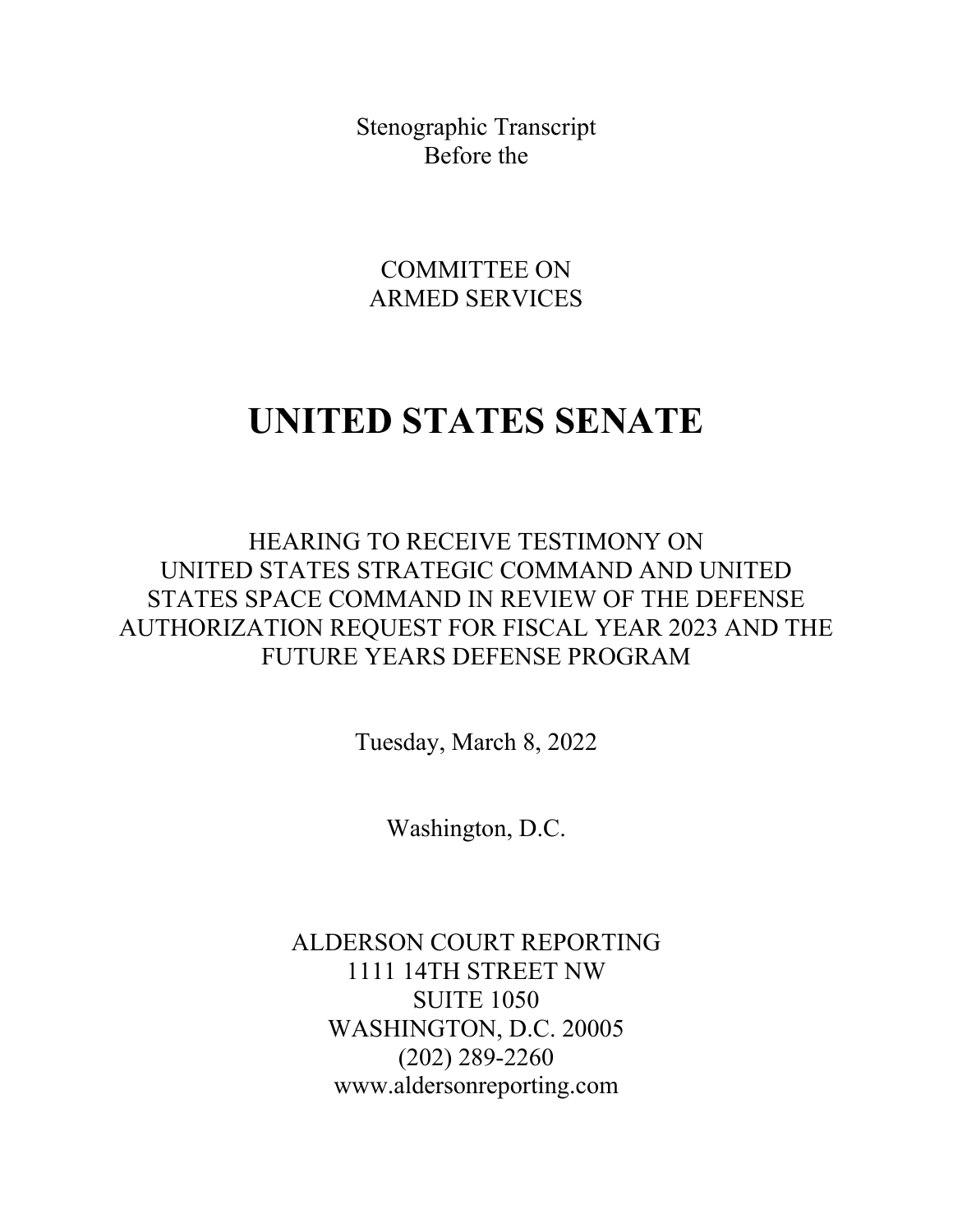| $\mathbf{1}$ | HEARING TO RECEIVE TESTIMONY ON                              |  |  |  |  |  |  |  |  |
|--------------|--------------------------------------------------------------|--|--|--|--|--|--|--|--|
| $\sqrt{2}$   | UNITED STATES STRATEGIC COMMAND AND UNITED STATES SPACE      |  |  |  |  |  |  |  |  |
| 3            | COMMAND IN REVIEW OF THE DEFENSE AUTHORIZATION REQUEST FOR   |  |  |  |  |  |  |  |  |
| 4            | FISCAL YEAR 2023 AND THE FUTURE YEARS DEFENSE PROGRAM        |  |  |  |  |  |  |  |  |
| 5            |                                                              |  |  |  |  |  |  |  |  |
| 6            | Tuesday, March 8, 2022                                       |  |  |  |  |  |  |  |  |
| 7            |                                                              |  |  |  |  |  |  |  |  |
| 8            | U.S. Senate                                                  |  |  |  |  |  |  |  |  |
| 9            | Committee on Armed Services                                  |  |  |  |  |  |  |  |  |
| 10           | Washington, D.C.                                             |  |  |  |  |  |  |  |  |
| 11           |                                                              |  |  |  |  |  |  |  |  |
| 12           | The committee met, pursuant to notice, at 9:30 a.m. in       |  |  |  |  |  |  |  |  |
| 13           | Room SD-106, Dirksen Senate Office Building, Hon. Jack Reed, |  |  |  |  |  |  |  |  |
| 14           | chairman of the committee, presiding.                        |  |  |  |  |  |  |  |  |
| 15           | Committee Members Present: Senators Reed [presiding],        |  |  |  |  |  |  |  |  |
| 16           | Shaheen, Gillibrand, Blumenthal, Kaine, King, Warren,        |  |  |  |  |  |  |  |  |
| 17           | Peters, Rosen, Kelly, Wicker, Fischer, Cotton, Rounds,       |  |  |  |  |  |  |  |  |
| $18\,$       | Ernst, Tillis, Cramer, Scott, Blackburn, Hawley, and         |  |  |  |  |  |  |  |  |
| 19           | Tuberville.                                                  |  |  |  |  |  |  |  |  |
| 20           |                                                              |  |  |  |  |  |  |  |  |
| 21           |                                                              |  |  |  |  |  |  |  |  |
| 22           |                                                              |  |  |  |  |  |  |  |  |
| 23           |                                                              |  |  |  |  |  |  |  |  |
| 24           |                                                              |  |  |  |  |  |  |  |  |
| 25           |                                                              |  |  |  |  |  |  |  |  |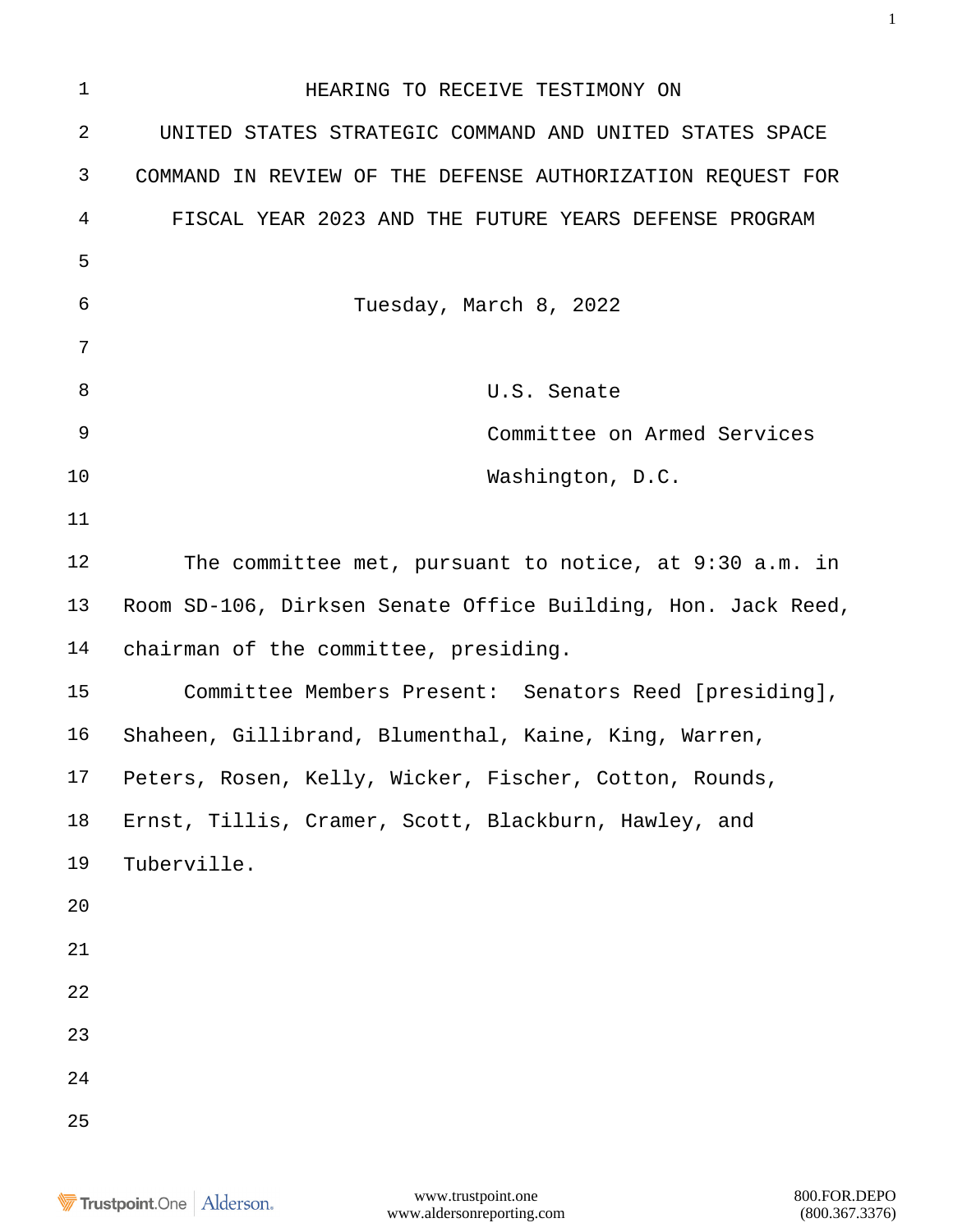OPENING STATEMENT OF HON. JACK REED, U.S. SENATOR FROM RHODE ISLAND

 Chairman Reed: Let me call this hearing to order. Good morning. The Committee meets today to receive testimony from Admiral Charles Richard, Commander of U.S. Strategic Command, or STRATCOM, and General James Dickinson, Commander of U.S. Space Command, or SPACECOM. Admiral Richard, General Dickinson, I want to thank you for your service to our nation, and I would like to extend my thanks to the men and women serving under your commands.

 Maintaining our nuclear deterrent and preserving our ability to operate in space are fundamental to our long-term strategic competition with Russia and China.

 There is a reason we have asked the commanders of STRATCOM and SPACECOM to testify together. Until 2019, Space Command was part of Strategic Command. Now, as SPACECOM stands up as an independent command, I would like to know what gaps or seams remain exposed during this transition and how they can be addressed.

 Much has changed since our last hearing in 2021. Russia's ongoing unprovoked and illegal invasion of Ukraine has shaken the international order that has maintained nuclear stability for the better part of a century. Vladimir Putin's behavior has been reckless to a dangerous degree. Just prior to its invasion, Russia conducted a

Trustpoint.One Alderson.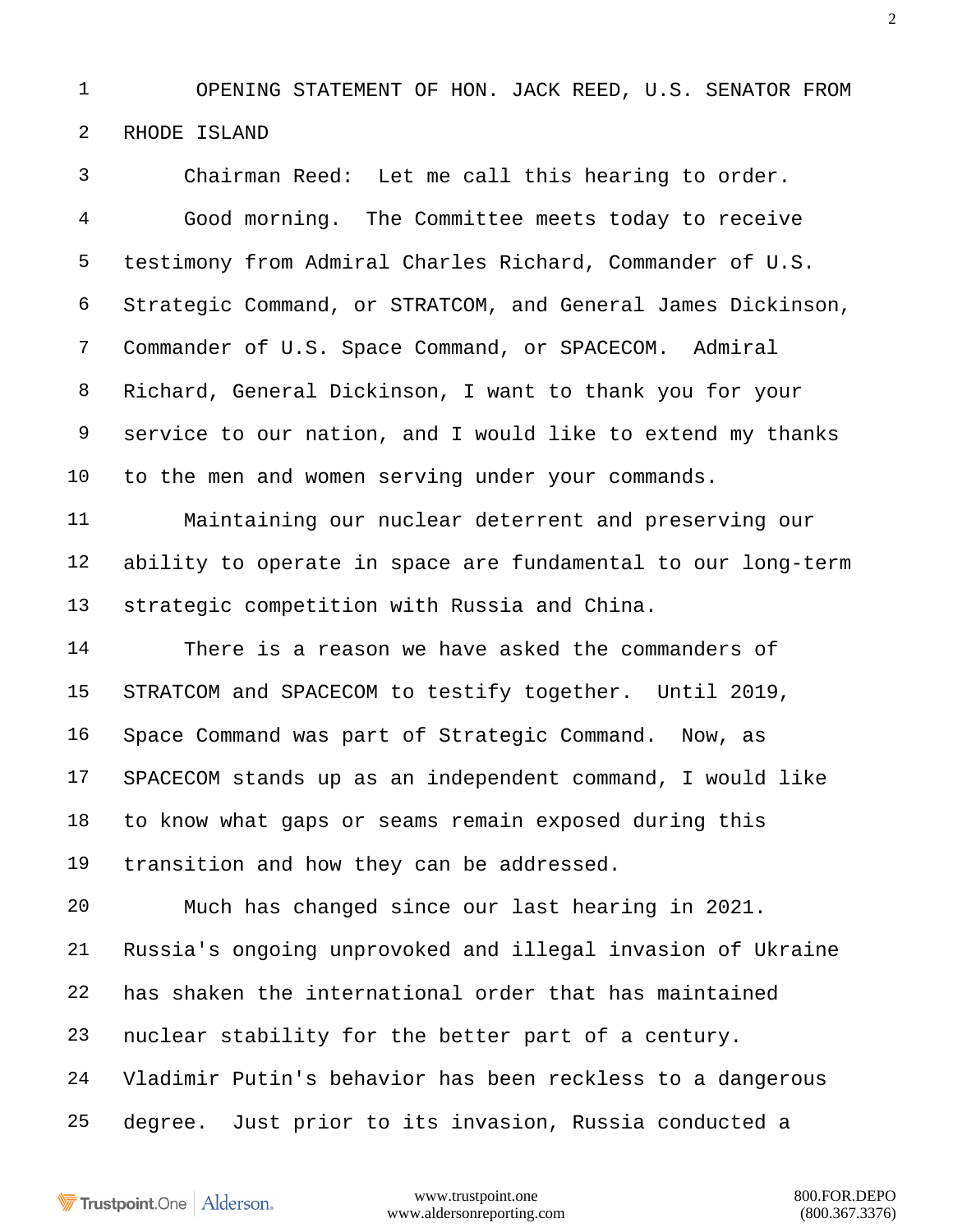large out-of-cycle nuclear exercise, and the Kremlin has since made a series of escalatory statements. Normally, Russia conducts its nuclear exercises in the fall and the United States conducts ours afterwards in a stable, predictable fashion. Not so this year. More than ever, our nuclear deterrent, the bedrock of our national defense, is being relied upon as we witness the realities of a European conflict involving a nuclear armed nation.

 In the past year, we have also seen China develop three missile fields in hardened silos throughout the country. This development, along with China's completion of its nuclear triad and modernization of its nuclear command, control, and communications fundamentally change the nature of Beijing's nuclear doctrine. We need to understand why China is undertaking this expansion, what it means for stability in the Indo-Pacific region, and how we should adjust our own nuclear deterrence to protect our nation and uphold the fundamental extended commitment to our allies.

 Similarly, over the past year we gained a clearer picture of the threat we face in space, which has become a contested domain. In any future conflict, China will quickly extend its capabilities into space in a seamless fashion. Russia, for its part, acted recklessly in November by destroying a satellite in space while building up forces on the Ukrainian border. During today's hearing we will

Trustpoint.One Alderson.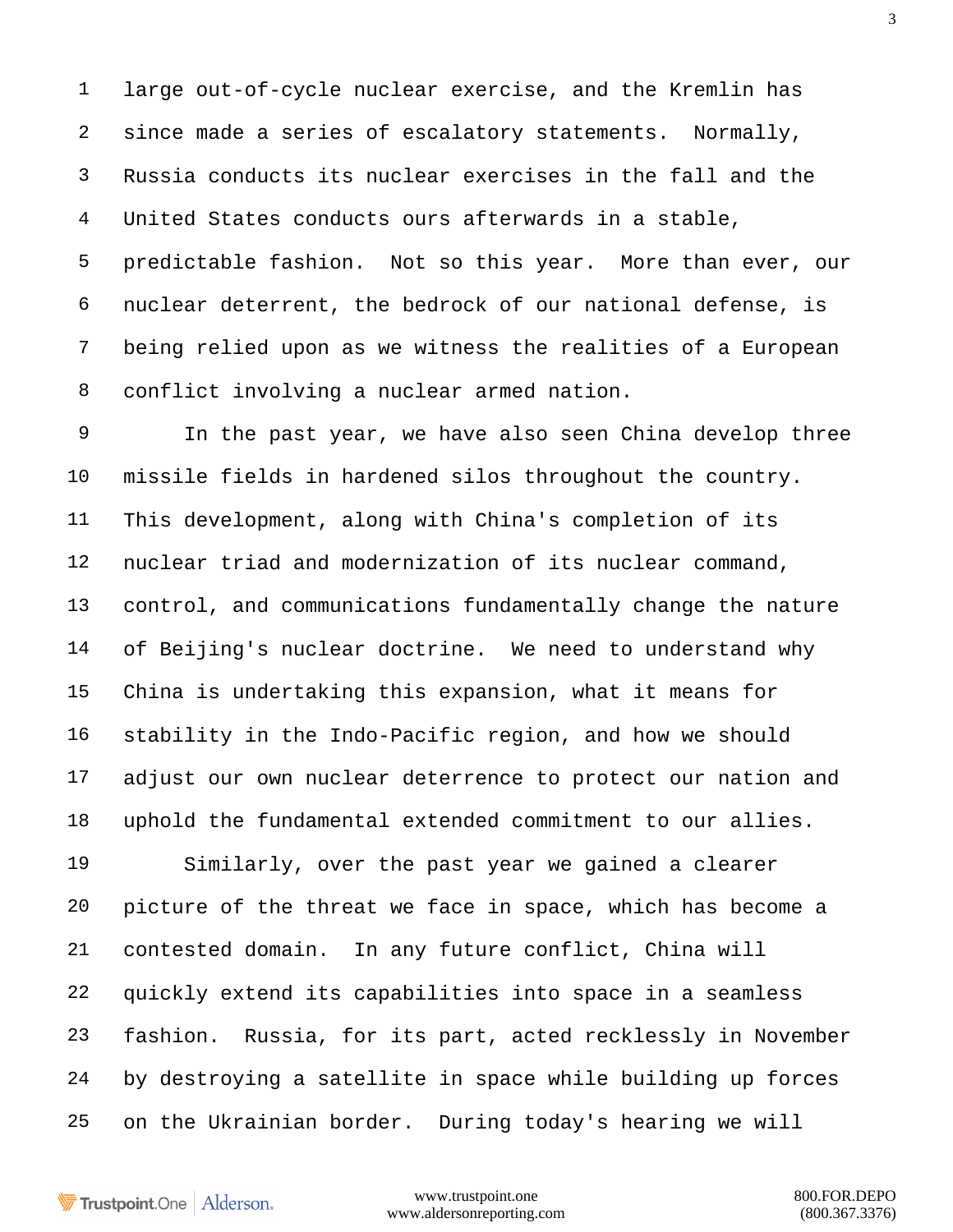discuss these threats and the nature of conflict we can expect in space in the years to come.

 In particular, General Dickinson, I would like to make sure that SPACECOM is fulfilling the space and ground functions you inherited from STRATCOM with respect to missile warning and nuclear command, control, and communications. Ensuring we can accurately warn both Strategic and Northern Commands, and our senior leadership, of a missile attack on the homeland is of the utmost importance.

 SPACECOM is also responsible for integrating and tasking both ground and space sensors for better space situational awareness, essentially becoming DoD's "sensor command." General Dickinson, I ask that you share your vision on how to integrate this myriad number of sensors, which range from radars on the ground and at sea to sensors aboard satellites.

 General, I would also like to know the progress your command is making during its stand-up and how you are finding and retaining personnel with the specialized skill sets associated with SPACECOM operations.

 Admiral Richard, your command is undergoing an intense period of modernization that began with the ratification of the New START Treaty. This will be the third modernization cycle since 1960, as parts of each leg of our triad age out.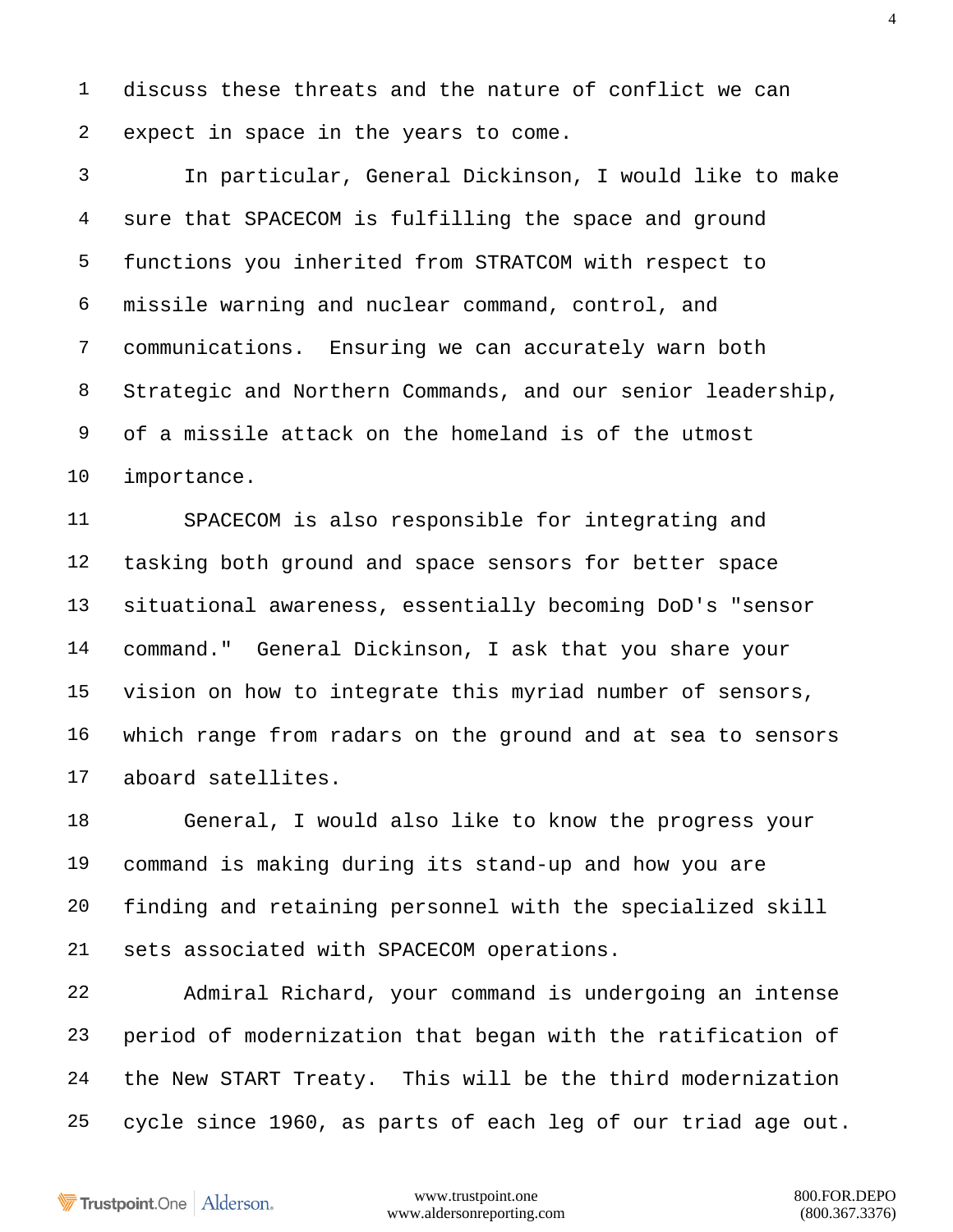I am interested in hearing about the progress of modernizing the entire triad and the implications of altering that plan, especially with respect to our near-peer competitors.

 In addition, I would like to know your views on the efforts by the National Nuclear Security Administration to re-capitalize its uranium and plutonium handling infrastructure. Some of these facilities date back to the Manhattan Project and are single points of failure in supporting your mission. It is essential that we understand what impacts this may have on your operations.

 Thank you again for appearing today and I look forward to your testimonies.

 Ranking Member Inhofe cannot be here today. We anticipate he will return next week. But I would ask that his opening statement be submitted to the record, and without objection, so ordered.

17 [The prepared statement of Senator Inhofe follows: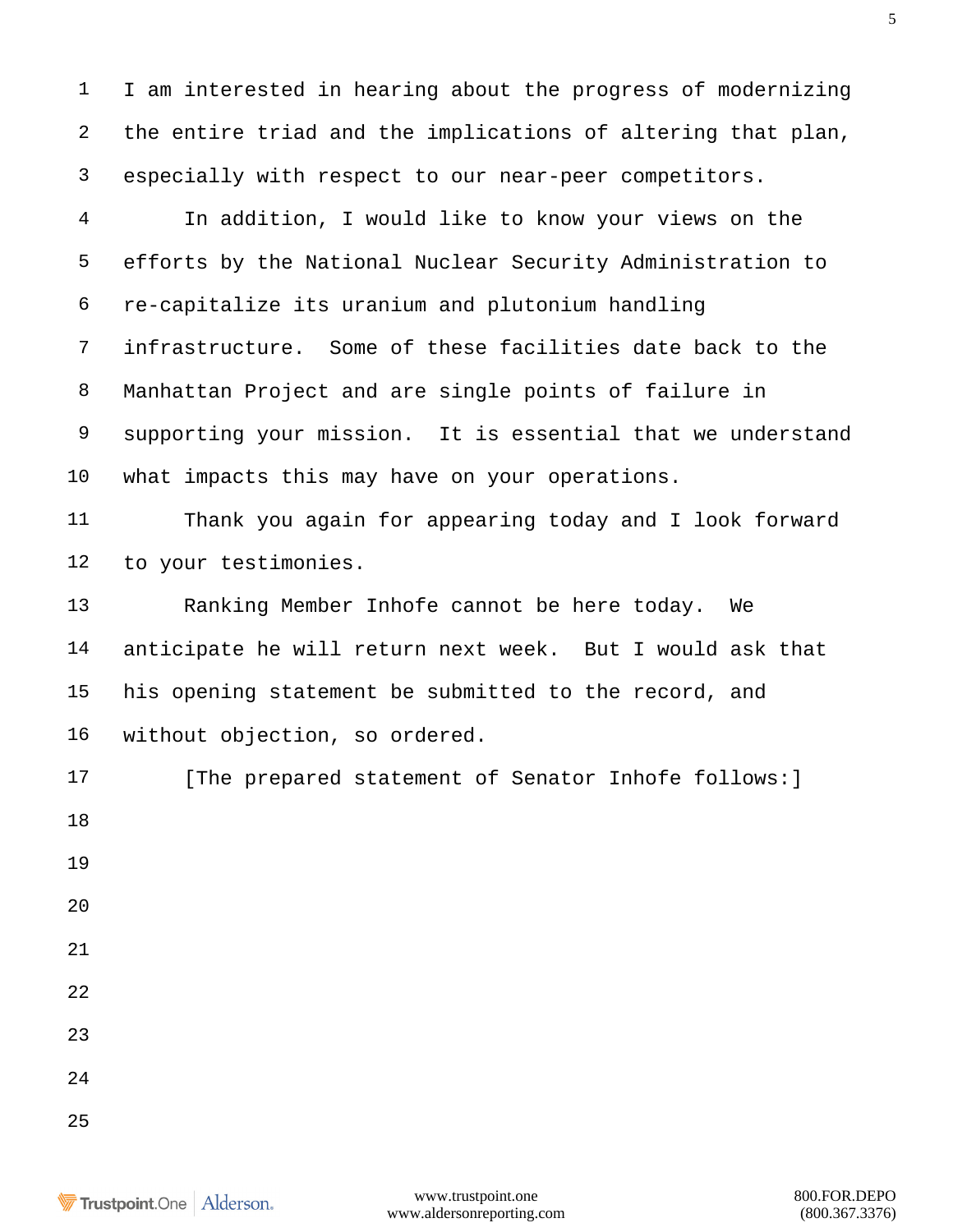| $\mathbf 1$      | Chairman Reed: And I would also note for my colleagues |  |  |  |  |  |  |  |  |
|------------------|--------------------------------------------------------|--|--|--|--|--|--|--|--|
| $\boldsymbol{2}$ | that there will be a classified briefing immediately   |  |  |  |  |  |  |  |  |
| $\mathsf{3}$     | following this session in SVC-217 to continue our      |  |  |  |  |  |  |  |  |
| $\overline{4}$   | discussion.                                            |  |  |  |  |  |  |  |  |
| 5                | And with that let me recognize Admiral Richard.        |  |  |  |  |  |  |  |  |
| $\sqrt{6}$       |                                                        |  |  |  |  |  |  |  |  |
| $\overline{7}$   |                                                        |  |  |  |  |  |  |  |  |
| $\,8\,$          |                                                        |  |  |  |  |  |  |  |  |
| 9                |                                                        |  |  |  |  |  |  |  |  |
| $10$             |                                                        |  |  |  |  |  |  |  |  |
| 11               |                                                        |  |  |  |  |  |  |  |  |
| $1\,2$           |                                                        |  |  |  |  |  |  |  |  |
| 13               |                                                        |  |  |  |  |  |  |  |  |
| 14               |                                                        |  |  |  |  |  |  |  |  |
| $15$             |                                                        |  |  |  |  |  |  |  |  |
| 16               |                                                        |  |  |  |  |  |  |  |  |
| $17$             |                                                        |  |  |  |  |  |  |  |  |
| $18\,$           |                                                        |  |  |  |  |  |  |  |  |
| 19               |                                                        |  |  |  |  |  |  |  |  |
| $20\,$           |                                                        |  |  |  |  |  |  |  |  |
| $2\sqrt{1}$      |                                                        |  |  |  |  |  |  |  |  |
| $2\sqrt{2}$      |                                                        |  |  |  |  |  |  |  |  |
| 23               |                                                        |  |  |  |  |  |  |  |  |
| 24               |                                                        |  |  |  |  |  |  |  |  |
| 25               |                                                        |  |  |  |  |  |  |  |  |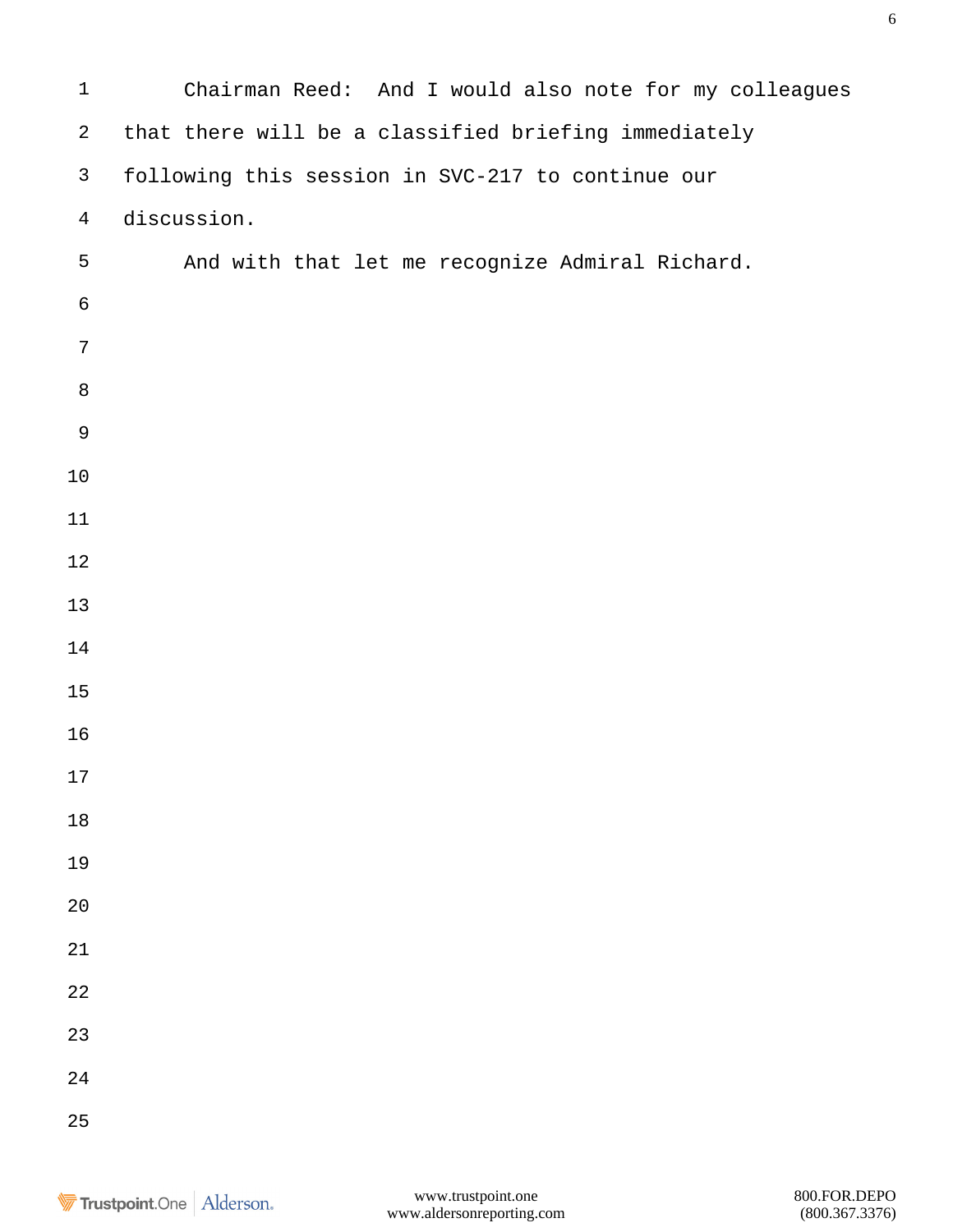STATEMENT OF ADMIRAL CHARLES RICHARD, COMMANDER,

## UNITED STATES STRATEGIC COMMAND

 Admiral Richard: Chairman Reed, distinguished committee members, I am pleased to testify today with my fellow combatant commander, General Dickinson.

 Before I begin, given the ongoing and historically significant crisis that is happening in Ukraine right now, I am going to need to defer all questions regarding Russia and a number of questions related to our own forces to the closed session.

11 I want to thank Secretary Austin, Chairman Milley for their continued support to the strategic deterrence and strategic defense of the nation as well as their overall leadership under some very trying conditions.

 Ladies and gentlemen, right up front I want to assure you that the 150,000 soldiers, sailors, airmen, marines, guardians, civilians of U.S. Strategic Command, as always, are ready to execute our strategic deterrence mission.

 Chairman Milley rightly stated, we are witnessing one of the largest shifts in global geostrategic power the world has ever witnessed. Today we face two nuclear-capable near- peers who have the capability to unilaterally escalate to any level of violence, in any domain, worldwide, with any instrument of national power, at any time, and we have never faced a situation before like that in our history.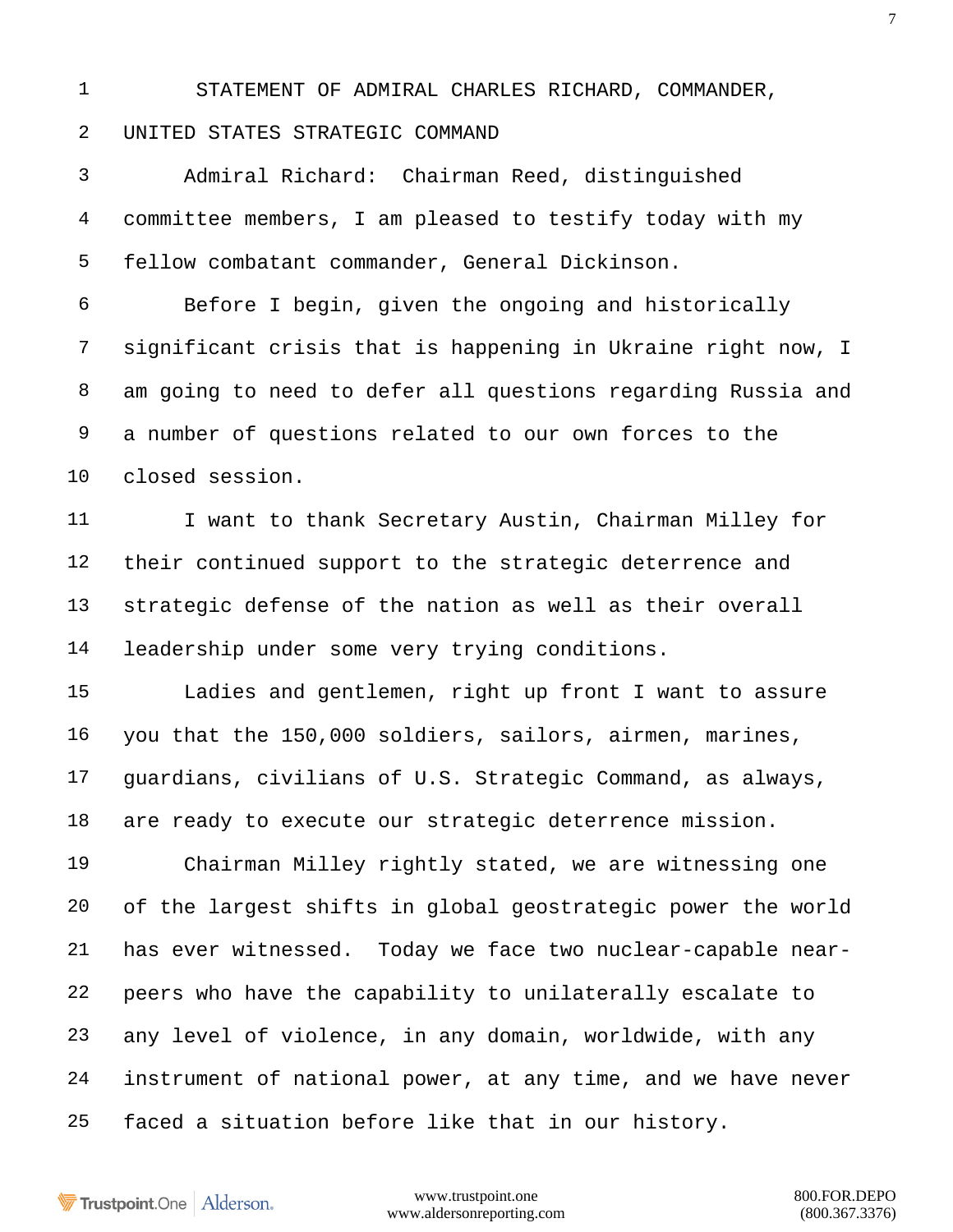Last fall, I formally reported to the Secretary of Defense the PRC's strategic breakout. Their expansion and modernization in 2021 alone is breathtaking, and the concern I expressed in my testimony last April has now become a reality. I had previously emphasized our need to be able to deter two adversaries at the same time. That need is now an imperative.

 I have said this before and I think it is worth repeating. Every operational plan in the Department of Defense and every other capability we have rests on an assumption that strategic deterrence is holding, and in particular that nuclear deterrence is holding. If strategic or nuclear deterrence fails, no other plan and no other capability in the Department of Defense is going to work as designed. The nation's nuclear forces underpin integrated deterrence and enable the U.S., our allies, and our partners to confront aggressive and coercive behavior.

 The strategic security environment is now a three-party nuclear near-peer reality. Today's nuclear force is the minimum required to achieve our national strategy. Right now I am executing my strategic deterrence mission under historic stress, crisis levels of deterrence, crisis deterrence dynamics that we have only seen a couple of times in our nation's history, and I am doing it with submarines built in the '80s and '90s, and air-launched cruise missile

Trustpoint.One Alderson.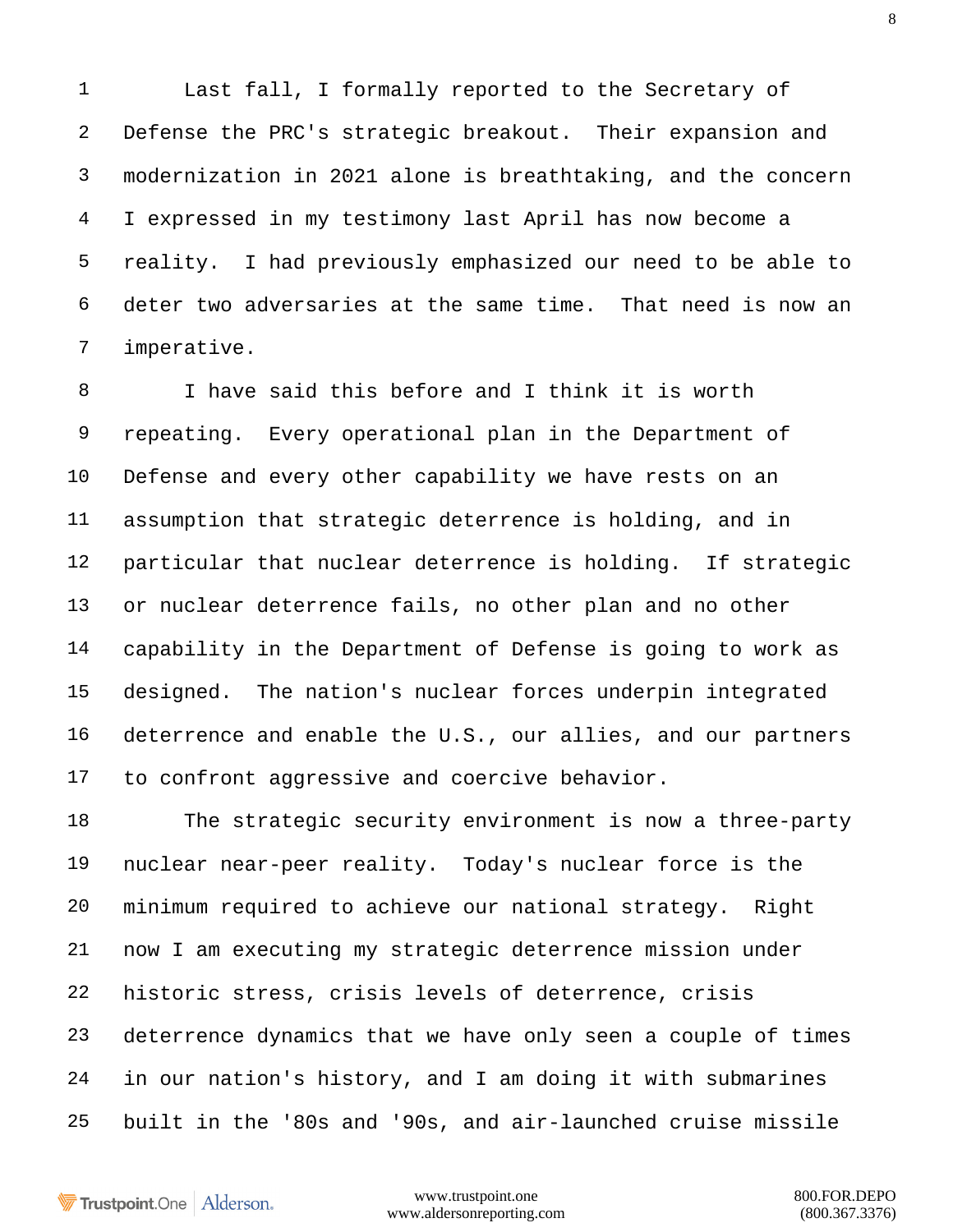built in the '80s, intercontinental ballistic missiles built in the '70s, a bomber built in the '60s, part of our nuclear command and control that predates the internet, and a nuclear weapons complex that dates back to the Manhattan era.

 We must modernize the nuclear triad, the NC3, the nuclear weapons complex, and supporting infrastructure to meet presidential objectives. And while modernization must be the priority, please make no mistake. STRATCOM's forces are ready today.

 Thank you, and I look forward to your questions. 12 [The prepared statement of Admiral Richard follows: ] 

- 
- 
- 
- 
- 
- 

- 
- 
- 

- 
- 
- 
-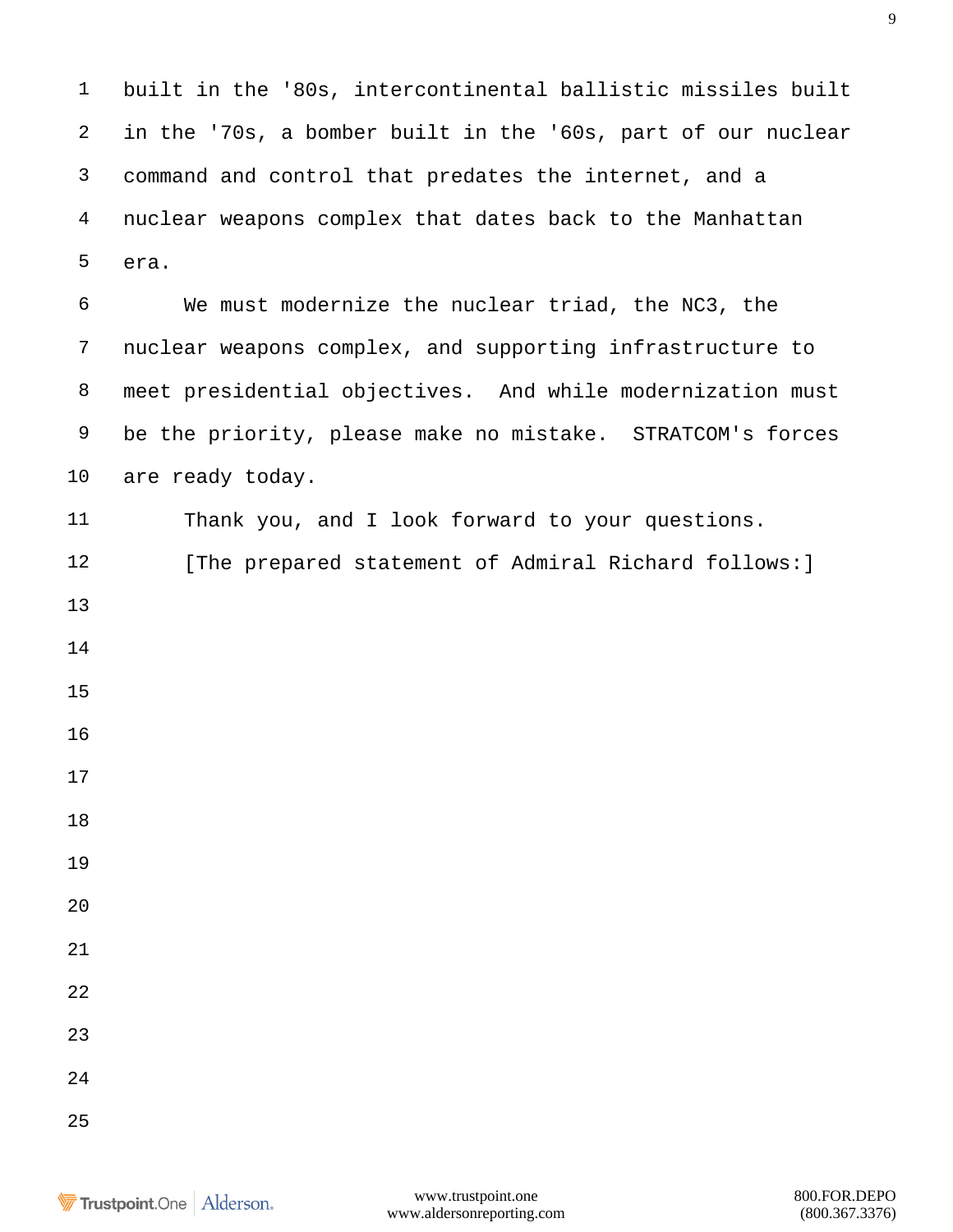| $\mathbf 1$    |                            |  |  | Chairman Reed: Thank you very much, Admiral. |
|----------------|----------------------------|--|--|----------------------------------------------|
| $\overline{a}$ | General Dickinson, please. |  |  |                                              |
| $\mathsf{3}$   |                            |  |  |                                              |
| $\overline{4}$ |                            |  |  |                                              |
| $\mathsf S$    |                            |  |  |                                              |
| $\,$ 6 $\,$    |                            |  |  |                                              |
| $\sqrt{ }$     |                            |  |  |                                              |
| $\,8\,$        |                            |  |  |                                              |
| $\mathsf 9$    |                            |  |  |                                              |
| $1\,0$         |                            |  |  |                                              |
| $11\,$         |                            |  |  |                                              |
| $1\,2$         |                            |  |  |                                              |
| $13$           |                            |  |  |                                              |
| 14             |                            |  |  |                                              |
| $15\,$         |                            |  |  |                                              |
| $16\,$         |                            |  |  |                                              |
| $17\,$         |                            |  |  |                                              |
| $1\,8$         |                            |  |  |                                              |
| 19             |                            |  |  |                                              |
| $2\,0$         |                            |  |  |                                              |
| $2\sqrt{1}$    |                            |  |  |                                              |
| $2\sqrt{2}$    |                            |  |  |                                              |
| 23             |                            |  |  |                                              |
| $2\sqrt{4}$    |                            |  |  |                                              |
| 25             |                            |  |  |                                              |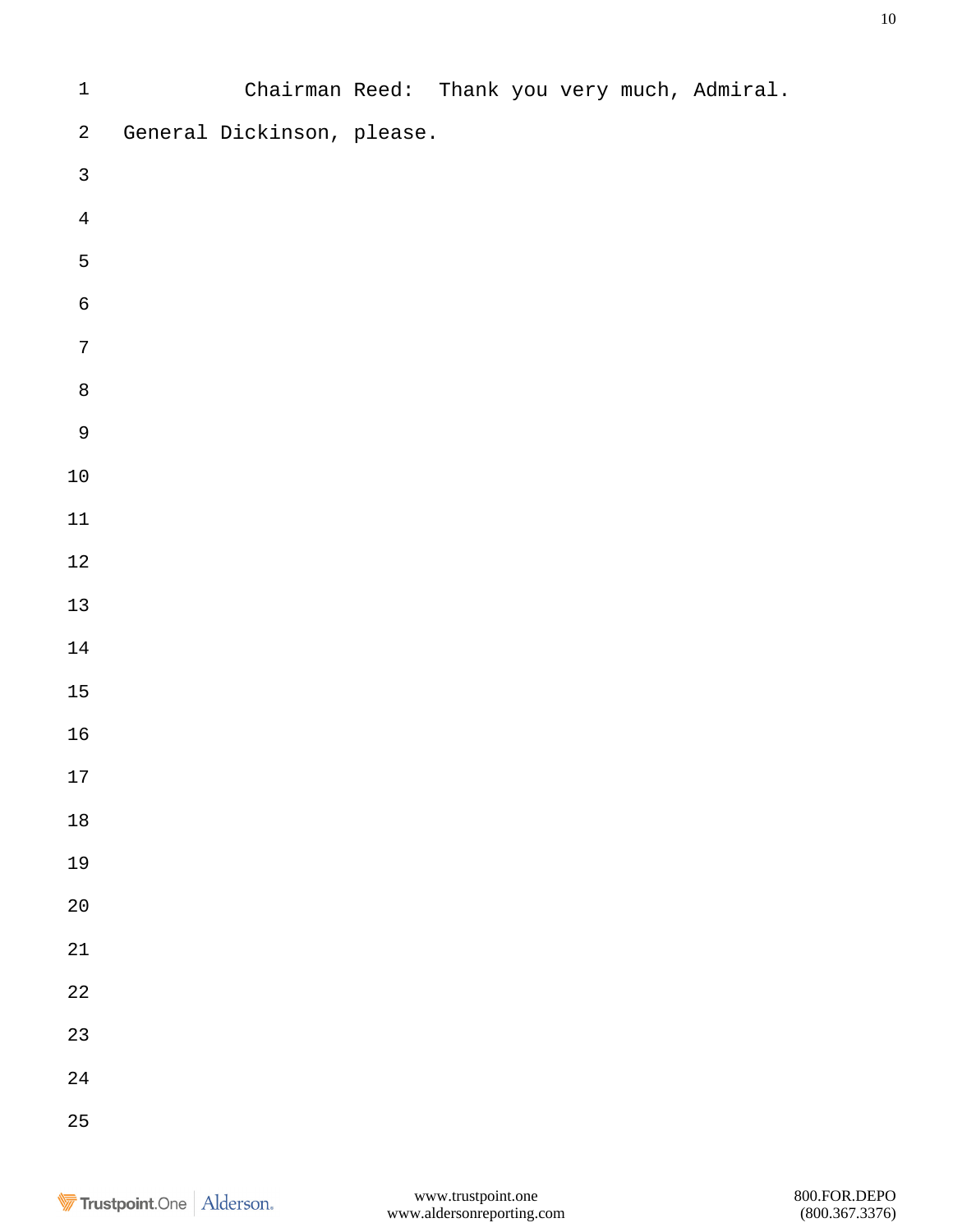STATEMENT OF GENERAL JAMES DICKINSON, COMMANDER,

## UNITED STATES SPACE COMMAND

 General Dickinson: Good morning, ladies and gentlemen, and thank you, Chairman Reed and members of the Senate Armed Services Committee. As always, I am honored today to represent the approximately 18,000 men and women of the United States Space Command. We are a joint and diverse team of professionals who value the honorable service of everyone within our ranks.

 Today we are not only in full support of our joint forces globally and NATO in Europe but we remain hard at work building the command toward full operational capability. We are steadily building the capability and capacity in our headquarters, and its composition reflects our joint, combined, and partnered approach to executing our critical mission. As of this month we have over 1,000 members assigned to our headquarters, including civilians, contractors, active-duty personnel from all services, representatives from the interagency, and servicemembers from the National Guard and Reserves.

 We also recognize the vital importance of our allies and partners through the contributions of an assigned international general office and two international liaison officers on our staff. We are pleased to have all of them on our team.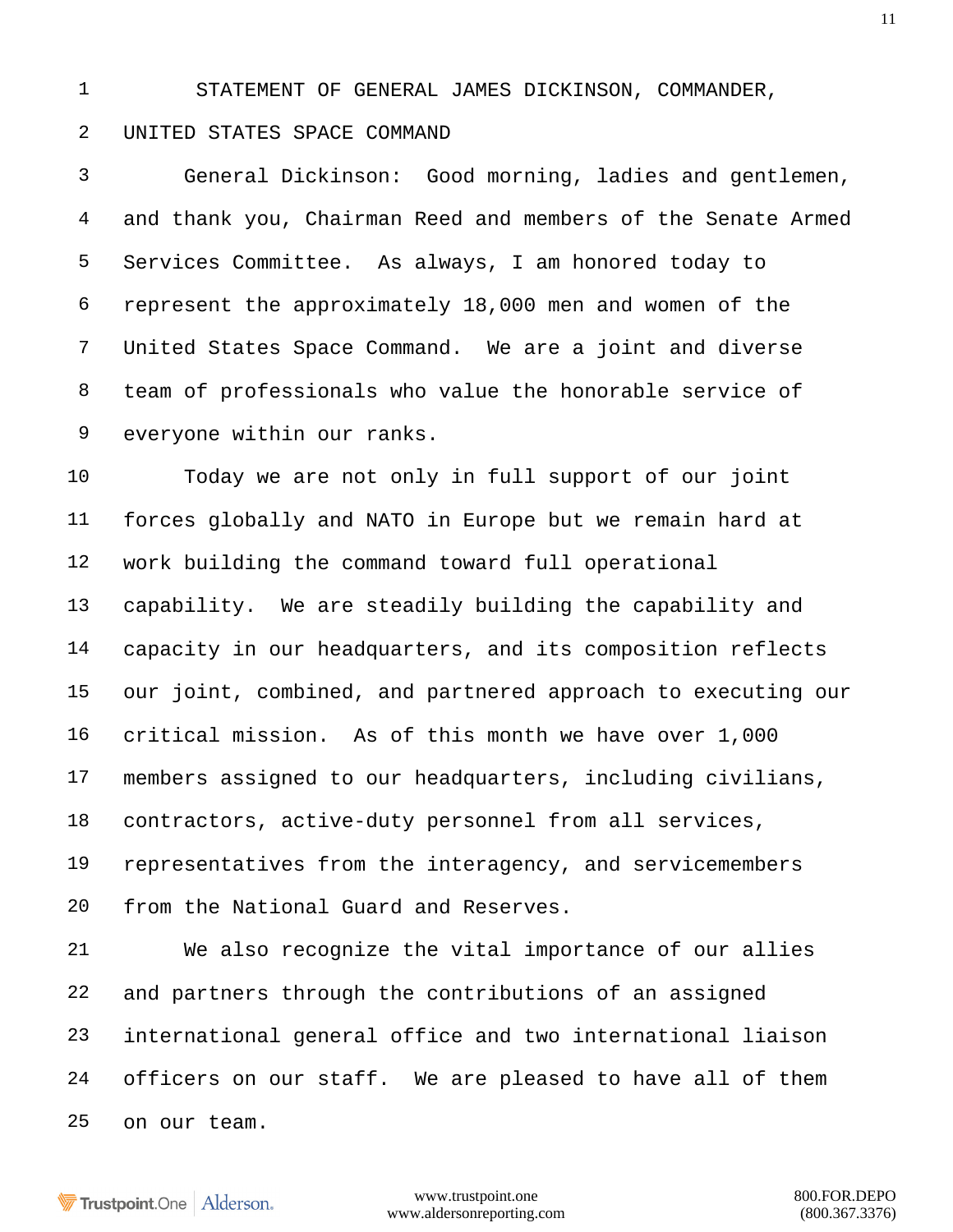Responding to the threats to the U.S. and allied interests in space demands the teamwork and expertise of every one of our people. We are prepared to execute our unified command plan missions and responsibilities, yet acknowledge that the challenges from our competitors in the domain are substantial and, in fact, growing.

 China remains our pacing challenge. Current PLA development is directed towards creating a joint, versatile, professional, and lethal force capability of power projection globally, and the space layer is critical to their efforts. In 2021, the PRC increased on-orbit assets by 27 percent. This increase brings their on-orbit satellite total from just over 100 satellites 10 years ago to more than 500 satellites today. Their recent counter- space capability demonstrations include the DN-1 and the DN- 2 direct descent anti-satellite tests and a hypersonic glide vehicle test.

 In October of 2021, the PRC launched their SJ-21 satellite, described as a, quote, "space debris mitigation," end quote, satellite. In January, the SJ-21 docked with a defunct PRC satellite and moved it to an entirely different orbit. This activity demonstrated potential dual-use capability in SJ-21 interaction with other satellites and builds on the previous demonstrations in late 2016 of potential dual-use capability that we saw in the SJ-17.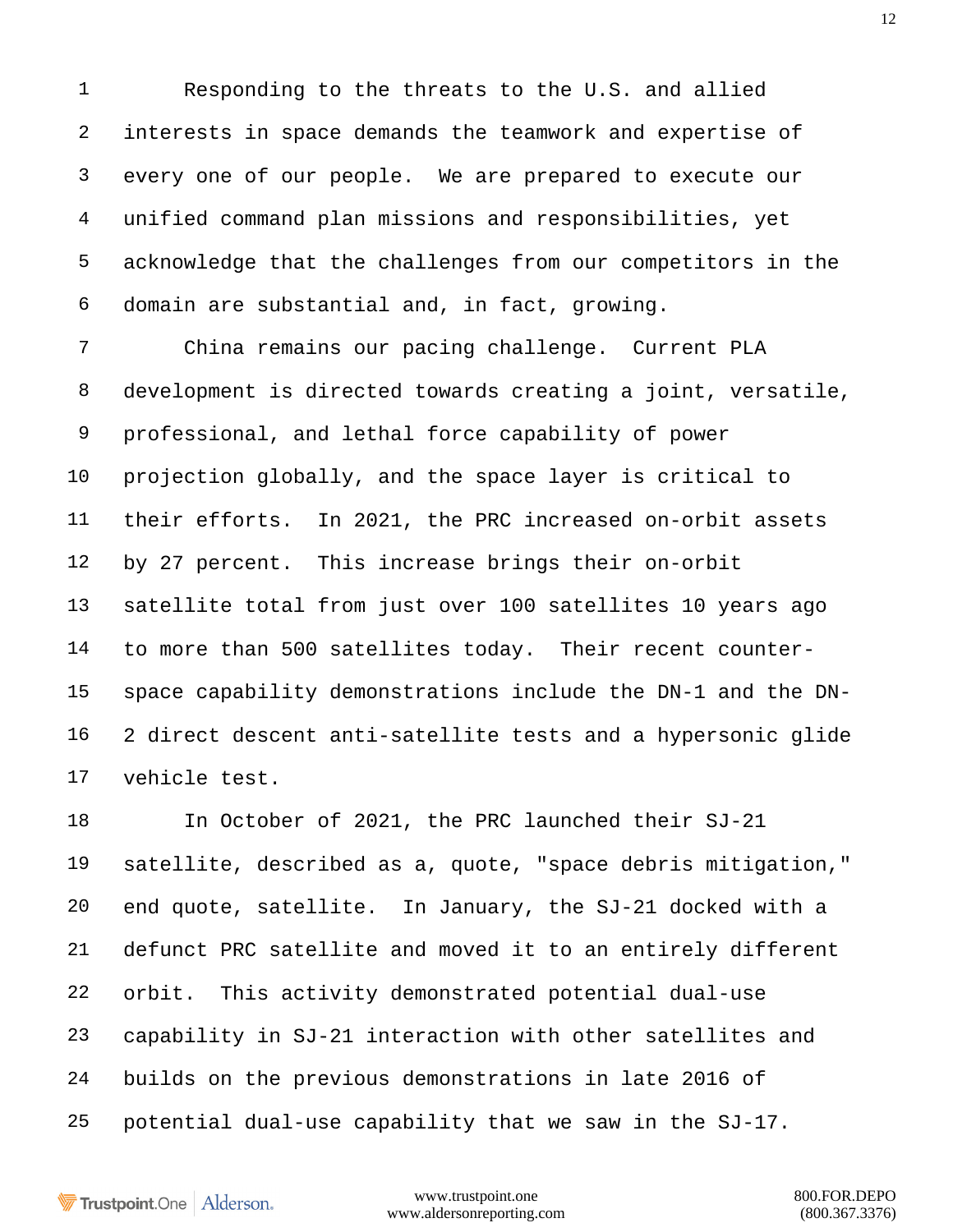Over the past 2 weeks we have witnessed Russian aggression in Europe on a significant scale. Space is not a sanctuary from similar behavior. Russia is actively working to regain its prestige as a space power. The destructive direct ascent test just this last November is an example of their activity. Space is no longer a sanctuary, and U.S. Space Command stands ready to protect and defend the space assets of the United States and our partners and allies. U.S. Space Command is committed to deterring the use of any space capabilities for nefarious purposes within the framework of the Department of Defense Integrated Deterrence Strategy. Key to all of this is U.S. and allied space superiority informed through space domain awareness, or SDA, capabilities. SDA helps us analyze, not just identify, what

 information from our intelligence agency helps develop an understanding of why things are happening, characterize intent, and provide decision advantages to our leaders. Our SDA capabilities are part of a broader resilience space architecture that enables command and control and provides the tools to sustain freedom of action in the space domain.

is occurring in space, which when combined with the

 Within this broader resilience space architecture, SDA remains my top mission priority for U.S. Space Command. SDA provides the backbone of U.S. Space Command's strategy for accomplishing our mission. That strategy sets the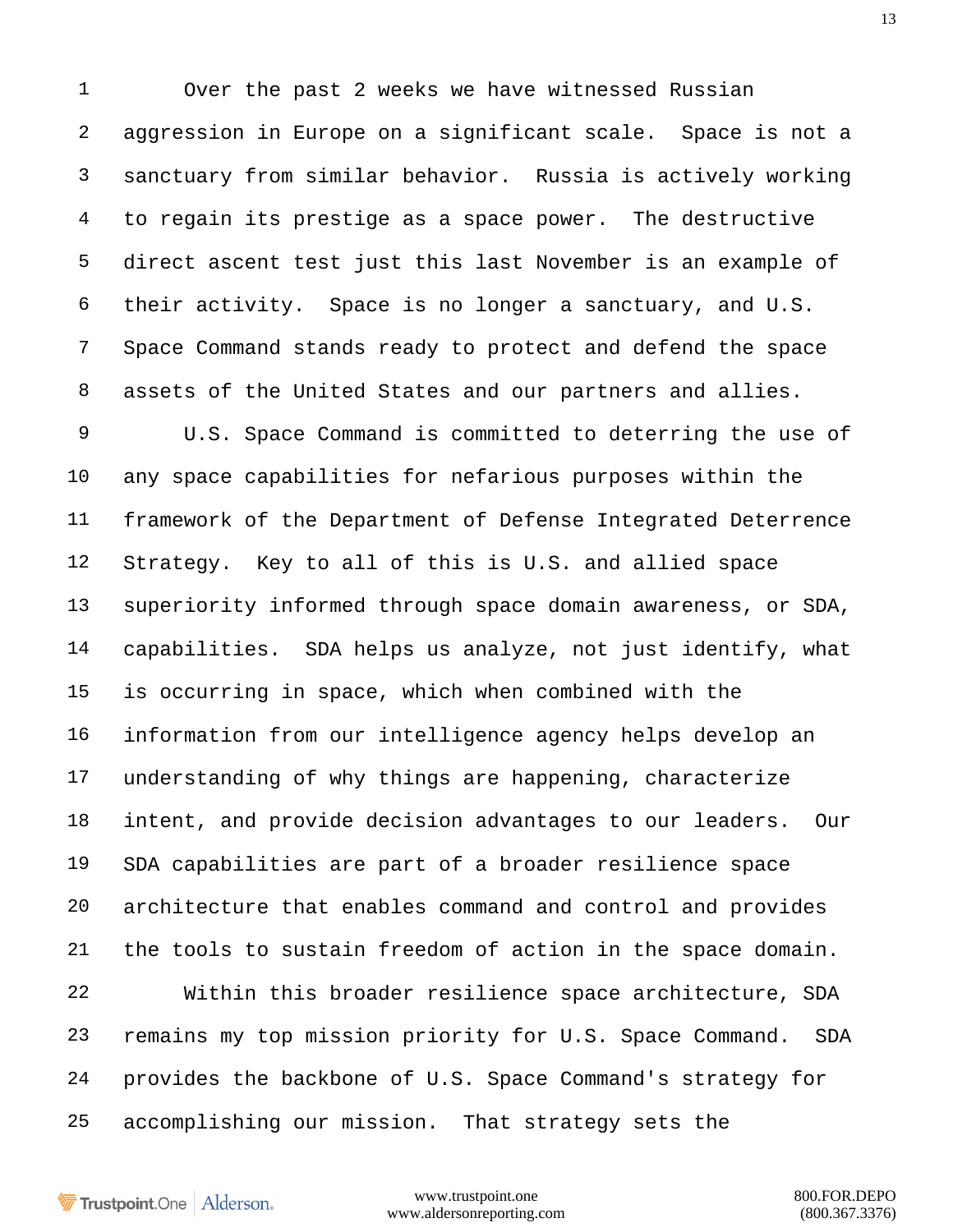conditions to understand and attribute activities in space. This enables our mission to deter first, and when called upon, to defend space capabilities and to deliver combat power for the United States and our allies.

 Our strategy has three main areas of focus: first, countering competitive influence; second, strengthening relationships and attracting new partners; and third, building and maintaining a competitive edge. With continued support from Congress, U.S. Space Command will do all of that and more. U.S. Space Command is postured to protect and defend the space domain while ensuring continuous space effects are delivered to our joint and combined force.

 I assure you, here today, that U.S. Space Command is ready. So on behalf of the most critical resource in our command, the soldiers, marines, sailors, airmen, guardians, civilians, and families of the command, thank you, Chairman Reed and members of this Committee, for your support of our mission to conduct operations in, from, and to space.

 I submit my statement for the record, and I look forward to your questions.

21 [The prepared statement of General Dickinson follows: ] 

 

Trustpoint.One Alderson.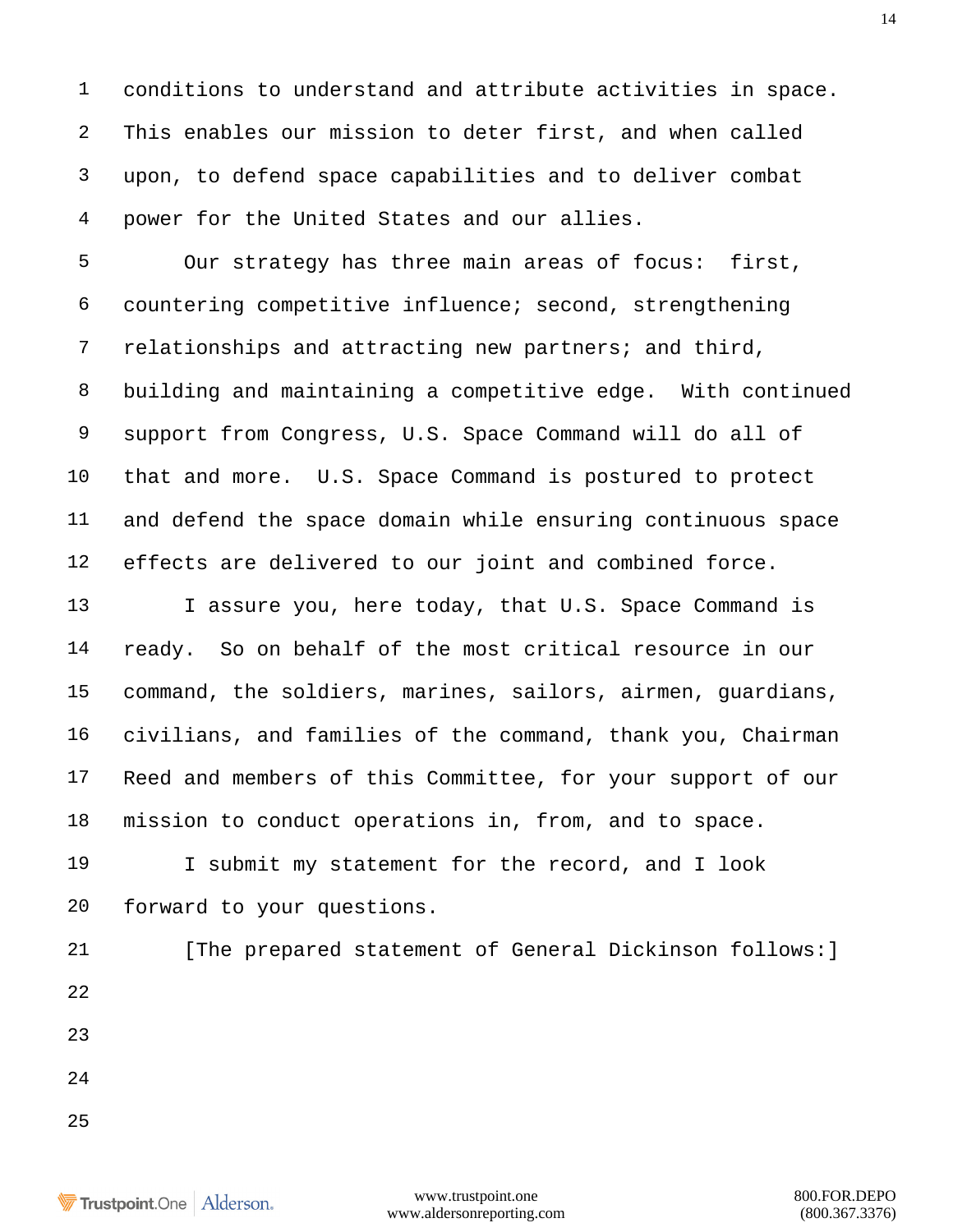Chairman Reed: Thank you very much, General Dickinson. And Admiral Richard, I concur with your assessment that we should reserve questions regarding Ukraine and Russia to the closed session, so I will do that.

 But let me begin with a question regarding the modernization of the triad and also the capabilities at the National Nuclear Security Administration. You have said in the past that we are at a point of no return, so can you please elaborate a bit, particularly with respect to Minuteman-III ICBMs and the pit production capability at NNSA.

 Admiral Richard: Chairman, one, I am pleased to report, based on what services and agencies are reporting, that the overall recapitalization of the triad is on track. No margin is left, but right now all of those programs are proceeding the way that is necessary for them to deliver capability on time to meet my requirements.

 The weapons complex is a different story, and we have crossed one of those points of no return that I referred to previously in that we now know we will not get 80 pits per year by 2030, as is statutorily required. And even unlimited money at this point will not buy that back. So there is active work underway inside the Nuclear Weapons Council to understand exactly how much of a delay we

are going to have, how much of it can be addressed by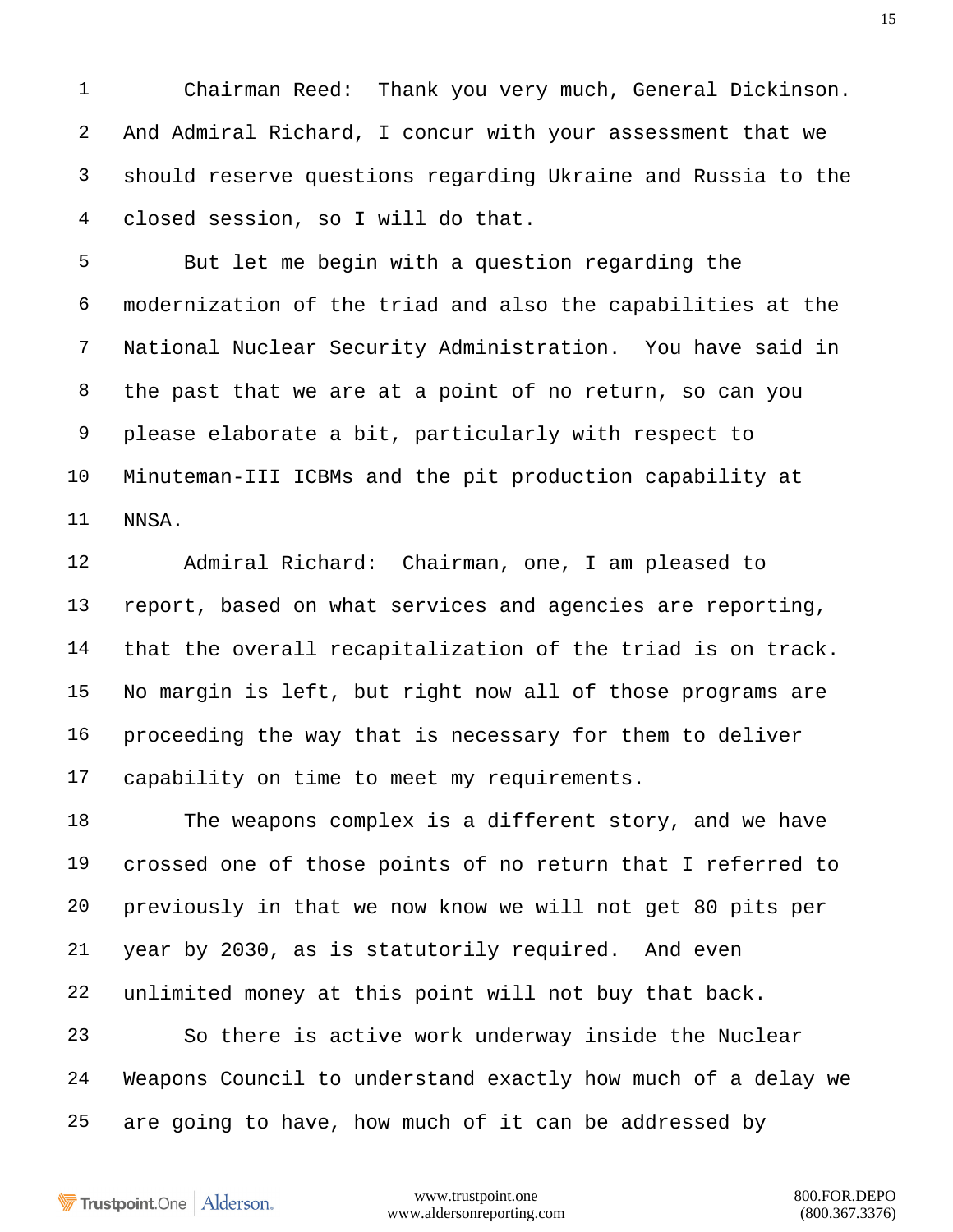funding. The fundamental question we have to answer to Congress is to certify NNSA's budget.

 And I want to make another point here, which is we are not mitigating this problem. We have shot all the mitigation to get us to this point. It is the fourth time the nation has tried to recapitalize its pit production infrastructure. Now the question becomes how much damage have we done and what are the consequences of that, and we are working to better understand that, sir.

 Chairman Reed: Thank you very much, Admiral. Also, we are working on a Nuclear Posture Review. I know you are deeply involved that. And a key element is our declaratory policy, what is our intention in terms of use, in terms of our strategy. What is your assessment of our extended deterrence commitment to our allies, particularly in light of current hostilities, and any perception of changes in the declaratory policy?

 Admiral Richard: Senator, what I will offer is that I have testified to this committee and others as to my recommendations with regard to possible changes to declaratory policy. Those have not changed. That was a part of my input into the Nuclear Posture Review. As you know, that ultimately will be decided by the President. We received very clear feedback from the allies in terms of their opinion and the harmful effects on extended

Trustpoint.One Alderson.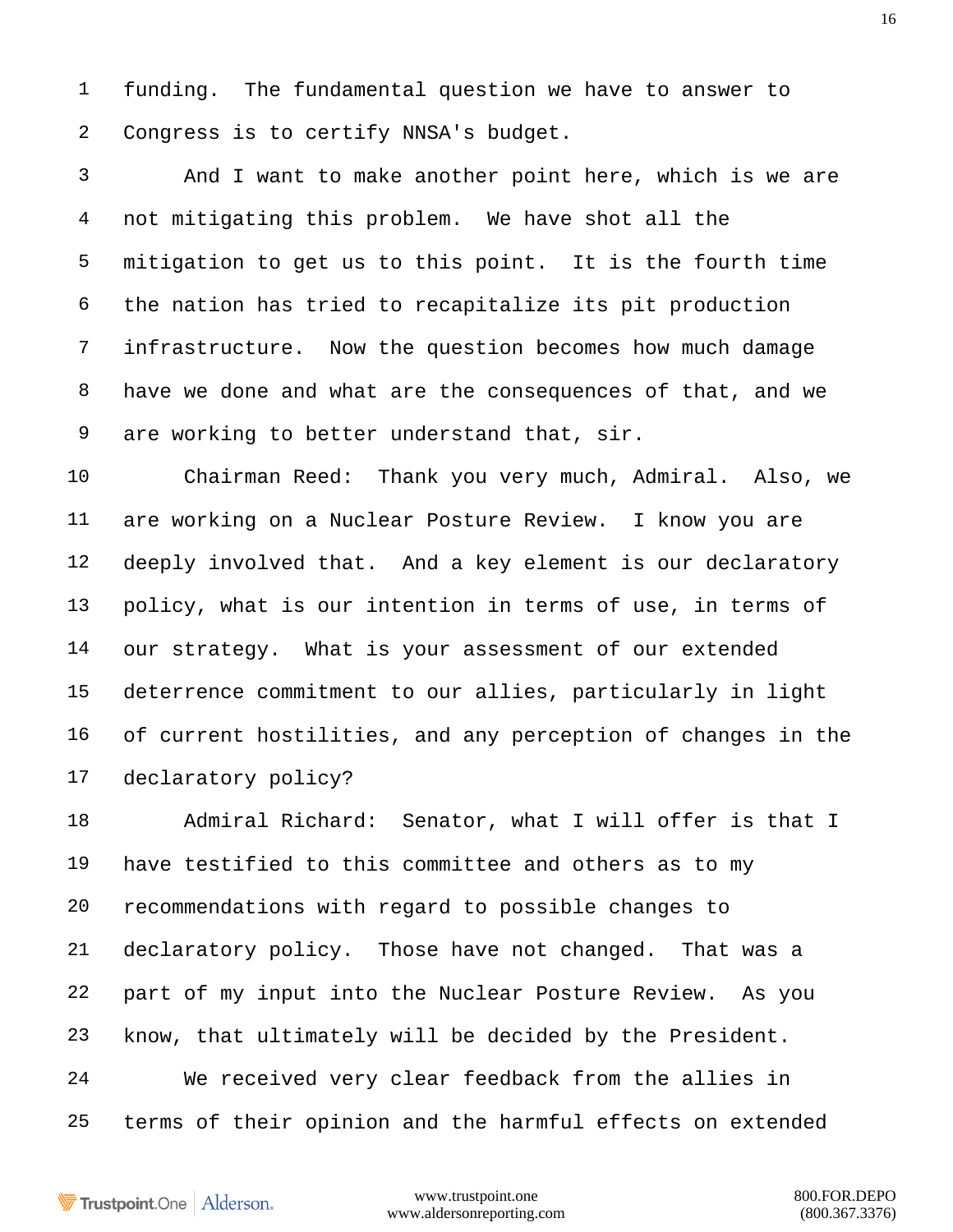deterrence and assurance that changes would have. That is one factor of many to be considered.

 I do think right now we are getting a very vivid example, real-world, of the importance of extended deterrence and assurance, that if we want our allies to assist us in standing up to aggression we have to provide that assurance to them such that they are in a position go after our mutual goals.

Chairman Reed: Thank you, Admiral.

 General Dickinson, in some respects you have been promoted to Sensor Command as well as Space Command, because one of your first major tasks is to link sensors both in space, on the earth, and below the seas. Can you give us an idea of what it will take to perform this integration and where you might be now?

 General Dickinson: Thank you, Chairman. So we have made a lot of progress over the last 2, 2 1/2 years with identifying and incorporating sensors that we traditionally did not use for space domain awareness, missile warning, or missile defense in the global perspective. And we have really identified radars such as TPY-2s around the world as well as BMD, ships afloat, and Aegis Ashore sites as well. And our goal is to link these sensors together from a terrestrial perspective.

We add to those. We add the UEWRs that we have

Trustpoint.One Alderson.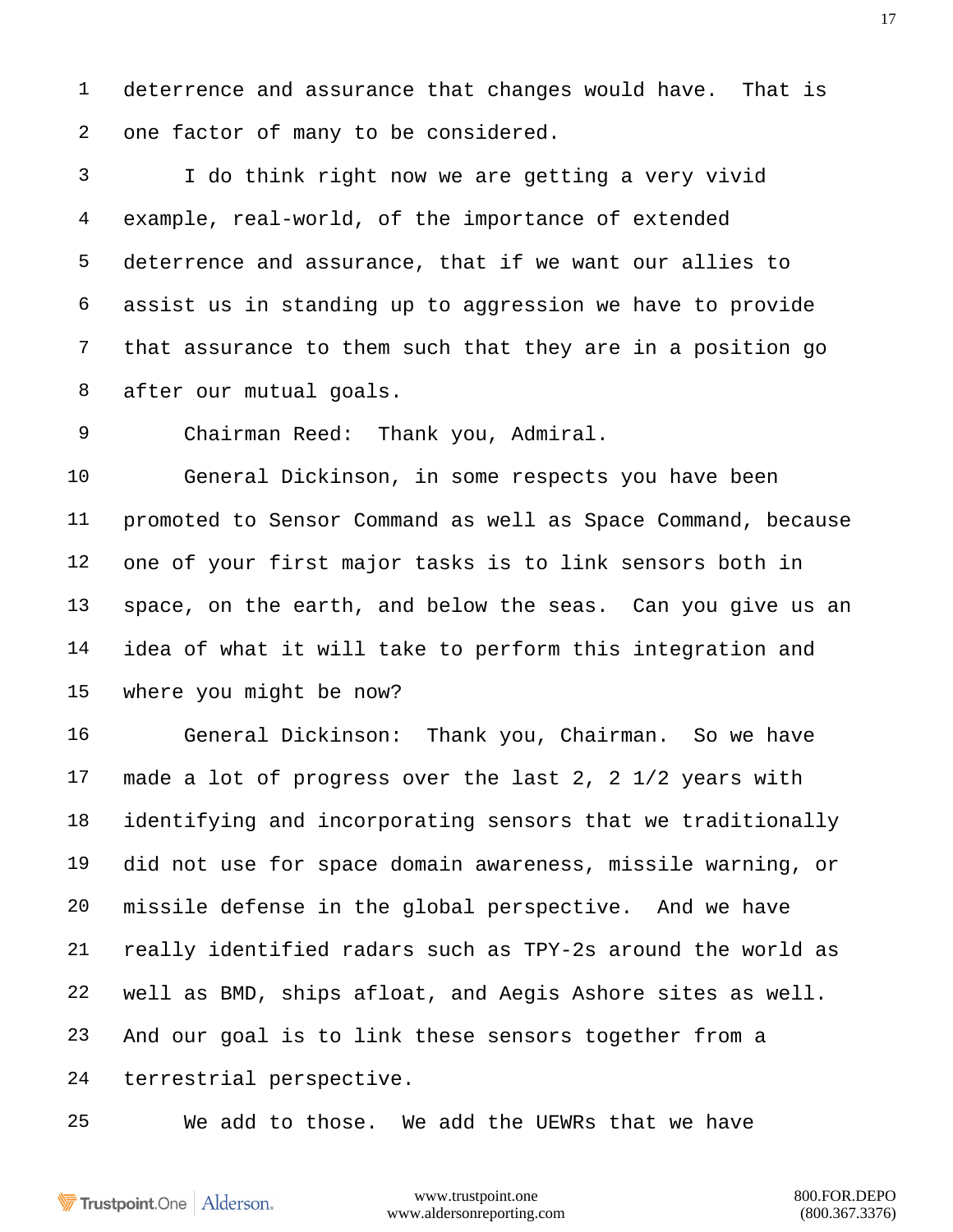traditionally used for NC3 around the world for early warning and brought all those terrestrial capabilities to bear, if you will, in terms of understanding what we see in the space domain.

 In addition to that, we are linking our space-based assets in addition to that, bringing them into a common operating picture. We still have work to be done with regards to that, but we have made some good progress over the last 2 years, 2 1/2 years, and we are working towards that, the ultimate piece, where we have one operating picture that has those sensors fused into it. And that really kind of pulls in some of the work that the Department of the Air Force is doing with JADC2 and some of those ABMS efforts that are going on right now.

 And as you can imagine, Chairman, that has a massive data burden, if you will, that has to be properly synthesized, properly organized, making sure that it is cyber protected so that you have a database and you have information that is authoritative and available at the speed of relevance.

 Chairman Reed: The backbone of this is constant, uninterrupted, encrypted communication between all your assets. Is that one way to look at it?

 General Dickinson: That is one way to look at it, yes, Chairman.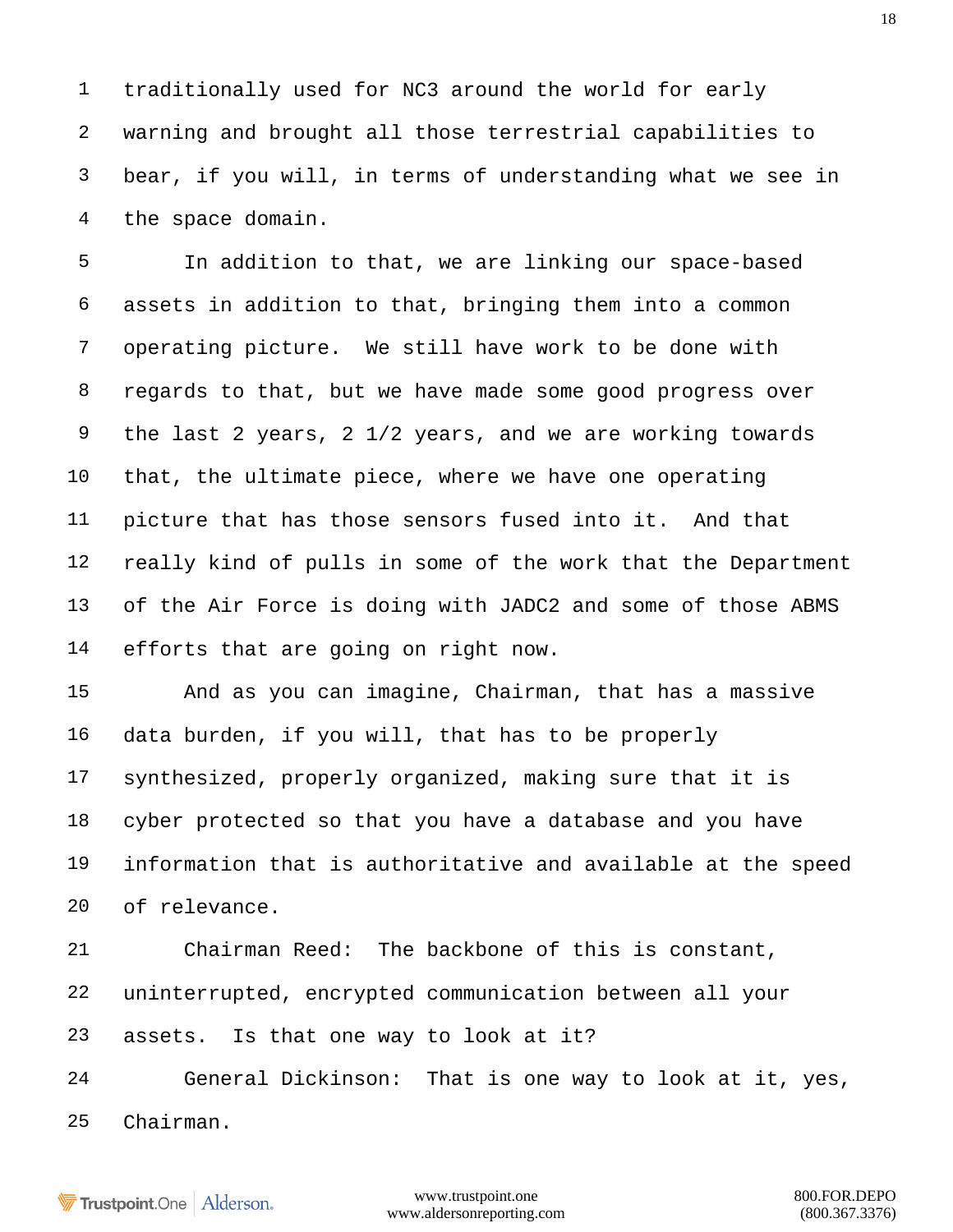Chairman Reed: And are we getting there?

 General Dickinson: We are getting there. We are getting there, and like I said, those are sensors, many of those sensors, TPY-2s, BMD, Aegis BMD ships, those sensors traditionally were not required or expected to have a capability looking up in the space domain, but what we are finding out is those exquisite radars do have capability. And what capability we need to add to that we are identifying those gaps in requirements now at U.S. Space Command, and then putting that demand signal back onto those specific assets.

Chairman Reed: Thank you very much, gentlemen.

Senator Wicker, please.

 Senator Wicker: Thank you very much, Mr. Chairman, and General Dickinson and Admiral Richard, thank you very much for your service on a very, very vital part of our national defense strategy.

 Admiral Richard, the United States is currently engaged in negotiations with Iran on the Iran nuclear deal. Can you tell me, are you being consulted about those negotiations? Admiral Richard: Senator, I am not, and that is

 appropriate. My forces do not play a role in terms of where that treaty and our overall desire to avoid Iran from getting a nuclear weapon.

Senator Wicker: So your experience in making our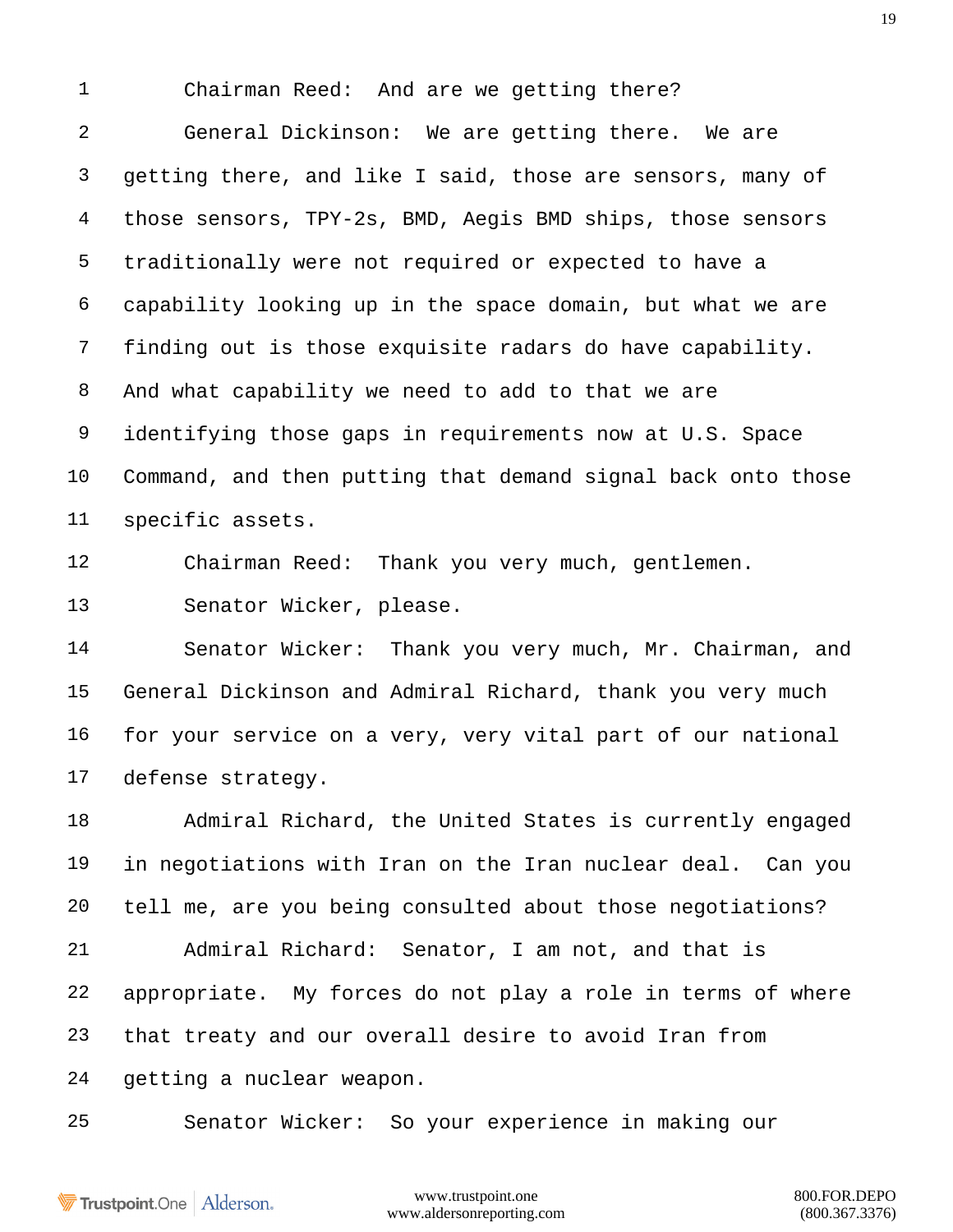nuclear policy work is not deemed important to those who are negotiating how we go forward with Iran?

 Admiral Richard: Senator, as you know I do not enter into treaties or agreements. That is a Department of State function. What I do is provide technical expertise. For example, I had my deputy commander as a part of the New START Treaty negotiation team so that that team had immediate access to any operational implications of what they were doing. While I am certainly available to do the same thing for those negotiations, currently that is not needed.

 Senator Wicker: Okay. Well, I may not get an answer to this question but it is a question that is on the minds of Americans today. We are told, with relative certainty, that the talks are going on and that Russia is a part of the nuclear discussions between the United States and Iran about reentering this nuclear deal.

 Let me just say, Russia is led by the dictatorship and the kleptocracy of Vladimir Putin, a serial international war criminal. And it is astonishing to me that they would be anywhere near the negotiating room in a process that might lead us to making concessions to Iran that we would not otherwise have made. You probably do not want to comment on that, I guess, Admiral.

Admiral Richard: Senator, what I would look forward to

Trustpoint.One Alderson.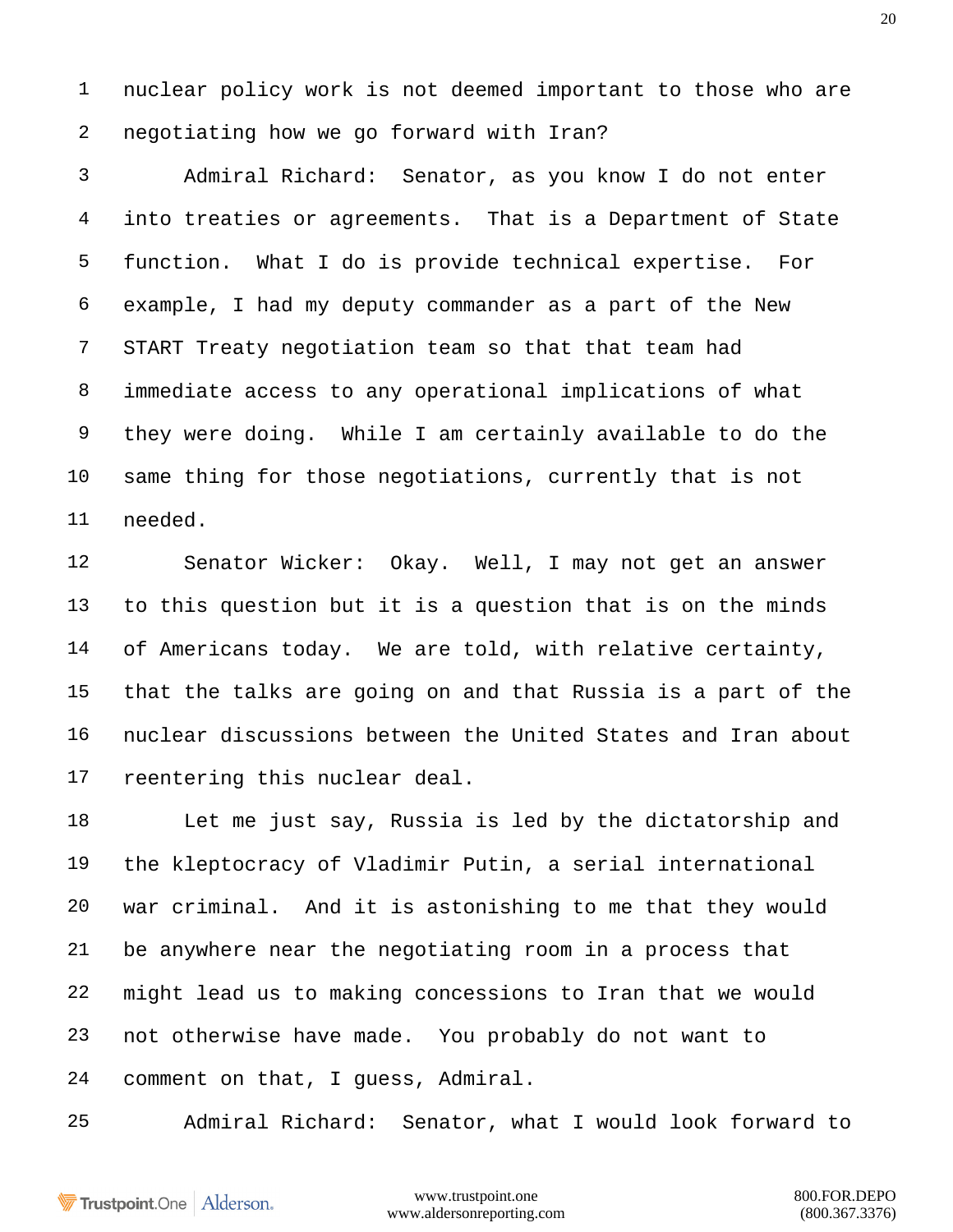commenting in the closed session, is an overall assessment of threats to the nation and how we are going to defend and deter against those.

 Senator Wicker: Okay. Let me leave it at that, but I would simply say, Mr. Chairman, and to my colleagues and to my fellow Americans that it is highly troubling, I think to most Americans, that Vladimir Putin would have anything at all to say about any decision the United States would make about what is best for our people and our national security, considering the fact that he is, without a doubt, a serial war criminal.

 The distinguished ranking member of this committee, Mr. Chairman, has suggested a question or two, which I would like to submit on his behalf.

 Russia has a nuclear arsenal larger and more modern than the United States, and currently threatened nuclear escalation during the invasion of Ukraine. Admiral Richard, we have heard for a long time how critical it is that we rebuild our nation's nuclear deterrent, but we are still years away from fielding any new systems. How important is it that we accelerate the U.S. nuclear modernization plan as quickly as possible?

 Admiral Richard: Senator, I would offer three points on that, and again can go into more detail in the closed session. It is very clear that the absolute minimum that we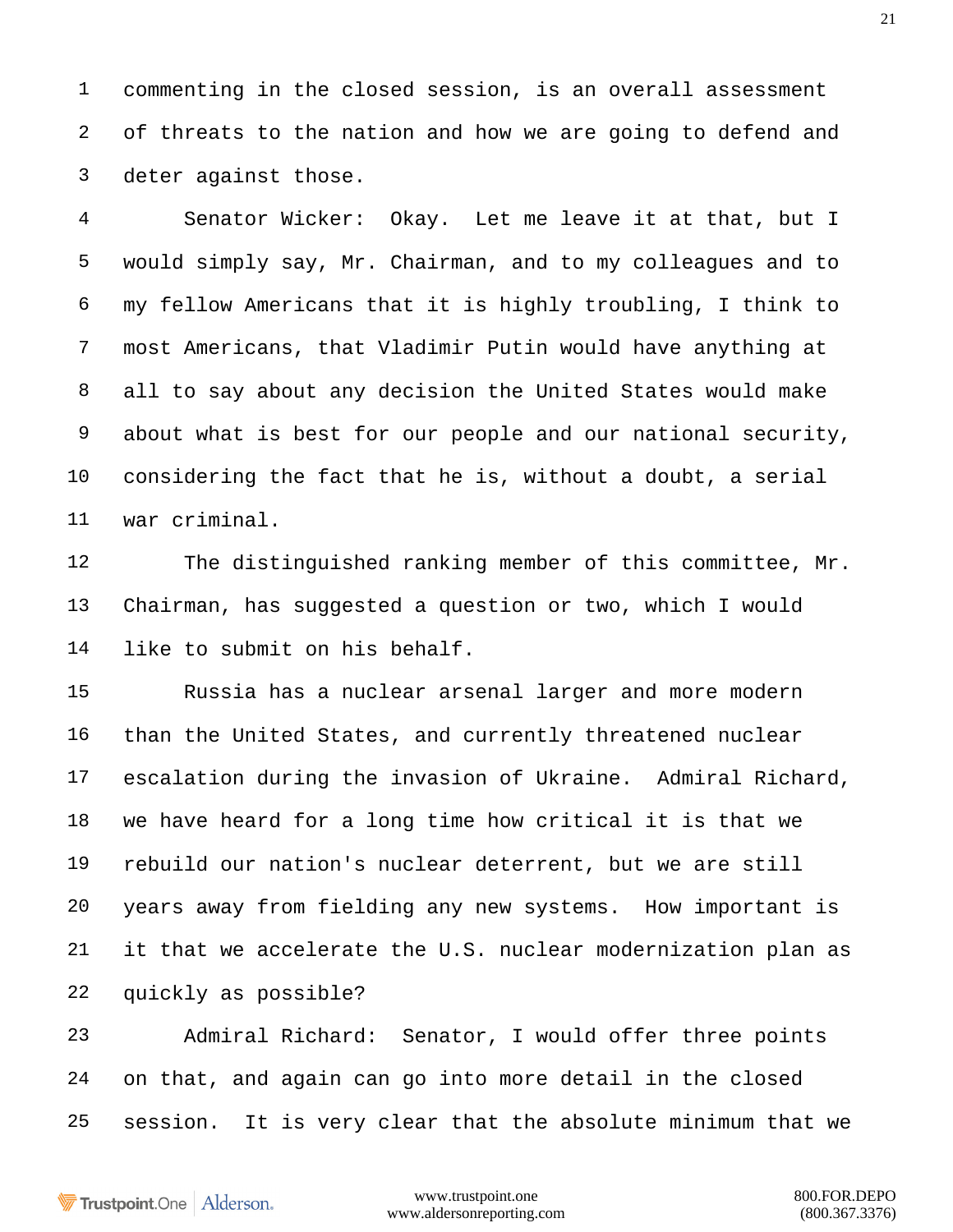need to do is to recapitalize the triad, the nuclear command and control, and the nuclear weapons complex.

 But there are two other questions we need to be asking ourselves along the way with that. The threats are changing in a way that we have not seen in 30 years. We do not know the endpoints of where either of those other two are going, either in capability or capacity. We are just now starting to work out what three-party stability looks like, what three-party deterrence dynamics works out.

 On top of that, we are learning a number of lessons in real time on how actual crisis deterrence works. It is different from steady-state deterrence that most of us have experience in.

 Those two questions, I think, need to be asked much more frequently than we have needed to in the past, followed with what is the capability, capacity, and posture we require from our strategic forces moving forward.

 Senator Wicker: And, Mr. Chairman, if you would indulge me for another moment with regard to a question that the ranking member has asked repeatedly and which deserves to be asked today.

 Admiral Richard, you have testified that you do not believe it is in the national interest of the United States to change our policy with regard to no-first-use or sole purpose nuclear declaratory policy. Would you explain why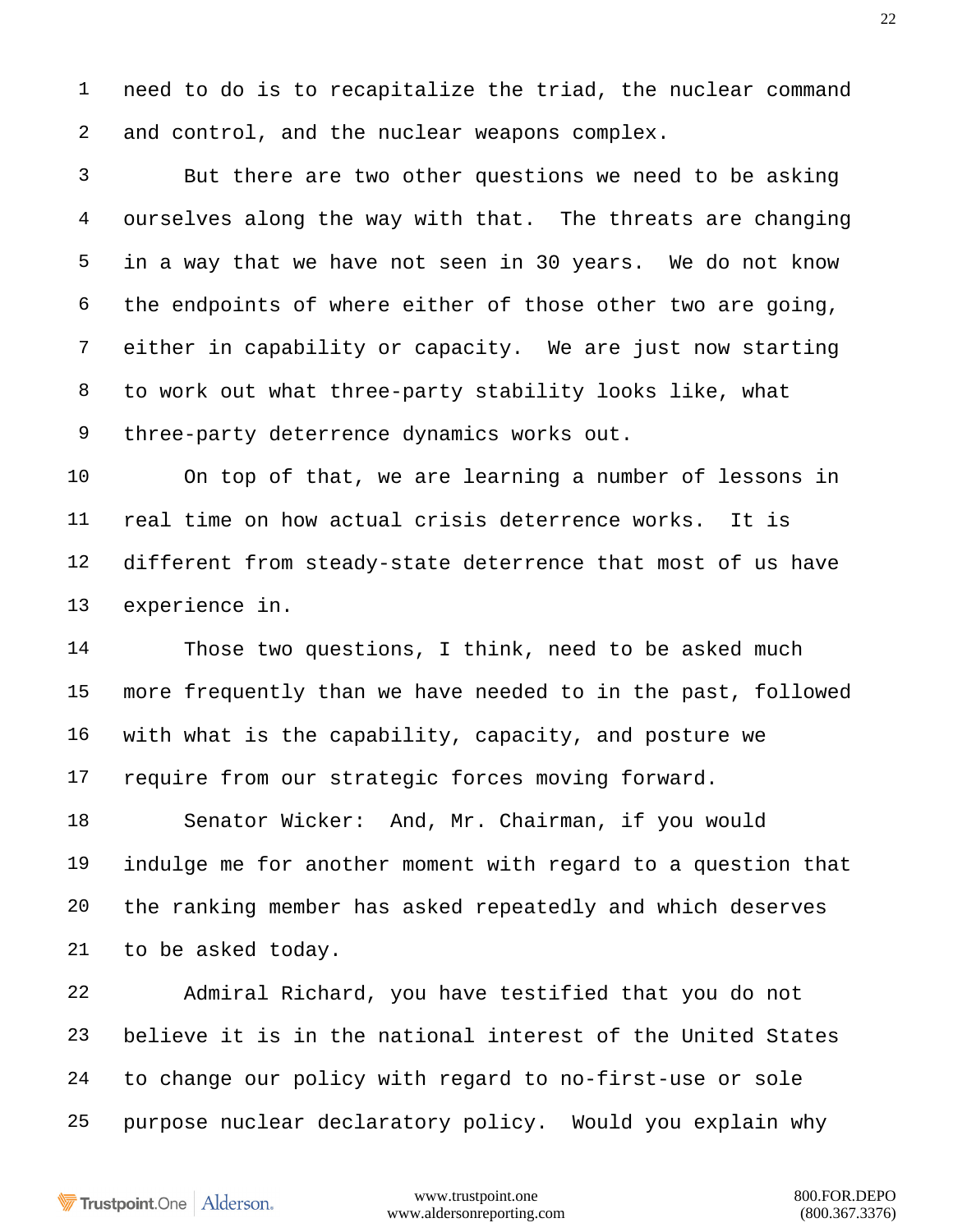that has been, and is it still your position?

 Admiral Richard: Well, Senator, I have testified to that and my position is unchanged. That, of course, will be decided along with a number of other factors and we will see what the answer is in the Nuclear Posture Review. But fundamentally I can go into a lot longer answer, but is, one, your adversaries will not believe you so it does not enhance deterrence in any way, but your allies will believe you and it is highly corrosive to your extended deterrence and assurance commitments.

Senator Wicker: Thank you, Mr. Chair.

Chairman Reed: Thank you, Senator Wicker.

Senator Gillibrand, please.

 Senator Gillibrand: Thank you, Mr. Chairman. General Dickinson, I am concerned that our lack of international agreements barring conventional weapons in space has led to a space arms race that threatens our civil and commercial systems in space. How much of a role is SPACECOM playing in developing international norms about the use of weapons in space?

 General Dickinson: Thank you, Senator, for the question. In my job as the SPACECOM Commander I work very closely with the Department of Defense, and in particular the policy folks in the Department of Defense in terms of working through those types of issues. What I have been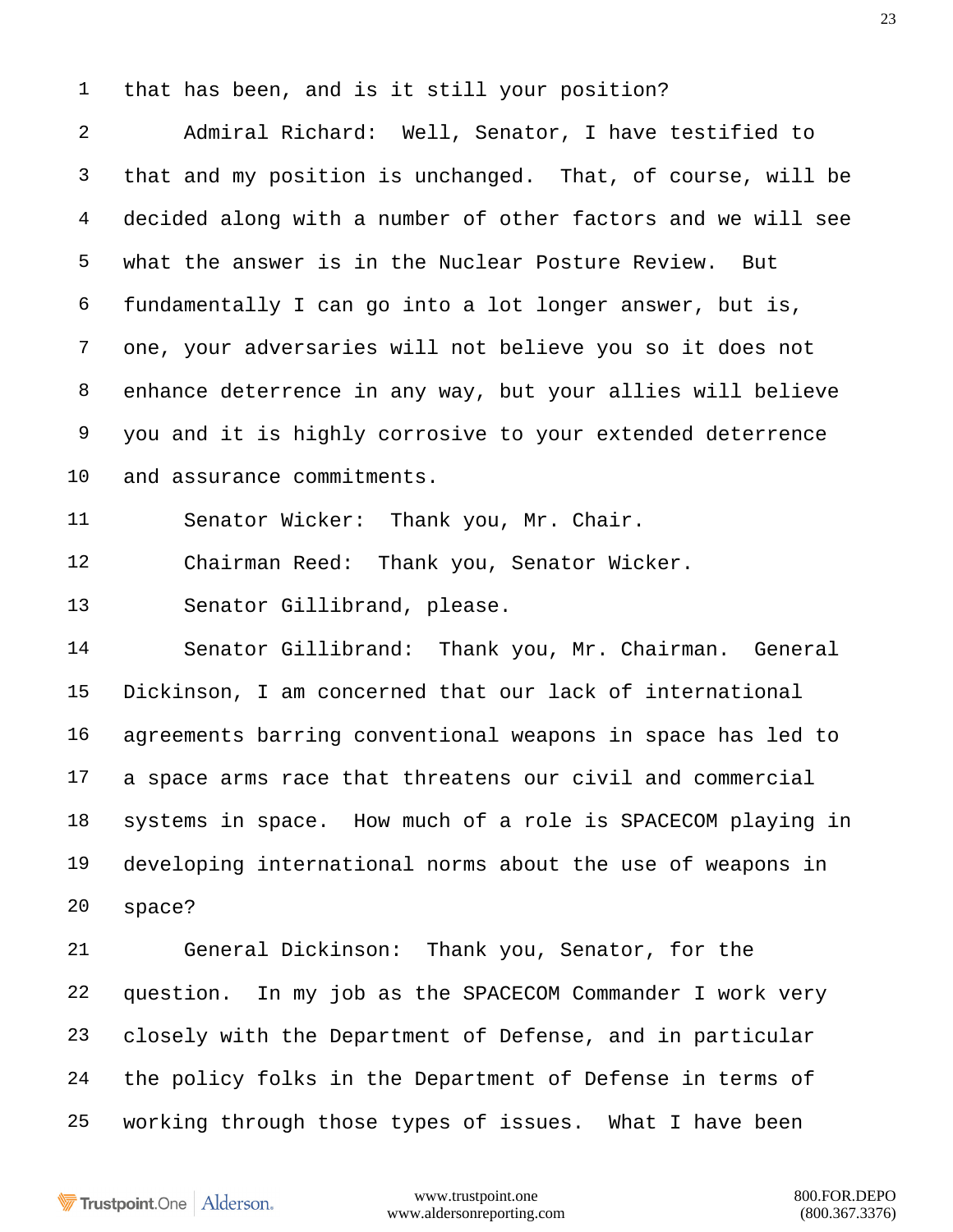charged to do, by the Secretary of Defense back in July, was he gave me a memo that outlined the five tenets of responsible behavior for the Department of Defense. And so right now we are working through how we implement that within the department.

 But to your point is that with those tenets become our base plate, if you will, that we talk with the Department of Defense, and then subsequently they would start talking with Department of State.

 So we have kind of an indirect role that we start kind of from the combatant command up through the department in 12 that regard. But those tenets of responsible behavior, there are five of them, and I think they are very good in terms of outlining what we would expect not only for the Department of Defense in terms of responsible behavior but for our allies and partners. We have had a lot of good discussions on that in several different forms.

 Senator Gillibrand: Given the lack of codified norms in space, what, in your view, constitutes an armed attack in the domain and how would you deal with a proportionate response?

 General Dickinson: Well, Senator, I would say that, you know, these tenets, I think, outline kind of what we would think as responsible behavior in space, and as we look through that, how do we make sure that we are able to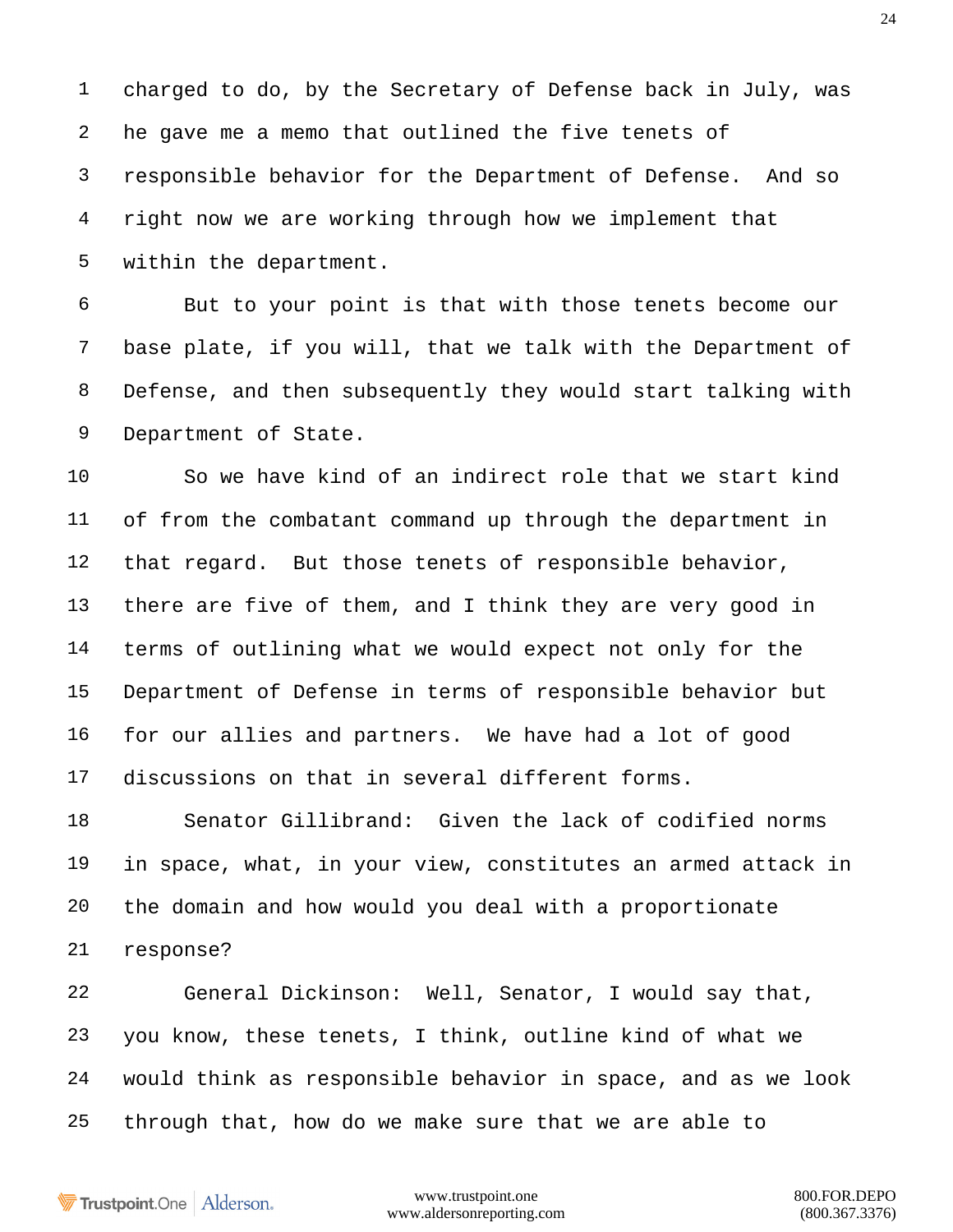understand that. I think the first thing we have to look at is how well can we understand what is happening in the space domain.

 As I mentioned in my opening remarks, my number one priority for the command, or top priorities is to be able to increase my space domain awareness so I can interpret and understand what those norms of behavior or those tenets are in space.

 Senator Gillibrand: The "valley of death" in acquisition references the transition from innovative, small-scale projects to full-scale funded programs, which is often stunted with budget challenges, risk mitigation, and integration problems leading to immense waste. Innovative technology and the ability to quickly field the warfighter in space is critical to matching China's competencies.

 In your view, is the use of other transaction agreements or OTAs by the DoD being effectively implemented, and do we need more emphasis on non-Federal acquisition regulation contracting solutions?

 General Dickinson: So Senator, in my role right now I am a customer, if you will, for the United States Space Force and some other agencies, and I would categorize myself as a demanding customer. And I think we have to move very quickly in terms of building new and better capabilities for the space domain. And so I know that the Space Force and

Trustpoint.One Alderson.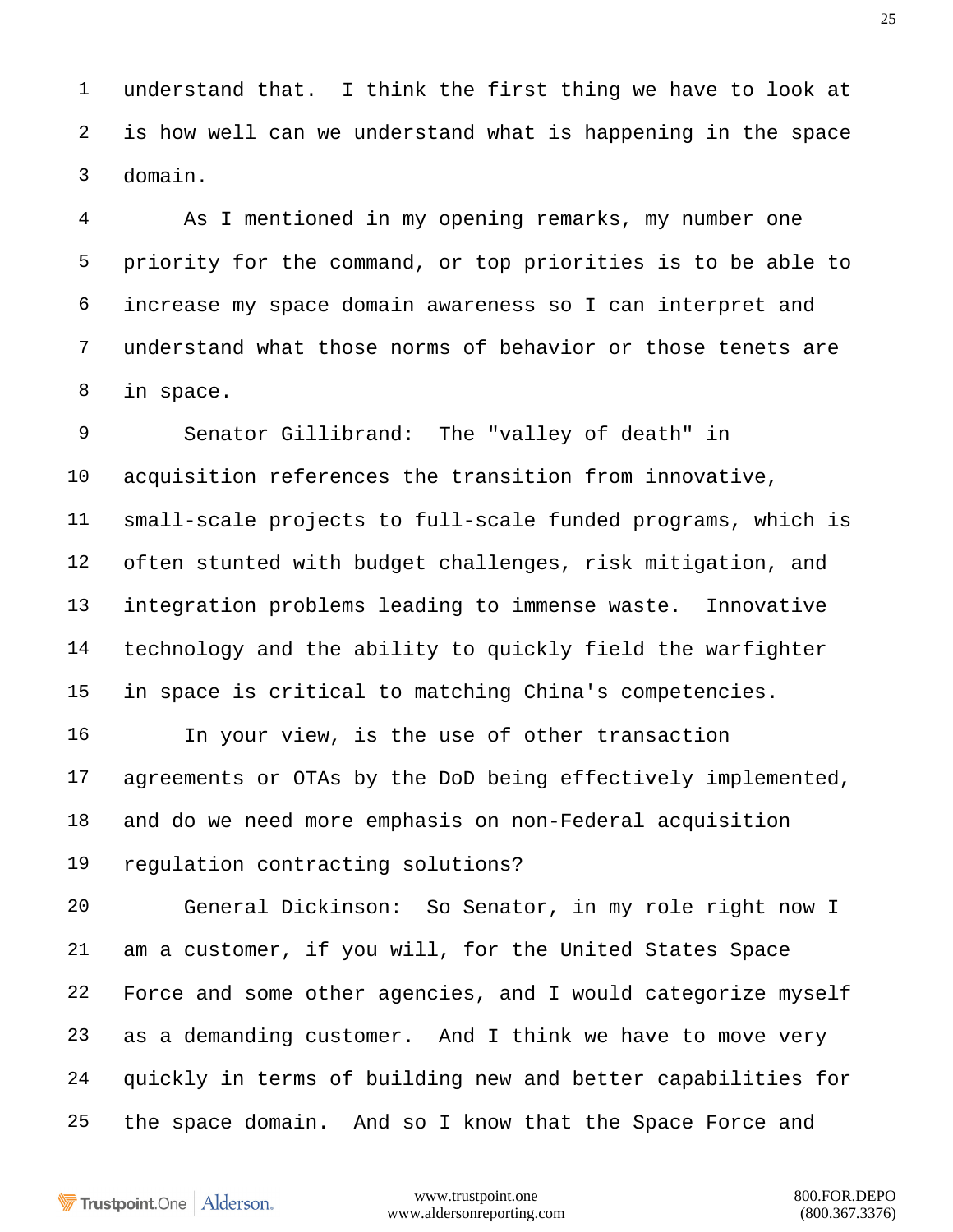the Department of the Air Force are looking right now in terms of how do they streamline those processes in order to deliver capabilities to me on a much faster timeline.

 Senator Gillibrand: Thank you. Admiral Richard, JADC2, over the past several years DoD has worked on developing JADC2 architecture to speed sensor to shooter responses and integrate communications across the services. In your view, how should DoD prioritize competing communications requirements for its future work, and what role, if any, will artificial intelligence play in future non-nuclear command and control decision-making systems? Admiral Richard: Senator, I would like to point out that, one, I am responsible for nuclear command and control from an operations requirements and systems integration piece, and in that responsibility I am very familiar with what JADC2 is doing in conventional command and control, and in fact was very pleased that a subset of what JADC2 is doing is for nuclear command and control. The two systems have to be overlapped to a great extent, so that we can have integration.

 So we are headed in the right path to make sure we take full advantage of the investments we are making in conventional command and control, while recognizing that certain portions of nuclear command and control have to serve at a higher standard than we ask regular command and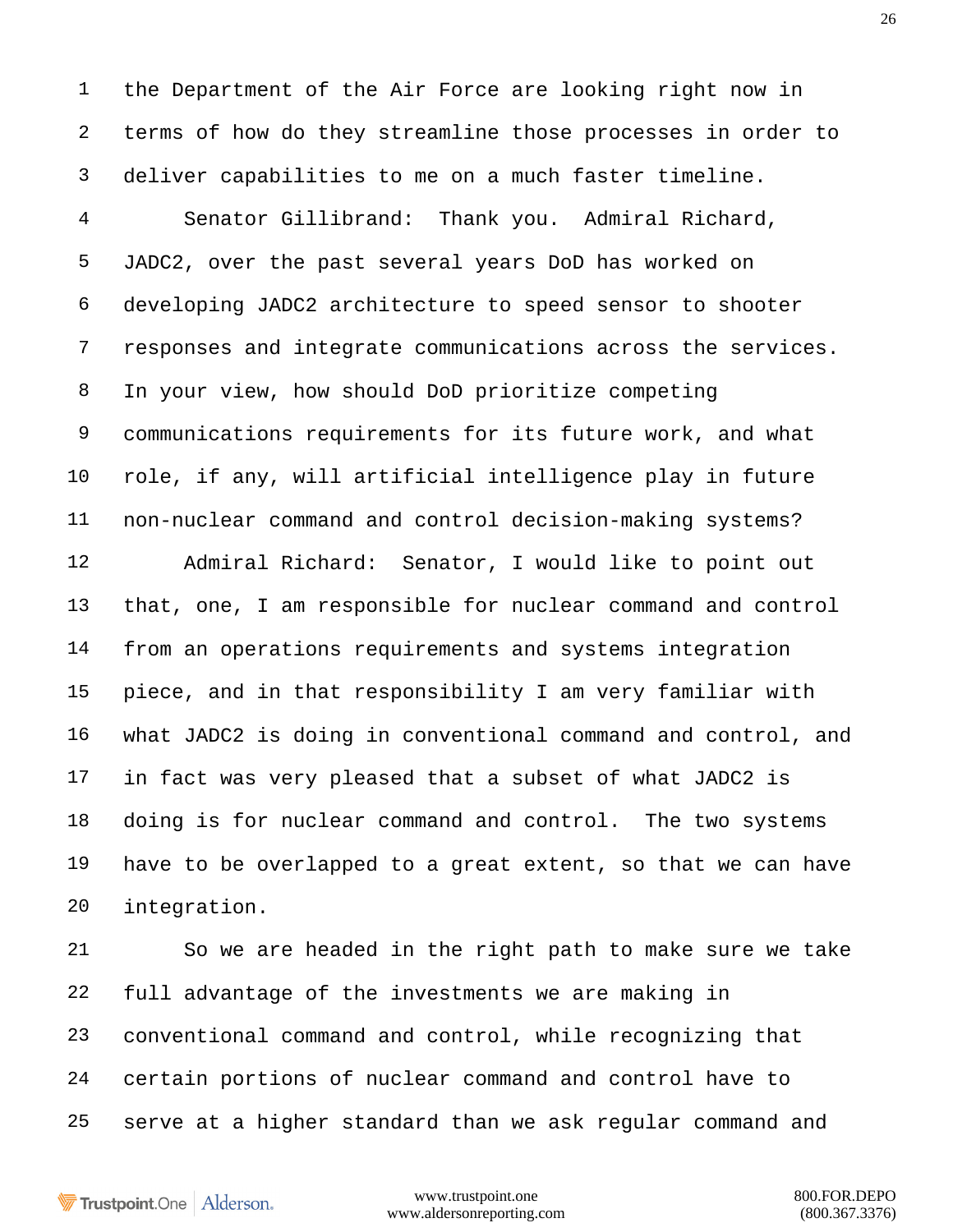control, and making sure we identify those and meet those requirements.

 Senator Gillibrand: Thank you. Thank you, Mr. Chairman.

 Chairman Reed: Thank you very much, Senator Gillibrand.

Senator Tuberville, please.

 Senator Tuberville: Thank you, Mr. Chairman. Thanks for being here today with all the problems going on. General Dickinson, Space Command is designated a geopolitical command. How do you plan to synchronize efforts with other geographic commands in a time of conflict? I mean, I am sure you have worked on that? General Dickinson: Thank you, Senator. Absolutely.

 We do that every day. In particular, we have exercised it through many different exercises over the last couple of years. I think we have had five major exercises.

 But to your point, we do that each and every day, and the way we do that is when the U.S. Space Command was stood up in 2019, we identified a gap, if you will, within each of the combatant commands in terms of space expertise. And so one of the first things we did as we stood up was we immediately started putting what we call joint integrated space teams, or JISTs, within each of the combatant commands, and we kind of started that with INDOPACOM, EUCOM,

Trustpoint.One Alderson.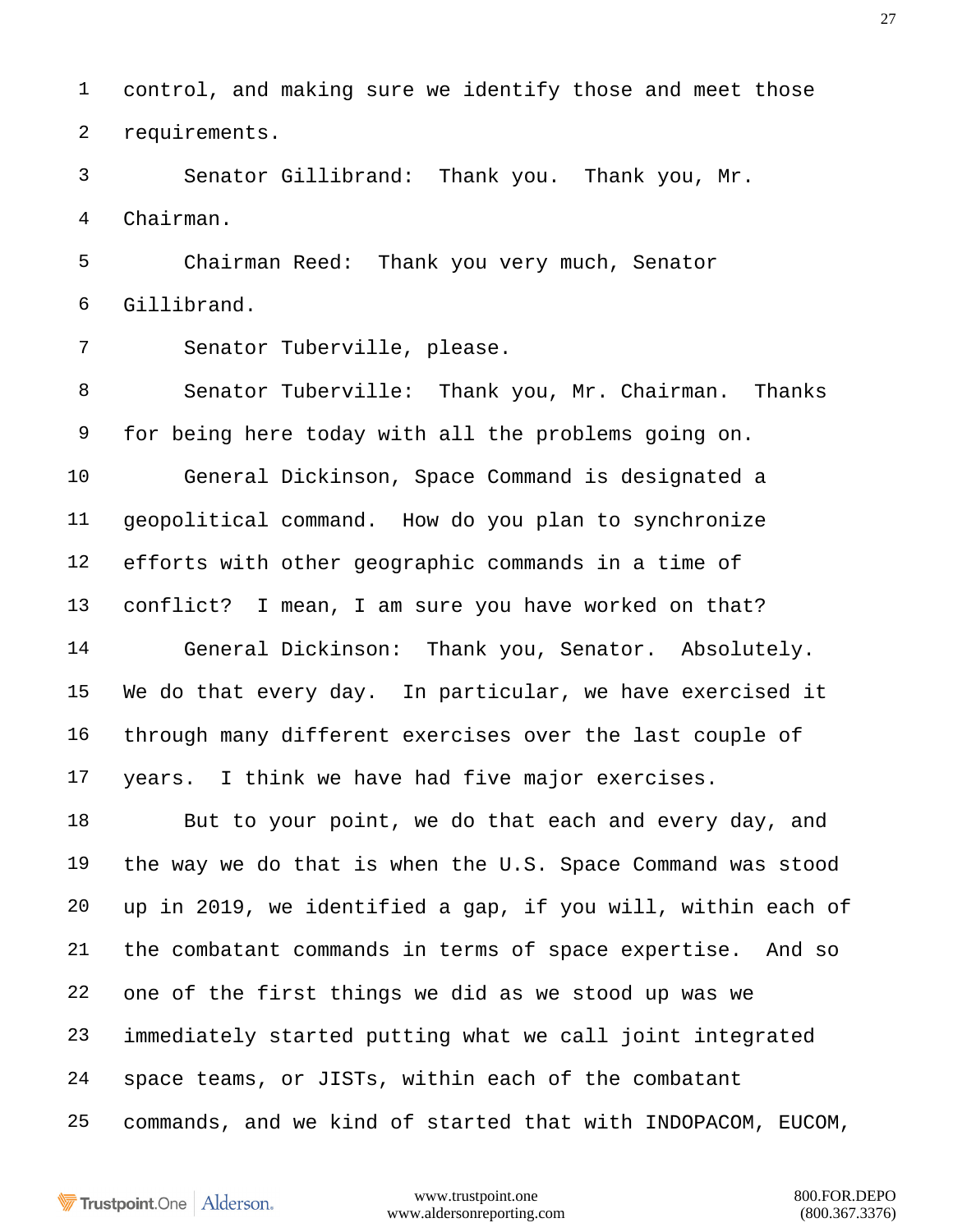CENTCOM, and we are working through the other 10 combatant commands now.

 But these elements, at the beginning we thought would have a planning-only function within these commands. What we found out, through day-to-day operations and through exercises and real-world events, is that it is more than just planning. It is planning. It is operations. It is intelligence. It is the integration of those capabilities within each of the combatant commands that provides that regional combatant commander space expertise and the ability to leverage the space domain in order to meet their requirements for their either day-to-day operations or their op plans.

 Senator Tuberville: Thank you. Pretty complex, especially being new.

 Admiral, last year you said, quote, "For the first time in history the nation is facing two potential strategic peer, nuclear-capable adversaries at the same time." But our nuclear posture, my understanding, has been not about two threats. So in your best military advice, should the U.S. consider changes to the size of its nuclear force in order to account for having now two peer threats?

 Admiral Richard: Senator, first, I have already repostured it, and I will be happy to give you some details of what we have done in the closed session. The answer is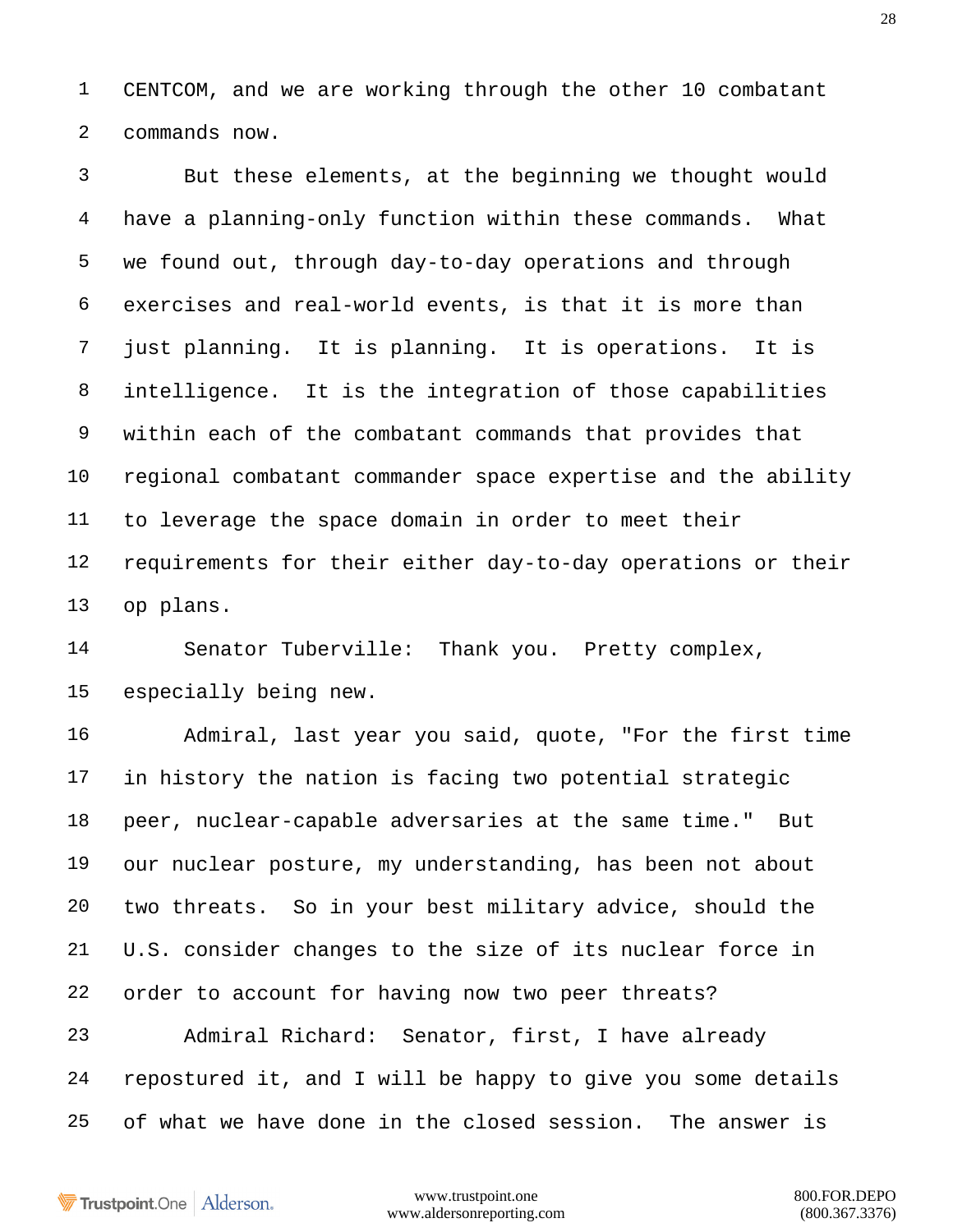yes. We do not necessarily have to match weapon for weapon, right. The key is do you have enough capability to execute your strategy. But it is clear what we have today is the absolute minimum, and we are going to have to ask ourselves what additional capability, capacity, and posture do we need to do, based on where the threat is going. It is not all strategic. There is a significant class of theater threats that we are going to have to rethink potentially how we deter that.

 You have to deter them all the time. I do not get the luxury of having a priority to one and lesser to the other. You have to do them all at the same time. And we are learning a number of lessons in crisis dynamics, because we have had so few times in our history we have been in that, that those will need to be applied too, sir.

 Senator Tuberville: How does the hypersonic missile, now that we are seeing online, how does that change us in terms of your thoughts on the time frame of a threat, how quick we have to respond?

 Admiral Richard: I look at hypersonics in two ways. One is the threat that it presents to us, and that fundamentally is a warning problem. In fact, the chairman mentioned seams opening up with the establishment of Space Command. Actually, it has worked the exact opposite of that. We mentioned the sensor commander, which is what I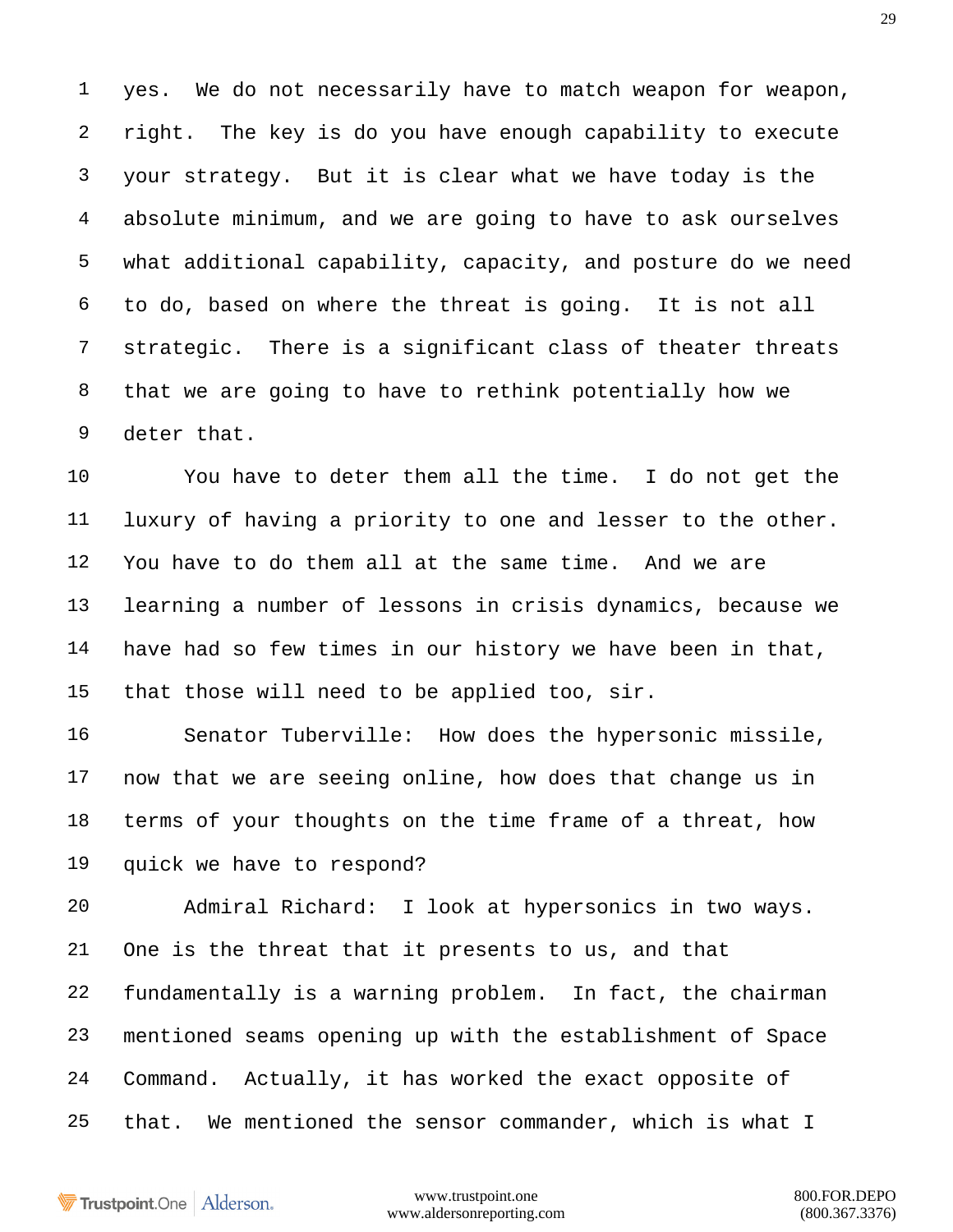like to call it. Technically in DoD it is sensor manager, but sensor commander sounds better.

 The way Jim is integrating across missile defense, missile warning, and space situational awareness, he is producing a better outcome than what we had in the past, and I am actually getting a better service because of his efforts in that. That is defensive.

 Offensive, I will be ready to put online the first day any service makes it available a hypersonic capability. I have work for it right now. We have had requirements dating back to 2016 and earlier, and I will put that to good use the first day any service makes it available in defense of the nation.

 Senator Tuberville: Thank you. Now that we do have hypersonics, just from my information, I am sure were changing protocol for our President, because it takes a pretty good while to get all the factors done to get to a point where a President can make a decision. Please tell me we are changing those protocols to answer a first attack. Admiral Richard: Senator, one, I think it will be important that as a hypersonic capability comes into the Department of Defense that we not label it as strategic or theater or tactical. We already have examples of platform. My bombers are an example. I can use it strategically down one command and control decision path that you talked about.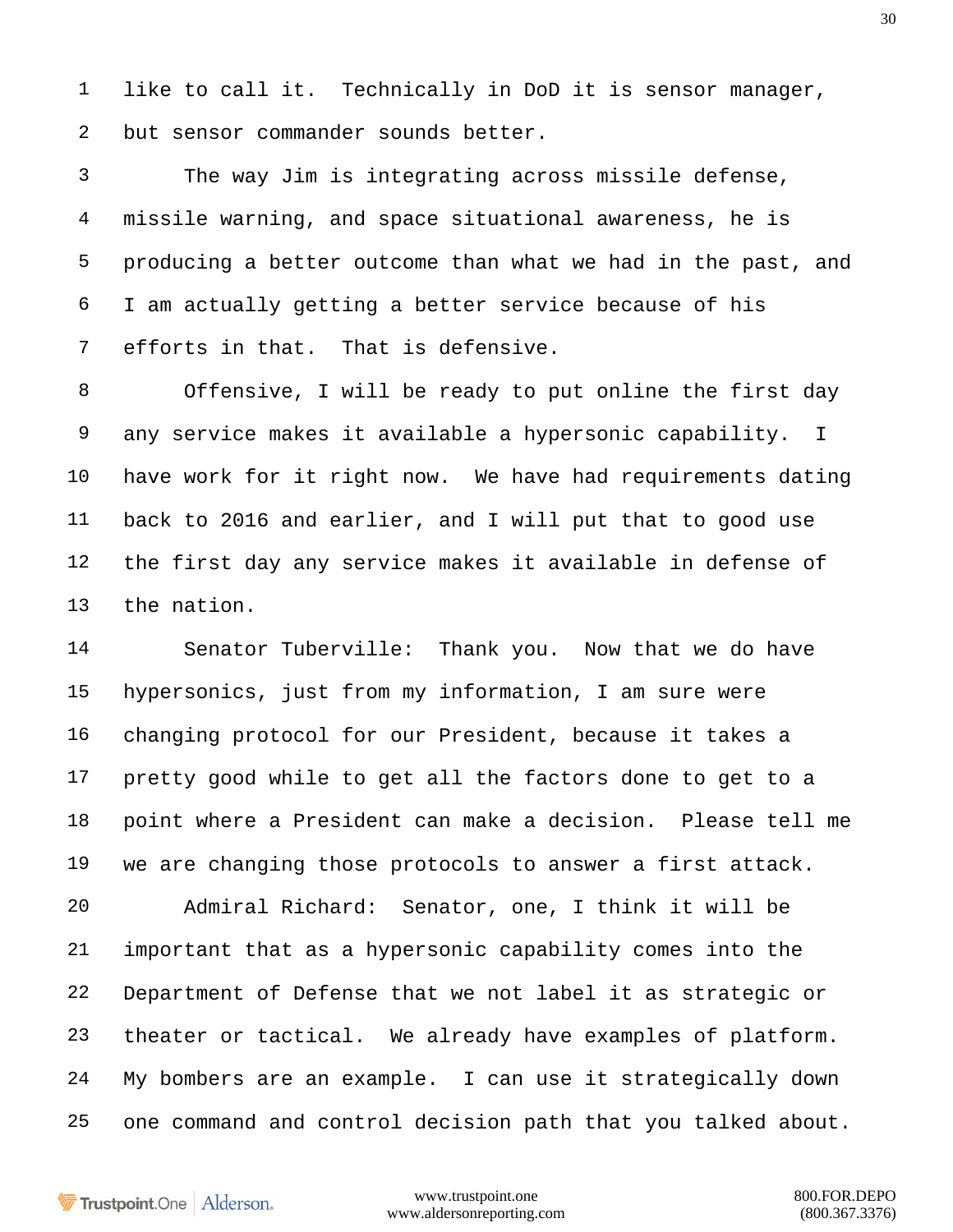I can use them conventionally down another. I can give them to a geographic combatant commander for that commander's use. And I think we are going to want an equivalent, flexible, command and control structure for hypersonics. Senator Tuberville: Thank you, Mr. Chairman. Chairman Reed: Thank you, Senator Tuberville. Senator King, please.

 Senator King: Thank you, Mr. Chairman. Before beginning my questions I wanted to respond to Senator Wicker. We have a national interest in Iran not obtaining a nuclear weapon. Russia has a national interest in Iran not obtaining a nuclear weapon. If, in this particular case, we have an identity of interest it would seem to me to make sense to have both parties at the table. We are not negotiating with Russia. We are negotiating with Iran. And if they can add weight to those negotiations, as they did in the initial negotiations, it seems to me that serves our national interest.

 Let me turn to General Dickinson. ISR is very important generally, but I want to talk about a war that is not Ukraine. It is the war that is killing our people in Maine, two a day, and I refer to the international trade of narcotics. The question is, do we have sufficient space assets that can provide ISR and monitoring of drug shipments that can assist us in interdicting those drug shipments and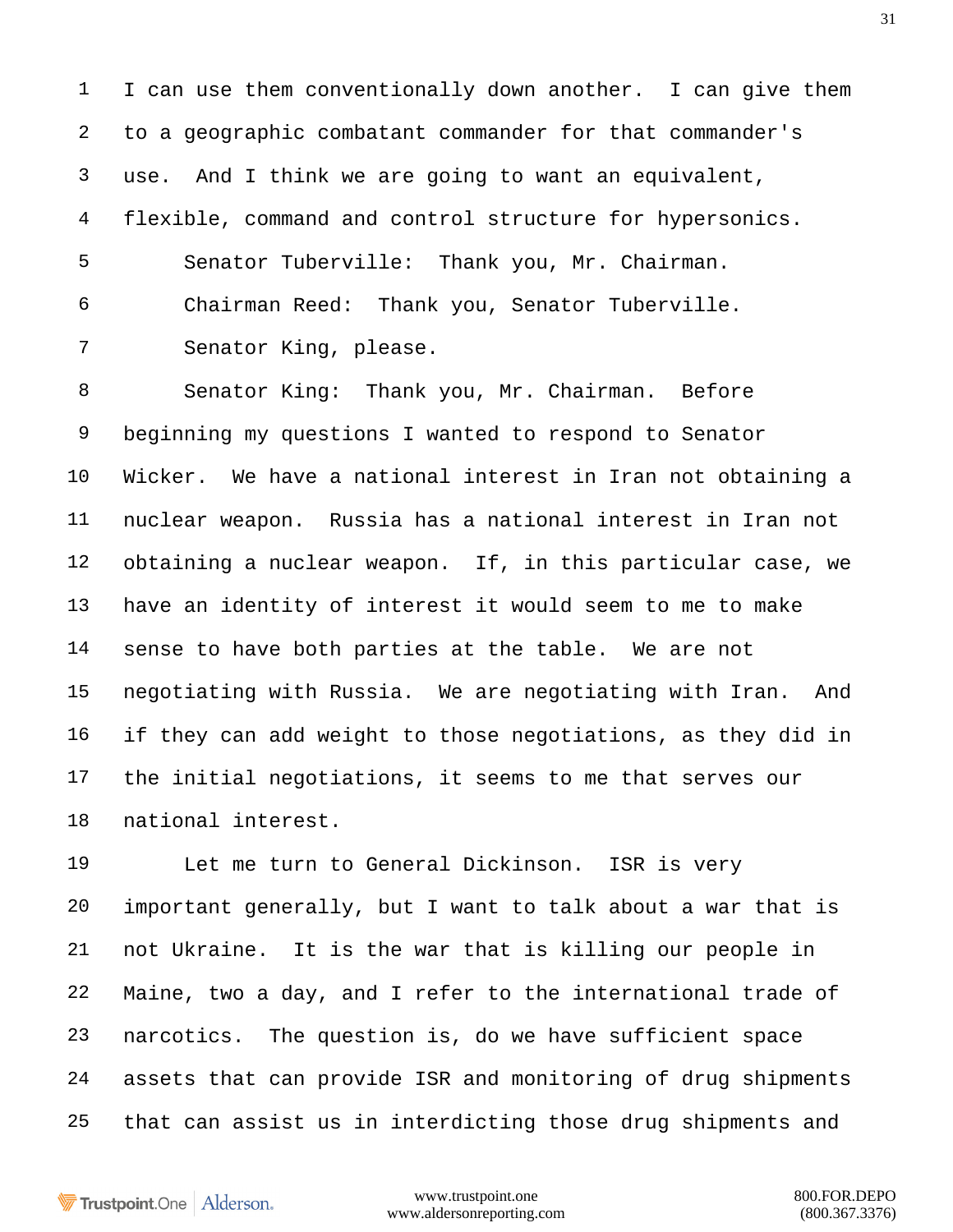preventing the death of our people? This is a war that is killing Americans in a large number every single day, and to say we cannot afford to watch what is going on with those shipments, particularly from Latin America and the Caribbean, it seems to me is a dereliction of our duty to defend the country.

 General Dickinson: Senator, up front I would say that is a little bit maybe out of my purview as a combatant commander in the Department of Defense. However, I would say to you that watching the -- to answer your question, I think when you look at the explosion in the commercial market in terms of ISR, and quite frankly some of the things that we have just seen in the Ukraine situation over the last couple of weeks with regards to -- we are all watching TV and we see those images, you know, many of those, if not all of those are coming from a commercial company.

 And so what is interesting is how much that commercial market has expanded, exploded if you will, to provide us additional capabilities. And so, in other words, I think we have a big enough commercial market that can satisfy that demand signal, and really for us, in U.S. Space Command, with that augmentation we are able to use our military type of ISR assets to do some other things.

 Senator King: I hope you are right, but the word that disturbed me in your answer was one of your first words,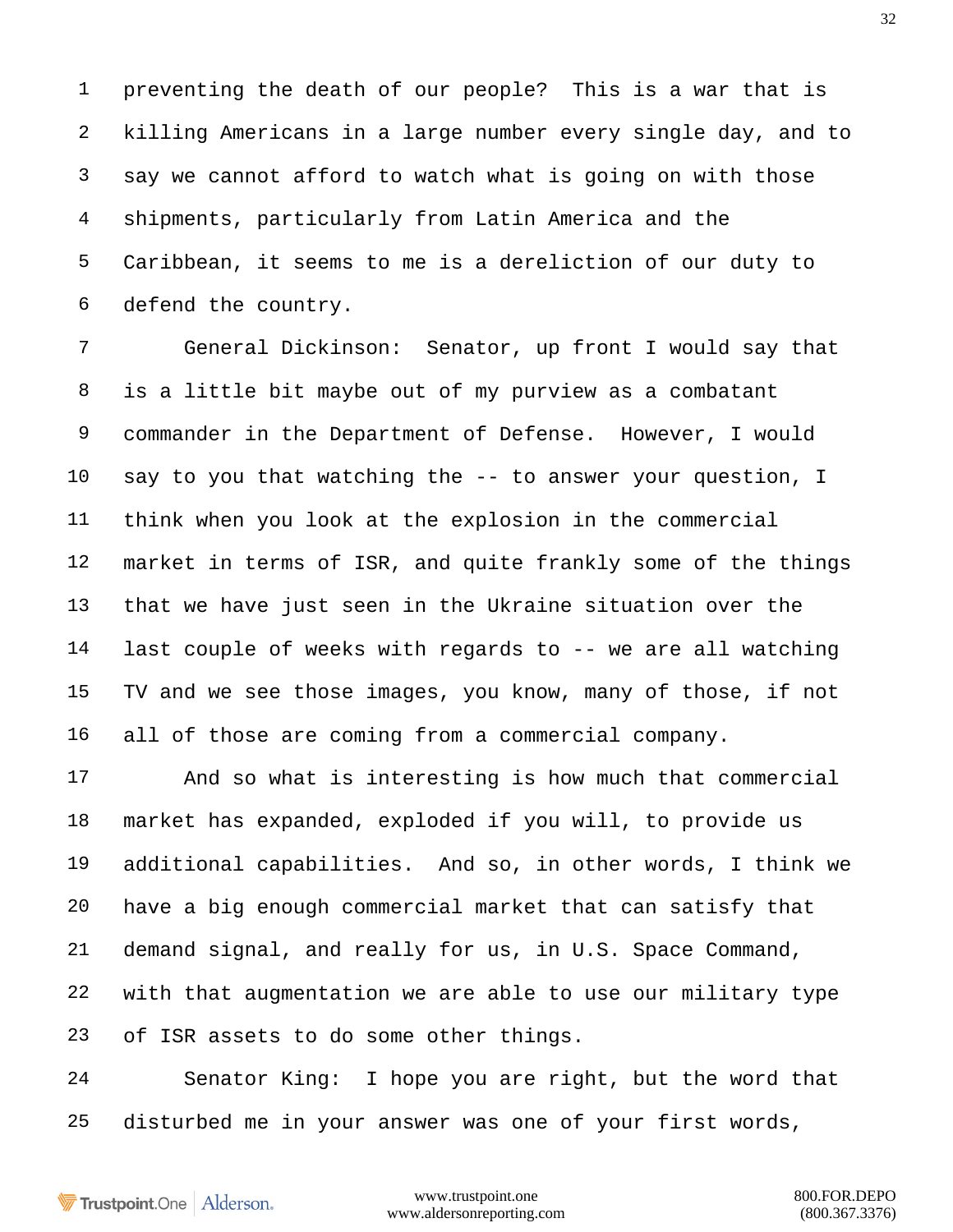which was "not in my purview." That is my problem. It does not seem to be in anybody's purview. We have got DEA, we have got DHS, we have got the military, and we have got people dying. And I would hope that you would consider discussing this question to me. If this were an attack by another adversary on our country that was killing thousands of people a day, it would be within your purview. I am suggesting it is within your purview, and I hope that you will review that.

 Let me ask a second question on your satellite capability. There has been a lot of discussion about resilience and redundancy. How are we in terms of cyber resilience, in terms of our space assets, blocking of signals, stealing of information coming from satellites? General Dickinson: Senator, so when we stood up the Command in 2019, we made a very deliberate effort to make sure that we did not add cyber onto the equation as we grew. We built it in from the very beginning as we looked at our organization. And so from an organizational perspective we have got cyber expertise and capabilities built within the Command that is in particular in the headquarters.

 So in the headquarters that I mentioned I have got about 1,000 people now. Within that headquarters itself I have got -- I just established my joint cyber cell within the Command that is under my J3 operations directorate. We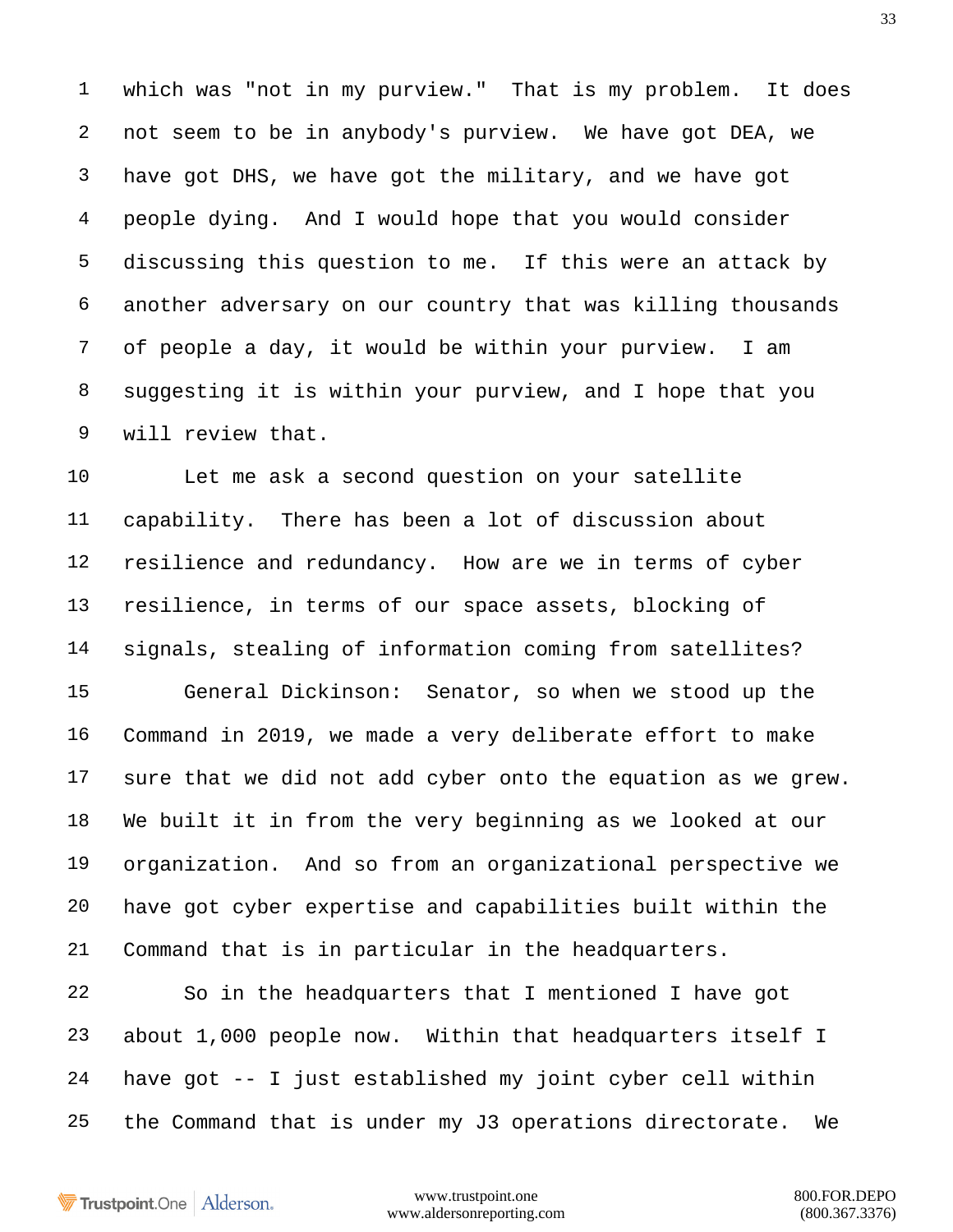have got an integrated planning element from Paul Nakasone, CYBERCOM, embedded with us. And two of my five service components are dual-hatted as not only Space Command but also CYBERCOM. So that is kind of the structural piece.

 Senator King: I would urge you to add to that structure a red team. Ask Paul Nakasone to attack you and see how it goes. Admiral Richard, I would make the same 8 suggestion.

 Admiral Richard, in the view seconds I have left, a major sort of strategic question. How would we respond, under our current nuclear posture, to a Russian use of a tactical nuclear weapon in Ukraine?

 Admiral Richard: Senator, I would be happy to answer that question in closed session.

 Senator King: I thought that might be your answer, and I will ask the question in closed session. Thank you.

17 Thank you, Mr. Chairman.

Senator Reed. Thank you, Senator King.

Senator Rounds, please.

Senator Rounds: Thank you, Mr. Chairman. And,

 gentlemen, first of all let me begin by saying thank you for your service to our country.

 Admiral Richard, I would like a clarification if I could with regard to Senator Gillibrand had asked a question concerning command and control, and specifically command and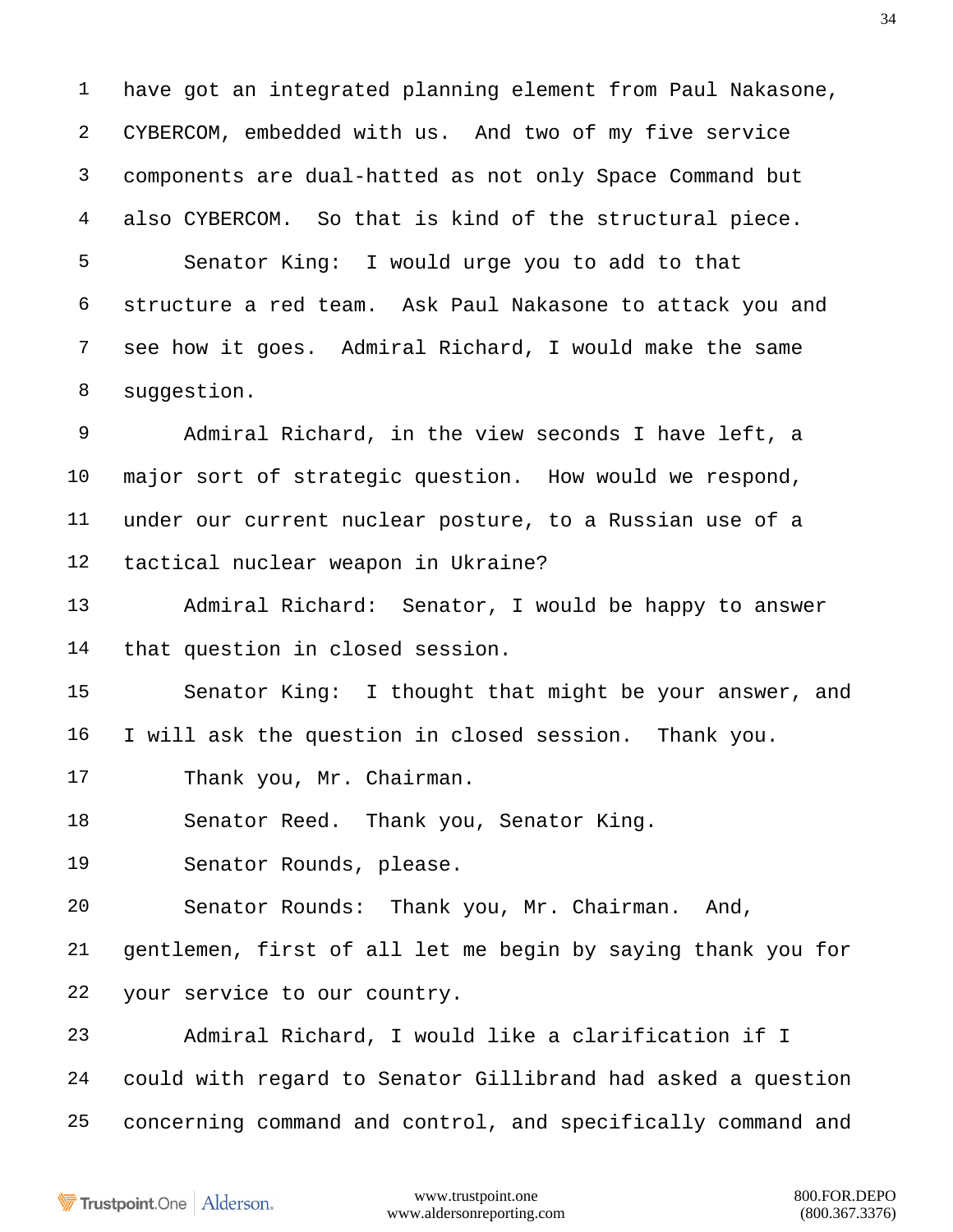control between conventional weapon systems versus command and control for nuclear weapon systems. And you mentioned an overlay of the two with regard to JADC2. Could you clarify a little bit the separation between the two that I think we always try to keep, between command and control of conventional versus nuclear weapon systems?

 Admiral Richard: Senator, first, we do not always try to keep separation between conventional and nuclear command and control. You cannot. We never have and we will never be able to achieve that. Strategic platforms are still platforms. They have to interoperate with other platforms to accomplish their mission, even for simple deconfliction purposes. So one, we have to be able to tell an airplane where the other airplanes are, even if they are not on a similar mission. So you have to have some overlap to do that.

 Two, it is to our benefit, where appropriate, to use our conventional command and control to add redundancy and resiliency to our nuclear command and control. You could not afford to build two completely separate systems if we tried to achieve that in the real world.

 The final piece, though, there is always a piece of nuclear command and control that has to go to a higher standard. Nuclear command and control has to be able to withstand the worst threats that we can postulate against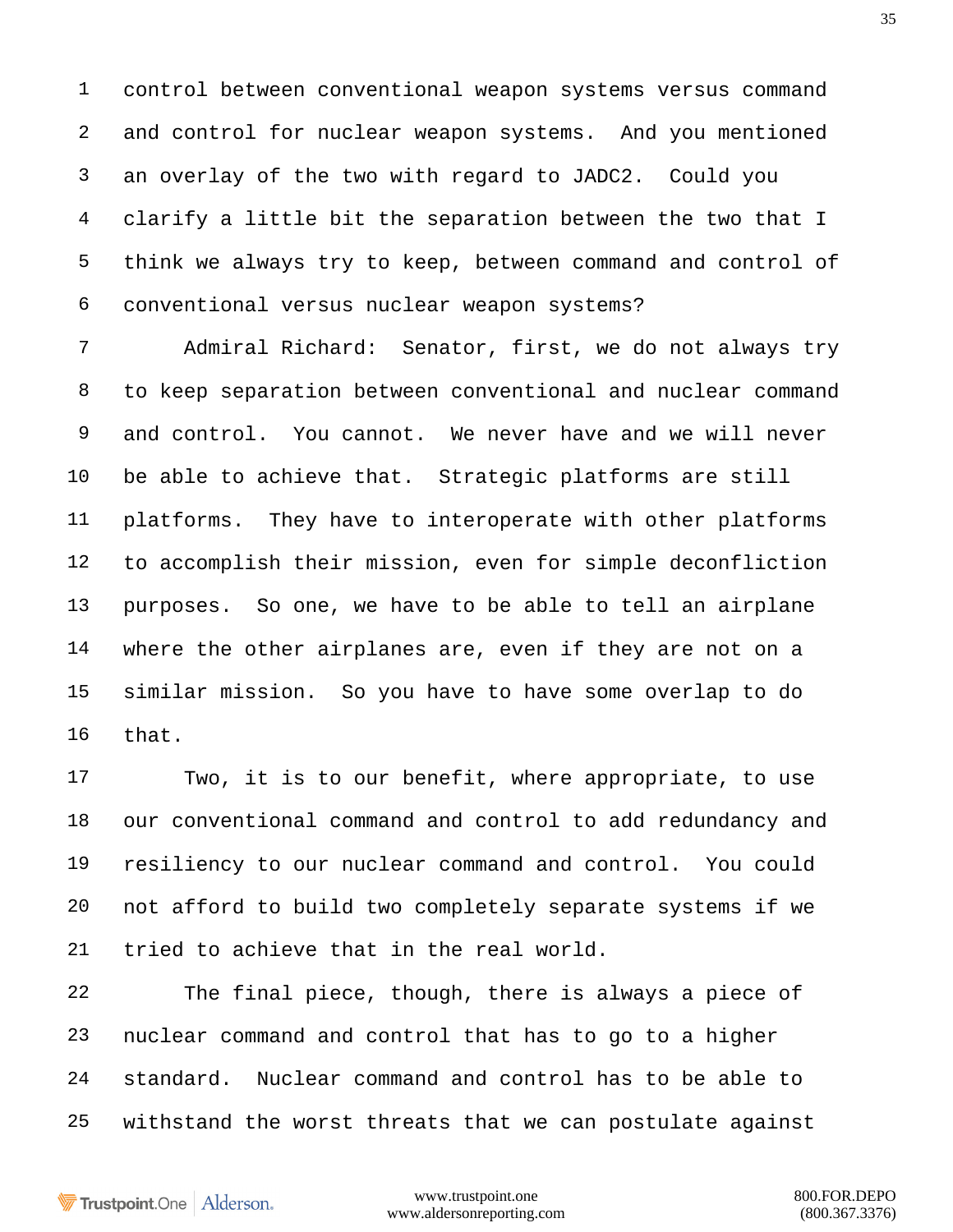it. Regular command and control does not, and that is why we separate it out. We have always done that, and we are going to do it to an appropriate degree going into the future.

 Senator Rounds: The reason for my question, with regard to clarification, is that I know that we are very sensitive to where other nations may try to impact our ability to command and control our nuclear weapons systems. We have the same concern about interacting with other nations' command and control.

 Can you talk a little bit about the clarification between the two in terms of the interest in making sure that others are not put on alert because it appears that we are impacting theirs, and the same reason that we would have a concern about them impacting our ability, and what that does with regard to stability?

 Admiral Richard: Senator, first I think it is important that I say here -- and I would be happy to go into a lot more detail in closed session -- the cause of, I would call it apprehension and valid concern over the security of our nuclear command and control, particularly the cybersecurity, is our nation's nuclear command and control has never been in a stronger, more protected, more resilient lineup than it is today, based on some very good work operationally done over the last 6 to 8 months, and I would

Trustpoint.One Alderson.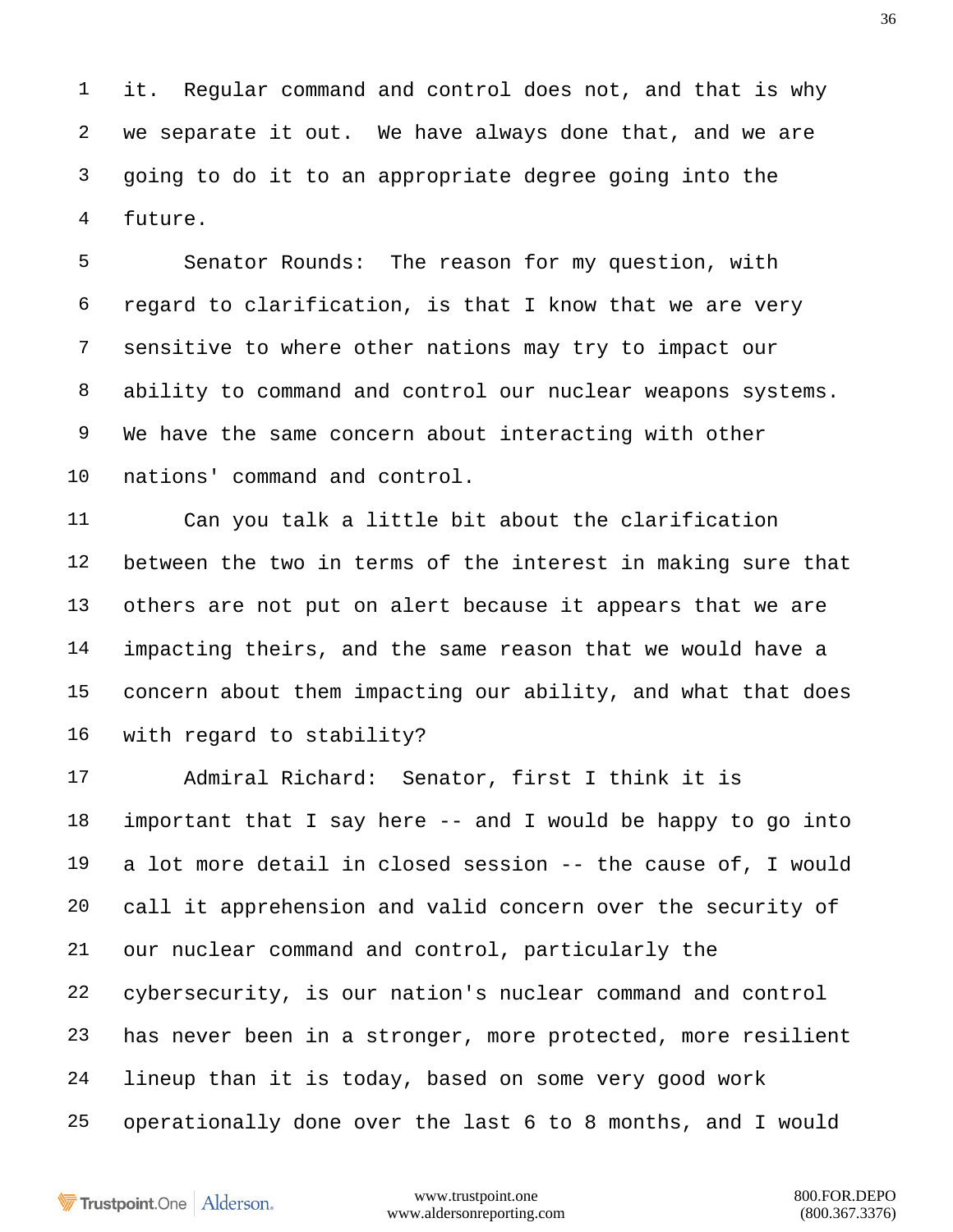love to go into more detail as to why I say that.

 As to your concerns about the strategic implications of threatening another nation's nuclear command and control, and vice versa, that is very well understood. That is very well factored in as we think through the overall effects that we are trying to achieve.

 And I do want to put one more caution out in terms of, we tend to use terms, at least back at STRATCOM, in strategic stability. Our basic definitions of strategic stability are probably out of date. They date back to the Cold War. They are two-party dynamics pieces. They tend to think of nuclear as the only major effect that has to be considered. When you move this into a three-party problem it is a completely different set of effects dynamics that I think we need a lot of work to get into to understand how that works.

 Senator Rounds: Thank you, sir. General Dickinson, in our ability to achieve and maintain a competitive edge in space relies heavily on a rapid capability and development in eliminating acquisition bottlenecks. Can you discuss how you are partnering with commercial and interagency organizations to expand our space capabilities at the pace that we need them to be expanded, and what steps have you taken to improve your acquisition process in order to onboard new capabilities at a faster pace?

Trustpoint.One Alderson.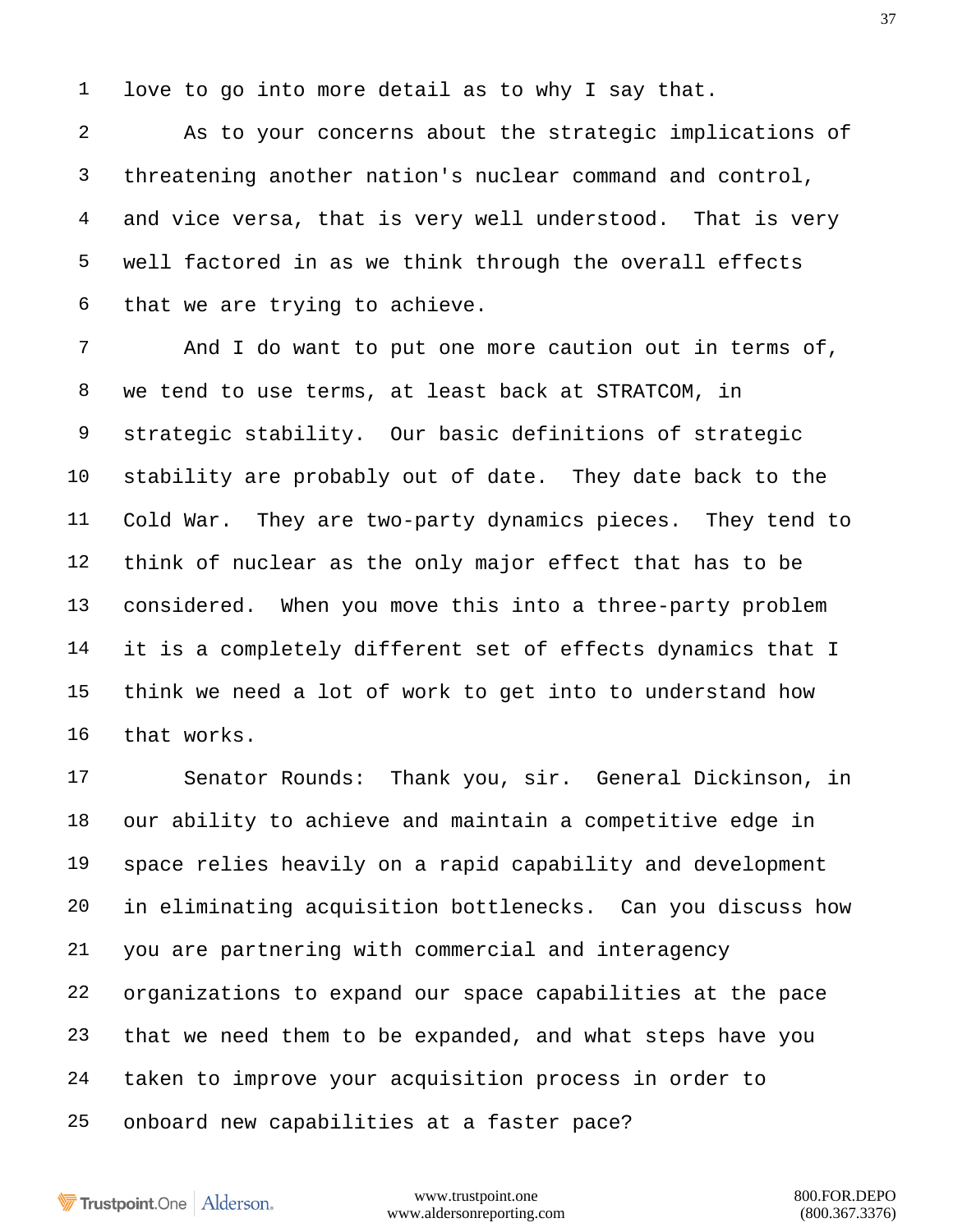General Dickinson: So that has really been one of the highlights with the Command over the last couple of years is really the partnership we have with the commercial industry. Two examples of that. One is the two main areas that we work closest with the commercial partners right now, but we are expanding that, is satellite communications and the other one is space domain awareness. Satellite communications capability with our commercial industry has really been out at Vandenberg Space Force Base for years, but has expanded. We have got 10 commercial partners right now as part of our commercial integration cell out at Vandenberg Space Force Base, and that is a great relationship in terms of how do we expand our capabilities and capacity in the satellite communications domain or enterprise and how we do that.

 The second one is space domain awareness, and really that has been a rather new, about a year and a half or two years old. We have got a cell in Colorado Springs that works for my Joint Task Force Space Defense and a commercial integration cell that really what it does is it provides to us what commercial space domain awareness capabilities can see around the world. So they are looking up, looking in the space domain for us, telling us what they see, and we utilize that in addition to what we are doing with our exquisite sensors.

Trustpoint.One Alderson.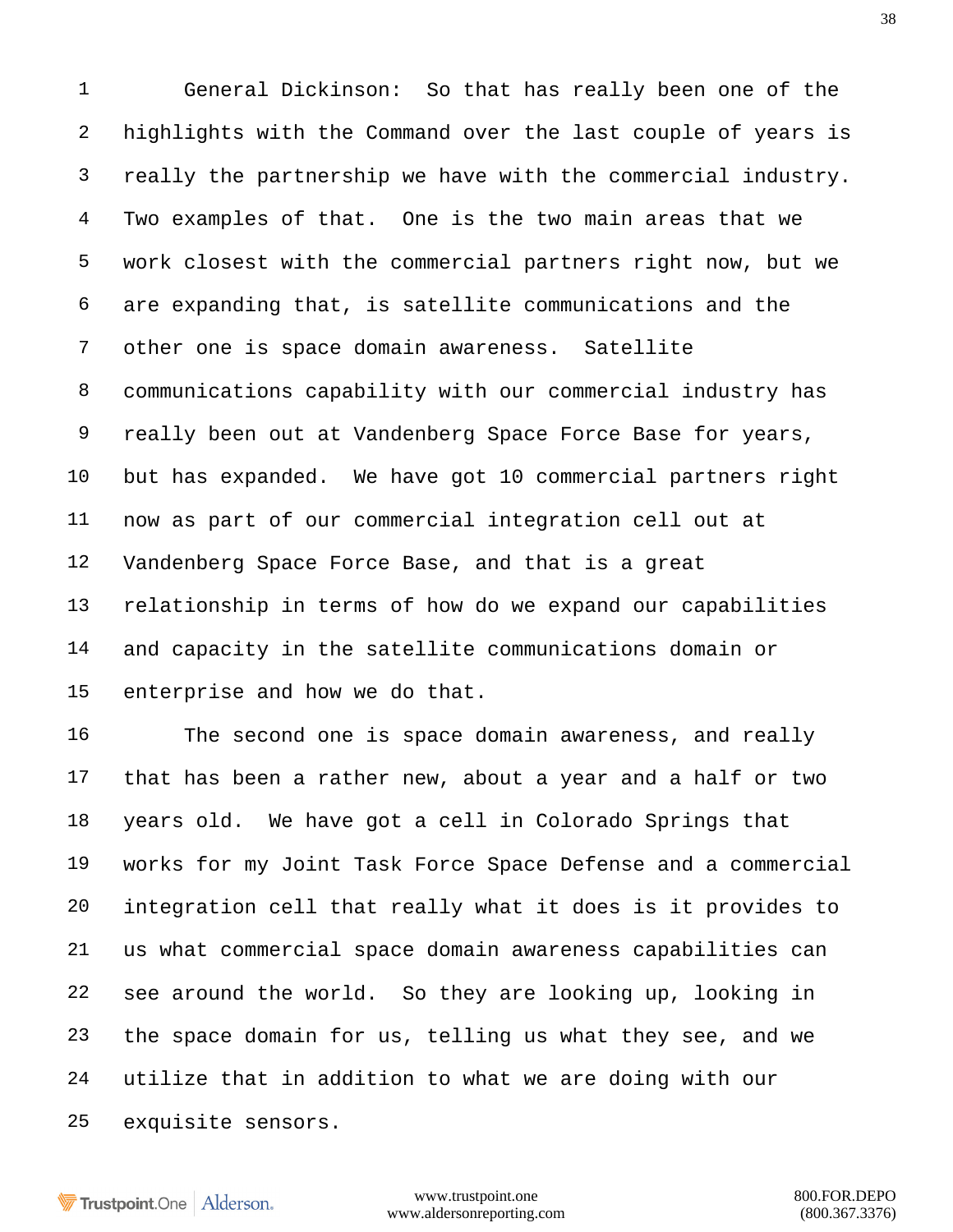So the integration of those two enterprises, space domain awareness and SATCOM, has been very, very powerful. It is growing so much now that we have had to develop a new commercial framework by which we can bring those partners on board and expand it even more.

 Senator Rounds: Thank you, sir. Thank you, Mr. Chairman.

8 Chairman Reed: Thank you, Senator Rounds.

Senator Kaine, please.

 Senator Kaine: Thank you to each of you for your service, and Admiral Richard, let me begin with you. You talked about how some of our defense concepts are a little bit outdated in your realm because they were based upon kind of a two-party dynamic and now we have to grapple with a three-party dynamic. I think it is even more complicated than that because two of the three parties are now cooperating in ways that they had not.

 I have often asked questions in this committee and in the Foreign Relations Committee about growing cooperation between Russia and China, and usually folks on your side of the table tell me that I do not need to worry about it much because there is so much historical animosity between Russia and China that they are not likely to cooperate. I think we are finding that actually not to be the case. Whatever the past is, they are cooperating a lot more now.

Trustpoint.One Alderson.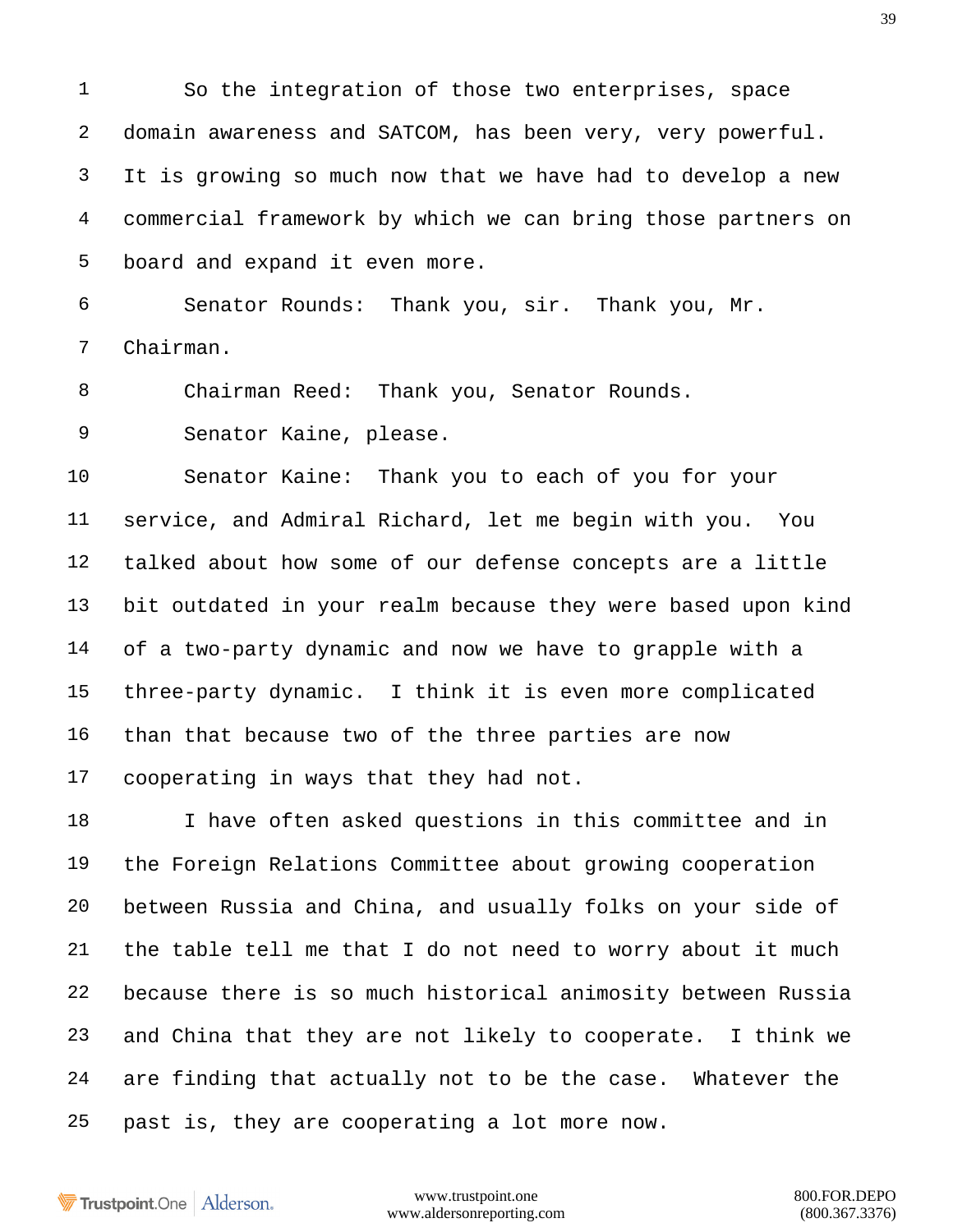So I would like you to each tell the committee in your domain how are you planning to take into account the increasing cooperation between Russia and China in either the STRATCOM or SPACECOM areas?

 Admiral Richard: Senator, first I would say I am not going to tell you that I am not concerned about that. I am very concerned about what opportunistic aggression looks like. I am worried about what cooperative aggression looks like. And so, one, this gets back to I have to deter all of them, all of the time, which means every day we are thinking about their decision calculus and what we have to do to influence so that basically they say, "Not today."

 And so right now you have to look at what is happening in one place and then walk over and see what that does to change decision calculus and change your messaging potentially, change your posture, and that is just in the opportunistic frame. And then do you have the plans ready to understand what cooperative looks like? So we do that every day, Senator.

Senator Kaine: Great. General Dickinson?

 General Dickinson: Senator, we look at it each and every day, just as Admiral Richard does, but in the space domain we just have to look and see how much more capability development that they have done just on orbit. We can go back to November to look at the Nudol tests, and then as I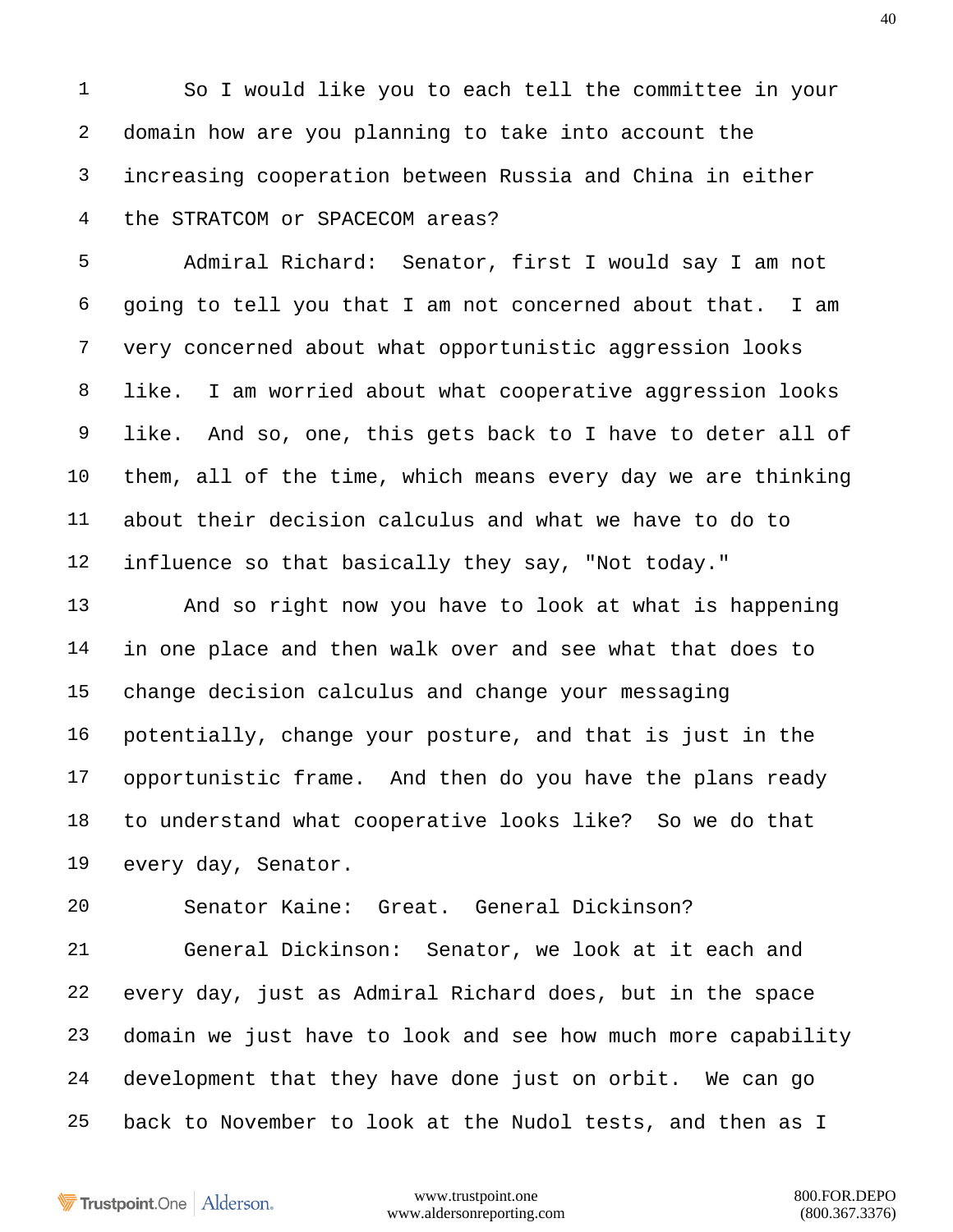mentioned in my opening statements, the SJ-21, in particular.

 So just individually, the growth of their capabilities on orbit is of concern. And then when you look at from the civil perspective, the Chinese and the Russians have entered into a lunar station agreement that they are going to build a station on the moon. So it is not just the military that we are looking at carefully. It is also kind of their civil piece as well, by both those nations.

 Senator Kaine: General Dickinson, you have segued into my next question, the civil dimension. There has been news recently that was sort of interesting news, kind of in a way positive news. Elon Musk has been getting some press for his role in providing ground stations and internet coverage to Ukraine with the Starlink satellite connection. So that is positive. Russia has been trying to jam the signals and block coverage. That has made me wonder, hmm, there are non-state actors in space too that can enter into contested environments. Describe the legal framework for commercial capability in space, and the SPACECOM war game scenarios where private actors become involved in contested situations.

 General Dickinson: We do look at that, Senator, and really, to begin with, I think what we are seeing with Elon Musk and the Starlink capability he is providing is really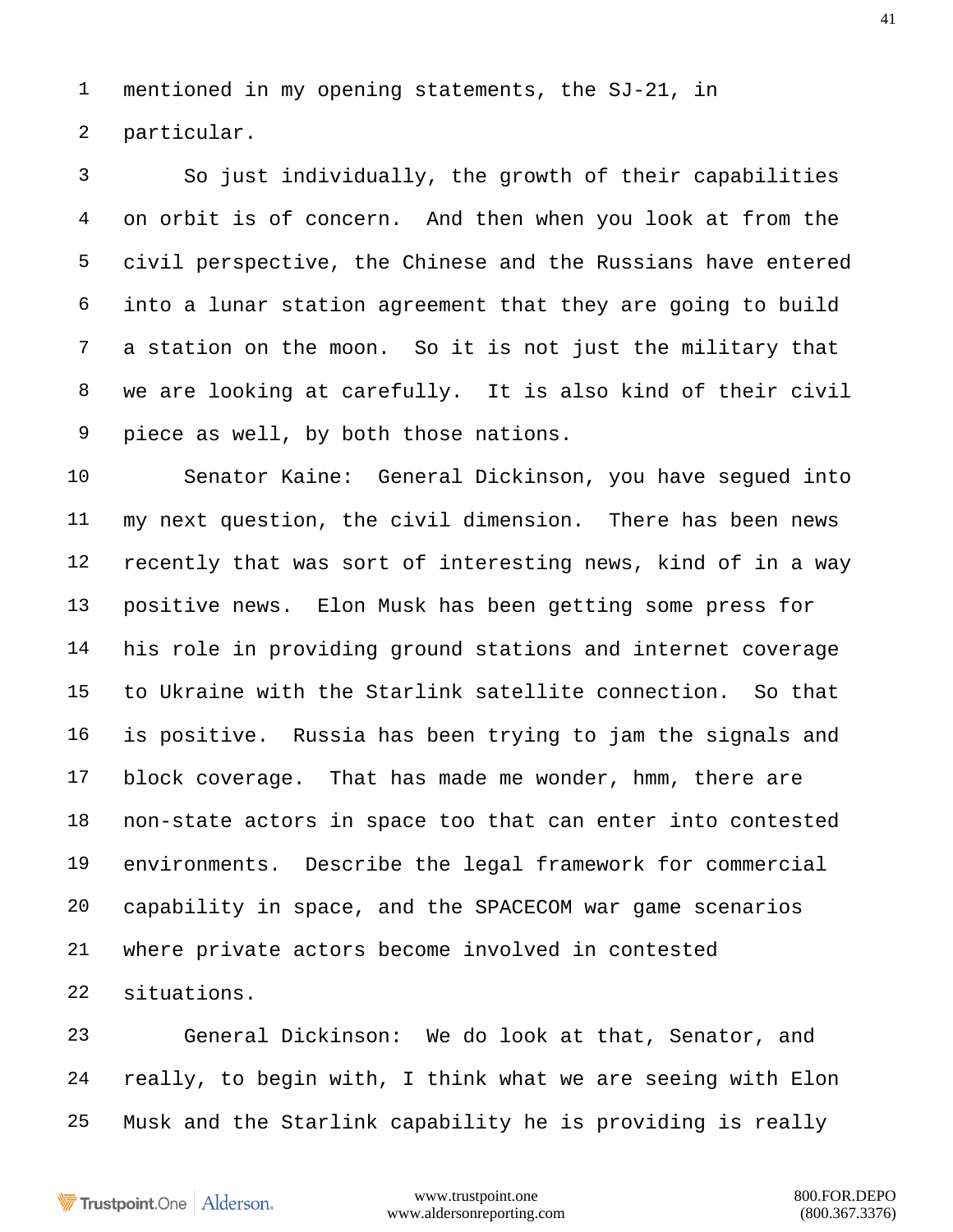kind of showing us what a mega-constellation or proliferated architecture can provide in terms of redundancy and capability. But to your point, we work very closely in our commercial integration cells with that very issue.

 Senator Kaine: Admiral Richard, one last question for you. I met last week with General Von Ovost of TRANSCOM, and we talked about future tanker requirements. It is my understanding that the airborne tankers that support the bomber leg of the triad have a varying degree of EMP, electromagnetic pulse hardening, to include the KC-46. So talk to us about STRATCOM's role in shaping requirements for future tanker programs to ensure that EMP hardening is part of the DNA.

 Admiral Richard: Senator, you hit on a key point, as I am one of the customers of the tanker fleet, and in that I have certain requirements, EMP protection, electromagnetic pulse, being one of those. So one is to clearly articulate the requirements. Two is go see what we can do in terms of employment of our force to reduce that demand signal. A great example I would point to, and I would give credit to the Air Force, is the re-engining of the B-52s. The engines on those date back to the '60s and they burn a lot of gas. Re-engine, less fuel required, less tanker demand. And then what other efficiencies can we achieve while still maintaining the flexibility and the signaling capability of

Trustpoint.One Alderson.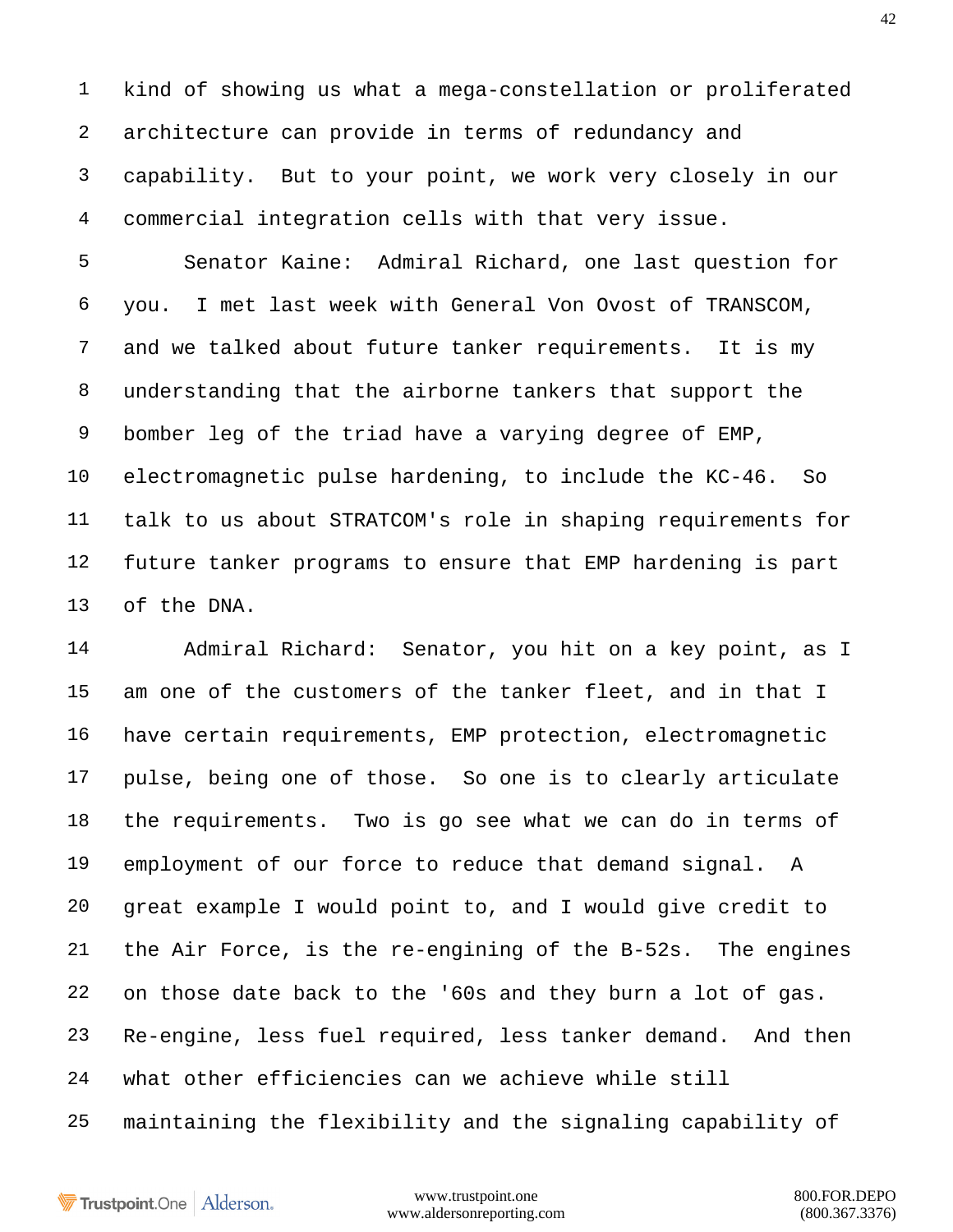the air leg, which is one of its prized attributes.

 Senator Kaine: Thank you. I appreciate. Thank you, Mr. Chair.

 Chairman Reed: Thank you, Senator Kaine. Since a quorum is present I would now ask the committee to consider the following civilian nominations: the Honorable Robert P. Storch to be Inspector General of the Department of Defense, Dr. Lester Martinez Lopez to be Assistant Secretary of Defense for Health Affairs, Mr. Christopher J. Lowman to be Assistant Secretary of Defense for Sustainment, Mr. Peter Beshar to be General Counsel, Department of the Air Force, the Honorable Frank R. Parker to be Assistant Secretary of the Navy for Manpower and Reserve Affairs, Dr. Agnes G. Schaefer to be Assistant Secretary of the Army for Manpower and Reserve Affairs, and Mr. Frank Calvelli to be Assistant Secretary of the Air Force for Space Acquisition.

 We have reviewed these nominations with Senator Inhofe and he concurs. Is there a motion to favorably report these seven nominations to the Senate?

- Senator Wicker: So moved.
- Chairman Reed: Is there a second?
- [Multiple seconds.]
- Chairman Reed: All those in favor, say aye.
- [Chorus of ayes.]

Trustpoint.One Alderson.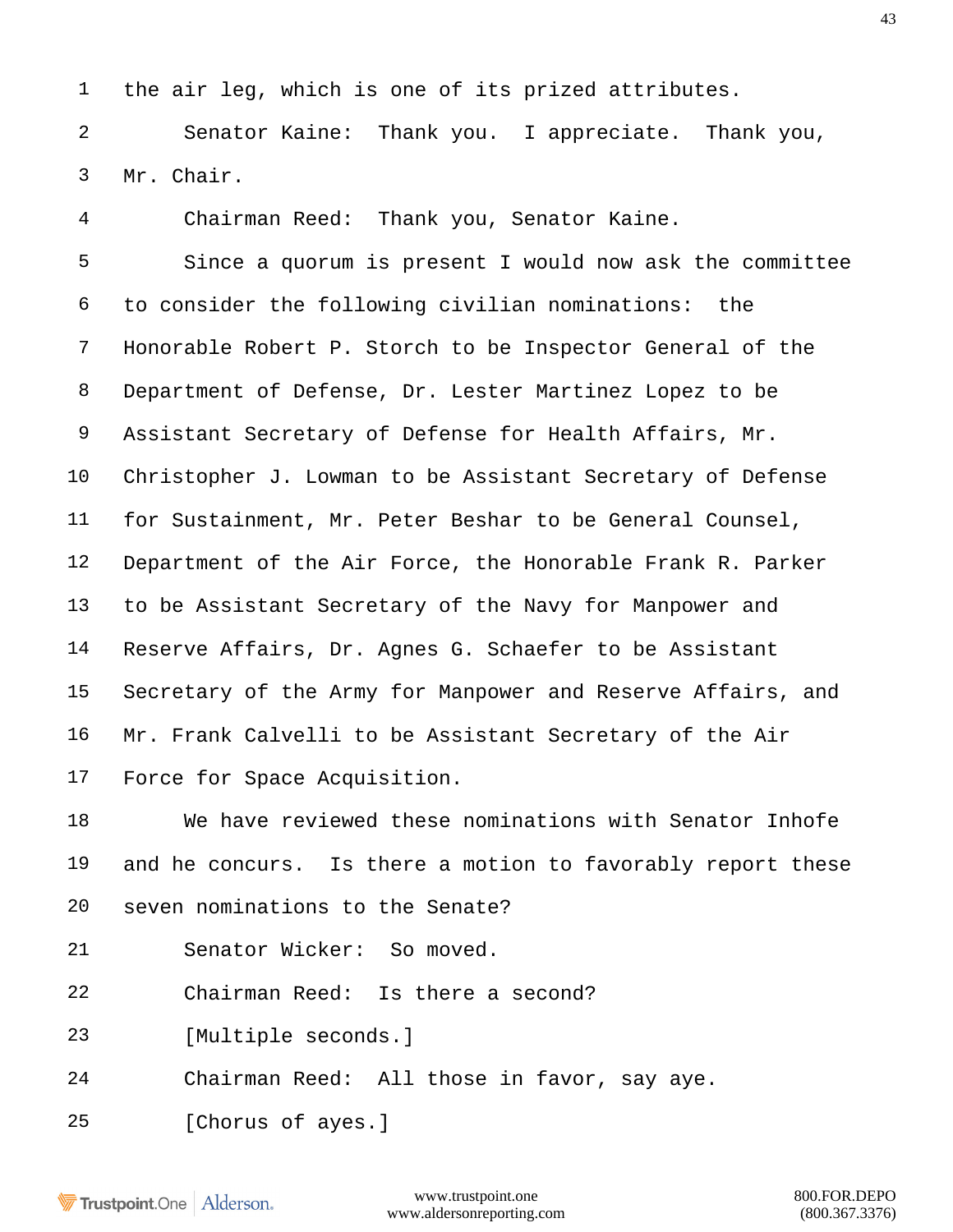Chairman Reed: The motion carries. Thank you very much.

 And now let me recognize Senator Tillis, please. Senator Tillis: Thank you, Mr. Chairman. Gentlemen, thank you for being here and for your service. Admiral Richard, have you recognized any tangible operational changes resulting from Putin's announcement that they need to increase nuclear readiness, and have you seen any posture changes on the part of Russia or the PRC with respect to that? Admiral Richard: Senator, I would like to go into detail in answer to that question inside the closed session, but if you will allow me to make a broader point that I think relates. The scenarios that we are seeing right now, potential escalation, limited unclear use in a conventional aggression scenario, STRATCOM has been preparing for this for years, along with other combatant commands. General Dickinson's command has been doing that. And so we have rewritten deterrence dynamics theory over the years. We have new analysis that we are using. We got criticized for that. We got told that it was highly improbable or somehow self- serving for us to think our way through this, but we ignored that such that to this point nothing has happened that we did not anticipate, we had not thought about, and had not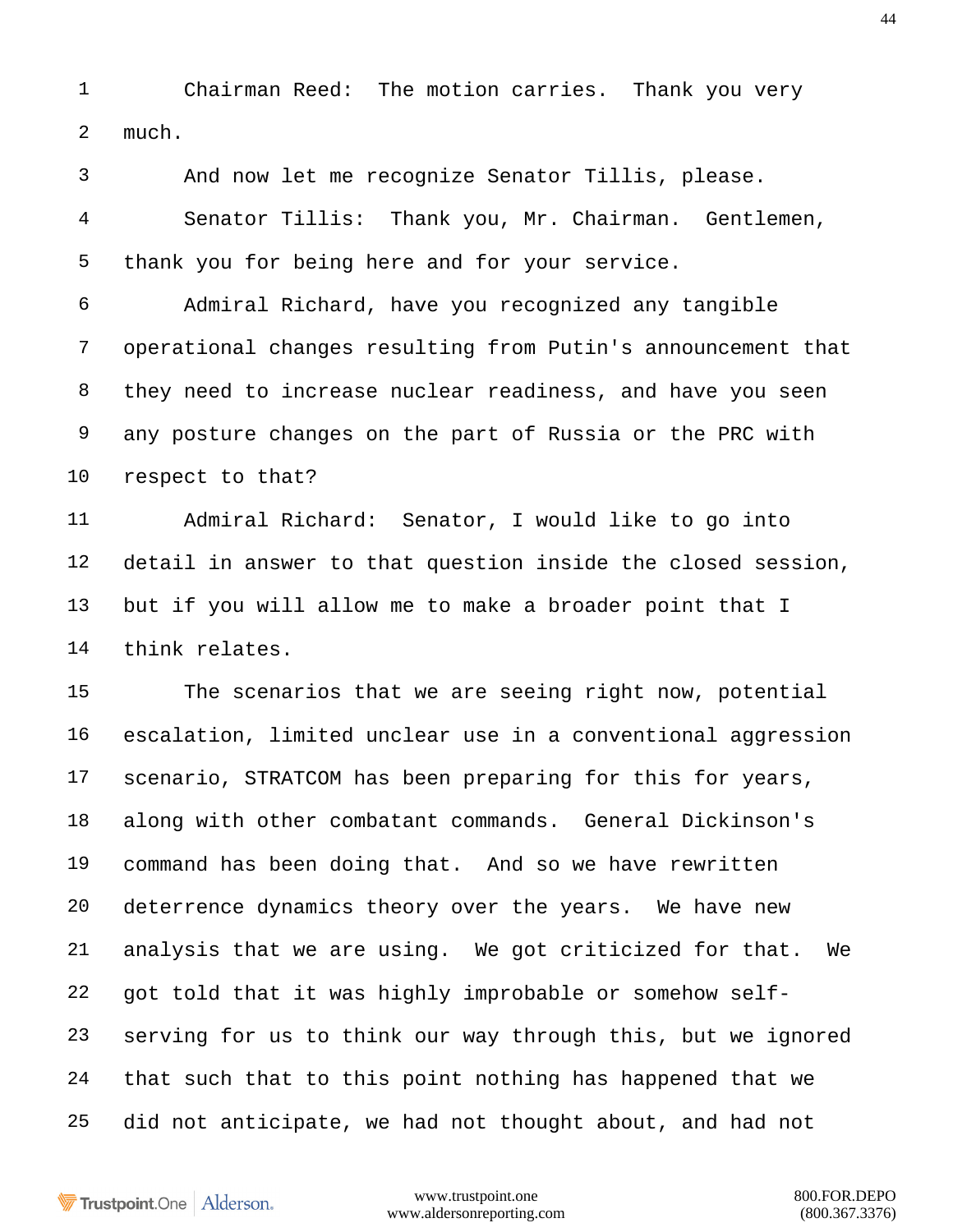prepared for.

 Senator Tillis: Thank you for that. With Belarus indicating their willingness to have nuclear assets deployed within their territory, how does that rethink our forward- deployed capabilities in Europe?

 Admiral Richard: Senator, again I respect your indulgence to allow me to answer that in closed session.

 Senator Tillis: Thank you. General Dickinson, I want to talk a little bit about end strength. I think you are somewhere around 45 percent of goal, augmented by Reserves, civilians, and Guard, but you are relatively new. So what is right timeline to get up to the desired end strength, and what kind of strategies are you putting together to make sure that we get there?

 General Dickinson: Yeah, thank you for the question, Senator. You are correct. We are at 45, 50 percent strength with an augmentation of contractors that get us over, like I said in my opening statement, to about 1,000. So our strategy, quite frankly, is to get to the end strength as quickly as I can. We have worked with the Department very carefully in terms of how do we bring manpower from certain fiscal years back to the left so that I can be at a reasonable strength here in a couple of years. But that is where we are going, and what we are trying to do right now is attract that talent that we need in the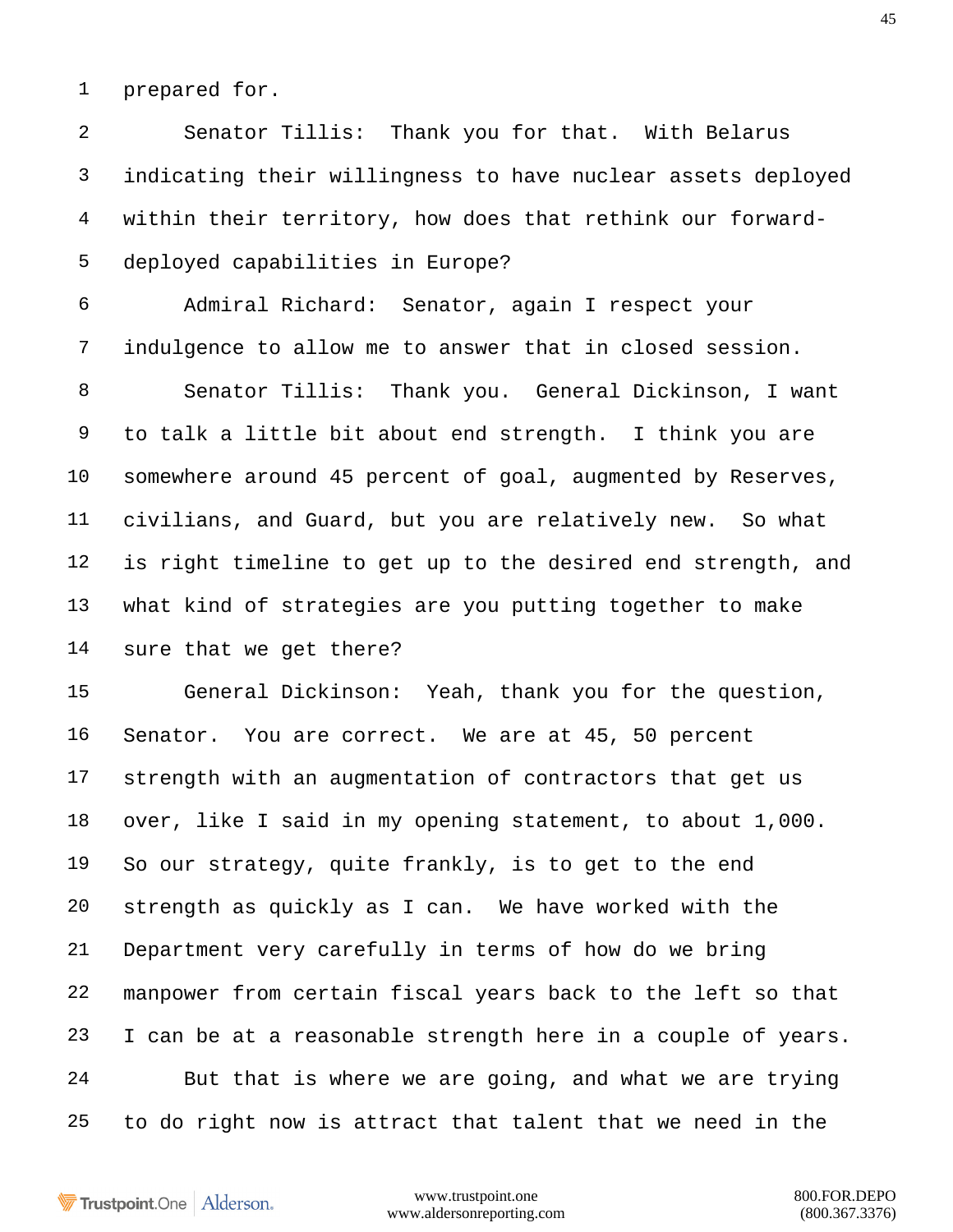command, and that is both a balance between civilian as well as military. And the civilian force that I have is Department of the Air Force civilians, and we are working very closely right now in how to attract them. We have got some programs out there in terms of internship programs, to bring young adults into the command with STEM technical type of degrees.

 And I have been very pleased with the military presence that we have had within the commands from all the services. The two biggest services that I have represented in the command right now is, quite frankly, as you would expect, the Space Force and the Army. And so bringing them into a joint command, building them to full operational capability, utilizing exercises, and, quite frankly, real-world operations. So we have had a couple of events over the last couple three years, if you will, that have really driven us to be very proficient in what we do.

18 I will just take the Nudol event, for example, back in November. That, for us, when I declared initial operational capability last August, was a direct result of having that talent and expertise within the command, rehearsed through processes and procedures and techniques that the joint world knows and recognizes, to the point where we can actually provide a strategic effect for our national-level leaders. That is really the strategy going forward. And right now we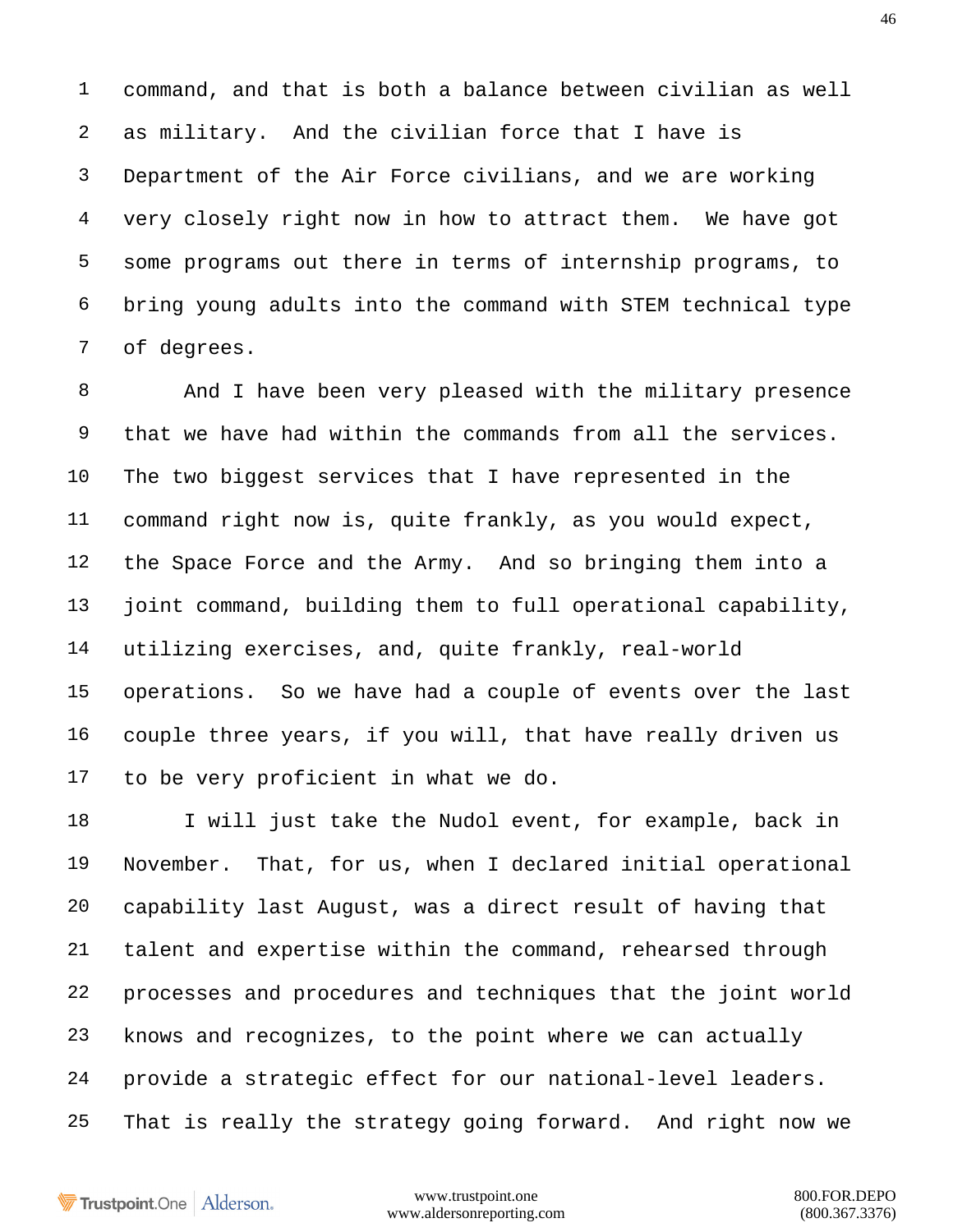have got an initial operational capability which means we can provide those effects, but we are building out the capacity within the command so that I can do that more robustly.

 Senator Tillis: Do you have sufficient authorities to be able to get to where you need to be with end strength or resources?

 General Dickinson: I do. I have the right authorities right now.

 Senator Tillis: Admiral Richard, just really quickly, with advances, particularly with respect to China and hypersonics and other capabilities, is our current strategy mapping up against their emerging threats, or do we need to rethink maybe how we counter threats 10 years, 20 years from now, differently?

 Admiral Richard: Senator, I am conscious of the fact that the Nuclear Posture Review and national defense strategies have not been promulgated, but I am confident that we are going to have a good strategy. The question is going to be capability, capacity, and posture, and to acknowledge those will not be static and we are going to have to think through those much more frequently than we have needed to in the past because of the very threats you are referring to.

Senator Tillis: Thank you. Thank you, Mr. Chair.

**Trustpoint**.One Alderson.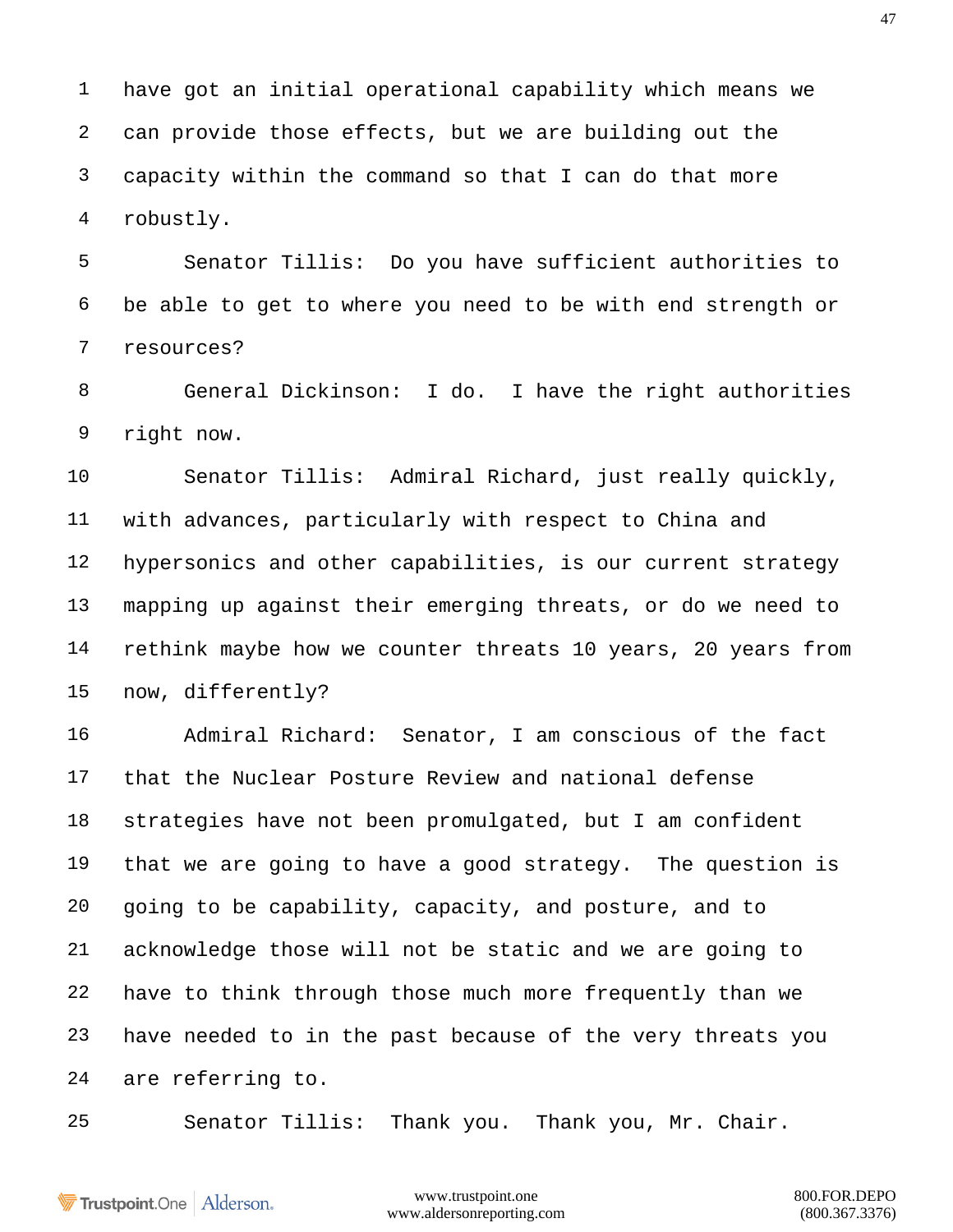Chairman Reed: Thank you, Senator Tillis.

Senator Kelly, please.

 Senator Kelly: Thank you, Mr. Chairman. Admiral Richard -- and good morning to you both. Thank you for being here, Admiral and General. Admiral Richard, we have all been following reports of Russian attacks on Ukrainian nuclear plants and other very concerning developments in this conflict, and Russia is now targeting civilians, probably out of frustration. This should be -- you know, I think is viewed as escalatory. It is clearly a war crime. 11 I am concerned about further escalation, and I understand the U.S. military has established a hotline or direct communication channel with the Russian military, particularly because Russia media and cyber actors have sought to spread disinformation, making reliable information hard to assess in real time. It is my view that this direct military-to-military communication is critical to avoid misunderstandings that could lead to a dangerous military escalation between two nuclear powers.

 As this committee knows well, in a crisis decision time, time to respond to a nuclear threat is only a matter of minutes. Admiral Richard, I understand the hotline will be run out of U.S. European Command. Can you elaborate on how STRATCOM will remain in the communication loop of this hotline?

Trustpoint.One Alderson.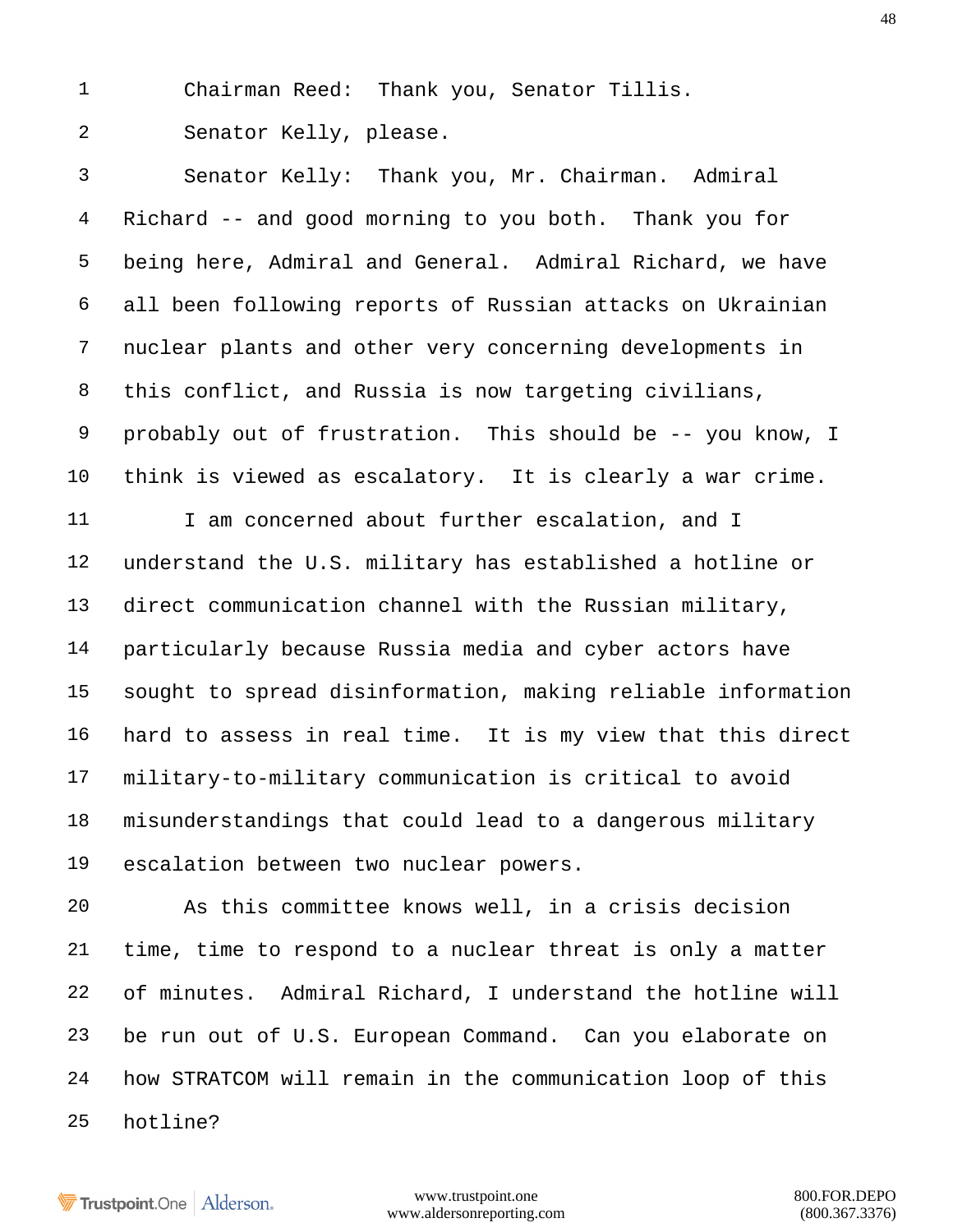Admiral Richard: Senator, a couple of points if I could. Actually, you do not have to respond to threats, nuclear or otherwise, in minutes. In fact, I am not allowed to put the President in the position that he only has -- or her -- minutes to respond. So I want to make sure everybody understands, this nation always has the time to make a fully informed decision on any action that it takes.

 Second, for strategic purposes, we have long had hotlines between the United States and Russia. They date back to the Cold War. They are still there, they are tested every day, and those are still available to us. We are a long way from needing to use anything like that right now. And I will go into more detail on the rest of your questions in closed session, sir.

Senator Kelly: All right. Thank you.

 General Dickinson, we are currently seeing reports of commercial satellite systems, you know, very effectively being used, you know, information for the Ukrainians, also for us, and these satellite systems are likely to be of interest to Russia too and how should they ultimately counter them in the context of this invasion. And Russia's and China's anti-satellite capabilities have received a lot of attention in years with a couple of anti-satellite tests, one before one of my space shuttle launches in around 2008. But I want to spend a little time today discussing

Trustpoint.One Alderson.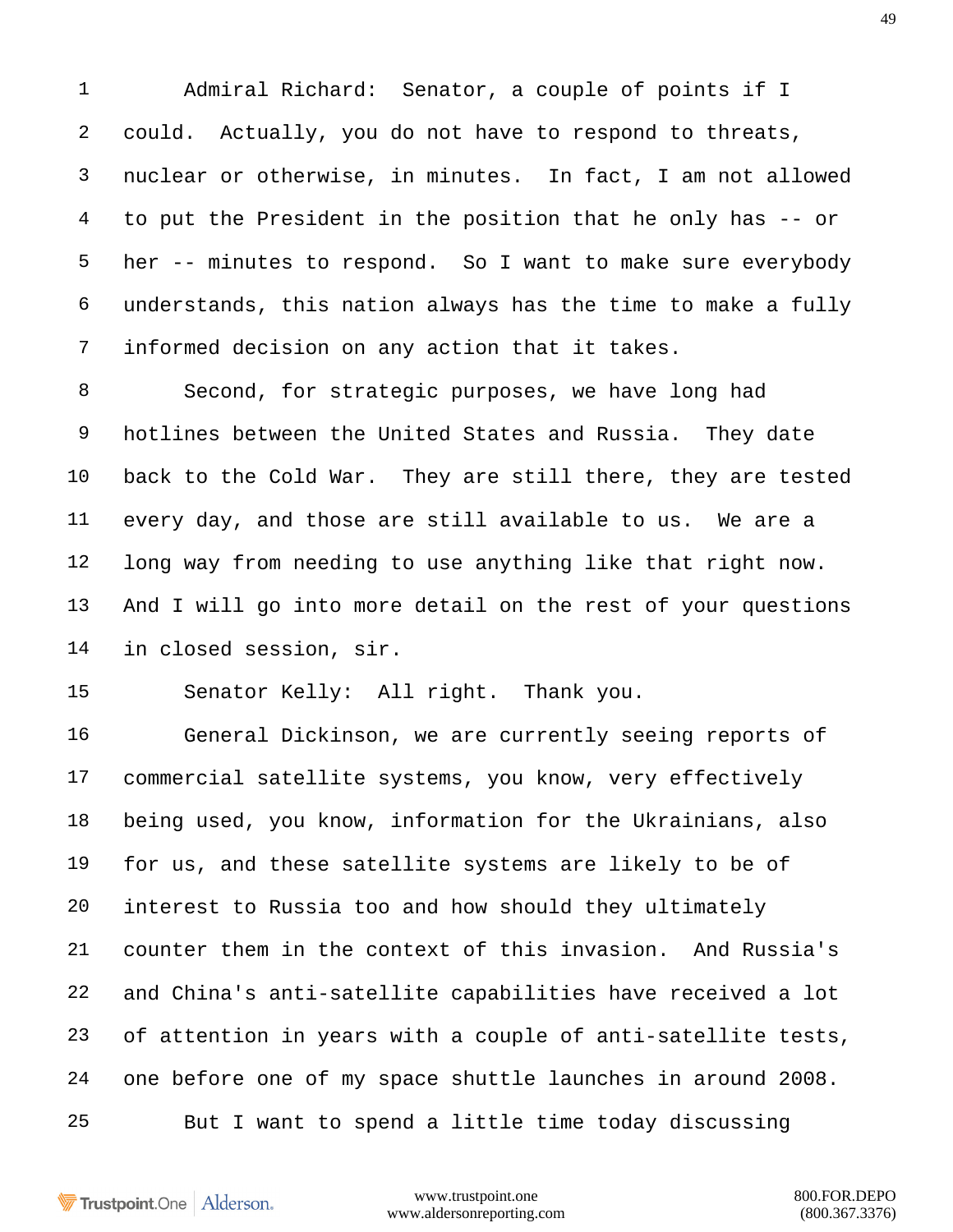Iranian and North Korean anti-satellite capabilities that tend to get less airtime, especially North Korea, who obviously has an intercontinental ballistic missile capability. Iran hopes to develop one. One concern is that ICBMs can be used to create a debris cloud in low-Earth orbit, and that could impact U.S. satellites.

 General Dickinson, can you expand on how U.S. Space Command is viewing both the North Korean and the Iran capabilities, and how do you assess their willingness to target and impact U.S. satellites in space?

 General Dickinson: Thank you, Senator. First of all I would just say that you identify a big problem, if you will, within the space domain. We just saw it a couple of months ago when the Russians destroyed -- they had conducted their Nudol test that left about 1,500 pieces of debris in low- Earth orbit that, quite frankly, we are tracking every day now and we will continue to track that for years to come. To your example, back before your flight, when the Chinese did that test, we still track objects today from that very test that, quite frankly -- and sir, you are an expert on this -- could be threatening to the International

 Space Station. And we do a lot of work each and every day very closely with NASA to make sure that we look at that and make sure that the astronauts on the International Space Station are safe.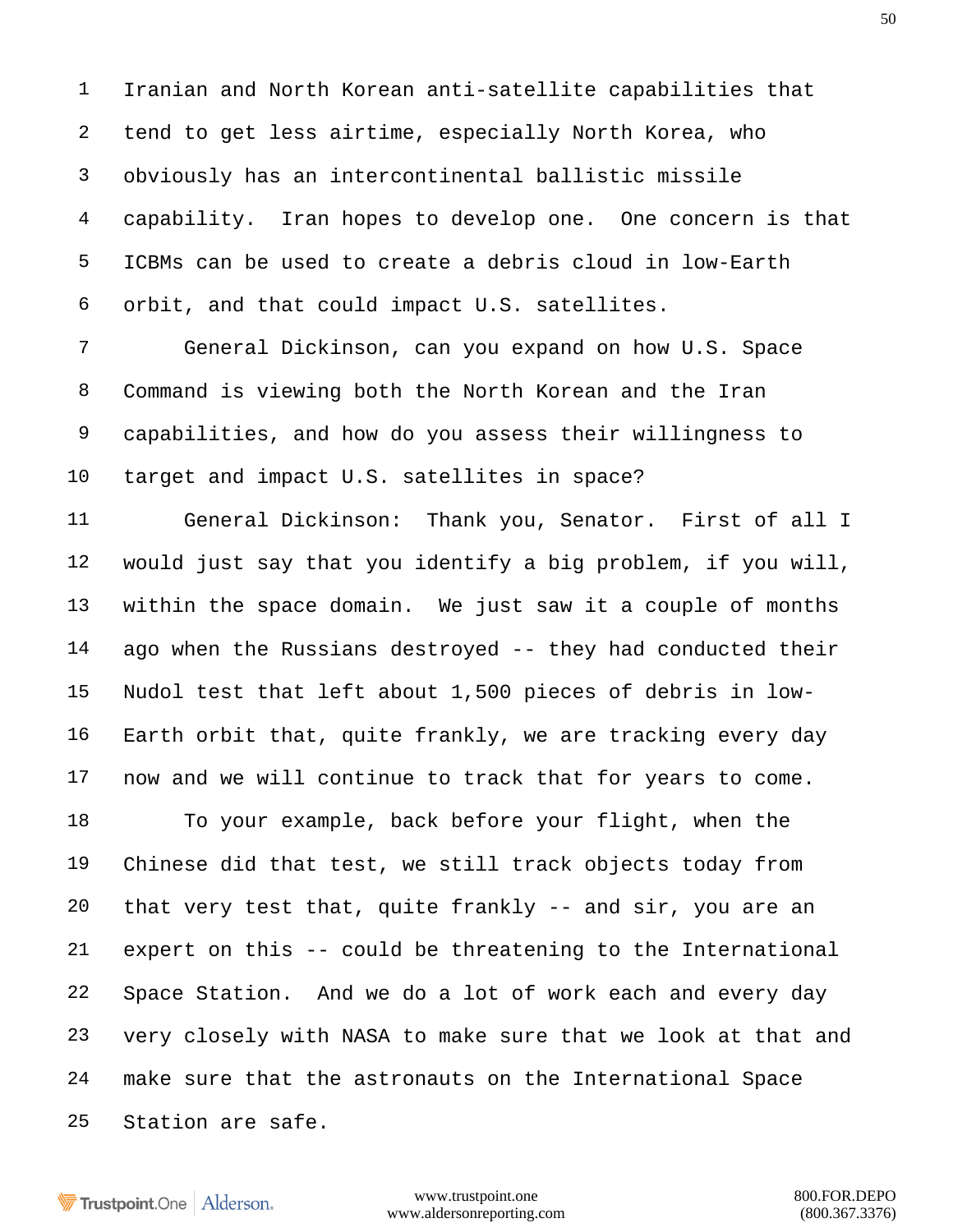With regard to both Iran and North Korea, I would like to expand on that, if I could, in the closed session. Senator Kelly: All right. Thank you, and I yield back the remainder of my time. Chairman Reed: Thank you, Senator Kelly. Senator Blackburn, please. Senator Blackburn: Thank you, Mr. Chairman, and to each of you I thank you for your service and thank you for being here today with our questions.

 Admiral Richard, I do want to come to you first. I fully understand that there are sensitive matters that affect our government and STRATCOM, and we all understand that many times public comment is not appropriate or productive. However, we have to keep in mind that silence is also a message, and a very strong one, and you have been an excellent, outspoken commander of STRATCOM, and you have been a wonderful advocate in the public venue for why we need to modernize our nuclear forces. And I think you have been the commander we need at the time that we need him, and we thank you for that.

 So I am disappointed by the lack of clarity on answers that you have today, and many of these are appropriate in an unclassified sphere, and I was disappointed in the weekend's cancellation of the Minuteman-III test, because we only have four of those a year, and I was disappointed to learn that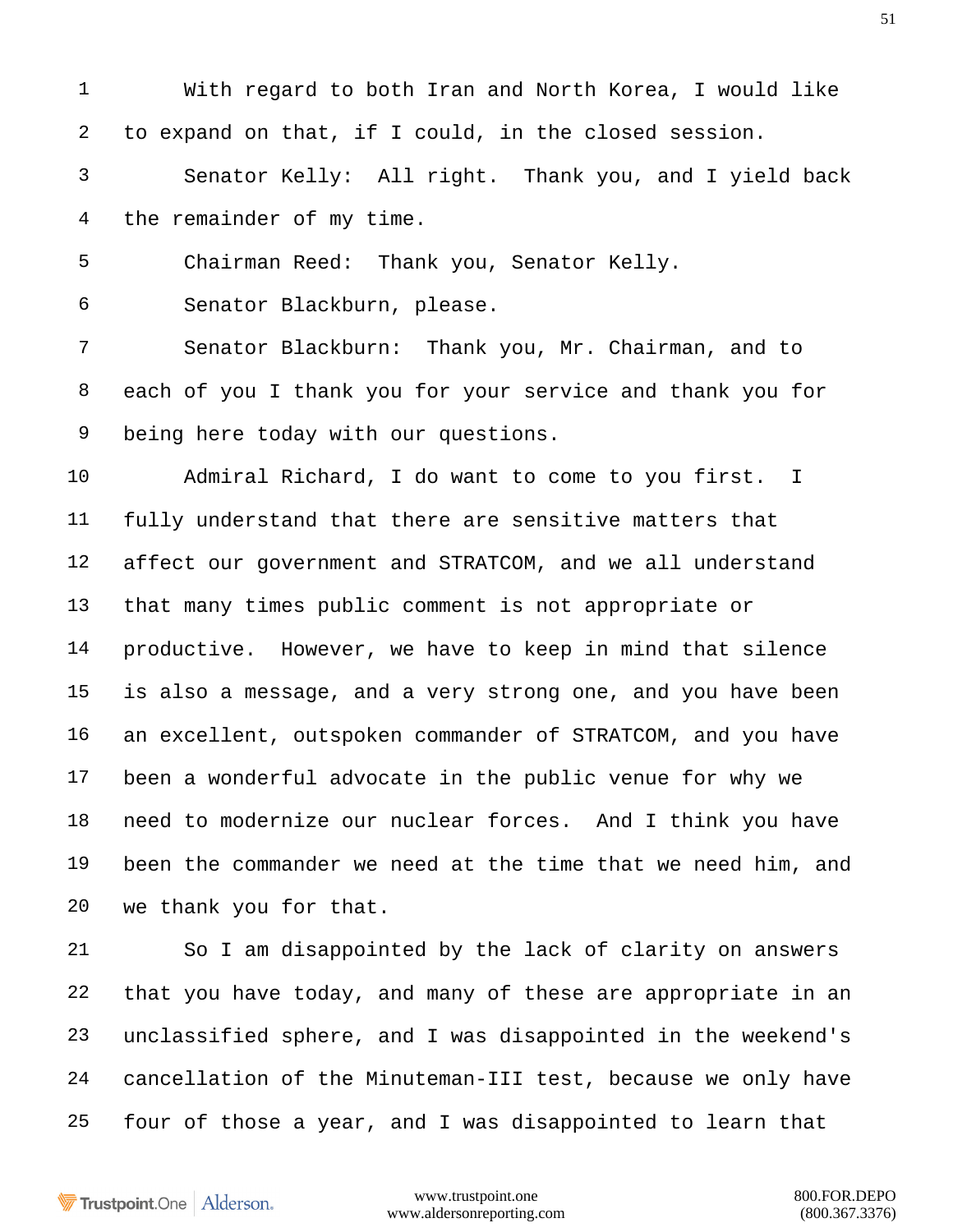STRATCOM has put out a schedule of tests to consider others for cancellation.

 And I appreciate -- I think we all do -- that you have to be careful, especially at a time like this, because of the message that our actions could send to Moscow. But this message of silence coupled with inaction, in my opinion, does not project one of strength. It is not a message of deterrence. And I would probably venture to guess in your opinion, your professional opinion, it would question the judgment of such actions.

 We have to be ready to respond to any threat, any place, any time, and I think that we are facing two nuclear- capable adversaries at this point. So let us say speaking hypothetically, entirely hypothetically, what message does cancellation of a prescheduled, routine test send to our adversaries?

 Admiral Richard: Senator, let me offer first that the test has been rescheduled, not cancelled, and it will be important for us to go do that test. I want to acknowledge up front that is an Air Force service weapons test. It is done under their authorities.

 But it is very important to me, and to the Air Force. That is a 50-year-old rocket that we are talking about, and as it ages, our ability to understand its performance is very important both for my operational planning as well as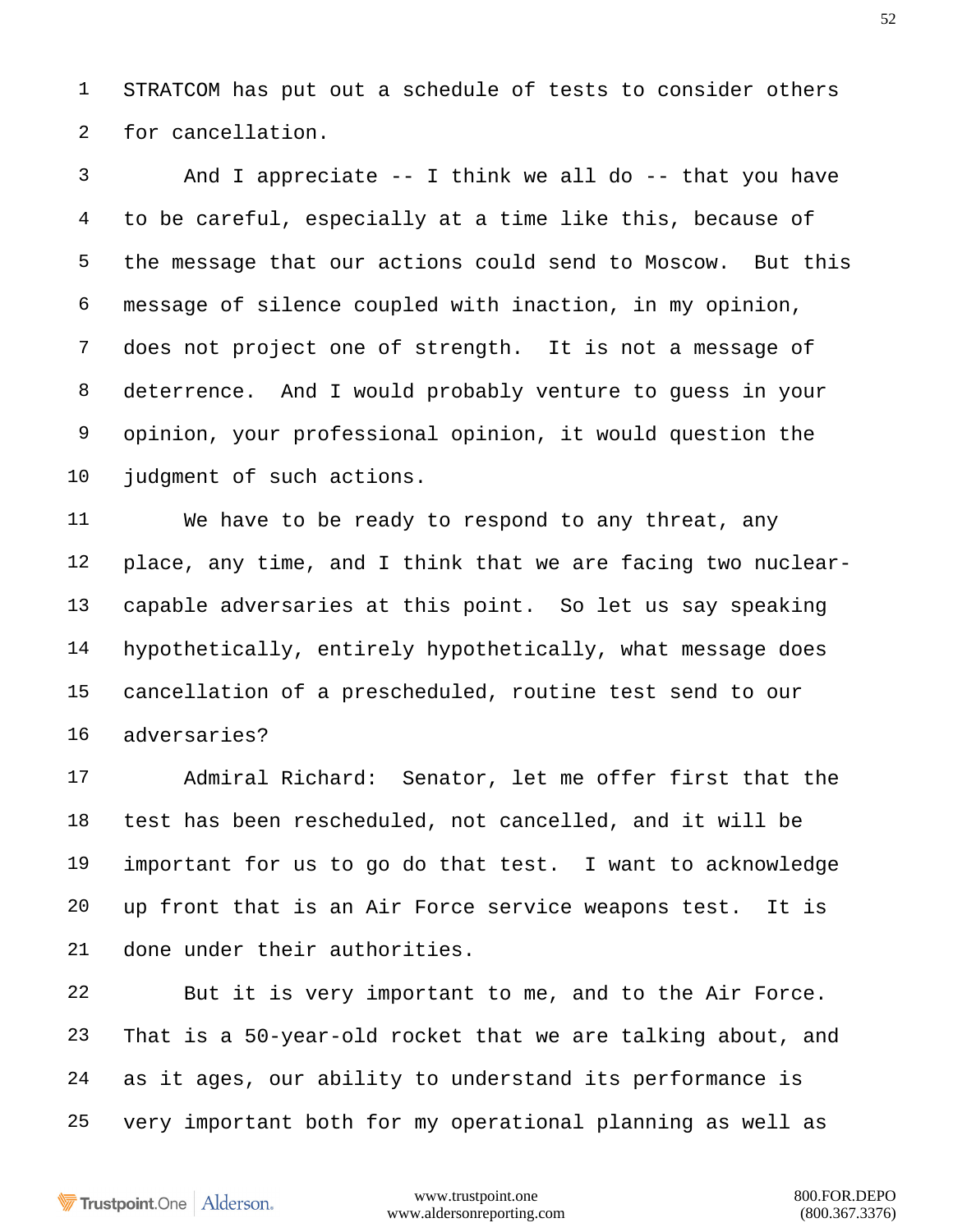the effort the Air Force has to have to sustain it until we can get a replacement system.

 My fundamental recommendation is that we maintain our normal set of operations. Day-to-day we very carefully craft a series of operations, activities, and other evolutions that are designed to show our readiness, it is designed to maintain that readiness, and it is designed to give us confidence in our forces. And so, in general, that is my recommendation under these conditions.

 Senator Blackburn: Okay. Then let me take it this way with you. Then what impact does delay or reduction in funding, how does that affect the modernization and the implementation efforts that you need?

 Admiral Richard: Ma'am, any delay or interruption in funding is one of the most corrosive things that we can do in order to enable those programs to stay on schedule such that we do not have a diminishment in the capabilities required to execute our strategy. So not only does it have a practical effect in terms of potential delays and the dates that we can have these systems, it is also a signal of a lack of will on our part, fundamentally to defend ourselves.

 Senator Blackburn: So you would see that as diminishing and not improving our abilities, capabilities? Admiral Richard: Yes, ma'am.

Trustpoint.One Alderson.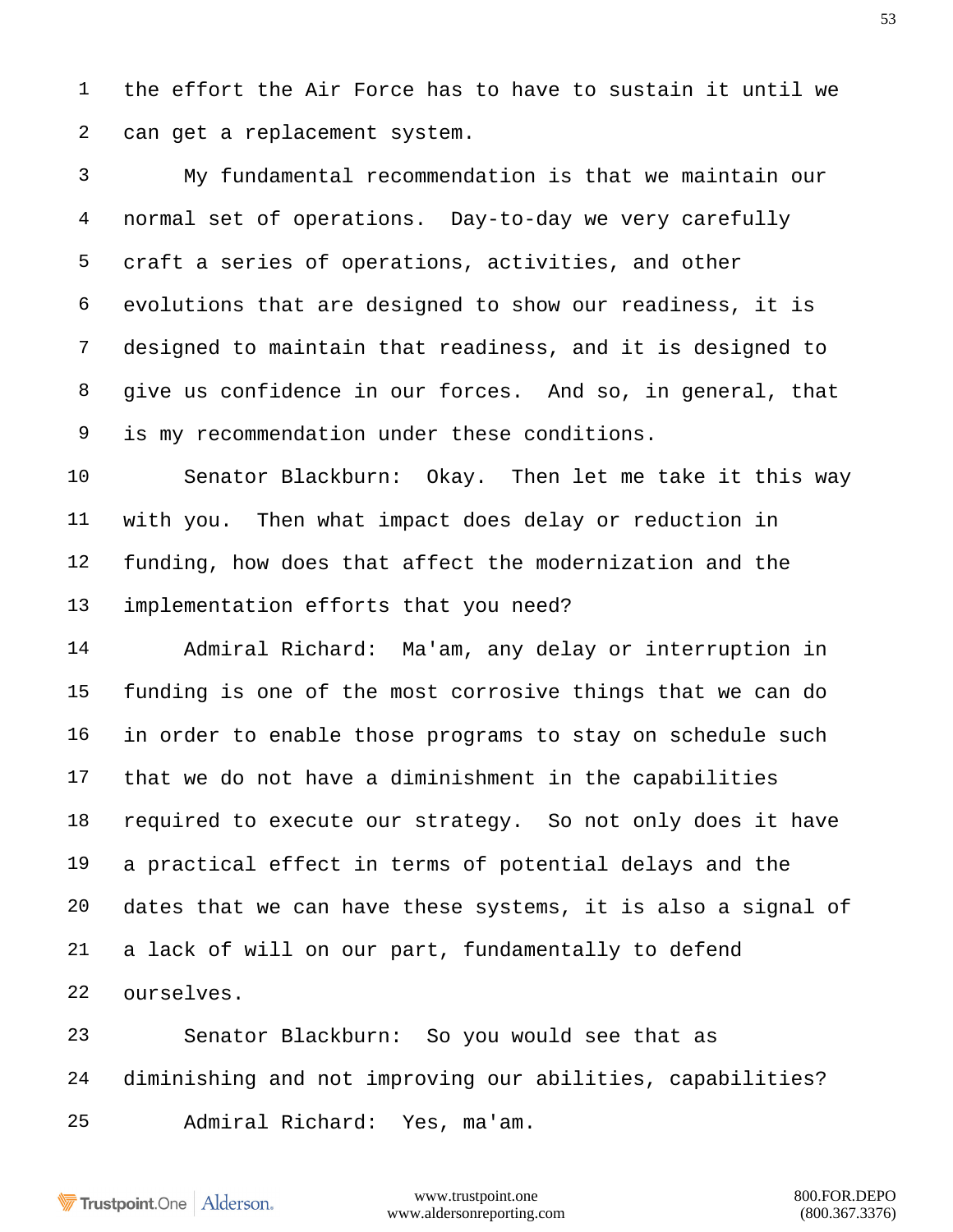Senator Blackburn: Okay. General Dickinson, I do have some questions for you but I am running out of time. I am going to send these to you for answer, because I want to explore a little bit more the commercial opportunities that you have and how we can build off of some of the commercial advancements that are going to affect the space and your command.

So thank you, Mr. Chairman.

Chairman Reed: Thank you, Senator Blackburn.

Senator Warren, please.

 Senator Warren: Thank you, Mr. Chairman, and thank you Admiral Richard and General Dickinson for being here.

 So Admiral Richard, last year you testified before this committee that you hope the nuclear policy review would include looking at the wide array of capabilities we have in our arsenal, including space and cyber. In other words, our ability to deter adversaries is not only about nuclear weapons that we have, it is also about conventional weapons and other areas of strength. And it sounds like the adoption of integrated deterrence that will be part of this review does precisely that.

 Was Strategic Command fully consulted and able to fully participate in the Nuclear Posture Review process? Admiral Richard: Senator, first I want to endorse the idea of integrated deterrence, that STRATCOM and previous

Trustpoint.One Alderson.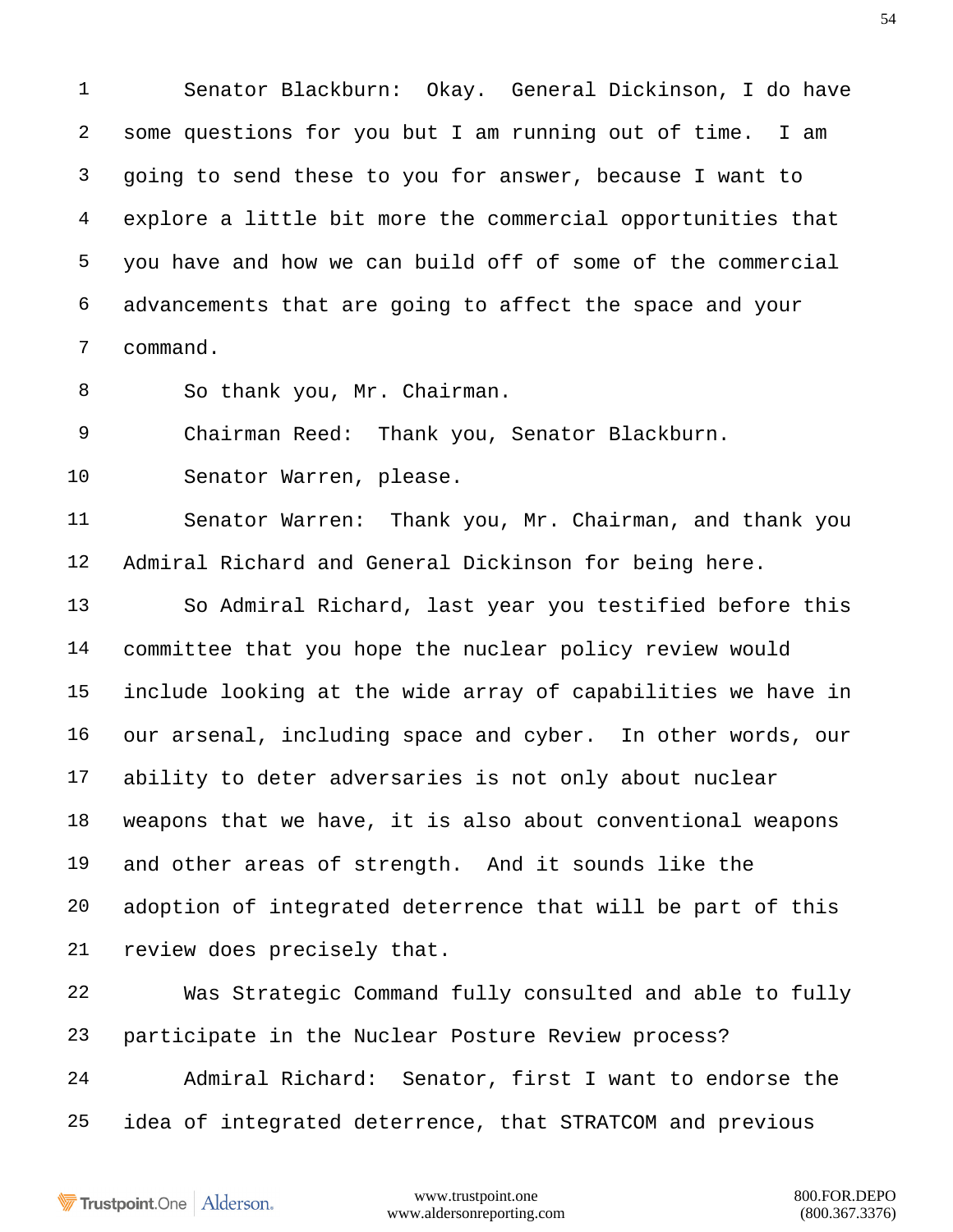commanders have been calling for this, the idea that you use every available instrument, beyond the military, to best deter your opponent and resolve political issues at the lowest possible level of violence. So we are strongly in support of that.

 Second is to understand, though, that nuclear deterrence, in particular, is a part of integrated deterrence. They are not different things. In fact, if you do not have the nuclear piece inside of it the rest of integrated deterrence does not work because your opponent might be able to --

 Senator Warren: Excuse me for interrupting, Admiral. I understand this. I am just asking a question about process. Was Strategic Command fully consulted and able to fully participate in the Nuclear Posture Review process? Admiral Richard: STRATCOM was fully involved in the Nuclear Posture Review process up through the Secretary of Defense. I had plenty of opportunity to tell the Secretary personally. We led portions of the Nuclear Posture Review. But beyond that, ma'am, I do not know.

 Senator Warren: Okay. Now as we discussed last year, the nation's nuclear policy is up to the President and the Secretary, and the goal of the Nuclear Posture Review is to rigorously examine options to determine the proper role for nuclear weapons in our national security strategy. So,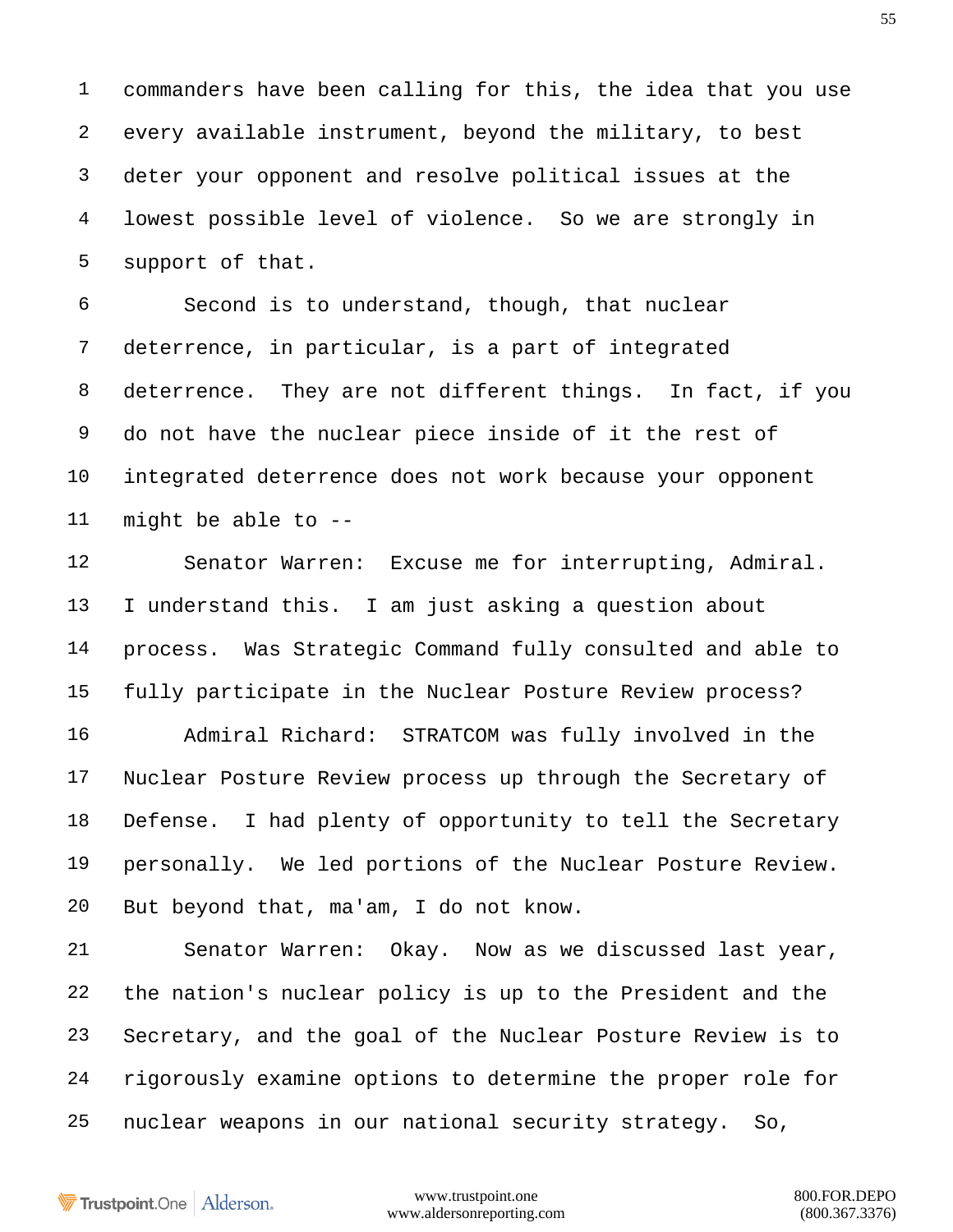Admiral Richard, do you agree that the Nuclear Posture Review benefits -- let me put it this way, from hearing a wide variety of views to make sure that we are developing the smartest possible policy?

 Admiral Richard: Senator, yes, and my responsibility inside that is to offer the operational implications to each of those wide range of views.

 Senator Warren: Okay. And do you think our nuclear policy should be informed by objective technical analysis? Admiral Richard: Ma'am, we provide a lot of that

objective technical analysis.

 Senator Warren: So you think it should be informed by technical analysis and a broad variety of views. We are in agreement on that.

Admiral Richard: Yes, ma'am.

 Senator Warren: Good. You know, I am looking forward to reviewing the Nuclear Posture Review when it is released, but the reason I am focused on this is because I have concerns about the process that produced it. Over the past year, the Pentagon has repeatedly pushed out and obstructed efforts to have more rigorous debates and analysis to support this review, and I just want to give one example of this.

 The ground-based strategic deterrent is a \$264 billion program. I requested that DoD contract with a respected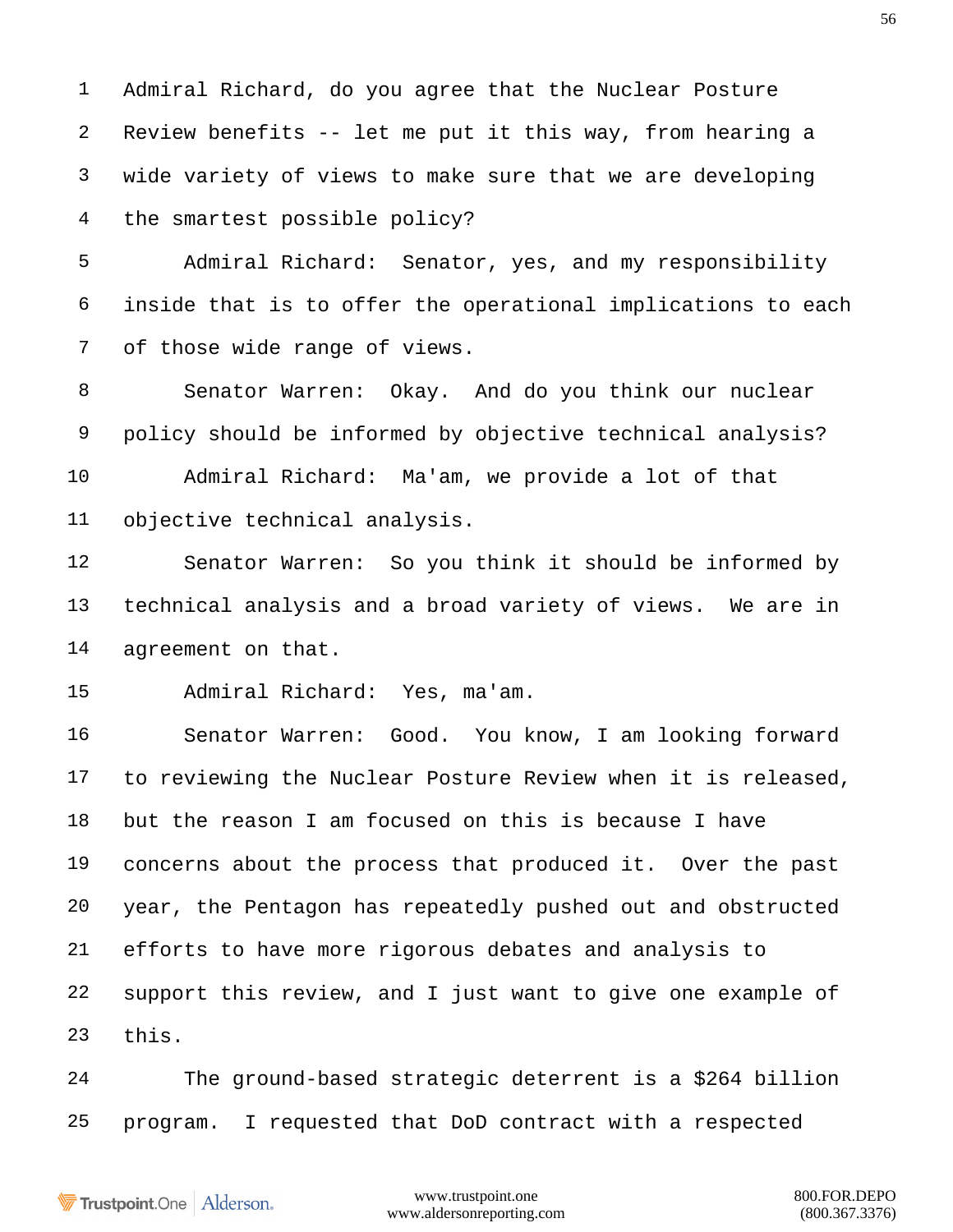group of outside experts to determine the technical feasibility of extending the Minuteman-III program instead of just buying expensive new weapons. I was then told that the DoD did not have the contract authority to do so, and that is just simply not true. It appears DoD simply did not want to do a study that might show that a massively expensive nuclear spending program was not actually necessary.

 Now my view on this is no secret. We must reduce the role of nuclear weapons in our defense strategy. It is dangerous and it results in a staggering amount of spending, more than \$630 billion over the next decade. But no matter what you believe about these weapons, our nuclear policy should be developed by asking tough questions, not formulated in an echo chamber.

So thank you very much, Mr. Chairman.

 Admiral Richard: Senator, can I suggest that I look forward to the Nuclear Posture Review being published so you can see exactly how and what it concluded. But I will add, thank goodness we have ICBMs right now. I will explain more in closed testimony.

 Senator Warren: So I am glad that you are looking forward to seeing the report. As I said, I am as well. But my whole point is that if we do not have a process that includes alternative points of view, a widespread point of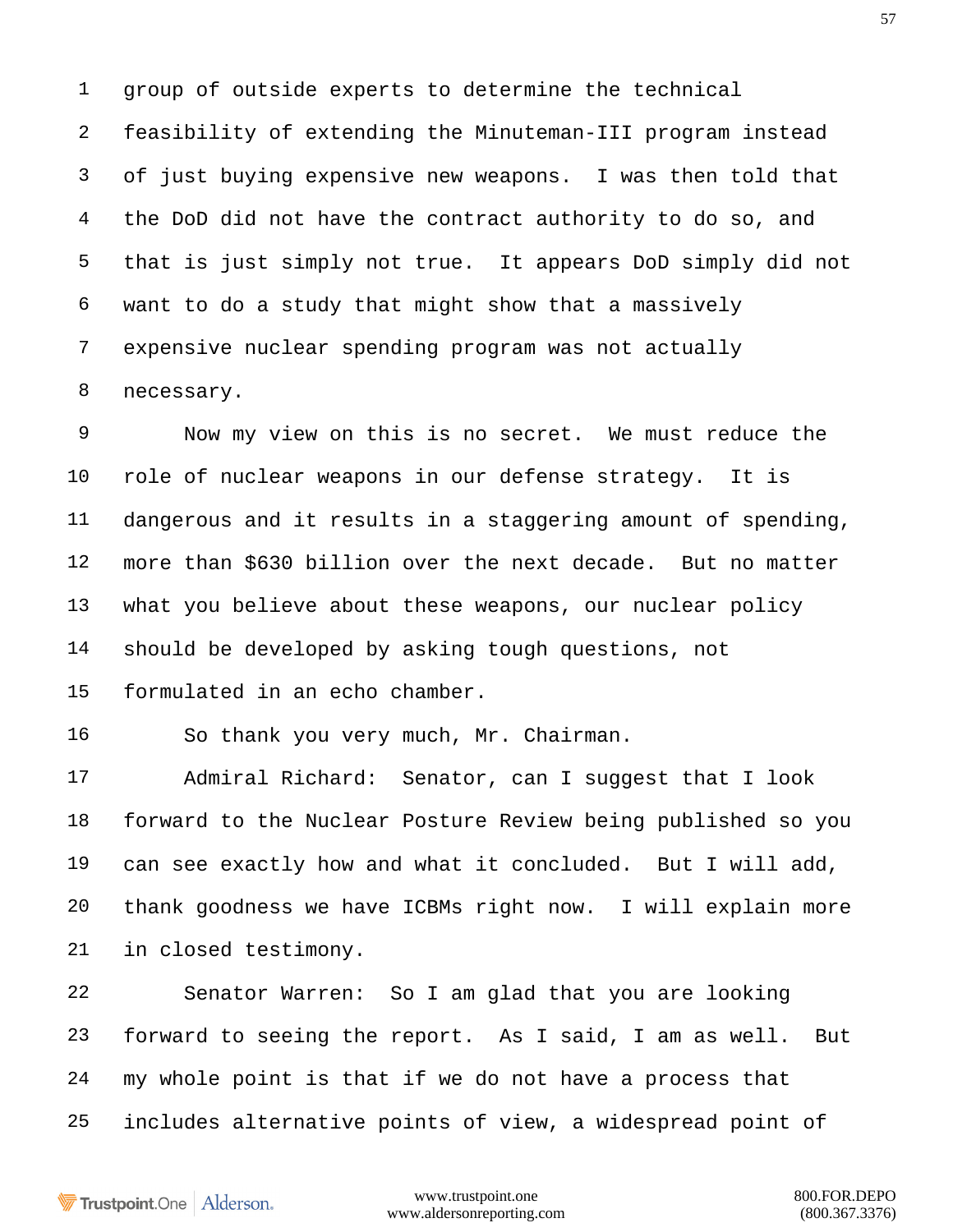view, then the product that comes from it is too likely to come from an echo chamber instead of being fully informed, and that is what troubles me.

Admiral Richard: Yes, ma'am.

Chairman Reed: Thank you, Senator Warren.

Senator Ernst, please.

 Senator Ernst: Thank you, Mr. Chair, and thank you, gentlemen, very much for being here today.

 Unfortunately, Russia's unprovoked invasion of Ukraine has really reminded us of the threat that is posed by our adversaries and threat to our own international stability. We certainly cannot take peace for granted, so again, thank you very much for your service to our nation.

 If we could go back a little bit, you know, I understand some of the discussion that is here, but if you could again, Admiral Richard, just please reiterate why we cannot extend the life of the Minuteman-III.

 Admiral Richard: Senator, there are a couple of reasons and there is one that I probably have not emphasized enough in my previous testimony. Any of our deterrence systems have to be able to operate in the threat environment that they face. Fundamentally, they have to be able to pace the threat. Minuteman-III, because it has been extended so long, has basically no margin left to be able to pace improvements in other nations' defensive systems. That is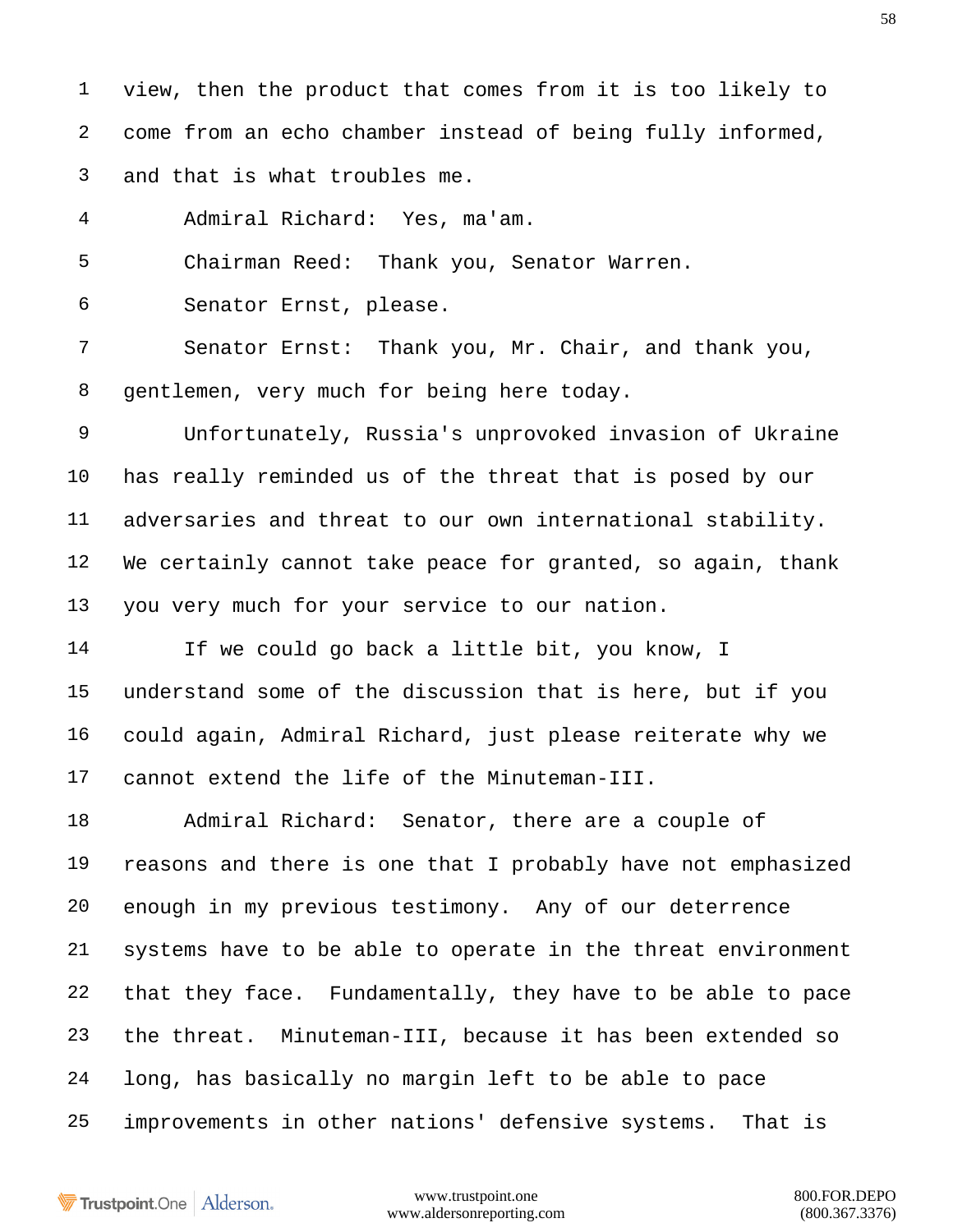on top of the cost benefit that we would achieve by changing to a new system, modern, well-designed, lower operating cost.

 But I want to come back to, for any of these weapons systems, with Minuteman-III being the best example, it has to be able to pace the threat in order for it to deter anybody.

 Senator Ernst: And pacing that threat but then also safety implications as well. You mentioned that the Minuteman-III is 50 years old, but certainly there are ways that we can modernize and not only impact safety implications going forward but also workforce implications. Maybe could you speak a little bit to that as we are going through modernization efforts and how we would be able to, as well, keep pace with the technology necessary to upgrade and modernize?

 Admiral Richard: Senator, a common issue here is, it is not just about modernizing a rocket. It is the entire weapon system. So a key attribute the GBSD will bring is a much-improved nuclear command and control system for that particular piece. That alone is another significant reason that we have to go do that.

 You mentioned workforce. The GBSD -- and I will defer to the Air Force for the specifics -- GBSD requires a lot less number of people to operate it because it has modern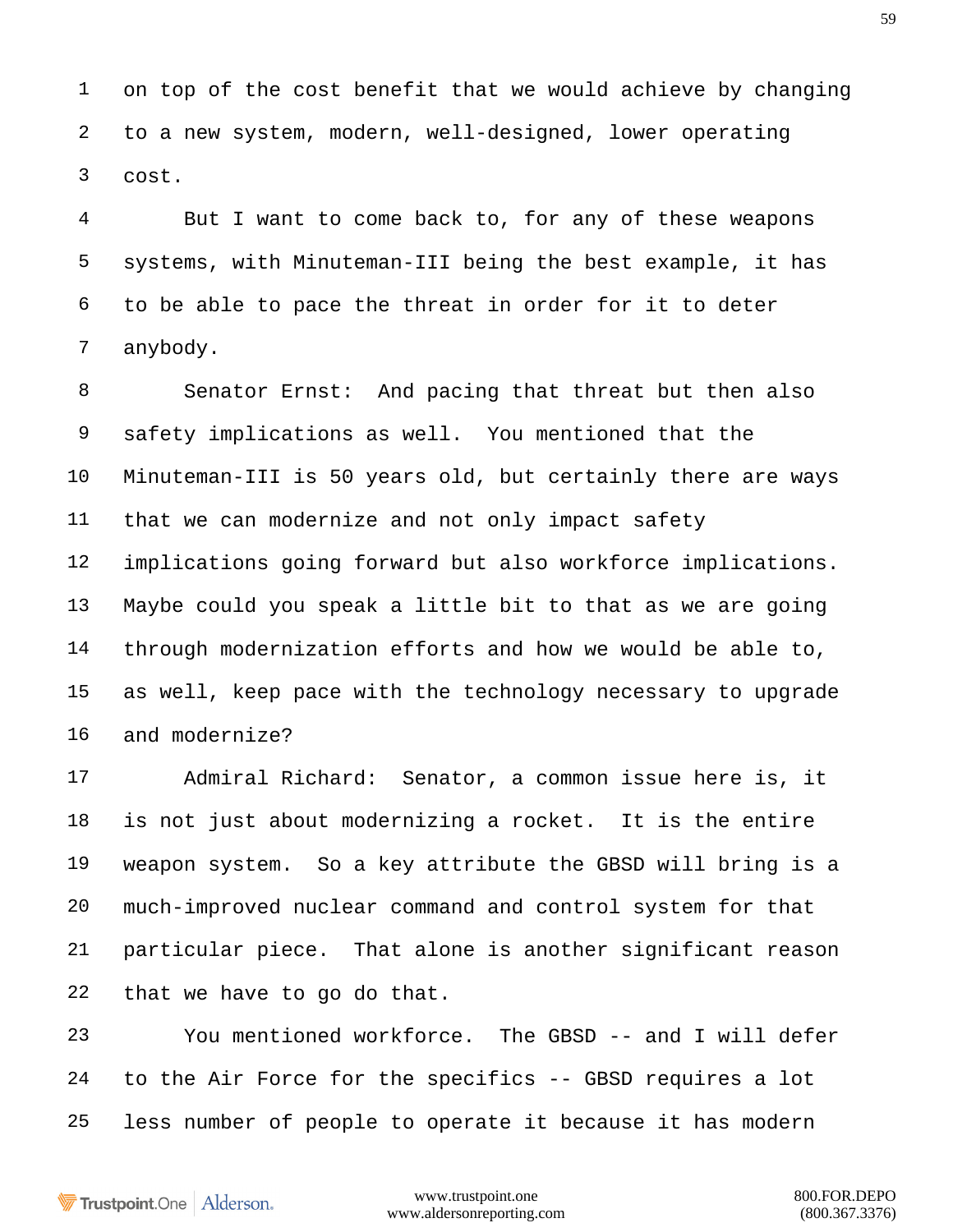methods of maintenance and sustainment. Remember,

 Minuteman-III was not designed to be modernized at all. The Air Force did heroics to reverse-engineer the ability to do that on a weapon system only designed to be in service for 10 years. So there are a number of these benefits the nation will achieve if we modernization the intercontinental ballistic missiles.

 Senator Ernst: I appreciate that. And you have also spoken to the fact that not having a stable appropriation, stable budget, how that has impacted negatively the modernization effort. So I just wanted to reemphasize that, that we really need to do our work as Congress and make sure that we get back into regular order.

 So, Admiral, what is your assessment of the capability and ability of our domestic supply and production chains to produce our nuclear cores?

 Admiral Richard: Senator, one, it would be best for me to defer the specifics of an answer to that to the people that actually buy this stuff. That is the services and the agencies. But bottom line is that is a very big concern that we have let, across the board, our industrial base atrophy, and we will need to take steps to restore capability and capacity in any number of areas -- weapons complex, nuclear command and control, delivery systems -- such that we have a robust, resilient defense industrial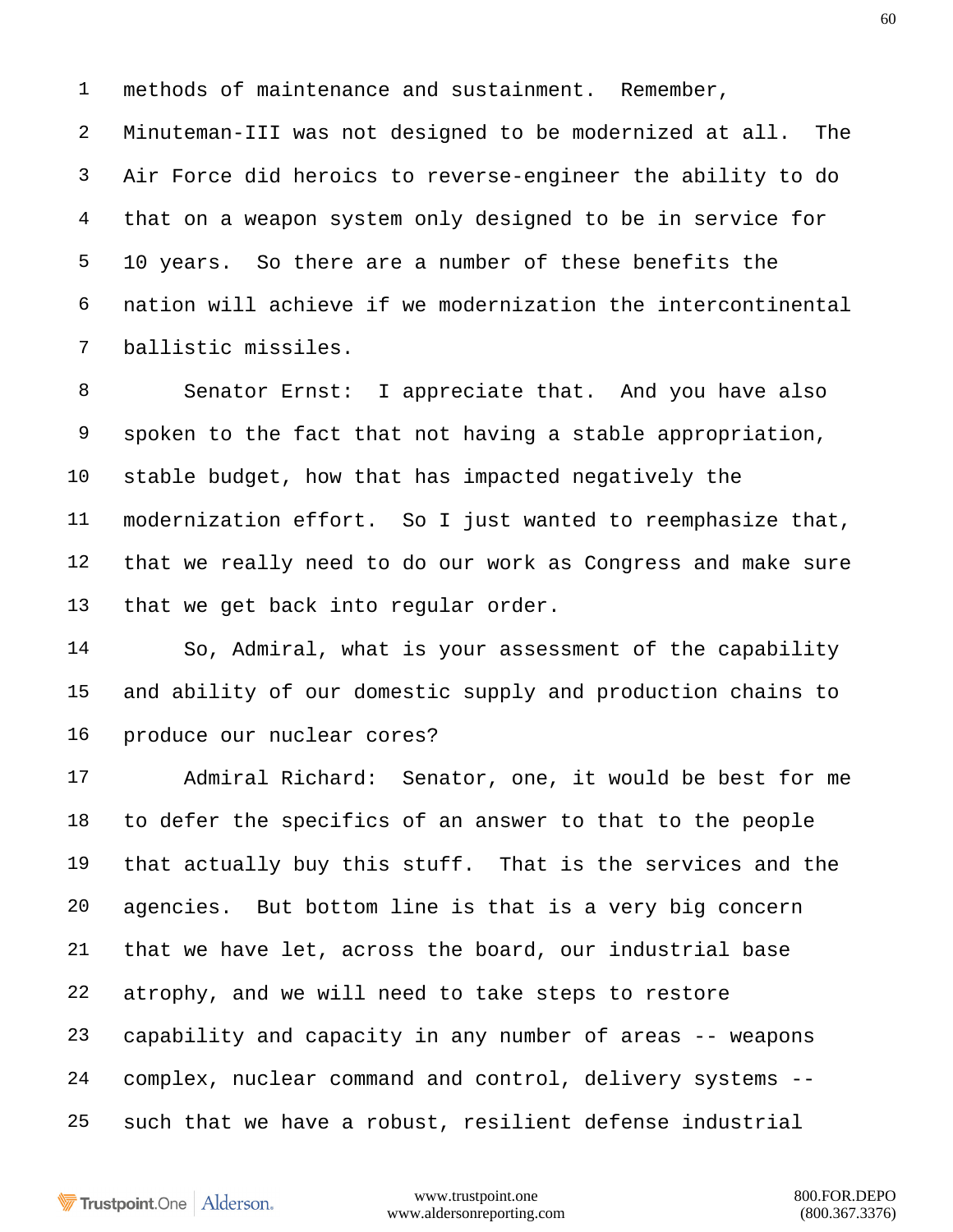base that is able to produce the capabilities that commanders like I will have to use to defend us.

 Senator Ernst: And just in the remaining time, I really appreciate that, the need to really modernize out there. I know there are a number of different opinions on this committee as we come to nuclear strategic deterrence, but the fact that we should have regular order in the way we do appropriations so that we can continue to modernize, if that is the directive that comes from this committee and from the Administration. But then also the workforce that goes with that as well. I think there are a lot of issues that comes to this discussion today. We are just very grateful to have you there and working on these issues with us.

So with that I will yield back. Thank you.

 Chairman Reed: Thank you very much, Senator Ernst. Senator Shaheen, please.

 Senator Shaheen: Thank you, Mr. Chairman, and Admiral Richard, General Dickinson, thank you both for your testimony this morning.

 General Dickinson, I want to follow up on the conversation that has come up in several questions around the proliferation of debris in space. It is my understanding that the current collision screening notification criteria were developed over a decade ago. Is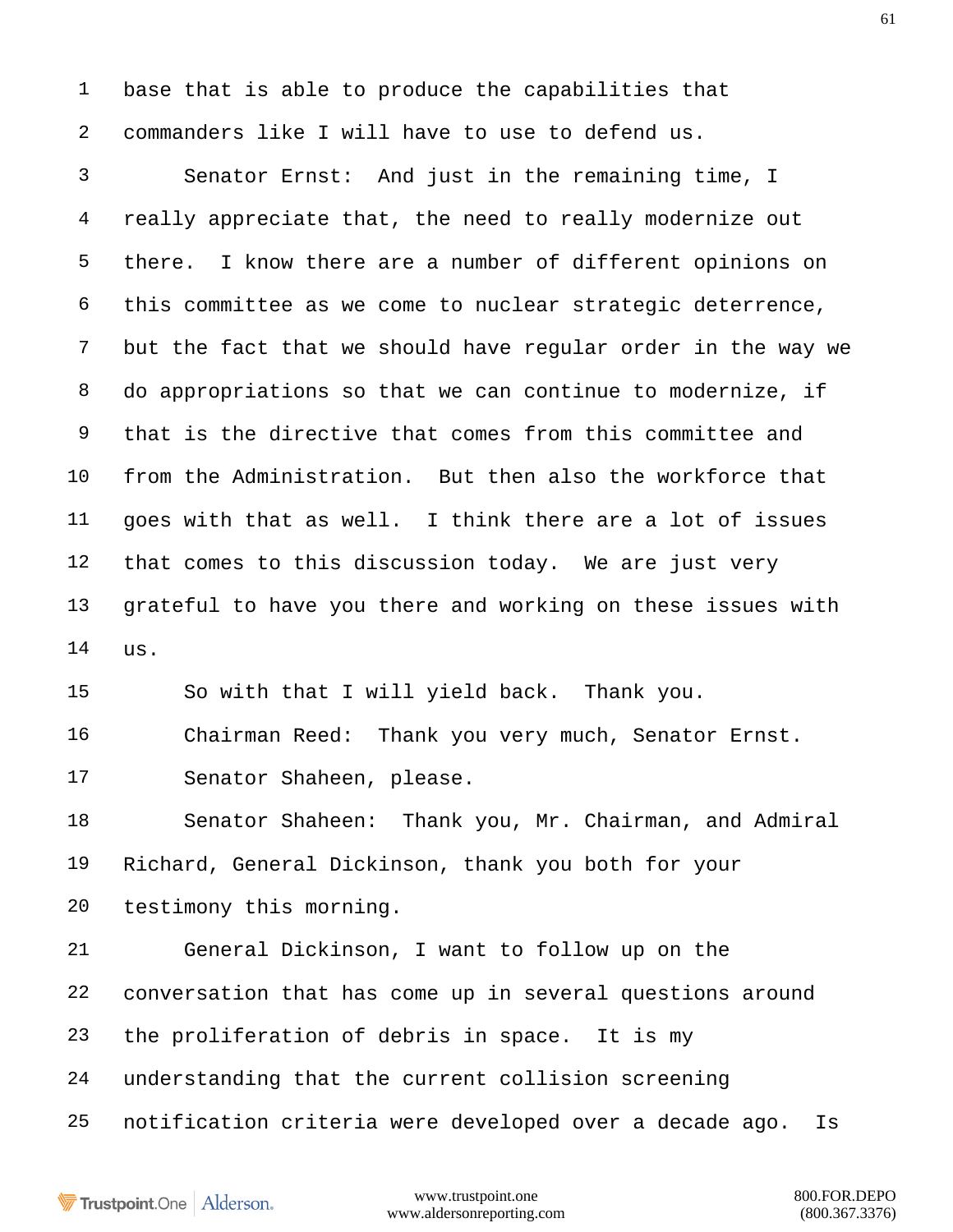there an effort underway now to update that criteria, and who is in charge of that, and when do you expect that to happen?

 General Dickinson: Thank you for the question. Just to the, right up front, if I could just talk about the size of the debris and how much that is growing, just to give you a statistic or a feel for that. Back in 2019, when the Command stood up, we tracked on a daily basis about 25,000 objects in space. Today, in 2022, it is almost 44,000. So we have seen, obviously, a tremendous growth in things that we have to track each and every day around the globe. And really, you know, we have seen, with the Nudol test, for example, back in November, how that can expand quite quickly.

 So the process that we use today to do that is done out at Vandenberg Space Force Base by the 18th Space Control Identification Unit out there. And the algorithms and the C2 that they use has been upgraded. And so we look at that each and every day in terms of how we are able to identify and work with NASA to make sure that we are able to identify potential issues with the International Space Station and its safety.

 Senator Shaheen: But you are looking only at the International Space Station?

General Dickinson: No. Ma'am, we are looking at all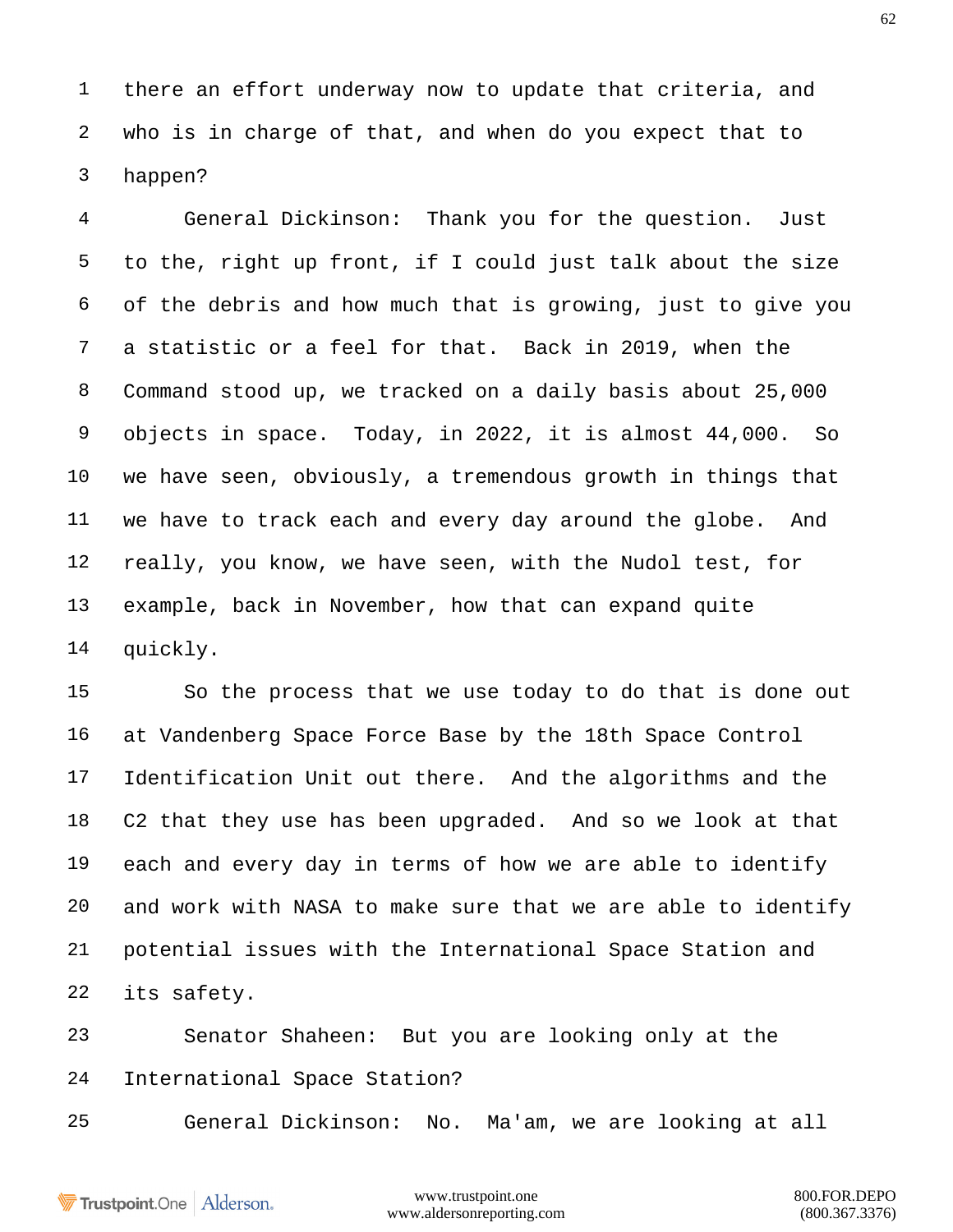the debris up there in terms of being able to provide that information out. That is just one area that I highlight, because it has such visibility on it.

 Senator Shaheen: And am I correct that there is specific collision screening and notification criteria that you are looking at?

 General Dickinson: Yes, ma'am. So there is, and we work very closely with not only NASA but we also work very closely with our commercial partners as well. We have agreements with over 100 companies right now, what we call a space situational awareness agreement, and that agreement allows us to share that information with them. So for example, if you are a commercial company that has satellites on orbit, we will let you know, or we will let them know if there is an issue that we project with potential debris.

 Senator Shaheen: Well, I guess what I am trying to figure out is this criterion that is updated on a regular basis, do you all do that? Does somebody else do that? How are other companies and other countries notified about that? General Dickinson: So we do that. That is on a website that we have that is called spacetrack.org, where that unit at Vandenberg Space Force Base updates that routinely with information that we have that we are gathering from our sensors and through our analysis process. Senator Shaheen: Okay. I want to switch to a more

Trustpoint.One Alderson.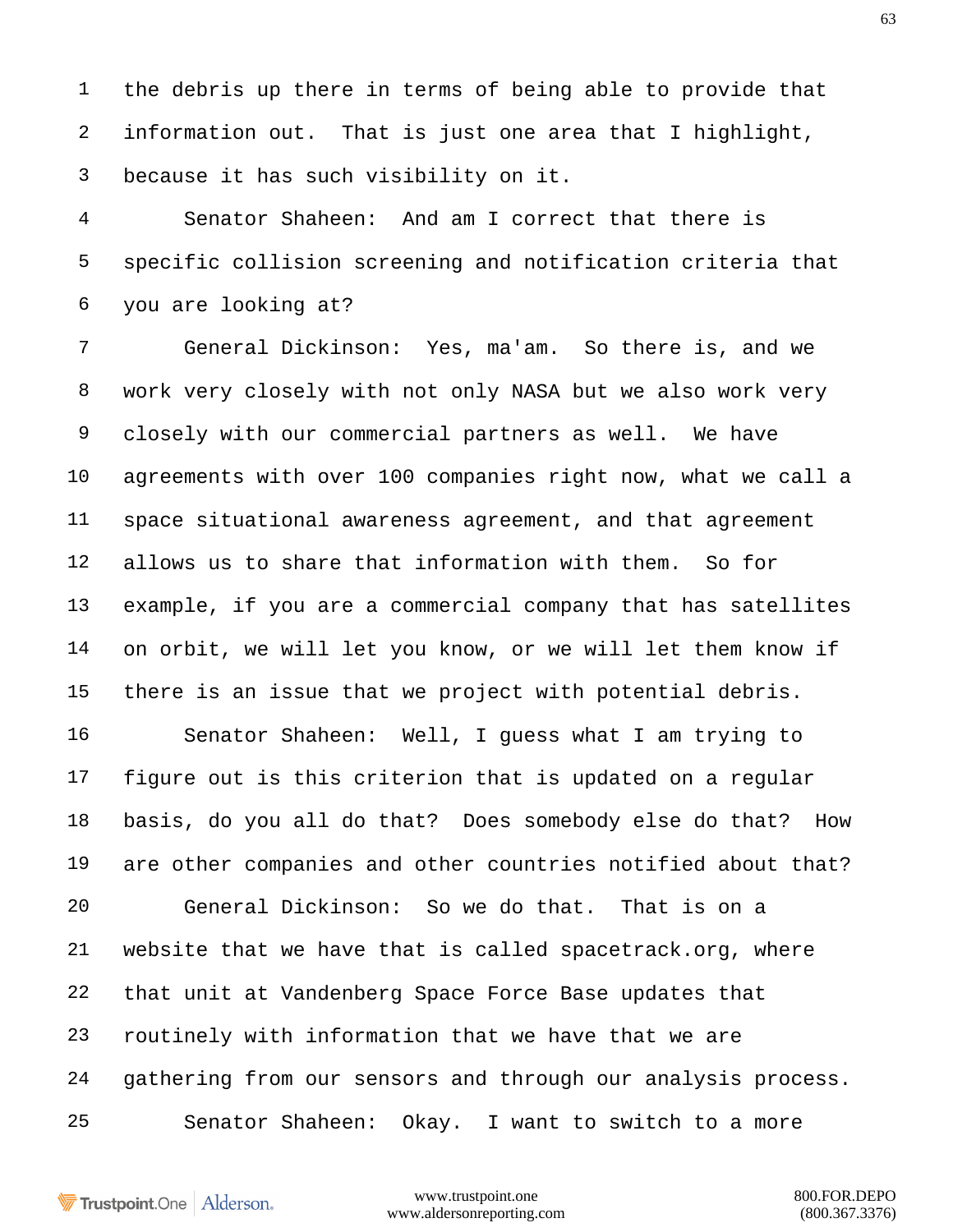mundane topic, because I certainly share the urgency with which both of you talked about the challenges we are facing from both China and Russia. And we have had a number of conversations on this committee about whether our decision- making process should be more efficient, should we address procurement. How do we address what we are seeing happening in China and Russia with respect to their increasing military capability, although we may want to raise questions about Russia after Ukraine?

 But I raise this in the context of the proposed relocation of SPACECOM headquarters from Colorado to Alabama, because I am puzzled, given the urgency, given the challenges of setting up this new command of the fact that you are still only in about 50 percent capacity in terms of the staffing that you need, why we are going to spend several years now trying to move SPACECOM to a new location that is going to take us, as I understand, a year and a half before we actually even know whether Redstone is potentially an appropriate location because of environmental concerns. Are we reassessing that decision? And my understanding also is that it will take us until 2026 to actually move SPACECOM to that location, if the assessment proves to be that that is an appropriate location.

 So help me understand why given all of our urgency and all of the decisions that we need to make we are going to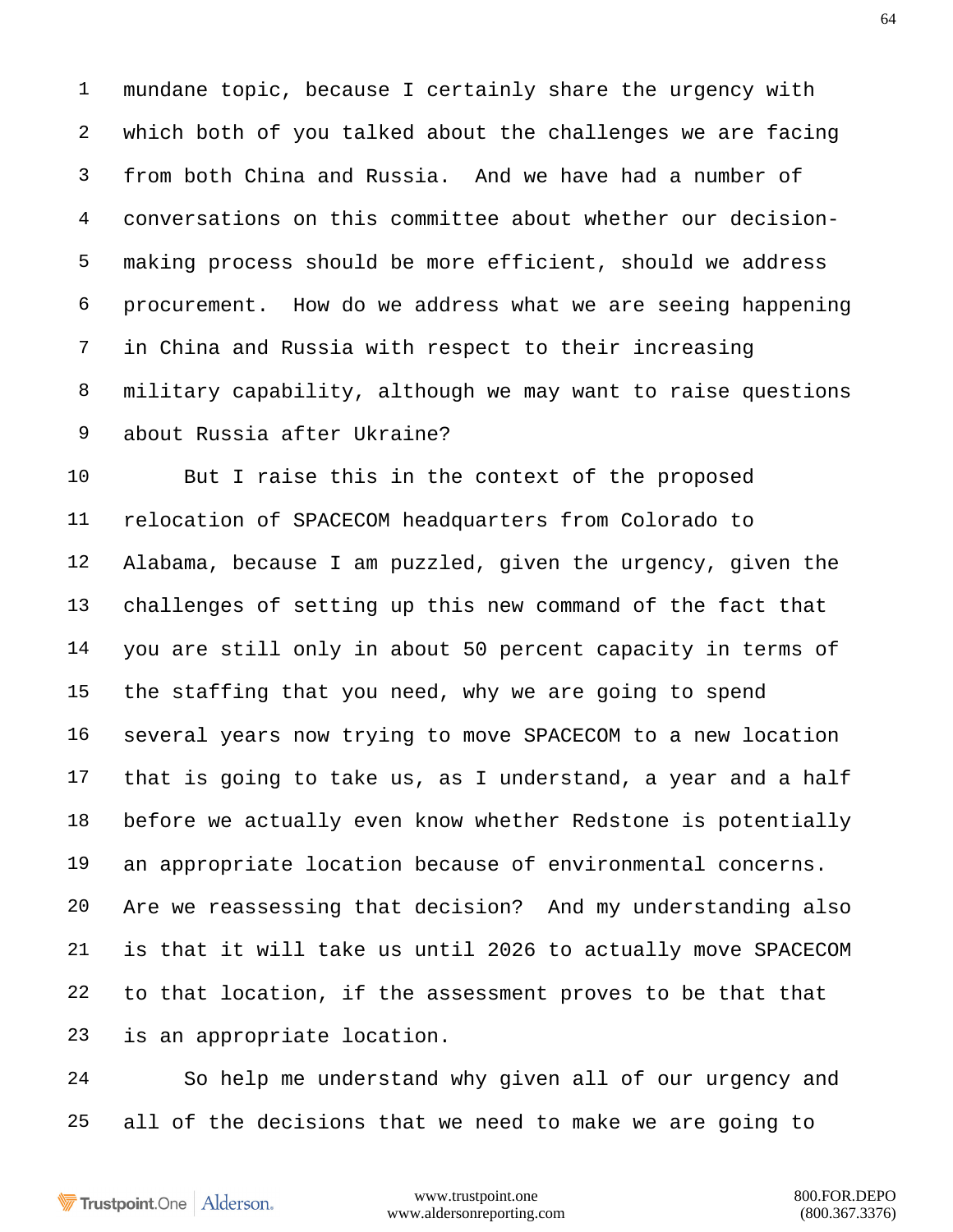spend the money and the time to relocate Space Command to a totally different place?

 General Dickinson: So, ma'am, Senator, there are two long-going efforts. I am sure you are probably aware the DoD IG is conducting their evaluation along with the GAO. Both of those are moving along, and I am looking forward to the completion of those two efforts.

 For me, it is not necessarily about the location. It is about the decision. So, in other words, I need a decision as soon as I can possibly get one so that I can build to full operational capability as quickly as possible. We do have competitors that are moving very quickly. Those competitors are not necessarily waiting for me to reach FOC, or full operational capability. So I need a decision, and based on that decision I will do whatever I need to do to make sure that I can achieve my mission.

 Senator Shaheen: Okay. I am out of time but I just want to follow up one point on that. If you were going to stay in your current location, do you have any sense of how long it would take to settle in to do any renovations that you need to do there versus moving to a new location in Alabama, and how long that would take and the cost of that? General Dickinson: So we are in the process right now of building the infrastructure that we need to do the mission that I have been given today, and we are moving in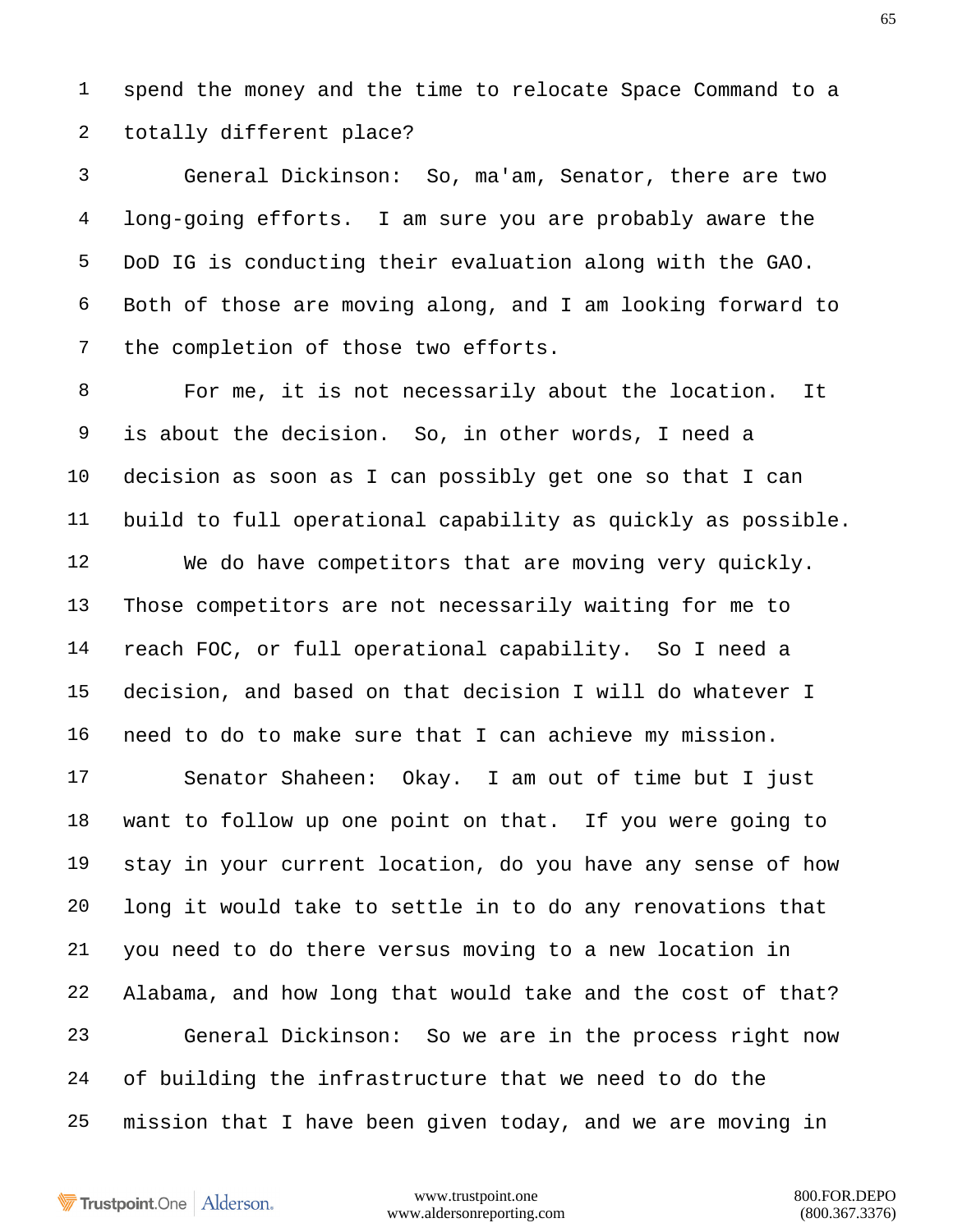that direction. I would say we are a couple three years away from full operational capability. Senator Shaheen: Wherever you are located. General Dickinson: Wherever I am located. Senator Shaheen: And is that based on the number of personnel you have to hire? General Dickinson: It is based on many things, Senator. One is personnel. The other has to do with expertise within the command, attracting the right expertise within the command, and making sure that I have trained those processes and procedures within the command to be able to do the entire mission set that I have been given. Senator Shaheen: Thank you. Chairman Reed: Thank you, Senator Shaheen. Senator Fischer, please. Senator Fischer: Thank you, Mr. Chairman. Thank you, Admiral and General, for being here today. One of the reasons we have never adopted a no-first-use policy or made a sole purpose declaration is the real threat of a strategic non-nuclear attack. President Obama's 2010 Nuclear Posture Review states the following: "There remains a narrow range of contingencies in which U.S. nuclear weapons may still play a role in deterring a convention or CBW attack against the United States or its allies and partners. The United States is therefore not prepared at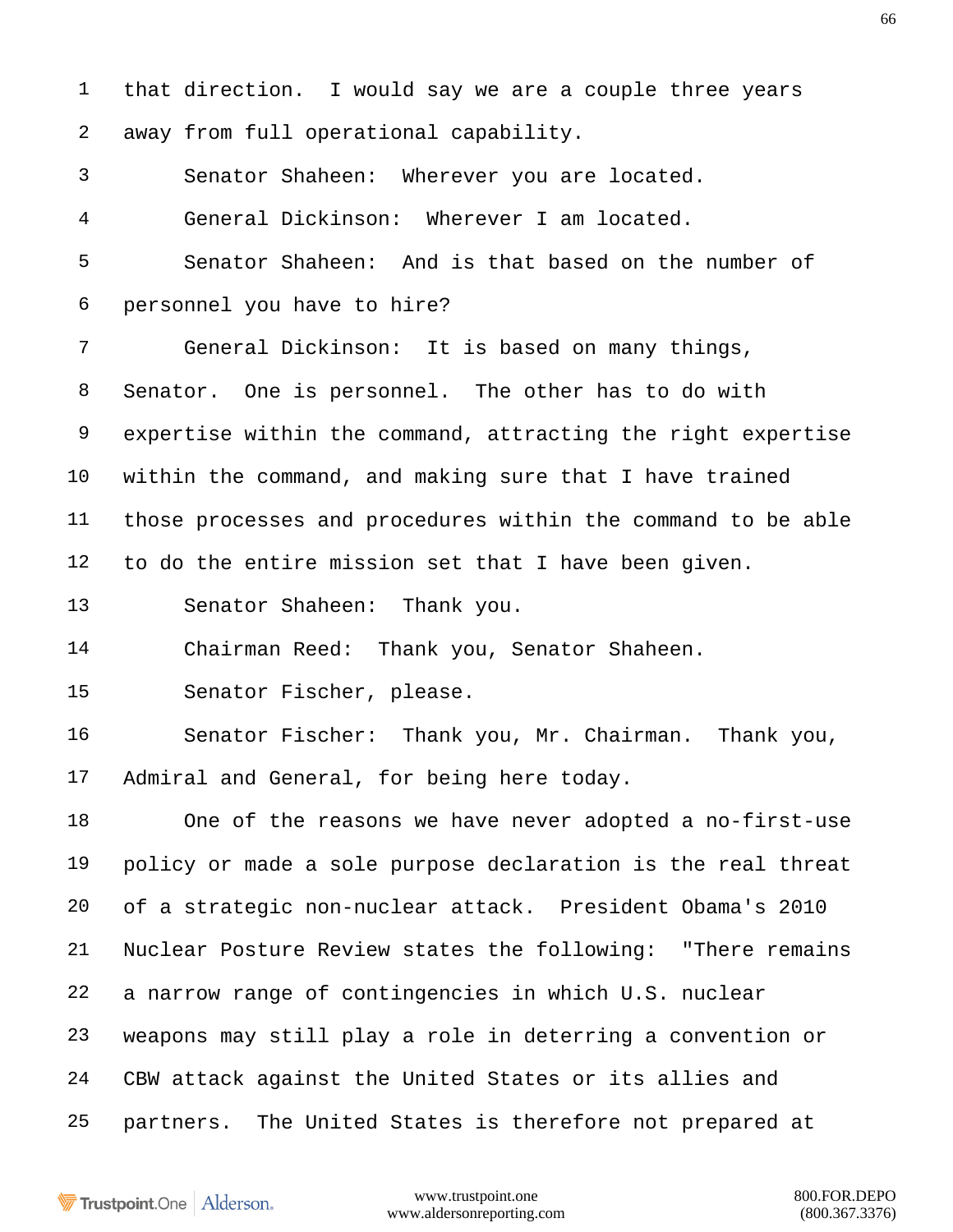the present time to adopt a universal policy that deterring nuclear attack is the sole purpose of nuclear weapons."

 Admiral Richard, chemical and biological threats are sometimes treated as an afterthought. How has the risk of major non-nuclear attack changed since 2010, and has it decreased?

 Admiral Richard: Senator, first it has certainly not decreased. You are correct that often gets overlooked, at least in public discourse. I will tell you, as a part of the Nuclear Posture Review that was looked at very closely, and I look forward to the publishing of the Nuclear Posture Review to show you what the result of that analysis was.

 Senator Fischer: Thank you. Also, those who favor reducing the size of our nuclear forces often argue that non-nuclear capabilities such as space and cyber capabilities can be substituted for nuclear weapons without diminishing our ability to credibly hold targets at risk, deter adversaries, and assure our allies. What are your views on this idea?

 Admiral Richard: Senator, what I would offer is, one, I applaud efforts -- that is fundamentally you are getting after some of the capabilities that are used inside integrated deterrence, and we applaud that effort. But I need to be clear about something here, which is

there is no other capability or combination of capabilities

Trustpoint.One Alderson.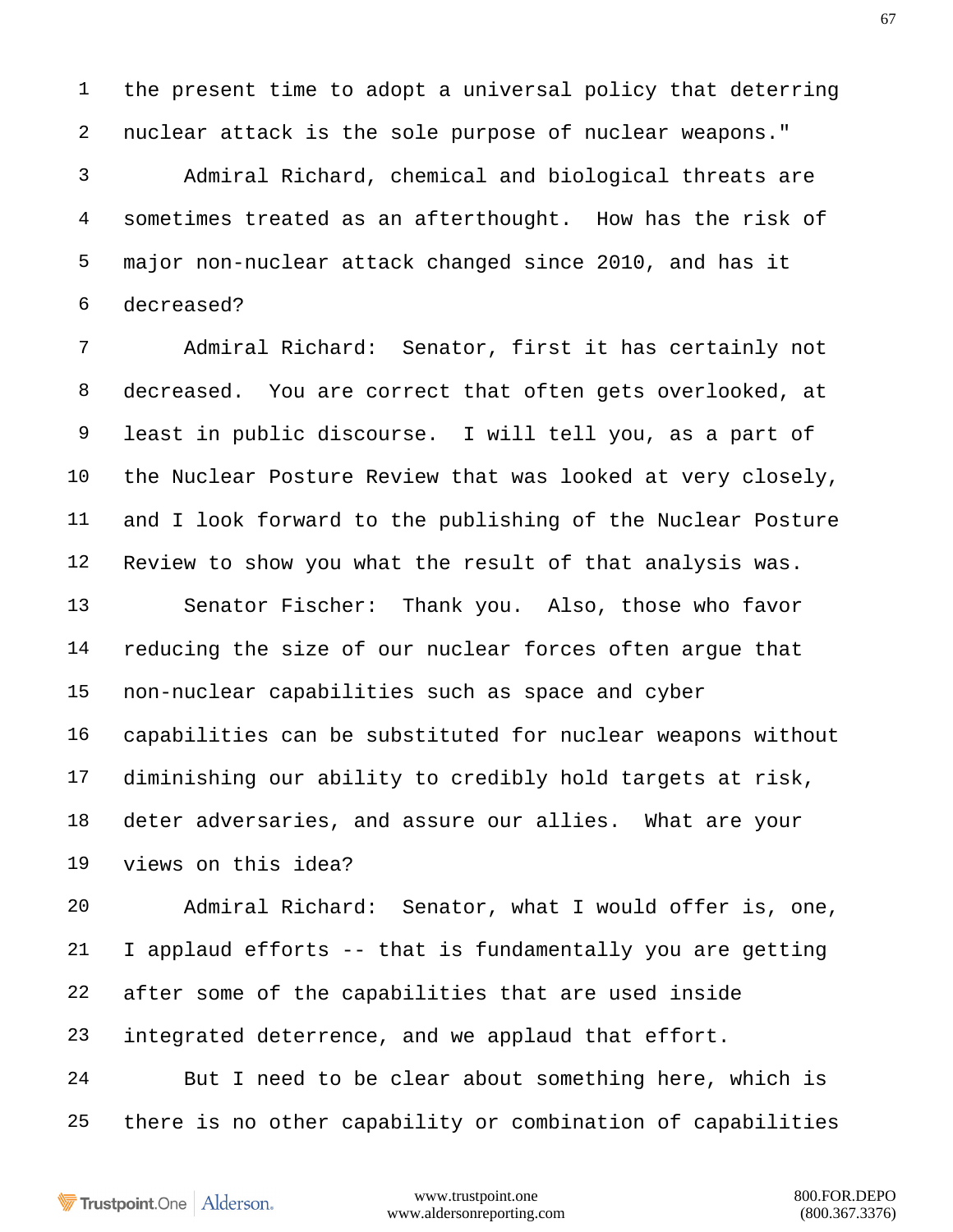that gets anywhere close to the demonstrated destructive potential of a nuclear weapon. That is why it is integral to integrated deterrence. And then with that foundation, with that backstop, you then use every other capability in our disposal to deter the opponent.

 An important point here, Senator, if I could. When we are talking about issues between nuclear-capable great powers, it quickly becomes less about an order of battle comparison and who wins the fight and quickly becomes more about who judges greater stake and who is willing to take greater risks to get it. Integrated deterrence sets us up very well to resolve issues like that.

 Senator Fischer: And our threats are only increasing. We have already brought up that we have two peer competitors when it comes to the threats that we face now. How do you think we can get that message across to the people of this country so that they have a more complete understanding of the threats we face and what we must do to protect this homeland and also to offer assurances to our allies?

 Admiral Richard: Senator, I would offer that our opponents' actions are speaking to us much better than anything I can say in words. I think it is important for us to understand we do not know how far China is going to go, and Russia is also expanding. But also we are seeing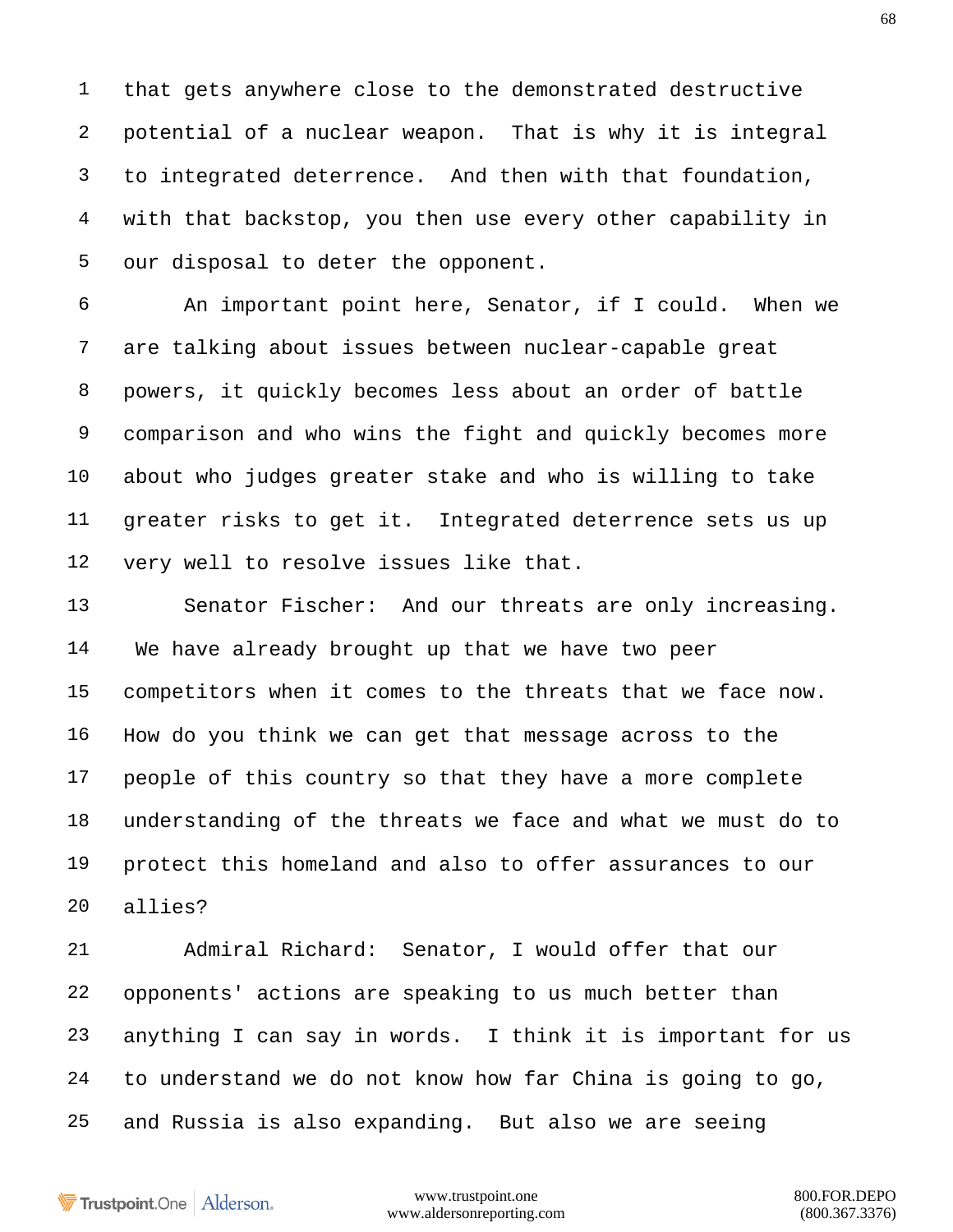demonstrations of how you can use these capabilities coercively.

 We are so trained in thinking that all we do is deter. I do not think that we fully understand or have thought about, in a long time, what the coercive use of these capabilities looks like, and we are getting real-world demonstrations of that right now.

 Senator Fischer: Administration, you quote China's strategic breakout in your opening statement and you note that, quote, "The PRC likely intends to have at least 1,000 warheads by 2030, greatly exceeding previous DoD estimates." As concerning as that is, it only captures, I think, part of the problem.

 I know there is not a lot you can say in this environment, but do you believe it is wise to assume that China's nuclear forces will stop expanding when they reach that point?

 Admiral Richard: Senator, I will tell you, I told my staff that whatever the time estimate that the intelligence community gives you on anything from China, divide it by 2 and maybe by 4 and you will get closer to the right answer. So no, I do not know that we have any idea of what the end point and/or speed. When I first testified here we were questioning whether or not China would be able to double that stockpile by the end of the decade. They are actually

Trustpoint.One Alderson.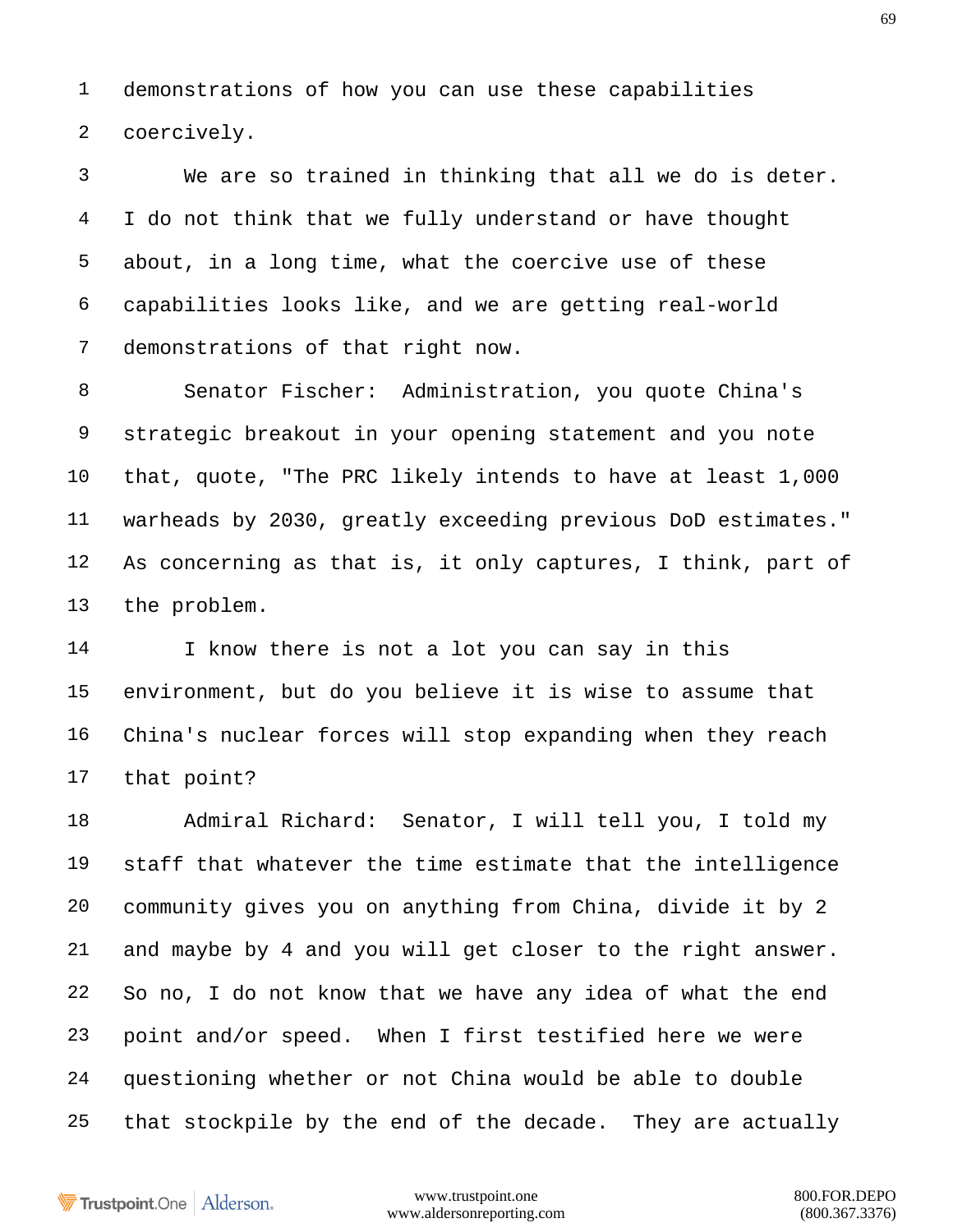very close to doing it on my watch, and I think we need to factor that into our calculations as we think through what we need to defend ourselves.

 Senator Fischer: And as we look at China's breakout, or we look at the continued growth of Russia's non-strategic arsenal, obviously nuclear threats are still growing. We are not trying to match any adversary system for system, but at the same time, an imbalance in forces does undermine our strategic stability. Isn't that right?

 Admiral Richard: Yes, ma'am, and said another way I think it emboldens coercion and aggression.

 Senator Fischer: Thank you. Thank you, Mr. Chairman. Chairman Reed: Thank you, Senator Fischer.

Senator Rosen, please.

 Senator Rosen: Thank you, Chairman Reed, for holding this important hearing. I would also like to thank Admiral Richard and General Dickinson for testifying today and for your service to our country. Thank you.

 I want to return now to the major role that Nevada plays in the capabilities and safety of our nuclear arsenal, specifically at the Nevada National Security Site, because we need some infrastructure upgrades in order to continue to complete and do our mission.

 And so, Admiral Richard, since 1993, the Nevada National Security Site, or we call it NNSS, has overseen the

Trustpoint.One Alderson.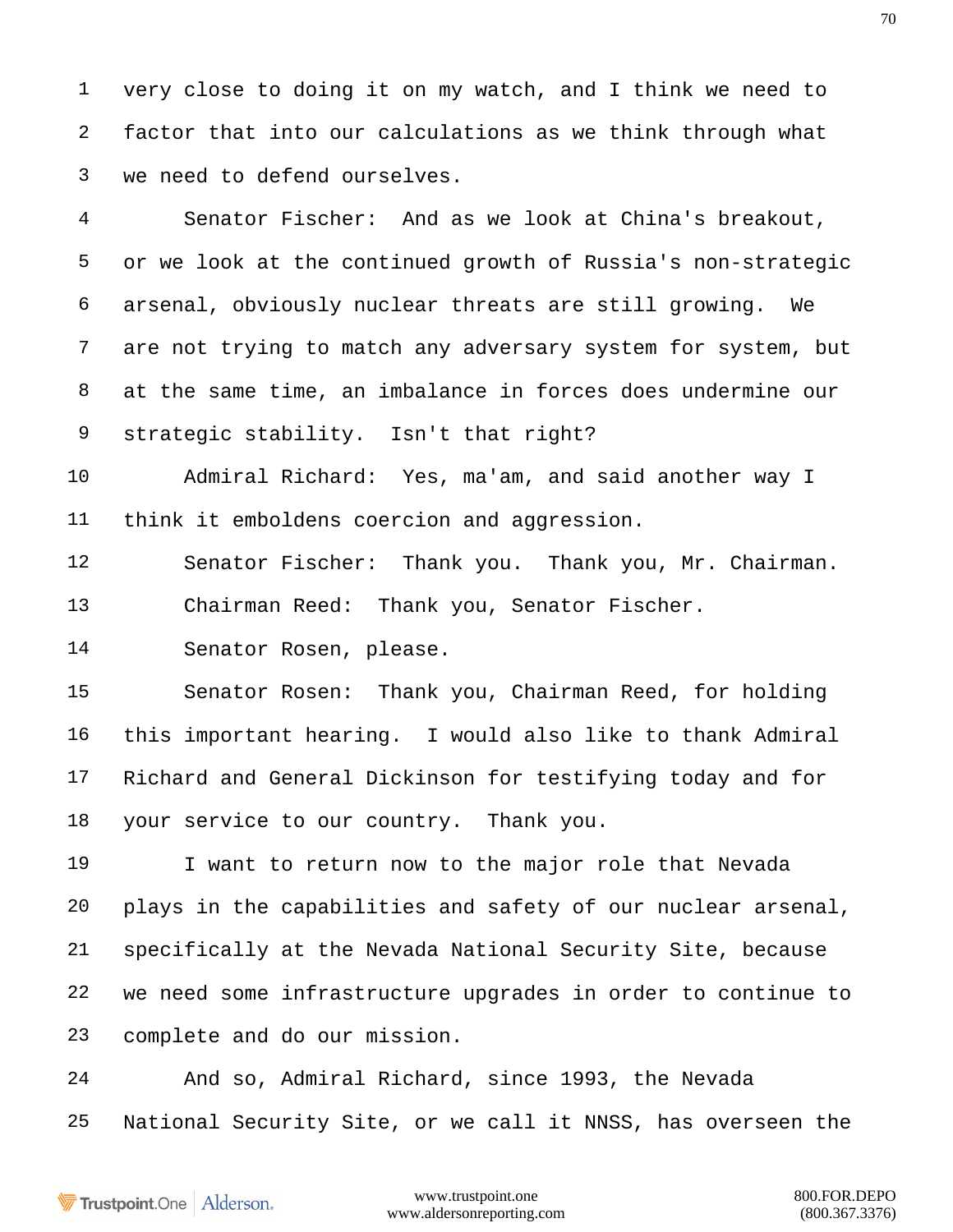nuclear Stockpile Stewardship Program, principally at the U1a facility. It is an underground laboratory where scientists conduct those subcritical experiments to verify the reliability and effectiveness of our nuclear stockpile. This is the only facility in the country where this is done, and U1a is undergoing major construction projects that will soon host our most capable weapons radiographic system in the world. Of course, I have visited NNSS a few times. I am very proud of it, that it contributes to the certification of our nuclear stockpile.

 However, the NNSA faces several challenges as we have seen and you have testified to, to its modernization programs, including significant infrastructure delays which you note in your testimony dates back to the Manhattan Project era. And the Nevada National Security Site is no exception. Unfortunately, Chairman Reed, the Nevada National Security Site is larger than all NSA sites combined and is the equivalent to the size of the state of Rhode Island, I might add.

Chairman Reed: Thank you.

 Senator Rosen: So we have a vast amount of infrastructure to build and maintain.

 So Admiral Richard, can you please speak to how upgrades to the Stockpile Stewardship Program like the U1a affect STRATCOM's certification of our nuclear stockpile,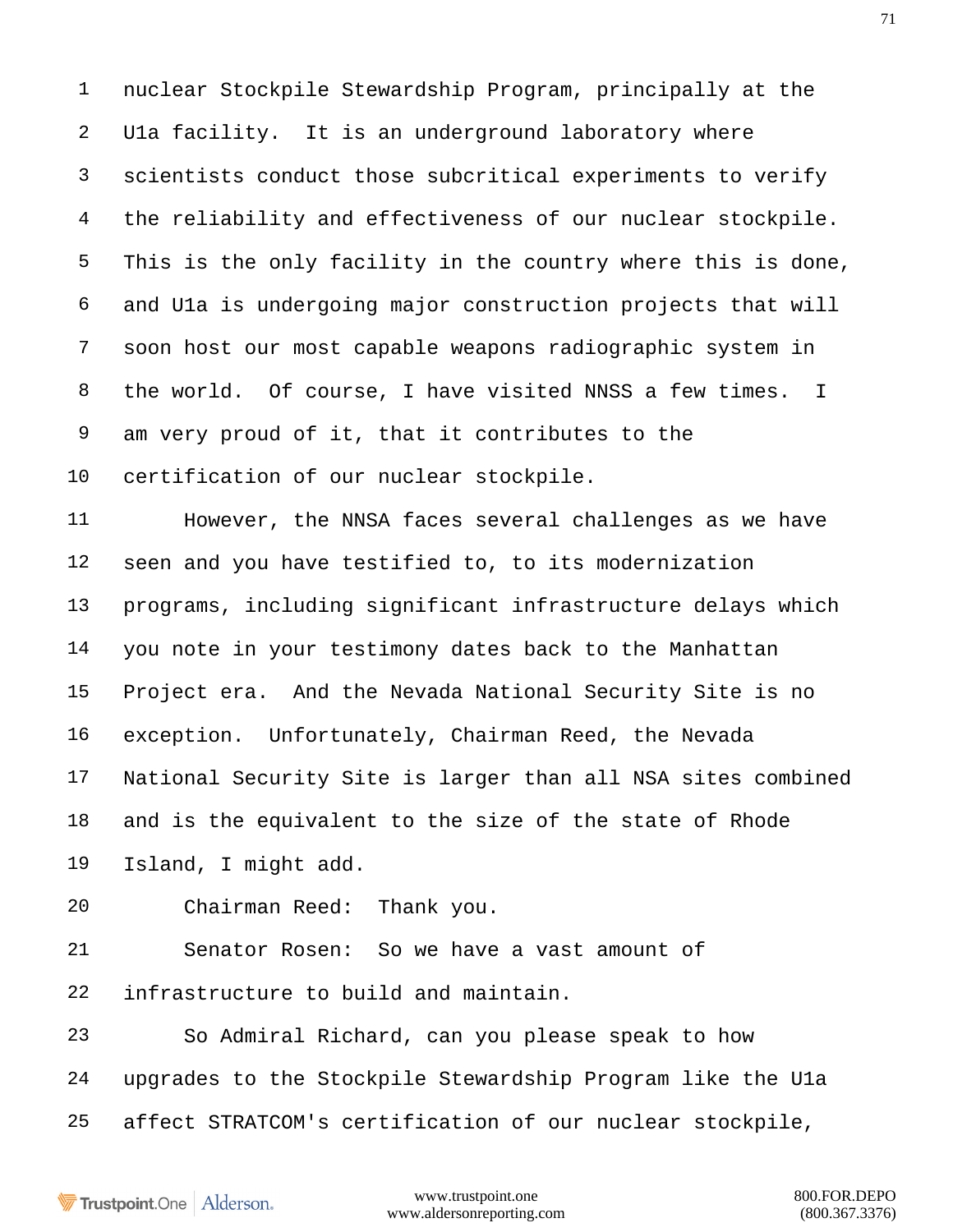and how do these delays impact your ability to fulfill your responsibilities?

 Admiral Richard: Senator, first I would put the Stockpile Stewardship Program on the list of things that make me proud to be an American that we actually figured out how to do that such that we relieved ourselves of the need to actually conduct nuclear weapons testing.

 But what I think is important to understand is that alone will not give us the confidence that we have to have in our weapons. That is what this fundamentally comes back to. Are you confident in your stockpile and your deterrent because that underpins credibility which is needed to deter?

 There are two other things we have to do in addition to the good work in the Stockpile Stewardship Program. One of them is you have to have a flexible and modern stockpile, which means we need to move past life extensions, which we have been doing for 30 years, and move into refurbishments, which is where NNSA is about to go. And the second one goes back to the infrastructure you are talking about. You have to have a modern, responsive, and resilient infrastructure, and we have delayed too long, in my opinion, giving NNSA the resources necessary to do that piece. All three of those are necessary for us to have the confidence we need to conduct my mission.

Senator Rosen: Thank you. Speaking of mission, we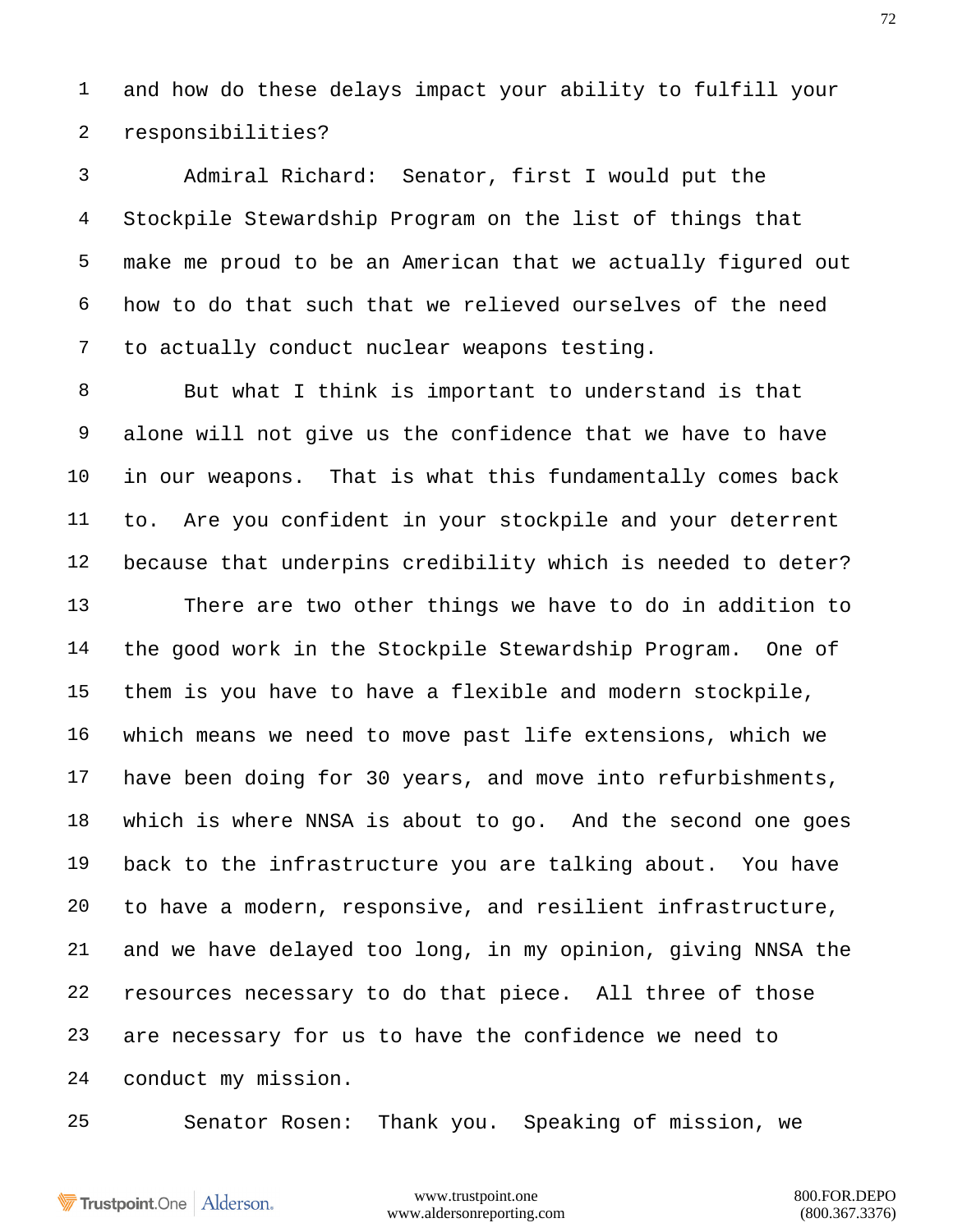have cyber mission and space, and cyber, I could talk all about workforce, the workforce challenges that we have with developing that. Senator Ernst brought that up. But as we see what is happening particularly in the Ukraine, are you concerned, General Dickinson that the increasing threats of cyberattack from Russia could jeopardize our U.S. space operations? Maybe you cannot speak of it here. We will talk later about space cyber aggression as the war in Ukraine continues to go forward.

 General Dickinson: Well, thank you, and I will provide more in the closed session. But I will say here, this morning, is just to echo what Admiral Richard said in terms of posture at this particular point. I support Admiral Richard in a lot of things that he does in terms of his nuclear command and control, and I am very satisfied in the posture that we have today with respect to space as well as cyber. We have taken a lot of effort to ensure that we are cyber hardened and that we have got the right types of experts looking at our systems, our vital space systems. But I can provide more to you in the closed session. Senator Rosen: Thank you. I appreciate that. I know my time is almost up. I do want to talk about workforce development. I have been lucky enough to have a Junior ROTC STEM bill passed, which means our youngest kids, kids in

high school, they have a track for joining Junior ROTC to

Trustpoint.One Alderson.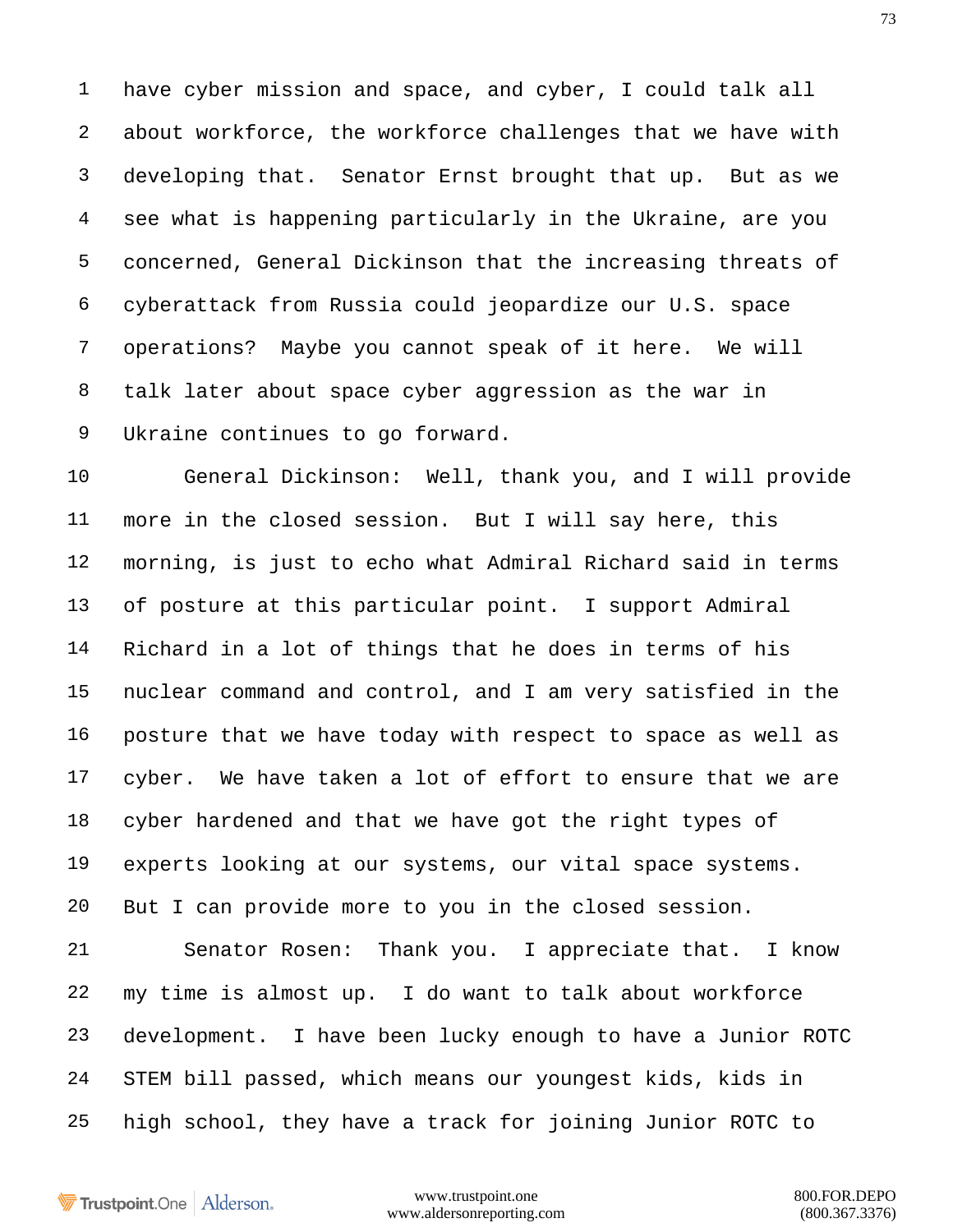put them into STEM professions in the military. It is really important. We will talk later about developing that workforce. I will submit them for the record. But we really need to up our game there as well, to be nimble and modernize.

Thank you. Thank you, Mr. Chairman.

Chairman Reed: Thank you, Senator Rosen.

Senator Cramer, please.

 Senator Cramer: Thank you, Mr. Chairman, and thanks to both of you for your service and for being here. Admiral Richard, let me just say as others have said, one of your strongest qualities, since I have known you anyway, has been your forthrightness and your clarity. But I have to say, in the moment that we are in right now, I have especially appreciated your boldness and clarity. We need to hear it. The people we work for need to hear it.

 I also have to compliment you on your composure, being able to sit through some of this. The suggestion that there has not been enough variables or enough varying opinions to commit \$630 billion over 10 years to the most important deterrence to aggression in the world is frightening enough, but it is galling in the context that around here some people think nothing of spending trillions of dollars over the course of 10 months or 10 weeks or even 10 days, based on the opinion of one person at HHS. And I will leave it at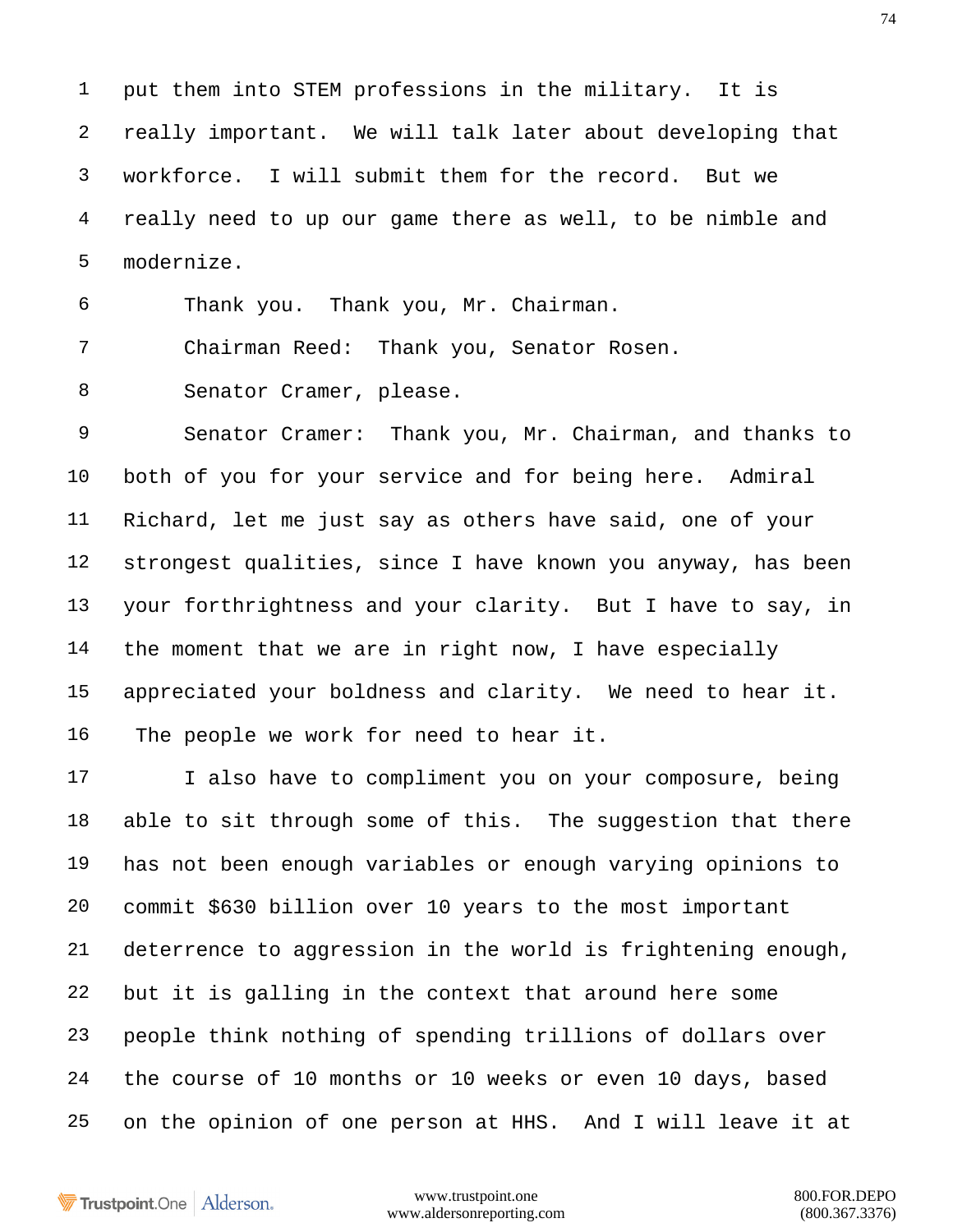that. So congratulations on having composure as well.

 I do want to get back to an issue that Senator Blackburn raised with regard to the postponement of that ICBM watch. As you can imagine, those of us in North Dakota pay close attention to those things. I appreciate your answer, particularly your commitment that it is only a postponement, that it is now rescheduled. Did you agree with postponing that, if I might ask?

 General Dickinson: Senator, I had an opportunity to directly advise the Secretary of Defense, among others. I think it would be best if I left that advice private between him and I.

 Senator Cramer: I understand and I appreciate that, because it seems to me that reality is now clashing with some people's fantasies. And I appreciate you raising the reality of the moment. You said it well a little bit ago when you said opponents' actions are speaking as loudly as anything that we could probably say.

 General, I want to talk a little bit about -- I want to bring it home a little bit as well. You, of course, are very familiar. You and I visited the very old PARCS radar station, the Cavalier Radar Station, now the Cavalier Space Force Station, it seems like last month but I think it was probably a year or two ago. As you know, we had this very important early warning system designed to, of course, warn

Trustpoint.One Alderson.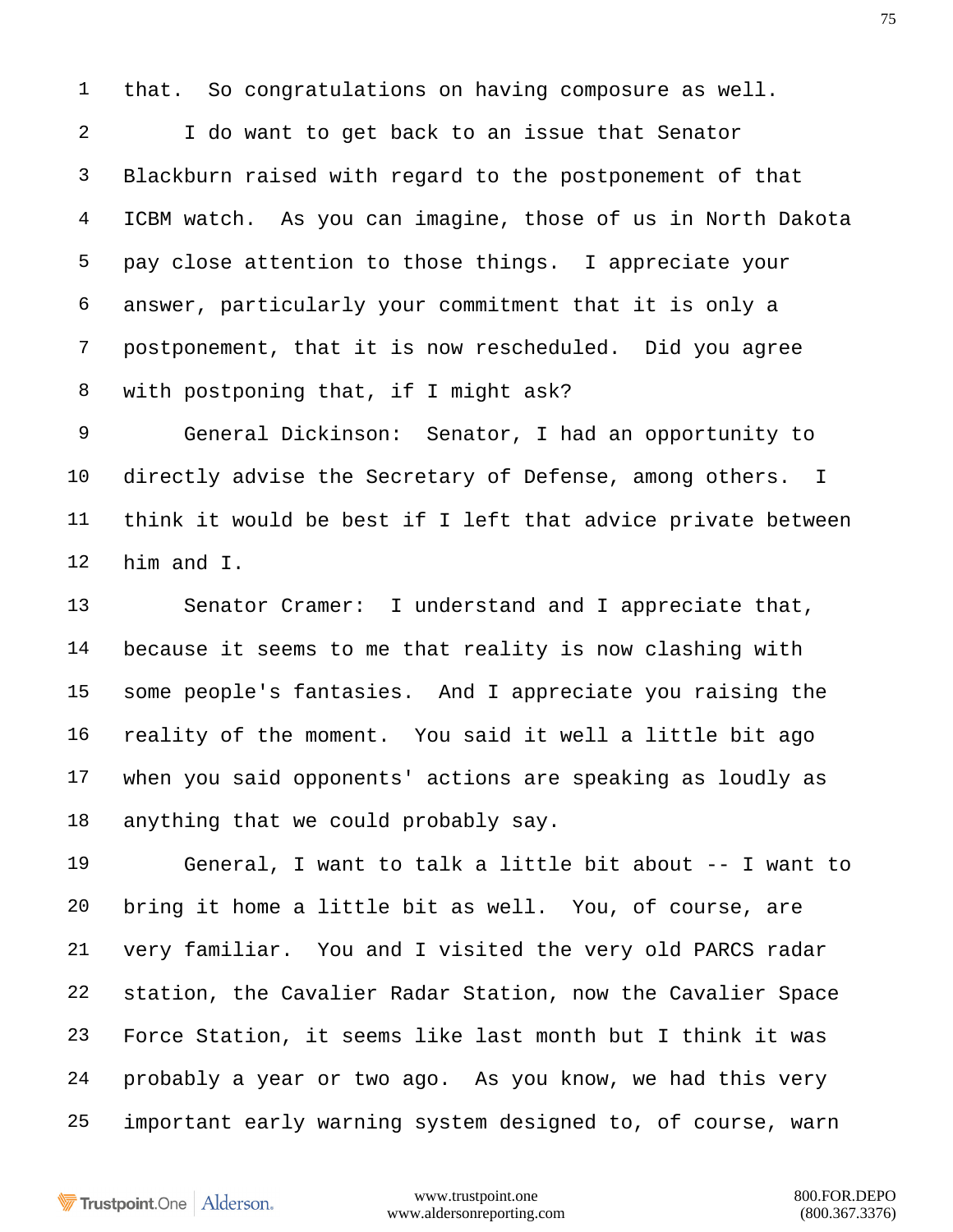us early in case something is coming over the Arctic. Now, of course, it has been monitoring space as well. You have talked about the need for decision superiority. That was, I think, something you referenced or talked quite a bit about over the last couple of years.

 I am just wondering if the PARCS array at Cavalier Space Station that relies on this very old technology, if there is modernization opportunities for our decision superiority as well that we should be talking about.

 General Dickinson: Senator, thank you, and I did enjoy my trip up there. I think it was over a year ago, maybe 2 years ago now. But certainly that particular sensor, and all of those early warning radars, are very critical to our overall architecture, to be able to provide that missile warning, missile defense, and space domain awareness. So critical to provide that very decision space to our national-level leaders.

 So in terms of what that capability is today, we continue to look at that through a lifecycle management, and really I work very closely with the Space Force, because they are ultimately in charge of those upgrades and the modernization of those assets. What I do is identify whether or not we have a gap or a requirement that would need that. So we are working very closely with them and we are looking at the entire architecture, not just necessarily

Trustpoint.One Alderson.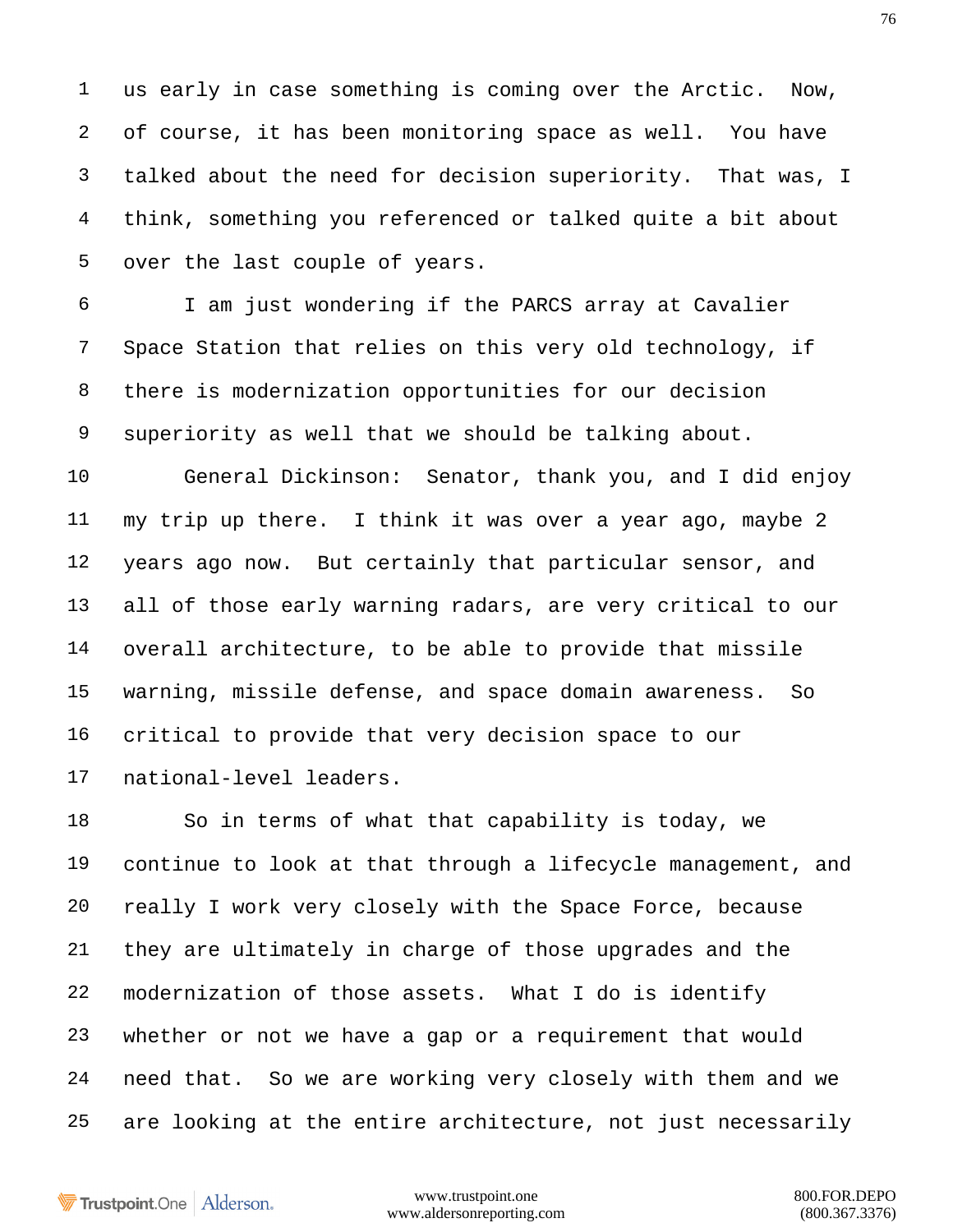one asset. Because as we look to the future, it will not only be a terrestrial-based type of capability that is up there right now but we will look at a space capability too, that augments that, so we have a layered warning capability globally.

 Senator Cramer: I think, Admiral, you had mentioned earlier, maybe both of you have talked about, throughout this hearing, the delay or interruption in funding of modernization, what that means, the kind of signal that that sends, the practical, functional consequences of that. Let me ask this. If we were, in this place, able to 12 get our act together, if we were able to have enough consensus and realization that modernization is not just important but critical, and if we were to have the political will, would it even be possible to not only not delay but even accelerate any part of modernization if we were able to make that case?

 Admiral Richard: Senator, I would defer to the services to give you the specifics of that. But I think you are hitting at, we need to ask questions differently. We used to ask what is it going to take, and we have gotten into the habit of saying how are we going to mitigate our assumed delay or failure. We used to ask the question the other way around. That is how we got to the moon by 1969. We need to get back to understanding the operational risk is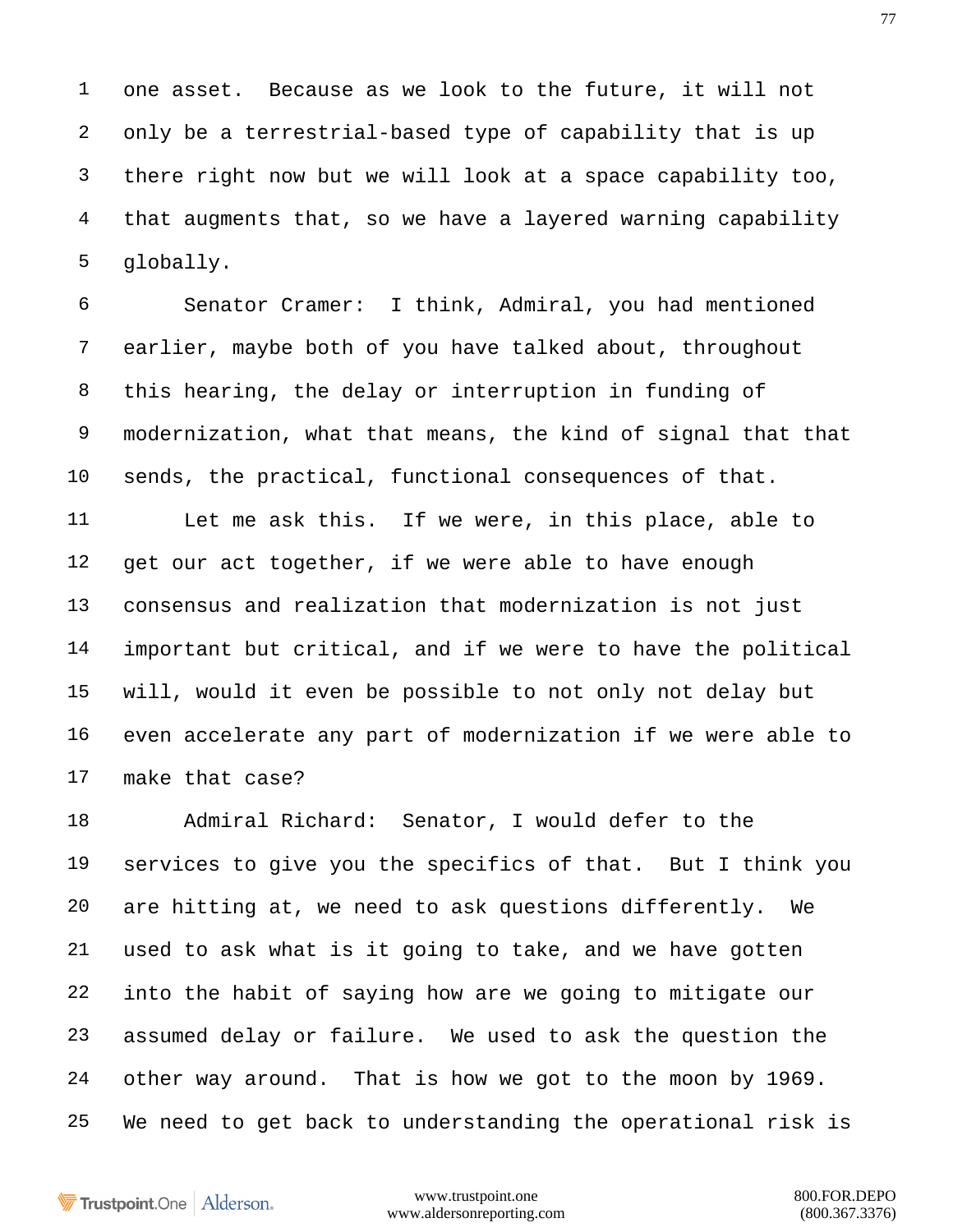on par with programmatic and technical risk, reverse the way we ask questions, and get back to producing capabilities to way we used to.

 Senator Cramer: I appreciate it. Thank you both. Thank you, Mr. Chairman.

Chairman Reed: Thank you, Senator Cramer.

 Let me recognize Senator Tuberville for the purpose of a unanimous consent request.

 Senator Tuberville: Oh, thank you very much. Just really quickly, you know, I would like to correct for the record the remarks of my colleague from New Hampshire, and I appreciate General Dickinson being a bipartisan approach here on the movement of Space Command from Vandenberg to Redstone Arsenal in Alabama.

 The recently released draft environmental study found, quote, "significant impact on socioeconomic conditions and environmental justice," end quote, at Vandenberg. By contrast, the study found no significant environmental concerns at Redstone.

 So, Mr. Chairman, I would just like to submit this study to you for the record and correct that as we go along. Chairman Reed: Without objection.

23 [The information follows: ]

24 [COMMITTEE INSERT]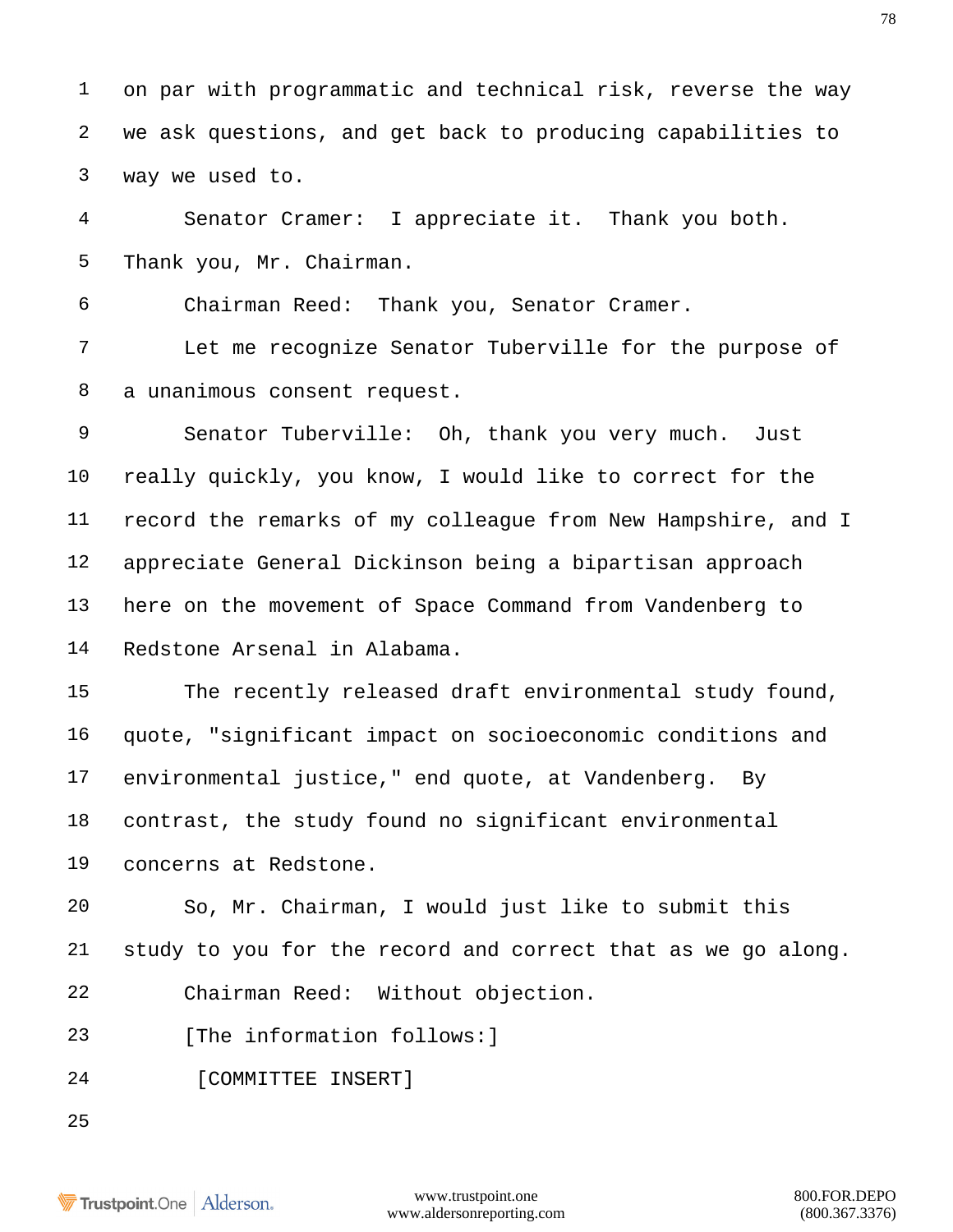Senator Tuberville: Thank you. Chairman Reed: Thank you, Senator Tuberville. Senator Peters, please.

 Senator Peters: Thank you, Mr. Chairman, and gentlemen, thank you for being here today, for your testimony, and thank you for your service.

 General Dickinson, your posture statement provided a very detailed account of the significant progress that SPACECOM has made with some partners and allies all over the world. The illegal and unjust Russian invasion of Ukraine has certainly renewed NATO's sense of purpose. I think we would all agree on that. It is very encouraging to see, and it has driven some of our key allies to make some sorely needed changes, I think, in their security posture.

 My question for you, sir, is with this increased appetite for defense cooperation around the free world, what should we be doing in the coming years to expand on this even more in the space domain?

 General Dickinson: Thank you. That is one of the highlights in the Command, I think, over the last 2, 2 1/2 years, is our ability to work with our allies and partners. It has really, quite frankly, exploded in terms of our partners coming to the table and wanting to be part of the efforts that we are working around the world. An example is our Combined Space Operations group that we have called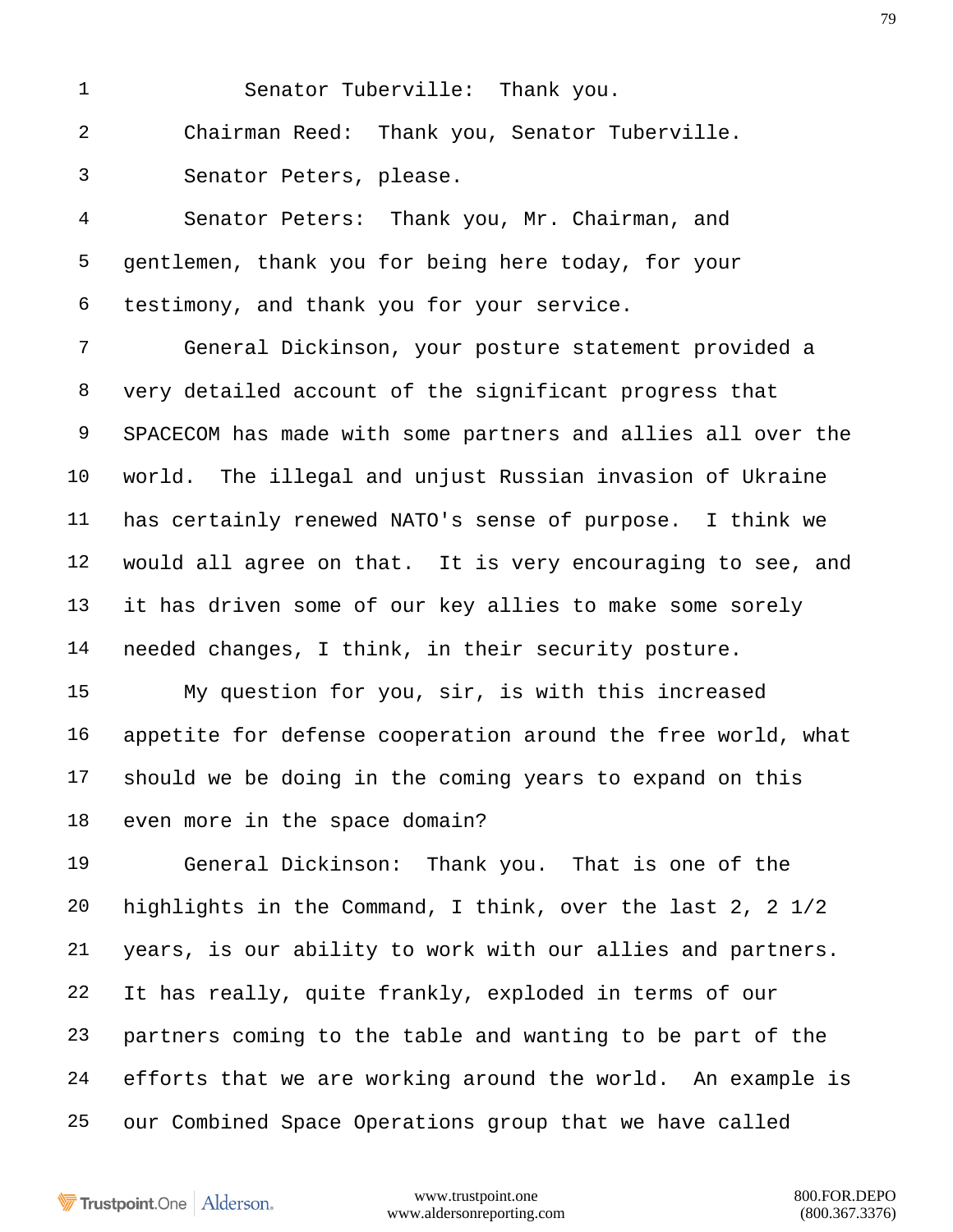CSpOC, just signed a vision statement that came out a couple of weeks ago. But that is an example of the growing, if you will, the expansion of our partnership.

 Just as an example, there are three different countries right now that have actually stood up their own version of U.S. Space Command. So the enterprise itself is growing, and the willingness to work is just like we have seen in other domains, for example, so air, land, and sea. But they are really coming and we are working closely together, and it is probably, when you look at our integrated deterrence strategy, one of the pillars of that is being able to leverage our allies and partners in not only situations we are seeing today but ones that we do each and every day.

 Senator Peters: Great. Great. General Dickinson, as you know, on March 3rd, Russia stated that they will hold delivery of the RD-180 engines that are used by some U.S. defense industries as part of the Atlas V launch system. And while it certainly appears that this development will not significantly hinder any launching operations, I think it certainly underscores the importance of supply chain integrity. Semiconductors, for example, are a known liability all across the many domains.

 So my question for you, sir, is are there additional space-specific material or technologies supplied by either Russia or China that could result in degraded military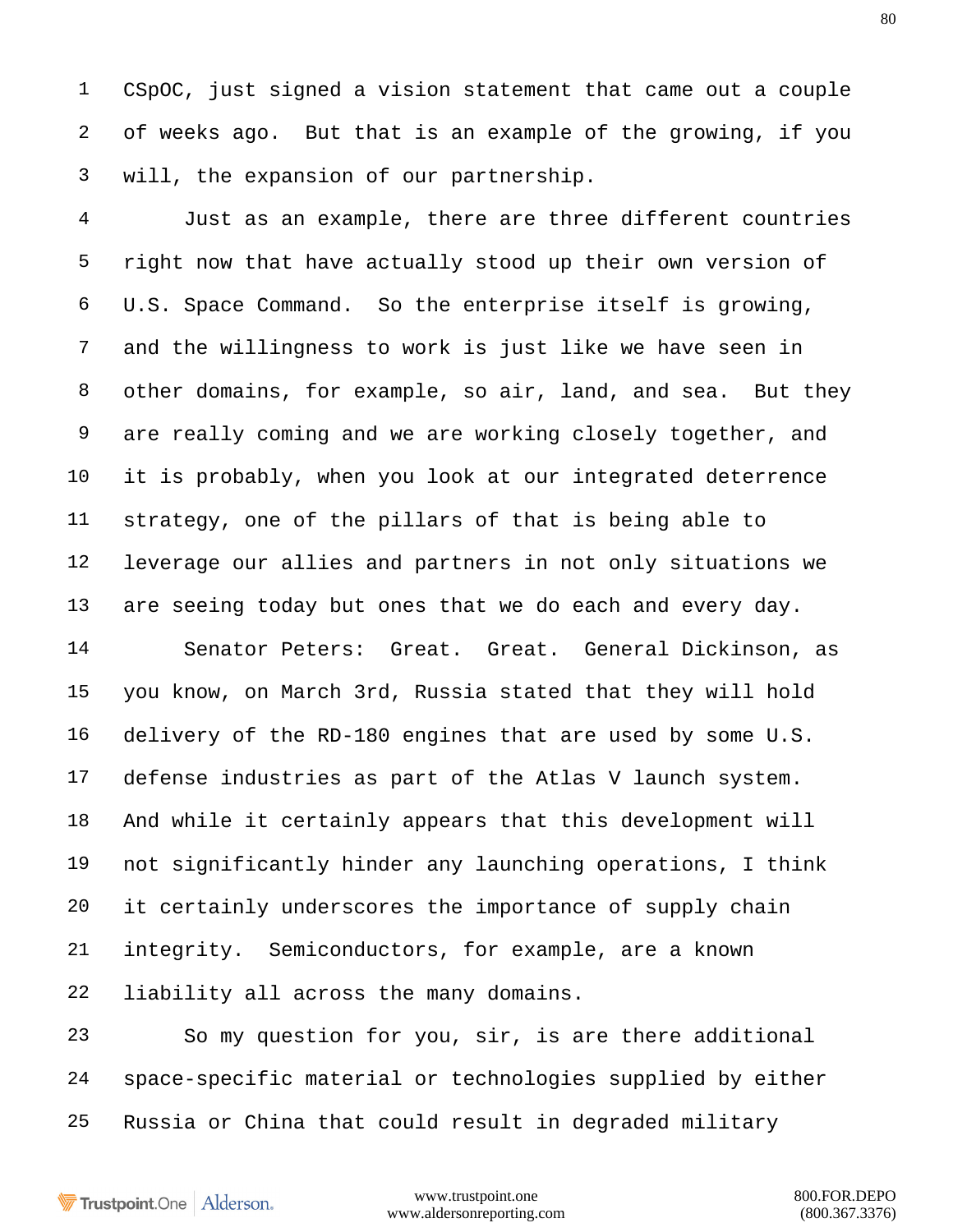readiness, if withheld?

General Dickinson: Not that I am aware of.

 Senator Peters: Great. Admiral Richard, you indicated in your posture statement that while STRATCOM academic alliance is an excellent asset, with over 70 academic and industrial partners, quote, "It is only a fraction of what is needed to reinvigorate research and analysis for 8 deterrence concepts, " end of quote.

 My question for you, sir, is what additional ways can we leverage the power of American and allied defense industry and academia to maintain our strategic edge? Admiral Richard: Senator, first, beyond the academic alliance what we did at STRATCOM was put together an analytic agenda. What are the key questions that we need

 research done on -- three-party deterrence dynamics would be an excellent example of that -- so that we can harness the power of the Department of Defense, and the nation more broadly? Think your UARCs, your FFRDCs, other places where we can do that.

 But even that, this is bigger than one combatant command. I think this is a broader Department of Defense or national issue. I am reminded, this nation invented the entire Rand Corporation to do not much more than think through deterrence back in the Cold War. We face an even bigger problem. I think it is going to need an equivalent

Trustpoint.One Alderson.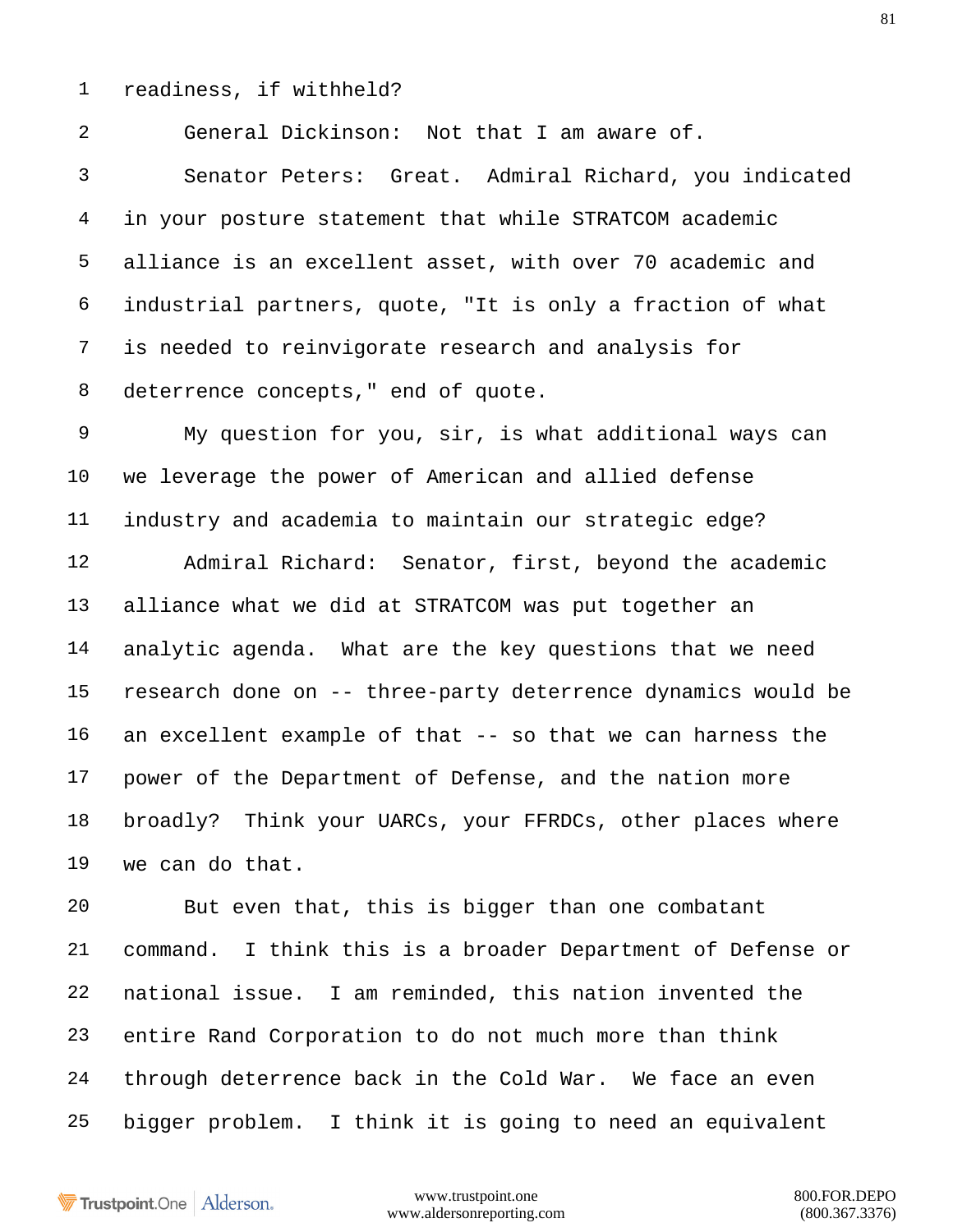national-level response.

 Senator Peters: Great. Great. Well, I agree. Admiral Richard, you outlined how establishment of the Joint EMS Operation Center will facilitate joint electromagnetic spectrum operations throughout the Department of Defense and combatant commands. But as the electromagnetic spectrum is just as vital in terms of homeland security, how do you see the Joint EMS Operation Center working with non-DoD agencies as well?

 Admiral Richard: Senator, first, I applaud where my Department is going in understanding the importance of electromagnetic spectrum and the fact that we cannot take it for granted anymore. It is a contested, congested space. And there is an EMS superiority strategy that our Secretary just signed out. We are responsible for a piece of it. You are hitting on that. We are the operational proponent, and so first we work to make sure that the standards and certification inside the Department in our forces are sufficient. We are moving out on that. We provide support, and we are doing that right now, in electromagnetic spectrum operations.

 But fundamentally what I do is come back in and provide the operational consequence of programmatic decisions. Those changes those decisions to our benefit.

Senator Peters: Great. Thank you. Thank you, Mr.

Trustpoint.One Alderson.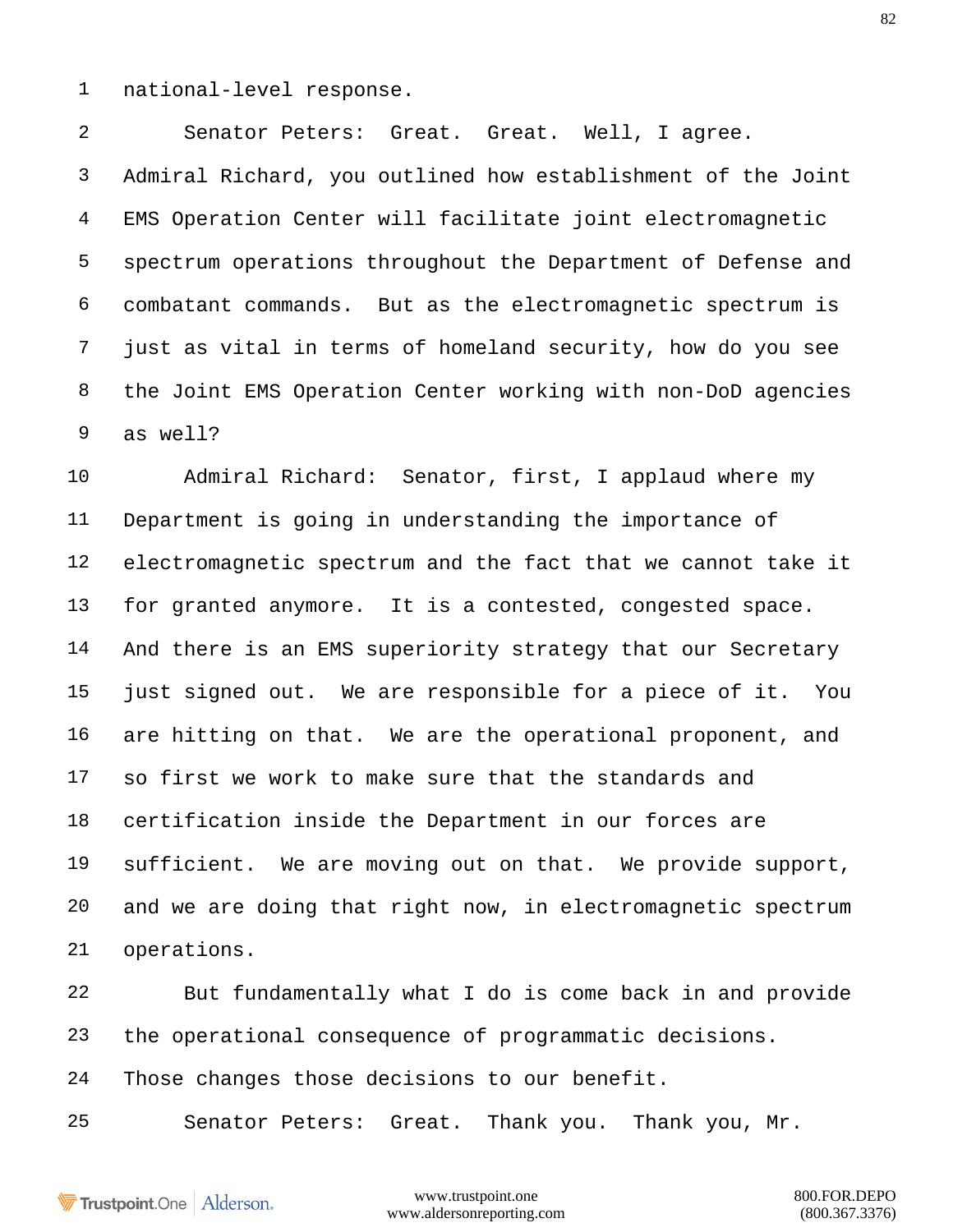Chairman.

Chairman Reed: Thank you, Senator Peters.

Senator Scott, please.

 Senator Scott: Thank you, Chairman. First of all I want to thank both of you for your clarity and for your commitment to the freedoms of this country.

 So Admiral Richard, as we all know we are in a position where we have to deter two nuclear-armed, great power adversaries, Russia and China. First off, based on the funding you received and based on how the Congress has been acting since you have had this job, do you feel comfortable that Congress has your back that we are going to provide you the resources that you are going to be able to deter both Russia and Communist China?

 Admiral Richard: Senator, first, I would applaud my Department because over the course of my tour we are now able to say, and I expect this in the next budget, but the last one was one of the first ones we could say not only was the strategic deterrent forces fully funded, so was the nuclear command and control, which are the two pieces inside the Department of Defense. We are going to need to continue to do that. And additionally, Senator, continue to ask ourselves the question, what additional capability, capacity, and posture might we need to do? So yes, I think Congress, as you said, "has my back" if

Trustpoint.One Alderson.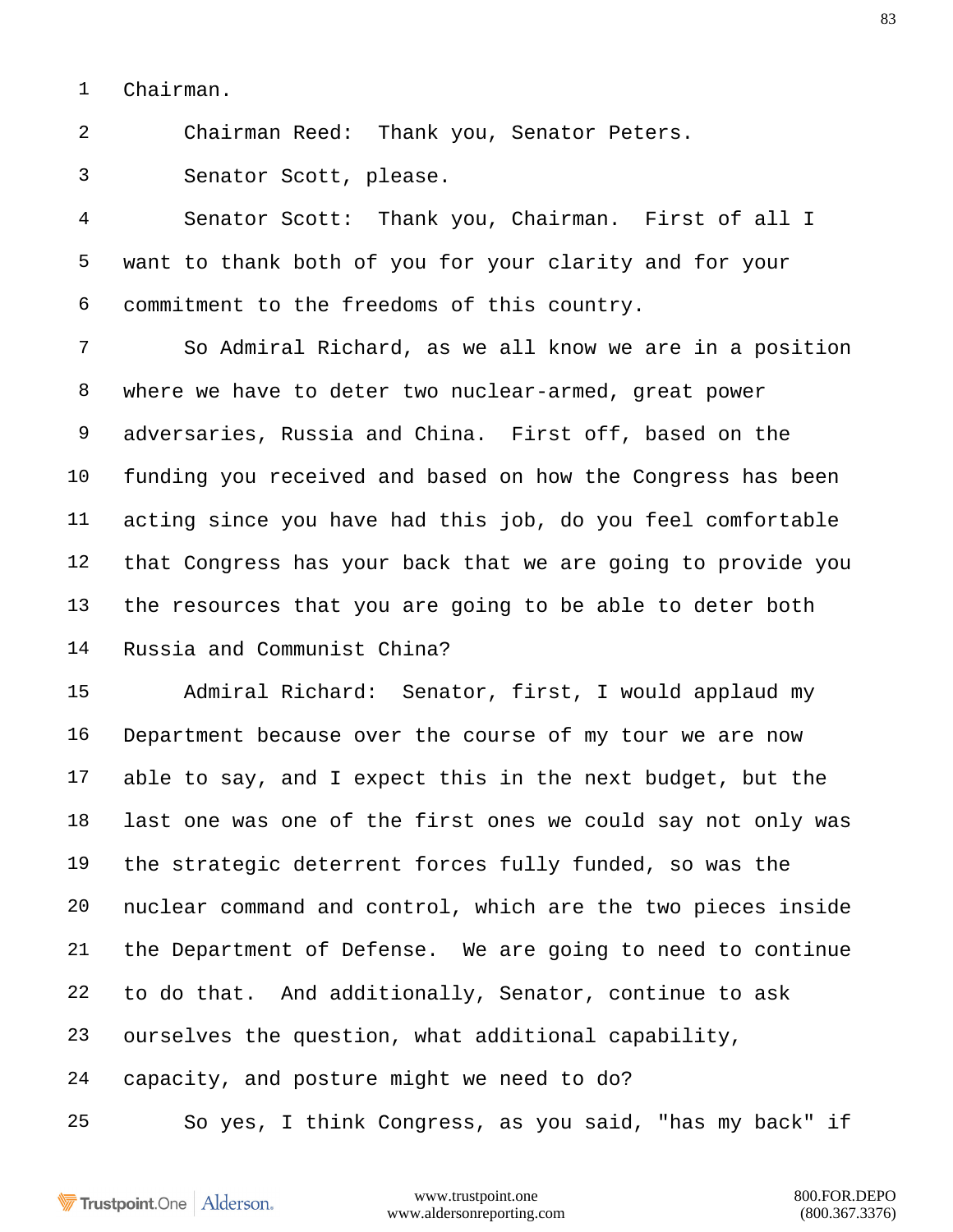we would pass a budget. The budgets are adequate. We just need them enacted.

 Senator Scott: So right now do you think we have enough capability to prevent Russia and Communist China from intimidating us and our allies?

 Admiral Richard: Sir, my forces are ready right now to do anything the President asks us to do.

 Senator Scott: Admiral Richard, you have been watching Putin's statements, and you might not be able to answer all these questions, about his potential use of nuclear weapons. So I have got a couple of questions. The first one is, have you seen any tangible operational changes following Putin's order to increase the readiness of his nuclear forces?

 Admiral Richard: Senator, I would like to answer that question in closed session, but I will say we have been thinking through this class of problem for years.

 Senator Scott: Second, given your experience of observing foreign leaders, which would be part of your job, in your personal opinion do you believe America and our allies, especially other nuclear powers, should treat Putin's words and actions as a legitimate indication that he is crazy enough and willing to employ nuclear weapons of any kind?

 Admiral Richard: Senator, I will go into more detail in the closed session, but I would look to his previous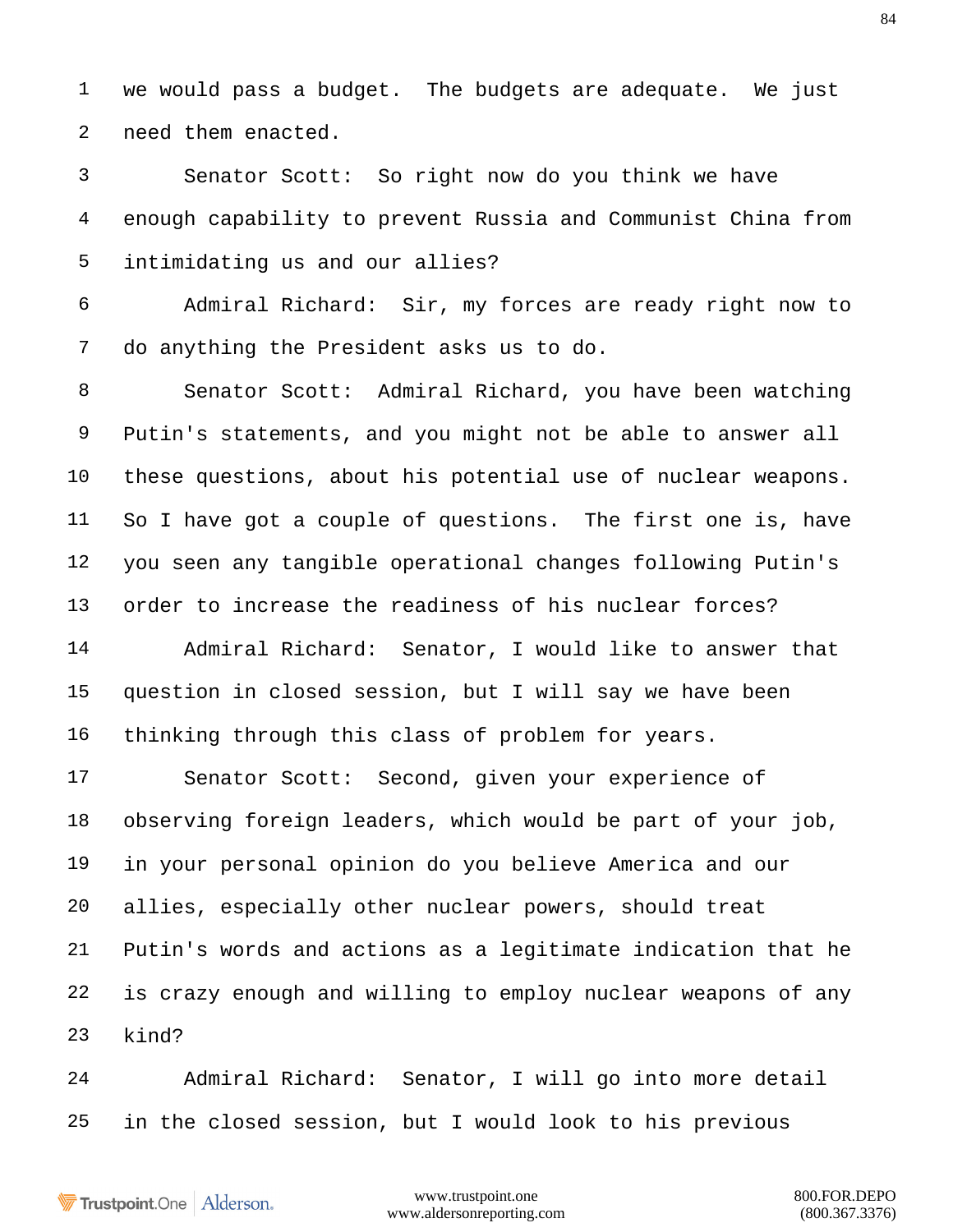actions to give us a clue as to what his future ones might be.

 Senator Scott: I see. The things that he said outside his nuclear capability, has he basically followed through? Admiral Richard: Senator, again, I would prefer to answer that in closed session.

 Senator Scott: Thank you. General Dickinson, is the U.S. fully treating our outer space as a warfighting domain, and are we developing systems consistent with that policy to combat and be able to defeat Russia and Communist China in their space capabilities?

 General Dickinson: We certainly have seen some 13 activity by both Russia and China over the last few years, going back to 2007 and 2008, when the Chinese destroyed a satellite on orbit, and then just as recently as November, with the Russian Nudol event that occurred. So we can see, at least from our competitor standpoint, they are, in fact, doing testing and development in that domain.

 Senator Scott: It seems like there are people who are trying to talk about we ought to cooperate with these adversaries, but don't they need to know that we are going to deter and defeat them in space and we have to be willing to do everything we can to be able to beat them? General Dickinson: Well, I think, Senator, that each

and every day that we are operating in space we are doing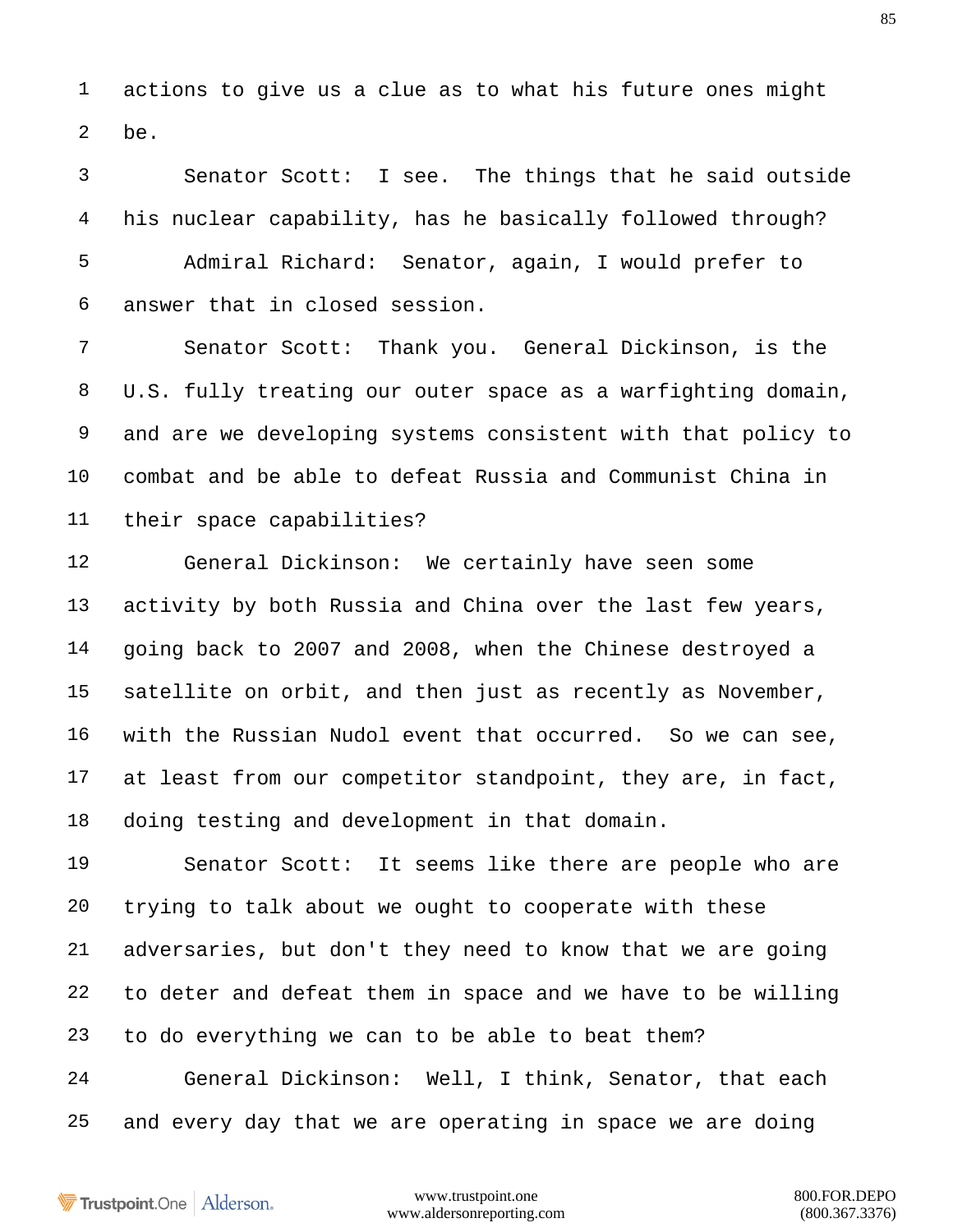that very thing in terms of deterrence.

 Senator Scott: Do you feel like you have been given the resources to be able to do that?

 General Dickinson: I have the resources that I need to perform my mission today.

 Senator Scott: So I believe that Communist China and Russia plan to use outer space against us. So what is your biggest concern about their plans, and what do we need to do that we are not doing?

 General Dickinson: Well, it is fundamental, Senator, back to my opening statement when I said in order to be able to articulate what is happening I have got to have exquisite domain awareness, exquisite domain awareness. I need to be able to tell you what I see in the space domain, in terms of space domain awareness, as a critical function of that to be able to interpret what is happening so that I can make recommendations and take actions that I need to.

 Senator Scott: General Dickinson, I know that Space Force was recently created, but do you feel like you have had sufficient progress toward integrating these capabilities all across the Pentagon?

 General Dickinson: Senator that is a great question. Our relationship with the Space Force is as you would expect it to be. We have got a very close relationship with General Raymond and his team in terms of being the service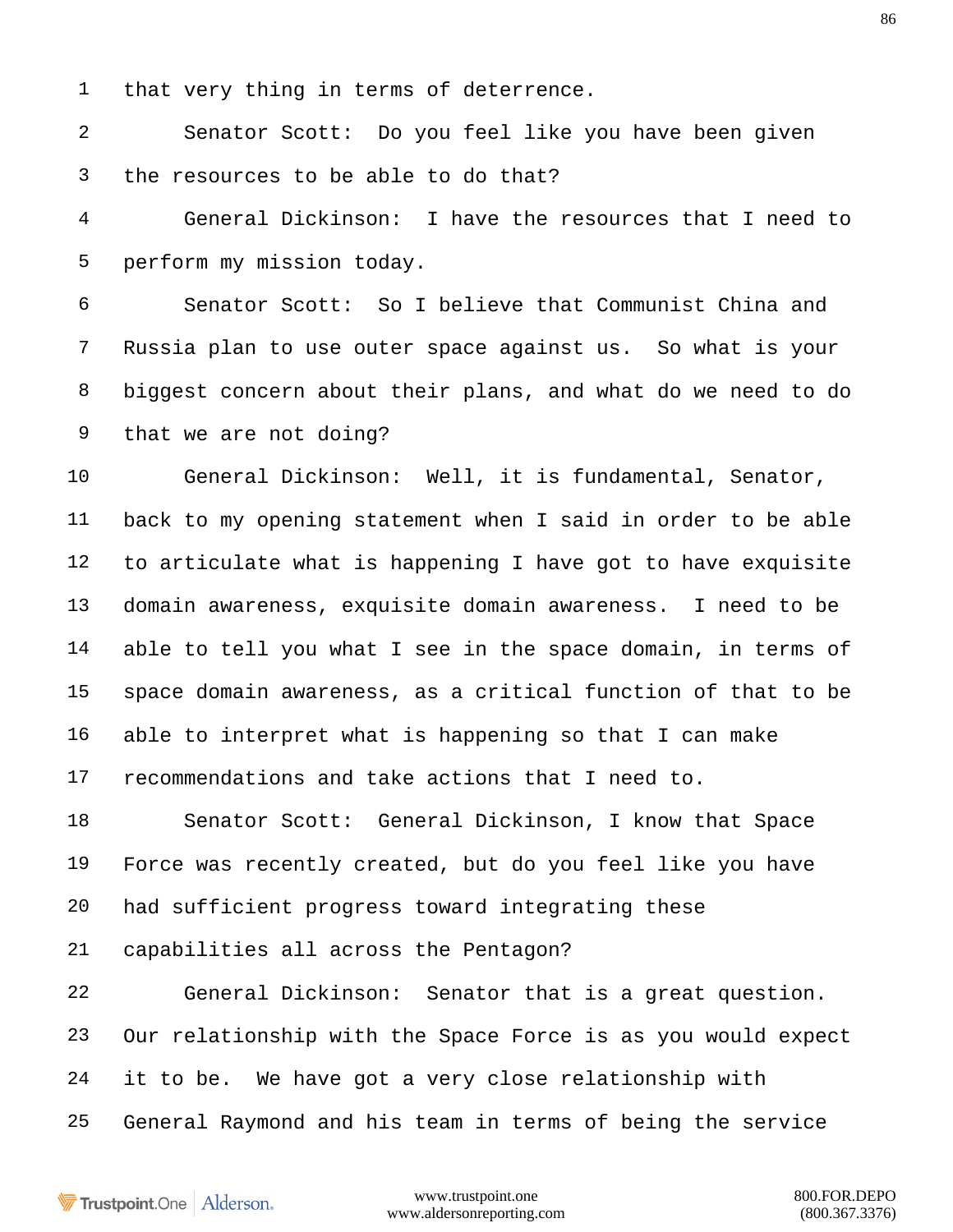that provides most of my capability to the combatant command. We are also working with the other services because they, in fact, have capabilities that I can use in the space domain as well.

 So it is really not just the relationship and integration with Space Force. It is across the Department to each one of the services.

 Senator Scott: Thank you. Thank you, Chairman Reed. Chairman Reed: Thank you, Senator Scott.

Senator Cotton, please.

 Senator Cotton: Admiral Richard, last fall, and again today in your opening statement, you referred to a Chinese breakout -- "breakout" was your term -- of nuclear weapons and capabilities. Could you please explain a little bit more, just in plain English? I am not sure a normal American watching would understand what a "breakout" means. Explain a little more in plain English what you mean and its implications for our security.

 Admiral Richard: Senator, so first that is not a talking point. I formally informed the Secretary of Defense of that fact last year. There are two components that I can talk about here. I would be happy to go into more detail in closed session.

 First is it signals a significant shift in their capability and fundamentally their strategy. China has long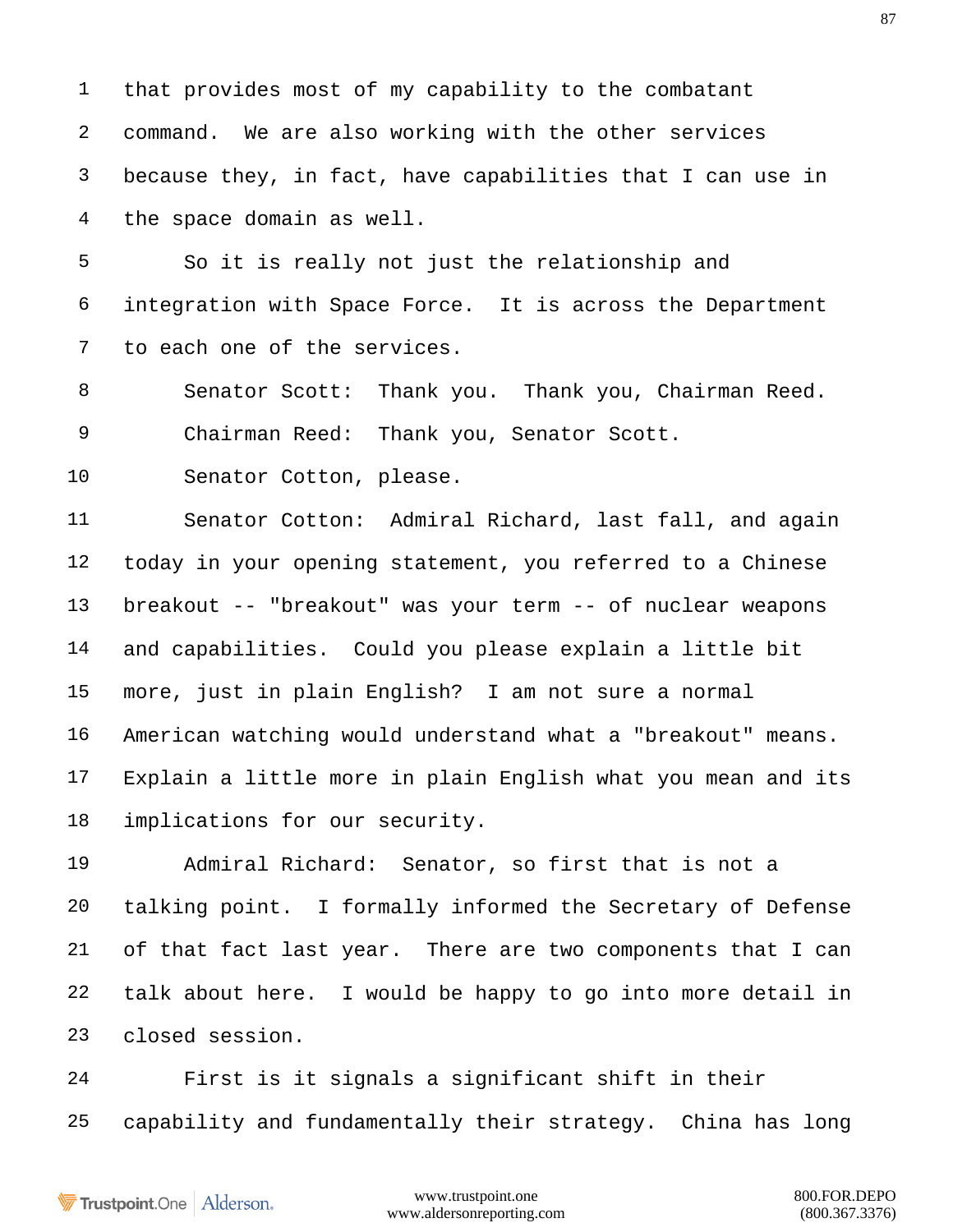been in a minimum deterrence posture, which was consistent with their stated no-first-use policy. They now have significantly more capability than is necessary to execute a minimum deterrence strategy, and enables them now to execute any plausible nuclear employment strategy.

 Second is on our side. It drove me to have to take operational actions in response to a dramatic change in the threat, and I will go into more detail as to what those were in closed session.

 Senator Cotton: So despite their so-called no-first- use policy, they are building a nuclear arsenal capable of executing a first strike.

 Admiral Richard: One, Senator, they have plenty of capability that have no role in a true minimum deterrence strategy, and, in fact, there is no technical difference between a system that is designed to go first or to go second. There are attributes that enable that, but we need to be very conscious of what they could do with it, not what they say they are going to do with it.

 Senator Cotton: So I think we should focus on what they are spending and what they are building than rather on what they are saying, because they could change their no-first-use policy like that, could they not?

 Admiral Richard: Senator, yes, and I put no more credence in that than I did in the Soviet Union's no-first-

Trustpoint.One Alderson.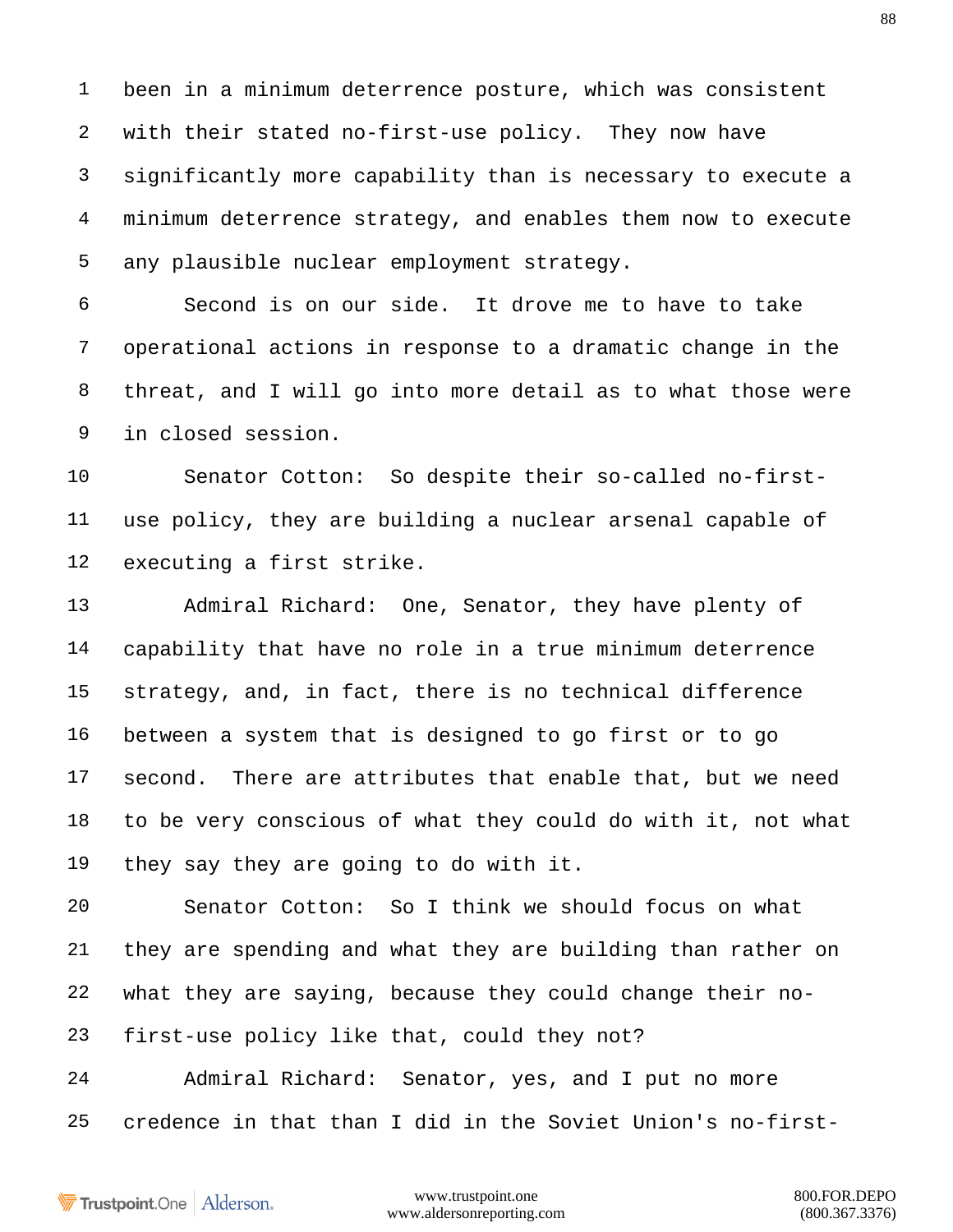use policy.

 Senator Cotton: All right, Admiral. Earlier this year, media reports suggested that the Biden administration wanted to cut two nuclear systems from America's arsenal. These were so-called non-strategic nuclear weapons, weapons with smaller explosive yields, designed often to be used against military formations. It this reporting accurate? Were there discussions to cut the Whiskey 76-2 and the sea- launched cruise missile, also known as the SLCM?

 Admiral Richard: Senator, all the capabilities in our deterrence portfolio were examined inside the Nuclear Posture Review. Those are included in that, and I look forward to the results of the NPR to see what the decisions were.

 Senator Cotton: When is the NPR going to be released? Admiral Richard: Senator, I would have to defer you to OSD for that answer. But I do want to make a point about those capabilities in particular, which is every capability that is in the U.S. arsenal is therefore a reason. It is designed to produce an effect against an assessed threat. If we do not have a capability, the threat that drove it to be there still exists. And so we either as a nation have to choose to take the risk that we can achieve that effect or we have to go find another way to go do that, and that is something we are going to continue to have to do, even after

Trustpoint.One Alderson.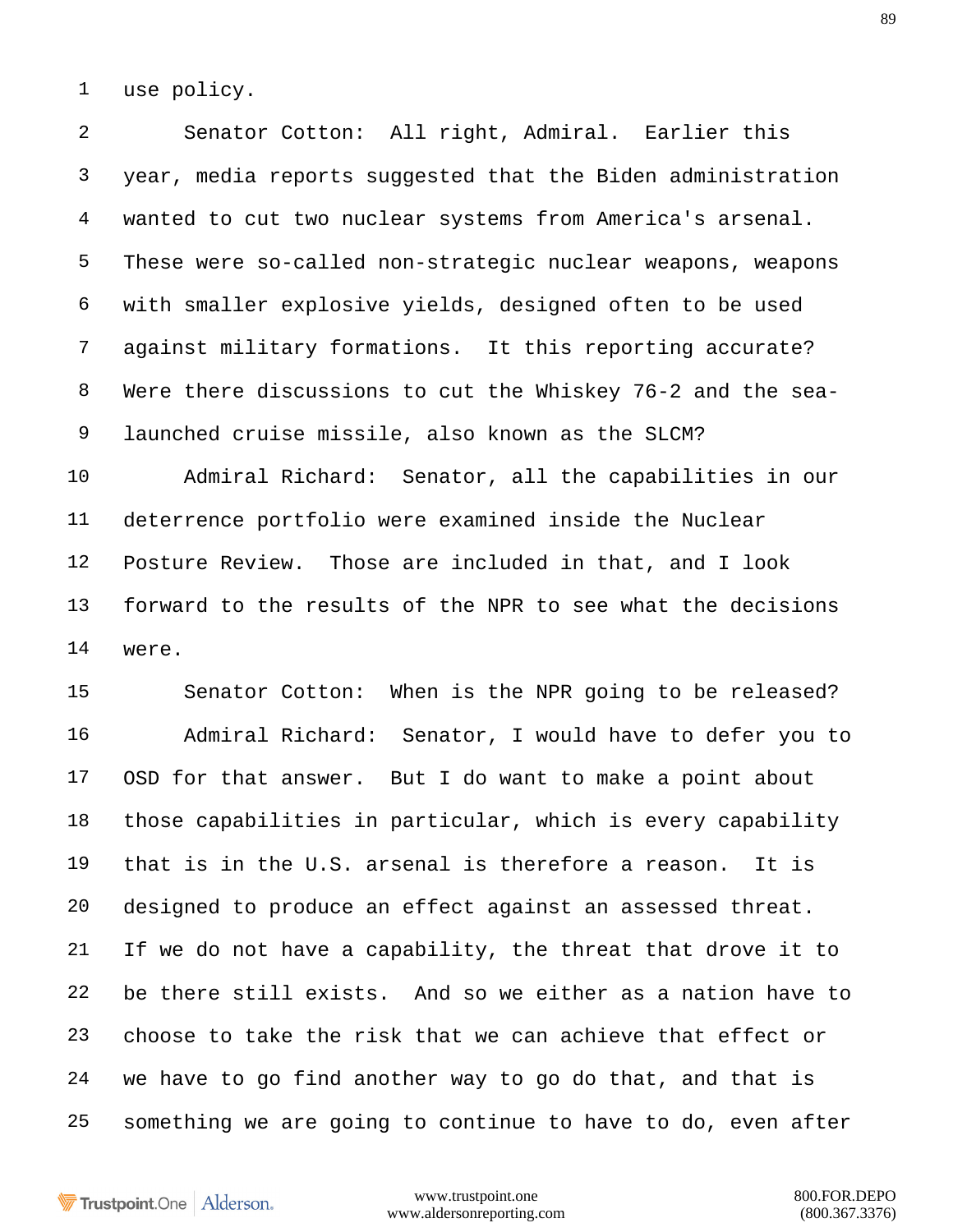we finish the Nuclear Posture Review. I can give you more details, sir, in closed session.

 Senator Cotton: Thank you. I agree with that, and I agree that we are, to a degree, self-deterring while we are letting Russia run wild on non-strategic nuclear weapons, yet we are considering cutting our own.

 I want to turn to the cancelled test in recent days. Admiral, it is correct that we have routinely conducted unarmed tests for our Minutemen-III missiles and that we give Russia advance notice to those tests. Correct? Admiral Richard: Senator, that is correct, for a long time.

 Senator Cotton: And they are routine. They are scheduled well in advance. Correct?

Admiral Richard: Yes, they are, sir.

 Senator Cotton: We cancelled one of those in the last week. Correct?

Admiral Richard: Senator, we rescheduled it.

 Senator Cotton: So let me ask you this. These tests are a critical part of keeping our nuclear deterrent healthy and viable. Right?

 Admiral Richard: Senator that is a 50-year-old weapon we are talking about. I need those tests, and actually I want to acknowledge they are Air Force tests, for us to maintain confidence in the reliability.

Trustpoint.One Alderson.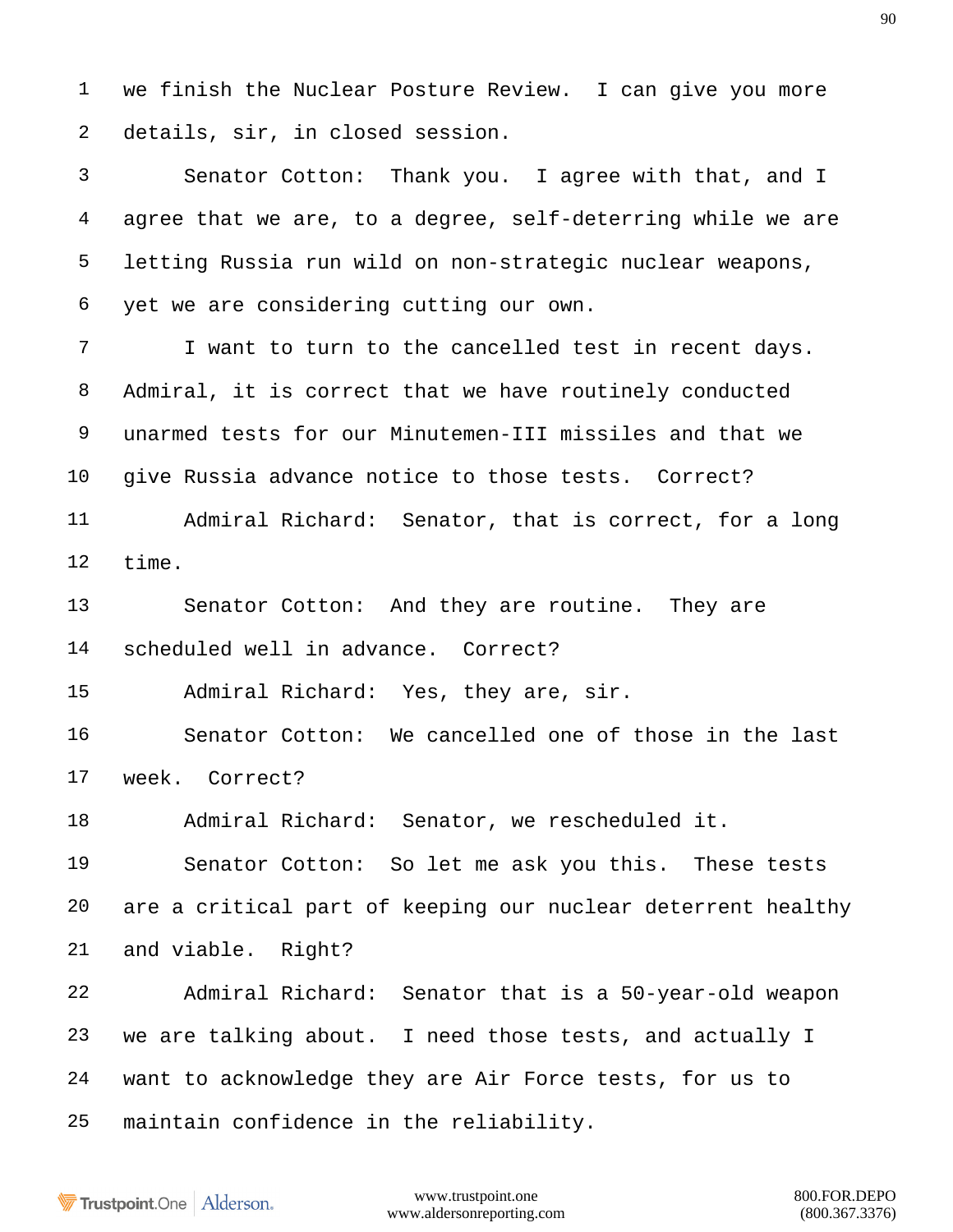Senator Cotton: And so you can say we rescheduled it, but there is a detailed and longstanding testing schedule. So what we really did was cancel it. Did we cancel that test because we did not want to, quote/unquote, "escalate with Russia"?

 Admiral Richard: Senator, we are trying very hard not to send any escalatory signals at this point. My recommendation, in general, has been to maintain our routine, normal, scheduled operations. I think we are all very familiar, and that is the best posture for us to be in. We very carefully think through those to maintain our readiness and to maintain our training, and demonstrate that. So my recommendation overall is that we maintain that cadence.

 Senator Cotton: I am glad you recommended that. Do you know who, above your rank, decided not to accept that recommendation of this test?

Admiral Richard: Senator, I would like --

Senator Cotton: Was it the Secretary or --

 Admiral Richard: -- to maintain private my specific recommendations in this case.

 Senator Cotton: Okay. I will just say that there is nothing escalatory about longstanding, long-scheduled, routine tests that Russia knows about in advance, and it is just another example of how we have mistaken actions that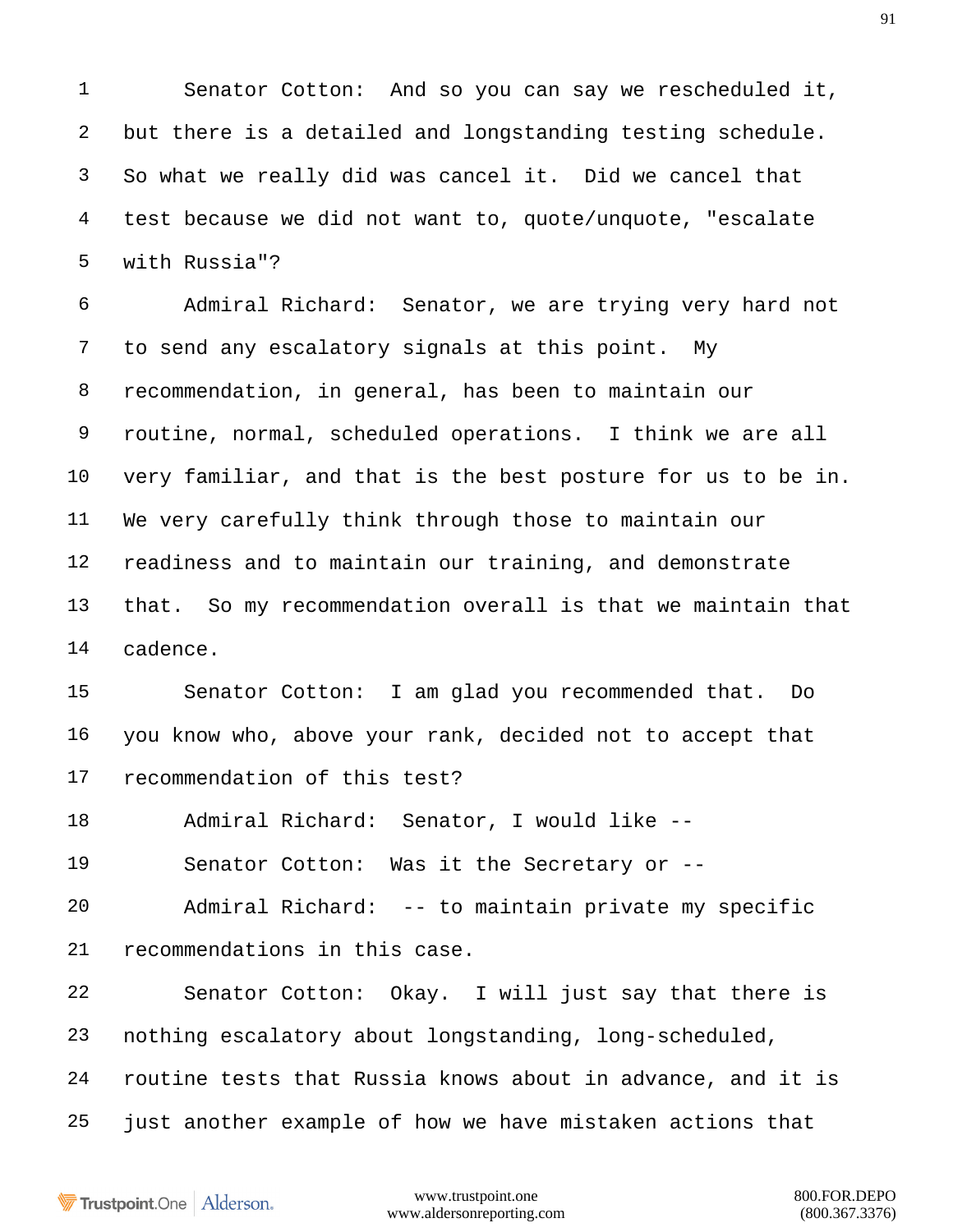would have de-escalated this situation rather than escalated it. This is not within your combatant command, but if we had been sending all the missiles to Ukraine over the last five months that we had been sending on an emergency basis for the last two weeks, I know that some people fear that that might cause Vladimir Putin to invade Ukraine, but how foolish does that look now? And I think it also is a bad signal not to continue our routine nuclear testing.

Chairman Reed: Thank you, Senator Cotton.

Senator Hawley, please.

 Senator Hawley: Thank you, Mr. Chairman. Thank you, gentlemen, both for being here. Thank you for your service as always. Admiral, if I could start with you, just a basic question here. You were just testifying to Senator Cotton. China is a nuclear power, right?

Admiral Richard: A near-peer.

Senator Hawley: Russia is a nuclear power.

Admiral Richard: Yes, sir.

 Senator Hawley: You were just amplifying to Senator Cotton your testimony about China being in the midst of a strategic breakout. We see Vladimir Putin making now explicit nuclear threats. Is this a good time to weaken our own nuclear deterrent?

 Admiral Richard: Senator, recapitalization of what we have today is the absolutely minimum that we need to do, and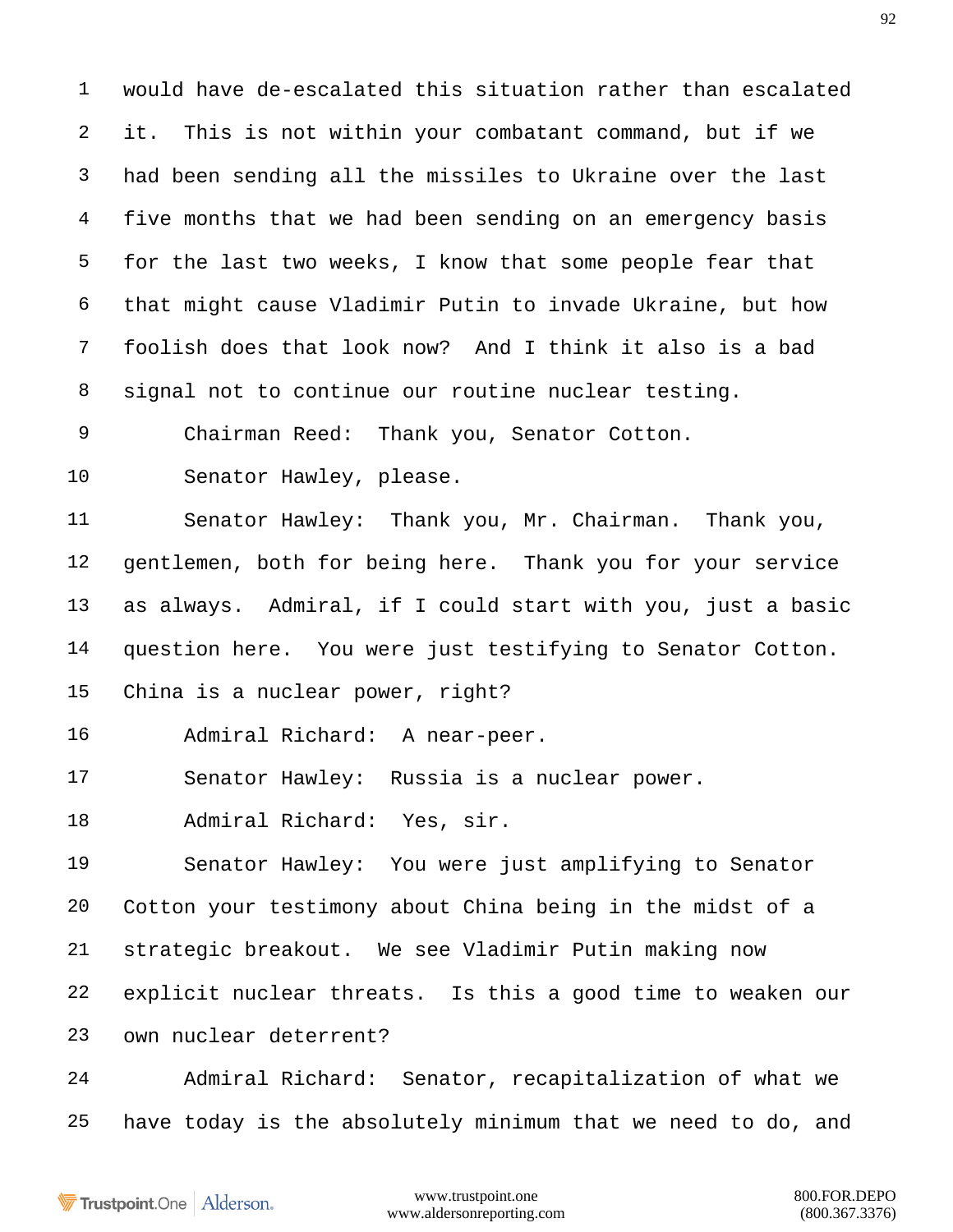we are going to need to further ask ourselves if any else in posture capability and capacity is warranted based on change in threat and what we are learning out of crisis deterrence dynamics right now.

 Senator Hawley: Absolutely minimum, you testified. I think that is very important. Am I right in thinking that our nuclear forces remain the bedrock of our strategic deterrent?

 Admiral Richard: Not only our strategic deterrent, Senator, but it is integral and foundational to integrated deterrence.

 Senator Hawley: Including our ability to project power and to manage escalation beneath the nuclear threshold. That is what you are talking about, I think.

 Admiral Richard: Senator, no other plan or no other capability in the Department of Defense is going to work if I cannot maintain strategic and nuclear deterrence.

 Senator Hawley: Very good. Let me ask your about something you wrote in your testimony. You said prioritizing the crucial NNSA infrastructure modernization programs is the best and only option to pace projected threats and sustain strategic deterrence. We have got, in my state, in the state of Missouri, we have got the Kansas City National Security Campus which supports the nuclear deterrent. We are very proud of that.

Trustpoint.One Alderson.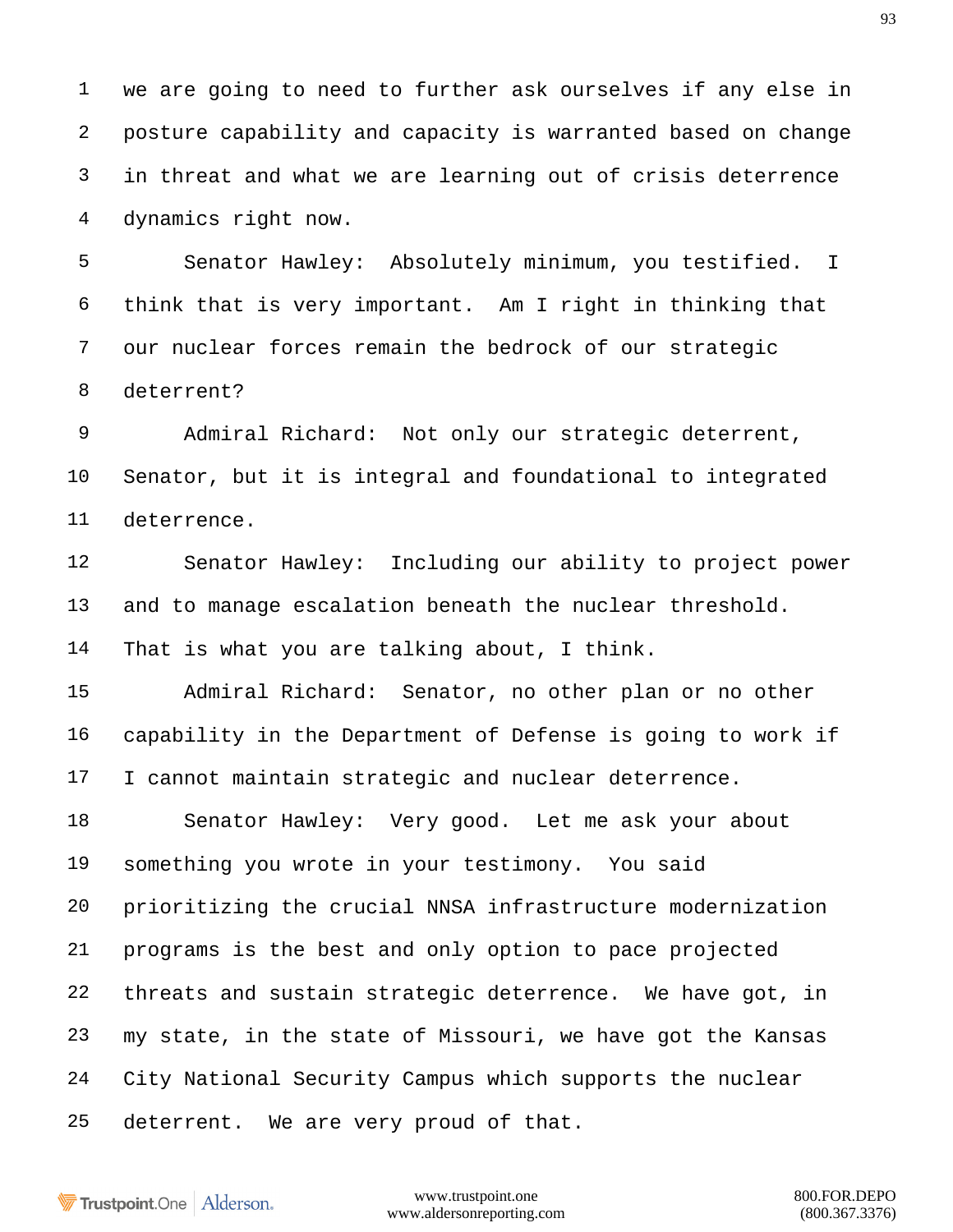Can you explain why it is important for us to fully fund NNSA infrastructure modernization?

 Admiral Richard: Senator, we have reached the point where we can no longer deter with the leftovers of the Cold War. We have life-extended them to the maximum extent possible. We must now start to recapitalize, remanufacture those. That requires a very robust infrastructure. We are 10 years behind the point where we needed to start recapitalizing the infrastructure, and that is NNSA and actually the rest of the complex. And the consequence is we simply will not have the capabilities that we are going to have to have to deter the threat environment we are in.

 Senator Hawley: Very good. Thank you for that. You told me -- switching back to China, Admiral, you said during an appearance before this committee in 2019, to me, that China had the capabilities required to threaten or to actually use nuclear strikes to compel the United States to surrender in a potential war over Taiwan. We know that since then China has continued, and you just testified to this, China has continued to develop its nuclear forces in theater, and Chinese strategists are showing interest in changing their doctrine and also in the need for lower-yield nuclear weapons in order to increase the deterrence value of China's force.

Is it fair to say that China's ability to engage in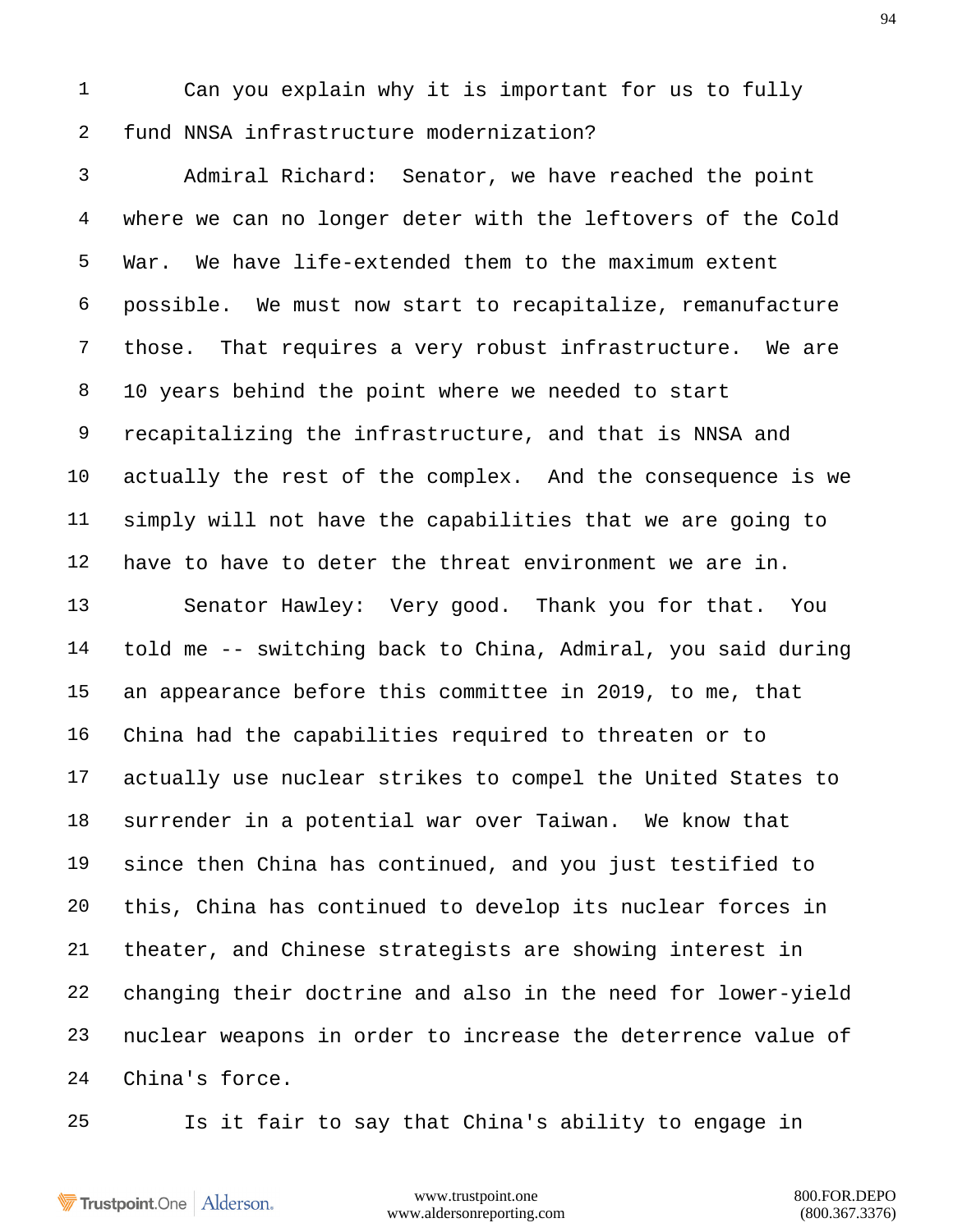limited nuclear employment at the theater level is growing? Admiral Richard: Senator, not only yes, if you will ask me that in closed session I will give you a very vivid example of what that could do to us.

 Senator Hawley: Very good. If you could just explain for us, why are limited nuclear options like, for instance, the supplemental capabilities endorsed by the 2018 Nuclear Posture Review, why are those so important for deterring China or, for that matter, any other adversary that wants to use non-strategic nuclear weapons to coerce us?

 Admiral Richard: Limited nuclear use is deterred differently than the way you deter the classic large attack, and it is designed to make sure that the opponent does not think that there is some threshold below which they could use the nuclear effect, leaving us with a disproportionate response that ultimately winds up self-deterring us.

 Senator Hawley: Very good. General, let me switch to you, just in the time I have remaining here. Thomas Shugart, an analyst, and others have shown that the PLA is preparing to engage in a large-scale, pre-emptive strike operation at the outside, or would be prepared to engage at the outset of any conflict over Taiwan that we may find ourselves in, in an attempt to cripple our ability to project power in the Western Pacific.

It seems to me we have got to assume Beijing may be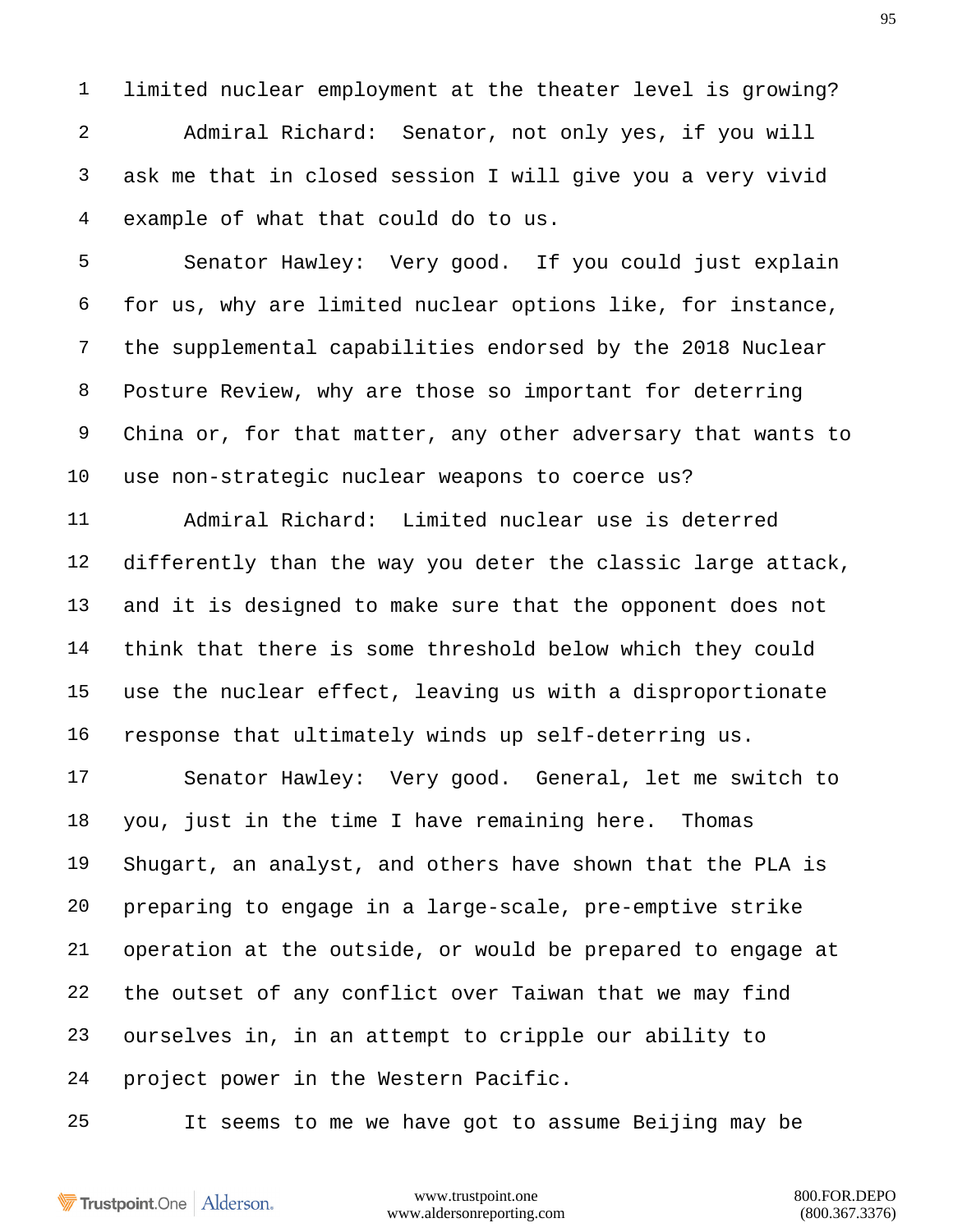incentivized to strike pre-emptively in space as well, which brings me to my question. What are the most important things that Congress can do this year to support SPACECOM's efforts to bolster the resilience of our architecture in space over the next 5 years?

 General Dickinson: Thank you, Senator. So it boils down to, and Admiral Richard touched on it, is that predictable funding. So when I look at the size of the enterprise and the requirements and capabilities that we need, it all boils down to having a consistent stream of funding that will allow the Space Force and the other services to provide the capabilities that I will need.

 Senator Hawley: Very good. My time has expired. Gentlemen, thank you both again for your testimony. Thank you for your service to this country.

Thank you, Mr. Chairman.

 Chairman Reed: Thank you, Admiral. Thank you, General. The open portion of this hearing will adjourn, and we will reconvene in SVC-217, in approximately 15 minutes, and that would be 11:50 by my watch, roughly.

This portion is adjourned.

 [Whereupon, at 11:36 a.m., the hearing was adjourned.]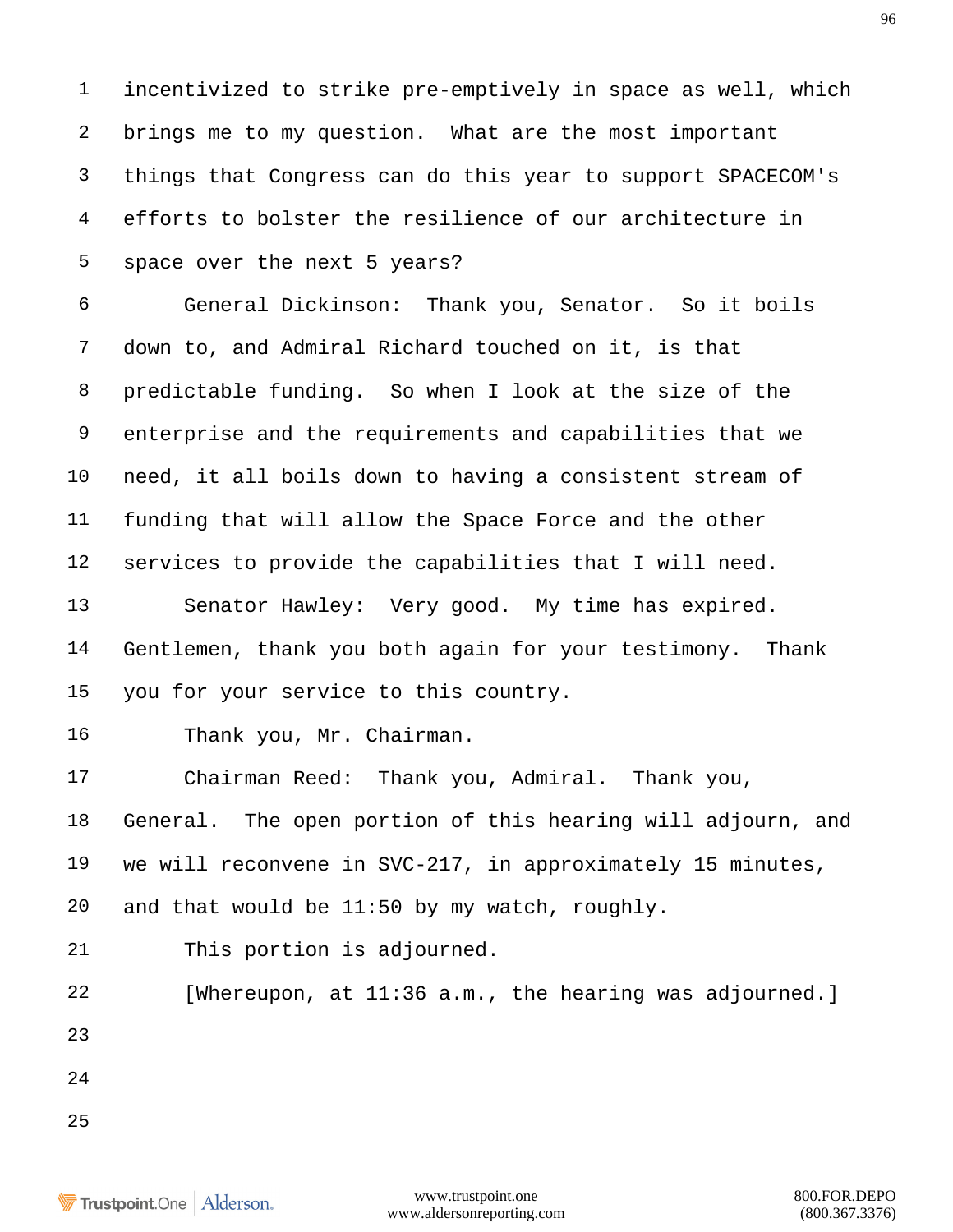| <b>WORD INDEX</b>                                                                                                                                                                                                                                                                                                                                         |  |
|-----------------------------------------------------------------------------------------------------------------------------------------------------------------------------------------------------------------------------------------------------------------------------------------------------------------------------------------------------------|--|
| $\langle$ \$ ><br>$$264$ 56:24<br>\$630 57:12 74:20                                                                                                                                                                                                                                                                                                       |  |
| < 1 ><br>1,000 11:16 33:23 45:18<br>69:10<br>1,500 50:15<br>1/2 17:17 18:9 79:20<br>10 $12:13$ $28:1$ $38:10$<br>47:14 60:5 74:20, 24<br>94:8<br>100 12:13 63:10<br>11:36 96:22<br>11:50 96:20<br>15 96:19<br>150,000 7:16<br>18,000 11:6<br>18th $62:16$<br>1960 $4:25$<br>1969 77:24                                                                    |  |
| 1993 70:24<br>$<$ 2 $>$<br>2 12:16 13:1 17:17 18:9<br>69:20 76:11 79:20<br>$20 \quad 47:14$<br>2007 85:14<br>2008 49:24 85:14<br>2010 66:20 67:5<br>2016 12:24 30:11<br>2018 95:7<br>2019 2:15 27:20 33:16<br>62:7 94:15<br>2021 2:20 8:3 12:11, 18<br>2022 1:6 62:9<br>$2023 \t1.4$<br>2026 64:21<br>2030 15:21 69:11<br>25,000 62:8<br>$27 \quad 12:12$ |  |
| < 3 ><br>30 22:5 72:17<br>3rd 80:15                                                                                                                                                                                                                                                                                                                       |  |
| $<$ 4 $>$<br>4 $69:21$<br>44,000 62:9<br>45 45:10, 16                                                                                                                                                                                                                                                                                                     |  |
| 5 ><br>5 96:5<br>50 45:16 59:10 64:14<br>500 12:14<br><b>50-year-old</b> 52:23 90:22                                                                                                                                                                                                                                                                      |  |
| $\le 6$ >                                                                                                                                                                                                                                                                                                                                                 |  |

**6** 36:*25* **60s** 9:*2* 42:*22* **< 7 > 70** 81:*5* **70s** 9:*2* **76-2** 89:*8* **< 8 > 8** 1:*6* 36:*25* **80** 15:*20* **80s** 8:*25* 9:*1* **< 9 > 9:30** 1:*12* **90s** 8:*25* **< A > a.m** 1:*12* 96:*22* **abilities** 53:*24* **ability** 2:*12* 25:*14* 28:*10* 36:*8*, *15* 37:*18* 52:*24* 54:*17* 60:*3*, *15* 67:*17* 72:*1* 79:*21* 93:*12* 94:*25* 95:*23* **able** 8:*5* 24:*25* 25:*5* 32:*22* 35:*10*, *13*, *24* 47:*6* 54:*22* 55:*11*, *14* 58:*21*, *22*, *24* 59:*6*, *14* 61:*1* 62:*19*, *20* 63:*1* 66:*11* 69:*24* 74:*18* 76:*14* 77:*11*, *12*, *16* 80:*11* 83:*13*, *17* 84:*9* 85:*10*, *23* 86:*3*, *11*, *14*, *16* **ABMS** 18:*13* **aboard** 4:*17* **absolute** 21:*25* 29:*4* **Absolutely** 27:*14* 92:*25* 93:*5* **academia** 81:*11* **academic** 81:*4*, *5*, *12* **accelerate** 21:*21* 77:*16* **accept** 91:*16* **access** 20:*8* **accomplish** 35:*12* **accomplishing** 13:*25* **account** 28:*22* 40:*2* 79:*8* **accurate** 89:*7* **accurately** 4:*7* **achieve** 8:*20* 35:*10*, *21* 37:*6*, *18* 42:*24* 59:*1* 60:*6* 65:*16* 89:*23* **acknowledge** 12:*5* 47:*21* 52:*19* 90:*24* **acquisition** 25:*10*, *18* 37:*20*, *24* 43:*17* **act** 77:*12* **acted** 3:*23* **acting** 83:*11* **action** 13:*21* 49:*7*

**actions** 52:*5*, *10* 68:*22* 75:*17* 84:*21* 85:*1* 86:*17* 88:*7* 91:*25* **active** 15:*23* **active-duty** 11:*18* **actively** 13:*3* **activities** 14:*1* 53:*5* **activity** 12:*22* 13:*6* 85:*13* **actors** 41:*18*, *21* 48:*14* **actual** 22:*11* **add** 17:*25* 19:*8* 31:*16* 33:*17* 34:*5* 35:*18* 57:*19* 71:*19* **addition** 5:*4* 18:*5*, *6* 38:*24* 72:*13* **additional** 29:*5* 32:*19* 80:*23* 81:*9* 83:*23* **additionally** 83:*22* **address** 64:*5*, *6* **addressed** 2:*19* 15:*25* **adequate** 84:*1* **adjourn** 96:*18* **adjourned** 96:*21*, *22* **adjust** 3:*17* **Administration** 5:*5* 15:*7* 61:*10* 69:*8* 89:*3* **Admiral** 2:*5*, *7* 4:*22* 6:*5* 7:*1*, *3* 9:*12* 10:*1* 15:*2*, *12* 16:*10*, *18* 17:*9* 19:*15*, *18*, *21* 20:*3*, *24*, *25* 21:*17*, *23* 22:*22* 23:*2* 26:*4*, *12* 28:*16*, *23* 29:*20* 30:*20* 34:*7*, *9*, *13*, *23* 35:*7* 36:*17* 39:*11* 40:*5*, *22* 42:*5*, *14* 44:*6*, *11* 45:*6* 47:*10*, *16* 48:*3*, *5*, *22* 49:*1* 51:*10* 52:*17* 53:*14*, *25* 54:*12*, *13*, *24* 55:*12*, *16* 56:*1*, *5*, *10*, *15* 57:*17* 58:*4*, *16*, *18* 59:*17* 60:*14*, *17* 61:*18* 66:*17* 67:*3*, *7*, *20* 68:*21* 69:*18* 70:*10*, *16*, *24* 71:*23* 72:*3* 73:*12*, *13* 74:*10* 77:*6*, *18* 81:*3*, *12* 82:*3*, *10* 83:*7*, *15* 84:*6*, *8*, *14*, *24* 85:*5* 87:*11*, *19* 88:*13*, *24* 89:*2*, *10*, *16* 90:*8*, *11*, *15*, *18*, *22* 91:*6*, *18*, *20* 92:*13*, *16*, *18*, *24* 93:*9*, *15* 94:*3*, *14* 95:*2*, *11* 96:*7*, *17* **adopt** 67:*1* **adopted** 66:*18* **adoption** 54:*20* **adults** 46:*6* **advance** 90:*10*, *14* 91:*24* **advancements** 54:*6* **advances** 47:*11* **advantage** 26:*22* **advantages** 13:*18*

**adversaries** 8:*6* 23:*7* 28:*18* 52:*13*, *16* 54:*17* 58:*11* 67:*18* 83:*9* 85:*21* **adversary** 33:*6* 70:*7* 95:*9* **advice** 28:*20* 75:*11* **advise** 75:*10* **advocate** 51:*17* **Aegis** 17:*22* 19:*4* **Affairs** 43:*9*, *14*, *15* **affect** 51:*12* 53:*12* 54:*6* 71:*25* **afford** 32:*3* 35:*20* **afloat** 17:*22* **afterthought** 67:*4* **age** 4:*25* **agencies** 15:*13* 25:*22* 60:*20* 82:*8* **agency** 13:*16* **agenda** 81:*14* **ages** 52:*24* **aggression** 13:*2* 17:*6* 40:*7*, *8* 44:*16* 70:*11* 73:*8* 74:*21* **aggressive** 8:*17* **Agnes** 43:*14* **ago** 12:*13* 50:*14* 61:*25* 75:*16*, *24* 76:*11*, *12* 80:*2* **agree** 56:*1* 75:*7* 79:*12* 82:*2* 90:*3*, *4* **agreement** 41:*6* 56:*14* 63:*11* **agreements** 20:*4* 23:*16* 25:*17* 63:*10* **Air** 18:*13* 26:*1* 42:*21* 43:*1*, *12*, *16* 46:*3* 52:*20*, *22* 53:*1* 59:*24* 60:*3* 80:*8* 90:*24* **airborne** 42:*8* **air-launched** 8:*25* **airmen** 7:*16* 14:*15* **airplane** 35:*13* **airplanes** 35:*14* **airtime** 50:*2* **Alabama** 64:*12* 65:*22* 78:*14* **alert** 36:*13* **algorithms** 62:*17* **alliance** 81:*5*, *13* **allied** 12:*1* 13:*12* 81:*10* **allies** 3:*18* 8:*16* 11:*21* 13:*8* 14:*4* 16:*15*, *24* 17:*5* 23:*8* 24:*16* 66:*24* 67:*18* 68:*20* 79:*9*, *13*, *21* 80:*12* 84:*5*, *20* **allow** 44:*13* 45:*7* 96:*11* **allowed** 49:*3* **allows** 63:*12* **altering** 5:*2* **alternative** 57:*25* **America** 32:*4* 84:*19*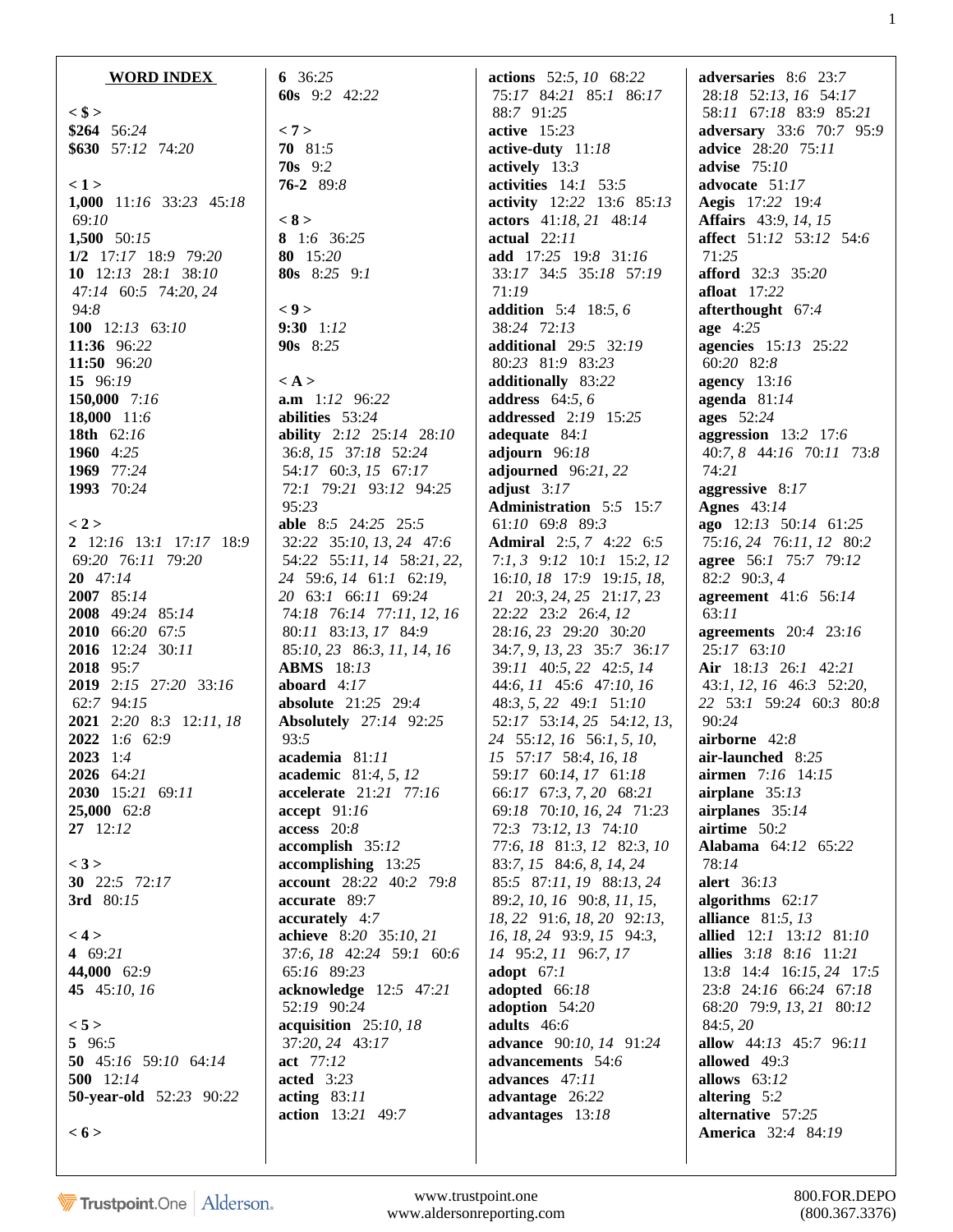**American** 72:*5* 81:*10* 87:*16* **Americans** 20:*14* 21:*6*, *7* 32:*2* **America's** 89:*4* **amount** 57:*11* 71:*21* **amplifying** 92:*19* **analysis** 44:*21* 56:*9*, *11*, *13*, *21* 63:*24* 67:*12* 81:*7* **analyst** 95:*19* **analytic** 81:*14* **analyze** 13:*14* **and/or** 69:*23* **animosity** 39:*22* **announcement** 44:*7* **answer** 16:*1* 20:*12* 23:*5*, *6* 28:*25* 30:*19* 32:*10*, *25* 34:*13*, *15* 44:*12* 45:*7* 54:*3* 60:*18* 69:*21* 75:*6* 84:*9*, *14* 85:*6* 89:*17* **answers** 51:*21* **anticipate** 5:*14* 44:*25* **anti-satellite** 12:*16* 49:*22*, *23* 50:*1* **anybody** 59:*7* **anybody's** 33:*2* **anymore** 82:*13* **anyway** 74:*12* **appearance** 94:*15* **appearing** 5:*11* **appears** 36:*13* 57:*5* 80:*18* **appetite** 79:*16* **applaud** 67:*21*, *23* 82:*10* 83:*15* **applied** 29:*15* **appreciate** 43:*2* 52:*3* 60:*8* 61:*4* 73:*21* 75:*5*, *13*, *15* 78:*4*, *12* **appreciated** 74:*15* **apprehension** 36:*20* **approach** 11:*15* 78:*12* **appropriate** 19:*22* 35:*17* 36:*3* 51:*13*, *22* 64:*19*, *23* **appropriation** 60:*9* **appropriations** 61:*8* **approximately** 11:*6* 96:*19* **April** 8:*4* **architecture** 13:*20*, *22* 26:*6* 42:*2* 76:*14*, *25* 96:*4* **Arctic** 76:*1* **area** 63:*2* **areas** 14:*5* 38:*4* 40:*4* 54:*19* 60:*23* **argue** 67:*14* **Armed** 1:*9* 3:*8* 11:*4* 24:*19* **arms** 23:*17* **Army** 43:*15* 46:*12* **array** 54:*15* 76:*6*

**arsenal** 21:*15* 54:*16* 70:*6*, *20* 78:*14* 88:*11* 89:*4*, *19* **articulate** 42:*17* 86:*12* **artificial** 26:*10* **ascent** 13:*5* **Ashore** 17:*22* **asked** 2:*14* 22:*14*, *20*, *21* 34:*24* 39:*18* **asking** 22:*3* 55:*13* 57:*14* **asks** 84:*7* **assess** 48:*16* 50:*9* **assessed** 89:*20* **assessment** 15:*2* 16:*14* 21:*1* 60:*14* 64:*22* **asset** 77:*1* 81:*5* **assets** 12:*11* 13:*8* 18:*6*, *23* 19:*11* 31:*24* 32:*23* 33:*13* 45:*3* 76:*22* **assigned** 11:*17*, *22* **assist** 17:*6* 31:*25* **Assistant** 43:*9*, *10*, *13*, *14*, *16* **associated** 4:*21* **assume** 69:*15* 95:*25* **assumed** 77:*23* **assumption** 8:*11* **assurance** 17:*1*, *5*, *7* 23:*10* **assurances** 68:*19* **assure** 7:*15* 14:*13* 67:*18* **astonishing** 20:*20* **astronauts** 50:*24* **Atlas** 80:*17* **atrophy** 60:*22* **attack** 4:*9* 24:*19* 30:*19* 33:*5* 34:*6* 66:*20*, *24* 67:*2*, *5* 95:*12* **attacks** 48:*6* **attempt** 95:*23* **attention** 49:*23* 75:*5* **attract** 45:*25* 46:*4* **attracting** 14:*7* 66:*9* **attribute** 14:*1* 59:*19* **attributes** 43:*1* 88:*17* **augmentation** 32:*22* 45:*17* **augmented** 45:*10* **augments** 77:*4* **August** 46:*20* **Austin** 7:*11* **authoritative** 18:*19* **authorities** 47:*5*, *8* 52:*21* **authority** 57:*4* **AUTHORIZATION** 1:*3* **available** 18:*19* 20:*9* 30:*9*, *12* 49:*11* 55:*2* **avoid** 19:*23* 48:*17* **aware** 65:*4* 81:*2* **awareness** 4:*13* 13:*13* 17:*19* 25:*6* 30:*4* 38:*7*, *16*,

*21* 39:*2* 63:*11* 76:*15* 86:*13*, *15* **aye** 43:*24* **ayes** 43:*25*

## **< B > B-52s** 42:*21* **back** 5:*7* 9:*4* 15:*22* 19:*10* 24:*1* 30:*11* 37:*8*, *10* 40:*9*, *25* 42:*22* 45:*22* 46:*18* 49:*10* 50:*18* 51:*3* 58:*14* 59:*4* 60:*13* 61:*15* 62:*7*, *13* 71:*14* 72:*10*, *19* 75:*2* 77:*25* 78:*2* 81:*24* 82:*22* 83:*12*, *25* 85:*14* 86:*11* 94:*14* **backbone** 13:*24* 18:*21* **backstop** 68:*4* **bad** 92:*7* **balance** 46:*1* **ballistic** 9:*1* 50:*3* 60:*7* **barring** 23:*16* **base** 24:*7* 38:*9*, *12* 60:*21* 61:*1* 62:*16* 63:*22* **based** 15:*13* 29:*6* 36:*24* 39:*13* 65:*15* 66:*5*, *7* 74:*24* 83:*9*, *10* 93:*2* **basic** 37:*9* 92:*13* **basically** 40:*12* 58:*24* 85:*4* **basis** 62:*8* 63:*18* 92:*4* **battle** 68:*8* **bear** 18:*3* **beat** 85:*23* **becoming** 4:*13* **bedrock** 3:*6* 93:*7* **began** 4:*23* **beginning** 28:*3* 31:*9* 33:*18* **behalf** 14:*14* 21:*14* **behavior** 2:*24* 8:*17* 13:*3* 24:*3*, *12*, *15*, *24* 25:*7* **Beijing** 95:*25* **Beijing's** 3:*14* **Belarus** 45:*2* **believe** 22:*23* 23:*7*, *8* 57:*13* 69:*15* 84:*19* 86:*6* **beneath** 93:*13* **benefit** 35:*17* 59:*1* 82:*24* **benefits** 56:*2* 60:*5* **Beshar** 43:*11* **best** 21:*9* 28:*20* 55:*2* 59:*5* 60:*17* 75:*11* 91:*10* 93:*21* **better** 2:*23* 4:*12* 16:*9* 25:*24* 30:*2*, *5*, *6* 68:*22* **beyond** 55:*2*, *20* 81:*12* **Biden** 89:*3* **big** 32:*20* 50:*12* 60:*20* **bigger** 81:*20*, *25*

**biggest** 46:*10* 86:*8* **bill** 73:*24* **billion** 56:*24* 57:*12* 74:*20* **biological** 67:*3* **bipartisan** 78:*12* **bit** 15:*9* 32:*8* 35:*4* 36:*11* 39:*13* 45:*9* 54:*4* 58:*14* 59:*13* 75:*16*, *19*, *20* 76:*4* 87:*14* **Blackburn** 1:*18* 51:*6*, *7* 53:*10*, *23* 54:*1*, *9* 75:*3* **block** 41:*17* **blocking** 33:*13* **Blumenthal** 1:*16* **BMD** 17:*22* 19:*4* **board** 39:*5* 60:*21* **boils** 96:*6*, *10* **boldness** 74:*15* **bolster** 96:*4* **bomber** 9:*2* 42:*9* **bombers** 30:*24* **border** 3:*25* **bottlenecks** 37:*20* **bottom** 60:*20* **breakout** 8:*2* 69:*9* 70:*4* 87:*13*, *16* 92:*21* **breathtaking** 8:*3* **briefing** 6:*2* **bring** 39:*4* 45:*21* 46:*6* 59:*19* 75:*20* **bringing** 18:*6* 46:*12* **brings** 12:*12* 96:*2* **broad** 56:*13* **broader** 13:*19*, *22* 44:*13* 81:*21* **broadly** 81:*18* **brought** 18:*2* 68:*14* 73:*3* **budget** 16:*2* 25:*12* 60:*10* 83:*17* 84:*1* **budgets** 84:*1* **build** 35:*20* 41:*6* 54:*5* 65:*11* 71:*22* **Building** 1:*13* 3:*24* 11:*12*, *13* 14:*8* 25:*24* 46:*13* 47:*2* 65:*24* 88:*11*, *21* **builds** 12:*24* **built** 8:*25* 9:*1*, *2* 33:*18*, *20* **burden** 18:*16* **burn** 42:*22* **buy** 15:*22* 60:*19* **buying** 57:*3* **< C > C2** 62:*18* **cadence** 91:*14* **calculations** 70:*2* **calculus** 40:*11*, *15*

**call** 2:*3* 27:*23* 30:*1*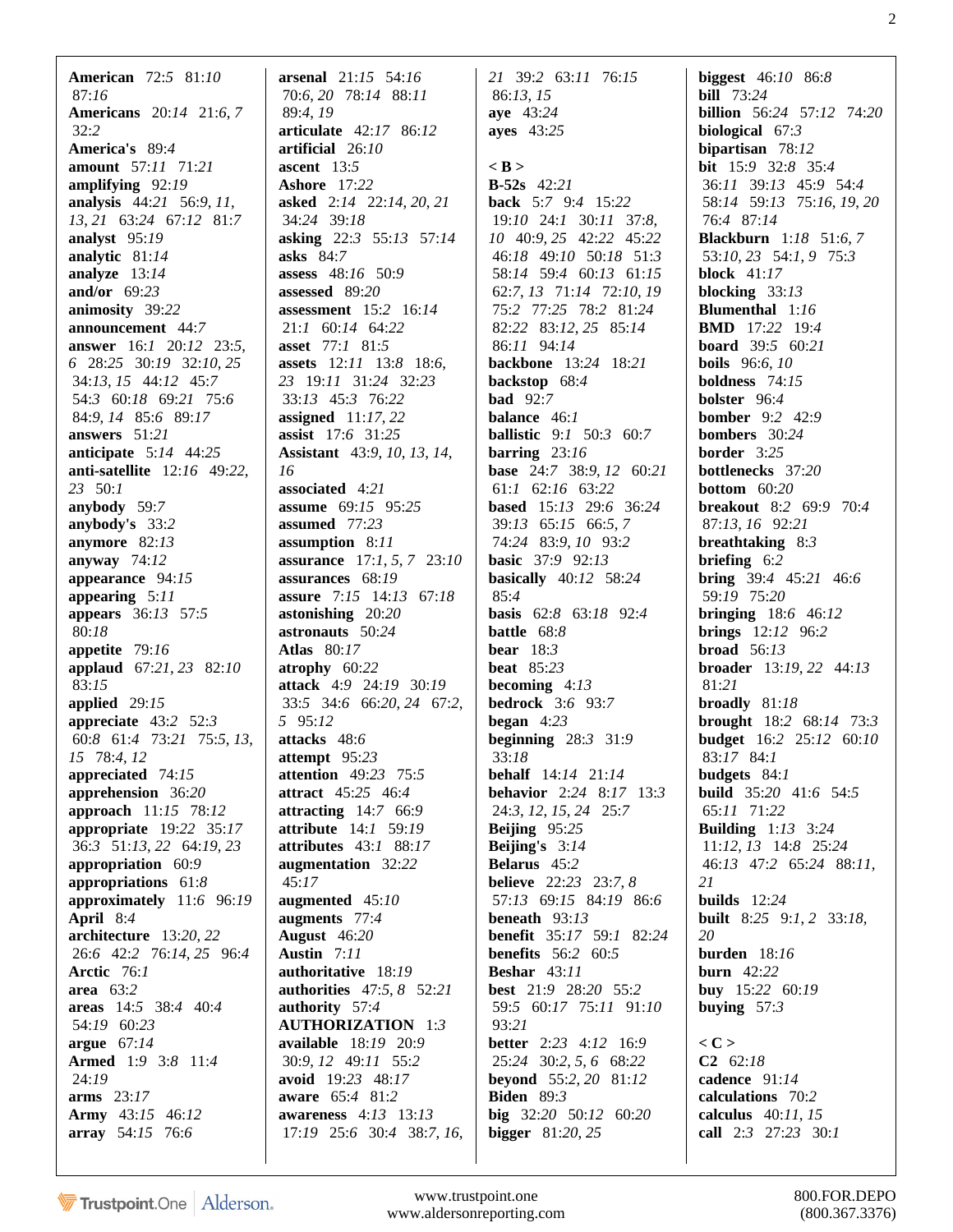36:*20* 63:*10* 70:*25* **called** 14:*2* 63:*21* 79:*25* **calling** 55:*1* **Calvelli** 43:*16* **Campus** 93:*24* **cancel** 91:*3* **cancellation** 51:*24* 52:*2*, *15* **cancelled** 52:*18* 90:*7*, *16* **capabilities** 3:*22* 13:*10*, *14*, *19* 14:*3* 15:*6* 18:*2* 25:*24* 26:*3* 28:*8* 32:*19* 33:*20* 37:*22*, *25* 38:*13*, *21* 41:*3* 45:*5* 47:*12* 49:*22* 50:*1*, *9* 53:*17*, *24* 54:*15* 61:*1* 67:*15*, *16*, *22*, *25* 69:*1*, *6* 70:*20* 78:*2* 85:*11* 86:*21* 87:*3*, *14* 89:*10*, *18* 94:*11*, *16* 95:*7* 96:*9*, *12* **capability** 7:*22* 8:*10*, *14* 11:*13* 12:*9*, *15*, *23*, *25* 15:*10*, *17* 19:*6*, *7*, *8* 22:*7*, *16* 29:*2*, *5* 30:*9*, *21* 33:*11* 37:*19* 38:*8* 40:*23* 41:*20*, *25* 42:*3*, *25* 46:*13*, *20* 47:*1*, *20* 50:*4* 60:*14*, *23* 64:*8* 65:*11*, *14* 66:*2* 67:*25* 68:*4* 76:*18* 77:*2*, *3*, *4* 83:*23* 84:*4* 85:*4* 87:*1*, *25* 88:*3*, *14* 89:*18*, *21* 93:*2*, *16* **capable** 52:*13* 71:*7* 88:*11* **capacity** 11:*14* 22:*7*, *16* 29:*5* 38:*14* 47:*3*, *20* 60:*23* 64:*14* 83:*24* 93:*2* **captures** 69:*12* **careful** 52:*4* **carefully** 41:*8* 45:*21* 53:*4* 91:*11* **Caribbean** 32:*5* **carries** 44:*1* **case** 31:*12* 39:*24* 76:*1* 77:*17* 91:*21* **categorize** 25:*22* **cause** 36:*19* 92:*6* **caution** 37:*7* **Cavalier** 75:*22* 76:*6* **CBW** 66:*24* **cell** 33:*24* 38:*11*, *18*, *20* **cells** 42:*4* **CENTCOM** 28:*1* **Center** 82:*4*, *8* **century** 2:*23* **certain** 26:*24* 42:*16* 45:*22* **certainly** 20:*9* 58:*12* 59:*10* 64:*1* 67:*7* 76:*12* 79:*11* 80:*18*, *20* 85:*12* **certainty** 20:*14* **certification** 71:*10*, *25*

 82:*18* **certify** 16:*2* **chain** 80:*20* **chains** 60:*15* **Chair** 23:*11* 43:*3* 47:*25* 58:*7* **chairman** 1:*14* 2:*3* 6:*1* 7:*3*, *11*, *19* 10:*1* 11:*4* 14:*16* 15:*1*, *12* 16:*10* 17:*9*, *16* 18:*15*, *21*, *25* 19:*1*, *12*, *14* 21:*5*, *13* 22:*18* 23:*12*, *14* 27:*4*, *5*, *8* 29:*22* 31:*5*, *6*, *8* 34:*17*, *20* 39:*7*, *8* 43:*4*, *22*, *24* 44:*1*, *4* 48:*1*, *3* 51:*5*, *7* 54:*8*, *9*, *11* 57:*16* 58:*5* 61:*16*, *18* 66:*14*, *16* 70:*12*, *13*, *15* 71:*16*, *20* 74:*6*, *7*, *9* 78:*5*, *6*, *20*, *22* 79:*2*, *4* 83:*1*, *2*, *4* 87:*8*, *9* 92:*9*, *11* 96:*16*, *17* **challenge** 12:*7* **challenges** 12:*5* 25:*12* 64:*2*, *13* 71:*11* 73:*2* **chamber** 57:*15* 58:*2* **change** 3:*13* 22:*24* 29:*17* 40:*15*, *16* 88:*7*, *22* 93:*2* **changed** 2:*20* 16:*21* 67:*5* **changes** 16:*16*, *20* 17:*1* 28:*21* 44:*7*, *9* 79:*14* 82:*24* 84:*12* **changing** 22:*4* 30:*16*, *19* 59:*1* 94:*22* **channel** 48:*13* **characterize** 13:*17* **charge** 62:*2* 76:*21* **charged** 24:*1* **Charles** 2:*5* 7:*1* **chemical** 67:*3* **China** 2:*13* 3:*9*, *15*, *21* 12:*7* 39:*20*, *23* 40:*3* 47:*11* 64:*3*, *7* 68:*24* 69:*20*, *24* 80:*25* 83:*9*, *14* 84:*4* 85:*10*, *13* 86:*6* 87:*25* 92:*15*, *20* 94:*14*, *16*, *19*, *20* 95:*9* **China's** 3:*11* 25:*15* 49:*22* 69:*8*, *16* 70:*4* 94:*24*, *25* **Chinese** 41:*5* 50:*19* 85:*14* 87:*12* 94:*21* **choose** 89:*23* **Chorus** 43:*25* **Christopher** 43:*10* **City** 93:*24* **civil** 23:*17* 41:*5*, *8*, *11* **civilian** 43:*6* 46:*1*, *2* **civilians** 7:*17* 11:*17* 14:*16* 45:*11* 46:*3* 48:*8* **clarification** 34:*23* 36:*6*, *11* **clarify** 35:*4*

**clarity** 51:*21* 74:*13*, *15* 83:*5* **clashing** 75:*14* **class** 29:*7* 84:*16* **classic** 95:*12* **classified** 6:*2* **clear** 16:*24* 21:*25* 29:*3* 67:*24* **clearer** 3:*19* **clearly** 42:*17* 48:*10* **close** 68:*1* 70:*1* 75:*5* 86:*24* **closed** 7:*10* 15:*4* 21:*1*, *24* 28:*25* 34:*14*, *16* 36:*19* 44:*12* 45:*7* 49:*14* 51:*2* 57:*21* 73:*11*, *20* 84:*15*, *25* 85:*6* 87:*23* 88:*9* 90:*2* 95:*3* **closely** 23:*23* 42:*3* 46:*4* 50:*23* 63:*8*, *9* 67:*10* 76:*20*, *24* 80:*9* **closer** 69:*21* **closest** 38:*5* **cloud** 50:*5* **clue** 85:*1* **codified** 24:*18* **coerce** 95:*10* **coercion** 70:*11* **coercive** 8:*17* 69:*5* **coercively** 69:*2* **Cold** 37:*11* 49:*10* 81:*24* 94:*4* **colleague** 78:*11* **colleagues** 6:*1* 21:*5* **collision** 61:*24* 63:*5* **Colorado** 38:*18* 64:*11* **combat** 14:*3* 85:*10* **combatant** 7:*5* 24:*11* 27:*21*, *24* 28:*1*, *9*, *10* 31:*2* 32:*8* 44:*18* 81:*20* 82:*6* 87:*1* 92:*2* **combination** 67:*25* **combined** 11:*15* 13:*15* 14:*12* 71:*17* 79:*25* **come** 4:*2* 50:*17* 51:*10* 58:*2* 59:*4* 61:*6*, *22* 82:*22* **comes** 30:*21* 58:*1* 61:*9*, *12* 68:*15* 72:*10* **comfortable** 83:*11* **coming** 32:*16* 33:*14* 76:*1* 79:*17*, *23* 80:*9* **COMMAND** 1:*2*, *3* 2:*6*, *7*, *16*, *17* 3:*12* 4:*6*, *14*, *19*, *22* 7:*2*, *17* 9:*3* 11:*2*, *7*, *12* 12:*4* 13:*7*, *9*, *20*, *23* 14:*9*, *10*, *13*, *15*, *16* 17:*11* 19:*10* 22:*1* 24:*11* 25:*5* 26:*11*, *13*, *16*, *18*, *23*, *24*, *25* 27:*10*, *11*, *19* 29:*24* 30:*25* 31:*4* 32:*21* 33:*16*, *21*, *25* 34:*3*, *25* 35:*1*, *5*, *8*, *18*, *19*, *23*, *24*

 36:*1*, *8*, *10*, *21*, *22* 37:*3* 38:*2* 44:*19* 46:*1*, *6*, *11*, *13*, *21* 47:*3* 48:*23* 50:*8* 54:*7*, *22* 55:*14* 59:*20* 60:*24* 62:*8* 64:*13* 65:*1* 66:*9*, *10*, *11* 73:*15* 78:*13* 79:*20* 80:*6* 81:*21* 83:*20* 87:*2* 92:*2* **Commander** 2:*5*, *7* 7:*1*, *5* 11:*1* 20:*6* 23:*22* 28:*10* 29:*25* 30:*2* 31:*2* 32:*9* 51:*16*, *19* **commanders** 2:*14* 55:*1* 61:*2* **commander's** 31:*2* **commands** 2:*10* 4:*8* 27:*12*, *21*, *25* 28:*2*, *4*, *9* 44:*18* 46:*9* 82:*6* **Command's** 13:*24* **comment** 20:*24* 51:*13* **commenting** 21:*1* **commercial** 23:*17* 32:*11*, *16*, *17*, *20* 37:*21* 38:*3*, *5*, *8*, *10*, *11*, *19*, *21* 39:*4* 41:*19* 42:*4* 49:*17* 54:*4*, *5* 63:*9*, *13* **commit** 74:*20* **commitment** 3:*18* 16:*15* 75:*6* 83:*6* **commitments** 23:*10* **committed** 13:*9* **Committee** 1:*9*, *12*, *14*, *15* 2:*4* 7:*4* 11:*5* 14:*17* 16:*19* 21:*12* 39:*18*, *19* 40:*1* 43:*5* 48:*20* 54:*14* 61:*6*, *9* 64:*4* 78:*24* 94:*15* **common** 18:*6* 59:*17* **communication** 18:*22* 48:*13*, *17*, *24* **communications** 3:*13* 4:*7* 26:*7*, *9* 38:*6*, *8*, *14* **Communist** 83:*14* 84:*4* 85:*10* 86:*6* **community** 69:*20* **companies** 63:*10*, *19* **company** 32:*16* 63:*13* **comparison** 68:*9* **compel** 94:*17* **competencies** 25:*15* **competing** 26:*8* **competition** 2:*13* **competitive** 14:*6*, *8* 37:*18* **competitor** 85:*17* **competitors** 5:*3* 12:*5* 65:*12*, *13* 68:*15* **complete** 68:*17* 70:*23* **completely** 35:*20* 37:*14* **completion** 3:*11* 65:*7* **complex** 9:*4*, *7* 15:*18* 22:*2* 28:*14* 60:*24* 94:*10*

3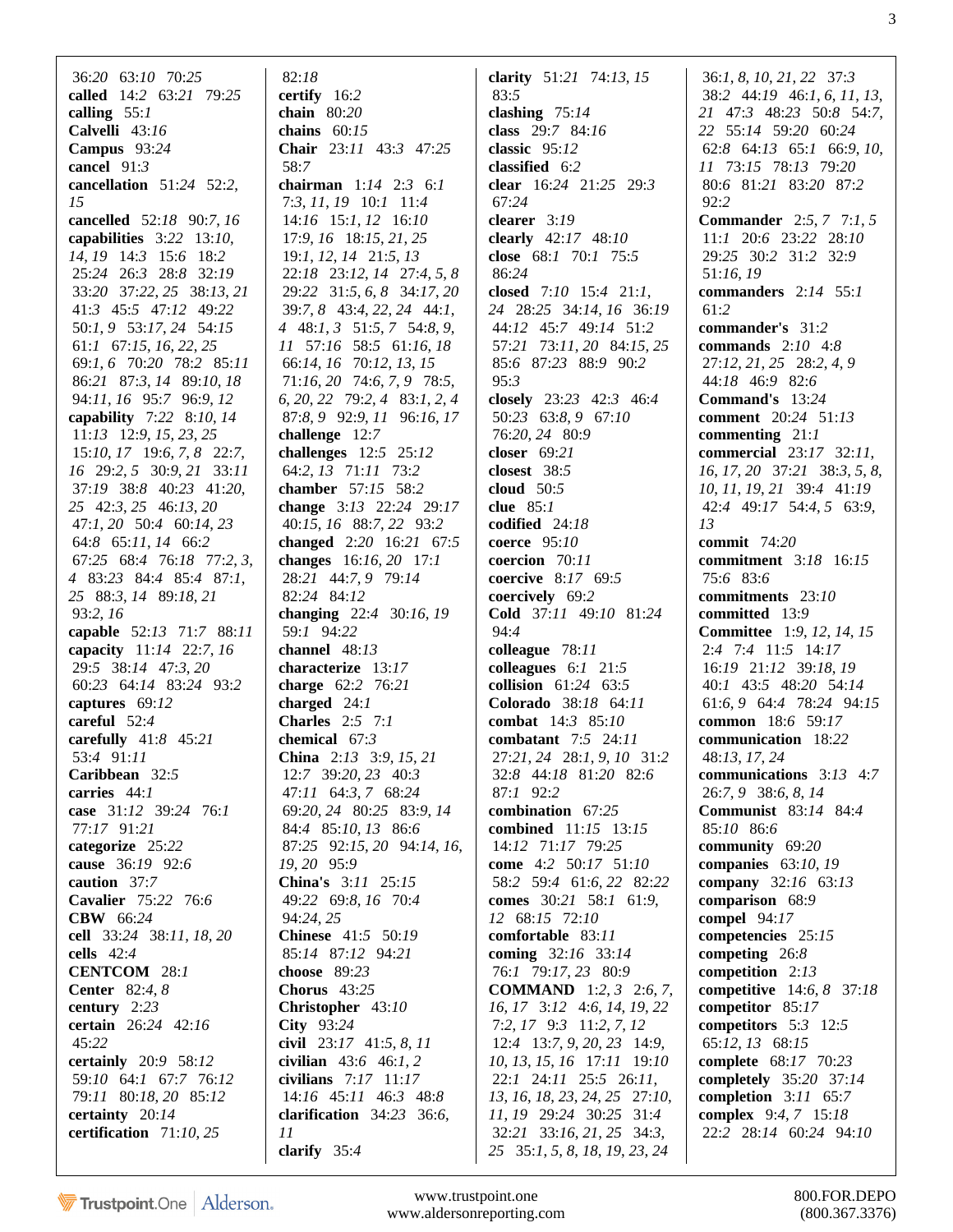**complicated** 39:*15* **compliment** 74:*17* **components** 34:*3* 87:*21* **composition** 11:*14* **composure** 74:*17* 75:*1* **concepts** 39:*12* 81:*8* **concern** 8:*3* 36:*9*, *15*, *20* 41:*4* 50:*4* 60:*20* 86:*8* **concerned** 23:*15* 40:*6*, *7* 48:*11* 73:*5* **concerning** 34:*25* 48:*7* 69:*12* **concerns** 37:*2* 56:*19* 64:*19* 78:*19* **concessions** 20:*22* **concluded** 57:*19* **concur** 15:*2* **concurs** 43:*19* **conditions** 7:*14* 14:*1* 53:*9* 78:*16* **conduct** 14:*18* 71:*3* 72:*7*, *24* **conducted** 2:*25* 50:*14* 90:*8* **conducting** 65:*5* **conducts** 3:*3*, *4* **confidence** 53:*8* 72:*9*, *23* 90:*25* **confident** 47:*18* 72:*11* **conflict** 3:*8*, *21* 4:*1* 27:*13* 48:*8* 95:*22* **confront** 8:*17* **congested** 82:*13* **congratulations** 75:*1* **Congress** 14:*9* 16:*2* 60:*12* 83:*10*, *12*, *25* 96:*3* **connection** 41:*15* **conscious** 47:*16* 88:*18* **consensus** 77:*13* **consent** 78:*8* **consequence** 82:*23* 94:*10* **consequences** 16:*8* 77:*10* **consider** 28:*21* 33:*4* 43:*6* 52:*1* **considered** 17:*2* 37:*13* **considering** 21:*10* 90:*6* **consistent** 85:*9* 88:*1* 96:*10* **constant** 18:*21* **constitutes** 24:*19* **construction** 71:*6* **consulted** 19:*20* 54:*22* 55:*14* **contested** 3:*21* 41:*18*, *21* 82:*13* **context** 49:*21* 64:*10* 74:*22* **contingencies** 66:*22* **continue** 6:*3* 50:*17* 61:*8* 70:*22* 76:*19* 83:*21*, *22* 89:*25* 92:*8*

**continued** 7:*12* 14:*8* 70:*5* 94:*19*, *20* **continues** 73:*9* **continuous** 14:*11* **contract** 56:*25* 57:*4* **contracting** 25:*19* **contractors** 11:*18* 45:*17* **contrast** 78:*18* **contributes** 71:*9* **contributions** 11:*22* **control** 3:*13* 4:*6* 9:*3* 13:*20* 22:*2* 26:*11*, *13*, *16*, *18*, *23*, *24* 27:*1* 30:*25* 31:*4* 34:*25* 35:*1*, *2*, *5*, *9*, *18*, *19*, *23*, *24* 36:*1*, *8*, *10*, *21*, *22* 37:*3* 59:*20* 60:*24* 62:*16* 73:*15* 83:*20* **convention** 66:*23* **conventional** 23:*16* 26:*16*, *23* 35:*1*, *6*, *8*, *18* 44:*16* 54:*18* **conventionally** 31:*1* **conversation** 61:*22* **conversations** 64:*4* **cooperate** 39:*23* 85:*20* **cooperating** 39:*17*, *25* **cooperation** 39:*19* 40:*3* 79:*16* **cooperative** 40:*8*, *18* **cores** 60:*16* **Corporation** 81:*23* **correct** 45:*16* 63:*4* 67:*8* 78:*10*, *21* 90:*8*, *10*, *11*, *14*, *17* **corrosive** 23:*9* 53:*15* **cost** 59:*1*, *3* 65:*22* **Cotton** 1:*17* 87:*10*, *11* 88:*10*, *20* 89:*2*, *15* 90:*3*, *13*, *16*, *19* 91:*1*, *15*, *19*, *22* 92:*9*, *14*, *20* **Council** 15:*24* **Counsel** 43:*11* **counter** 12:*14* 47:*14* 49:*21* **countering** 14:*6* **countries** 63:*19* 80:*4* **country** 3:*10* 32:*6* 33:*6* 34:*22* 68:*17* 70:*18* 71:*5* 83:*6* 96:*15* **couple** 8:*23* 27:*16* 32:*14* 38:*2* 45:*23* 46:*15*, *16* 49:*1*, *23* 50:*13* 58:*18* 66:*1* 76:*5* 80:*1* 84:*11* **coupled** 52:*6* **course** 23:*3* 71:*8* 74:*24* 75:*20*, *25* 76:*2* 83:*16* **coverage** 41:*14*, *17* **craft** 53:*5* **Cramer** 1:*18* 74:*8*, *9* 75:*13* 77:*6* 78:*4*, *6*

**crazy** 84:*22* **create** 50:*5* **created** 86:*19* **creating** 12:*8* **credence** 88:*25* **credibility** 72:*12* **credibly** 67:*17* **credit** 42:*20* **crime** 48:*10* **criminal** 20:*20* 21:*11* **cripple** 95:*23* **crisis** 7:*7* 8:*22* 22:*11* 29:*13* 48:*20* 93:*3* **criteria** 61:*25* 62:*1* 63:*5* **criterion** 63:*17* **critical** 11:*16* 12:*10* 14:*14* 21:*18* 25:*15* 48:*17* 76:*13*, *16* 77:*14* 86:*15* 90:*20* **criticized** 44:*21* **crossed** 15:*19* **crucial** 93:*20* **cruise** 8:*25* 89:*9* **CSpOC** 80:*1* **Current** 12:*7* 16:*16* 34:*11* 47:*12* 61:*24* 65:*19* **currently** 19:*18* 20:*10* 21:*16* 49:*16* **customer** 25:*21*, *23* **customers** 42:*15* **cut** 89:*4*, *8* **cutting** 90:*6* **cyber** 18:*18* 33:*12*, *17*, *20*, *24* 48:*14* 54:*16* 67:*15* 73:*1*, *8*, *17*, *18* **cyberattack** 73:*6* **CYBERCOM** 34:*2*, *4* **cybersecurity** 36:*22* **cycle** 4:*25* **< D > D.C** 1:*10* **daily** 62:*8* **Dakota** 75:*4* **damage** 16:*7* **dangerous** 2:*24* 48:*18* 57:*11* **data** 18:*16* **database** 18:*18* **date** 5:*7* 37:*10* 42:*22* 49:*9* **dates** 9:*4* 53:*20* 71:*14* **dating** 30:*10* **day** 27:*15*, *18* 30:*8*, *12* 31:*22* 32:*2* 33:*7* 40:*10*, *19*, *22* 49:*11* 50:*16*, *22* 62:*11*, *19* 80:*13* 85:*25* **days** 74:*24* 90:*7* **day-to-day** 28:*5*, *12* 53:*4* **DEA** 33:*2*

**deal** 19:*19* 20:*17* 24:*20* **death** 25:*9* 32:*1* **debates** 56:*21* **debris** 12:*19* 50:*5*, *15* 61:*23* 62:*6* 63:*1*, *15* **decade** 57:*12* 61:*25* 69:*25* **decided** 16:*23* 23:*4* 91:*16* **decision** 13:*18* 21:*8* 30:*18*, *25* 40:*11*, *15* 48:*20* 49:*7* 64:*4*, *20* 65:*9*, *10*, *15* 76:*3*, *8*, *16* **decision-making** 26:*11* **decisions** 64:*25* 82:*23*, *24* 89:*13* **declaration** 66:*19* **declaratory** 16:*12*, *17*, *21* 22:*25* **declared** 46:*19* **deconfliction** 35:*12* **decreased** 67:*6*, *8* **deemed** 20:*1* **deeply** 16:*12* **de-escalated** 92:*1* **defeat** 85:*10*, *22* **defend** 13:*7* 14:*3*, *11* 21:*2* 32:*6* 53:*21* 61:*2* 70:*3* **DEFENSE** 1:*3*, *4* 3:*6* 7:*13* 8:*2*, *10*, *14* 13:*11* 17:*20* 19:*17* 23:*23*, *24* 24:*1*, *3*, *8*, *15* 30:*3*, *12*, *22* 32:*9* 38:*19* 39:*12* 43:*8*, *9*, *10* 47:*17* 55:*18* 57:*10* 60:*25* 75:*10* 76:*15* 79:*16* 80:*17* 81:*10*, *17*, *21* 82:*5* 83:*21* 87:*20* 93:*16* **defensive** 30:*7* 58:*25* **defer** 7:*8* 59:*23* 60:*18* 77:*18* 89:*16* **definitions** 37:*9* **defunct** 12:*21* **degraded** 80:*25* **degree** 2:*25* 36:*3* 42:*9* 90:*4* **degrees** 46:*7* **delay** 15:*24* 53:*11*, *14* 77:*8*, *15*, *23* **delayed** 72:*21* **delays** 53:*19* 71:*13* 72:*1* **deliberate** 33:*16* **deliver** 14:*3* 15:*16* 26:*3* **delivered** 14:*12* **delivery** 60:*24* 80:*16* **demand** 19:*10* 32:*21* 42:*19*, *23* **demanding** 25:*23* **demands** 12:*2* **demonstrate** 91:*12* **demonstrated** 12:*22* 68:*1*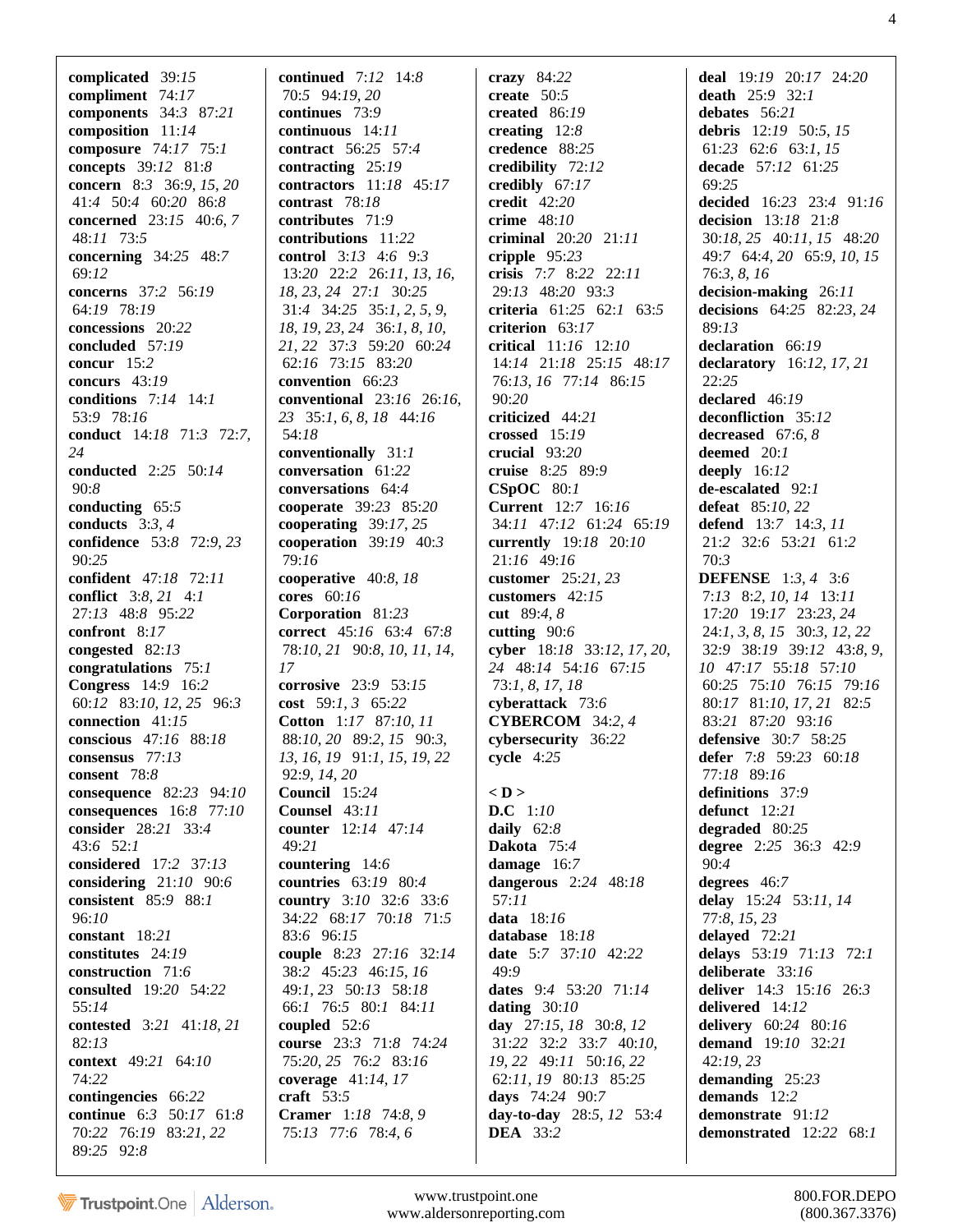**demonstrations** 12:*15*, *24* 69:*1*, *7* **Department** 8:*9*, *14* 13:*11* 18:*12* 20:*4* 23:*23*, *24* 24:*3*, *5*, *7*, *9*, *11*, *15* 26:*1* 30:*22* 32:*9* 43:*8*, *12* 45:*21* 46:*3* 81:*17*, *21* 82:*5*, *11*, *18* 83:*16*, *21* 87:*6* 93:*16* **deployed** 45:*3*, *5* **deputy** 20:*6* **dereliction** 32:*5* **descent** 12:*16* **Describe** 41:*19* **described** 12:*19* **deserves** 22:*20* **designated** 27:*10* **designed** 8:*15* 53:*6*, *7* 60:*2*, *4* 75:*25* 88:*16* 89:*6*, *20* 95:*13* **desire** 19:*23* **desired** 45:*12* **despite** 88:*10* **destroyed** 50:*14* 85:*14* **destroying** 3:*24* **destructive** 13:*4* 68:*1* **detail** 21:*24* 36:*19* 37:*1* 44:*12* 49:*13* 84:*24* 87:*22* 88:*8* **detailed** 79:*8* 91:*2* **details** 28:*24* 90:*2* **deter** 8:*6* 14:*2* 21:*3* 29:*9*, *10* 40:*9* 54:*17* 55:*3* 59:*6* 67:*18* 68:*5* 69:*3* 72:*12* 83:*8*, *13* 85:*22* 94:*4*, *12* 95:*12* **determine** 55:*24* 57:*1* **deterred** 95:*11* **deterrence** 3:*17* 7:*12*, *18* 8:*11*, *12*, *13*, *16*, *21*, *22*, *23* 13:*11* 16:*15* 17:*1*, *5* 22:*9*, *11*, *12* 23:*8*, *9* 44:*20* 52:*8* 54:*20*, *25* 55:*7*, *8*, *10* 58:*20* 61:*6* 67:*23* 68:*3*, *11* 74:*21* 80:*10* 81:*8*, *15*, *24* 86:*1* 88:*1*, *4*, *14* 89:*11* 93:*3*, *11*, *17*, *22* 94:*23* **deterrent** 2:*11* 3:*6* 21:*19* 56:*24* 72:*11* 83:*19* 90:*20* 92:*23* 93:*8*, *9*, *25* **deterring** 13:*9* 66:*23* 67:*1* 95:*8* **develop** 3:*9* 13:*16* 39:*3* 50:*4* 94:*20* **developed** 57:*14* 61:*25* **developing** 23:*19* 26:*6* 56:*3* 73:*3* 74:*2* 85:*9* **development** 3:*11* 12:*8* 37:*19* 40:*24* 73:*23* 80:*18* 85:*18*

**developments** 48:*7* **DHS** 33:*3* **Dickinson** 2:*6*, *8* 4:*3*, *14* 7:*5* 10:*2* 11:*1*, *3* 14:*21* 15:*1* 17:*10*, *16* 18:*24* 19:*2*, *15* 23:*15*, *21* 24:*22* 25:*20* 27:*10*, *14* 31:*19* 32:*7* 33:*15* 37:*17* 38:*1* 40:*20*, *21* 41:*10*, *23* 45:*8*, *15* 47:*8* 49:*16* 50:*7*, *11* 54:*1*, *12* 61:*19*, *21* 62:*4*, *25* 63:*7*, *20* 65:*3*, *23* 66:*4*, *7* 70:*17* 73:*5*, *10* 75:*9* 76:*10* 78:*12* 79:*7*, *19* 80:*14* 81:*2* 85:*7*, *12*, *24* 86:*4*, *10*, *18*, *22* 96:*6* **Dickinson's** 44:*18* **dictatorship** 20:*18* **difference** 88:*15* **different** 12:*21* 15:*18* 22:*12* 24:*17* 27:*16* 37:*14* 55:*8* 61:*5* 65:*2* 80:*4* **differently** 47:*15* 77:*20* 95:*12* **dimension** 41:*11* **diminishing** 53:*24* 67:*17* **diminishment** 53:*17* **direct** 12:*16* 13:*5* 46:*20* 48:*13*, *16* **directed** 12:*8* **direction** 66:*1* **directive** 61:*9* **directly** 75:*10* **directorate** 33:*25* **Dirksen** 1:*13* **disappointed** 51:*21*, *23*, *25* **discourse** 67:*9* **discuss** 4:*1* 37:*20* **discussed** 55:*21* **discussing** 33:*5* 49:*25* **discussion** 6:*4* 33:*11* 58:*15* 61:*12* **discussions** 20:*16* 24:*17* 89:*8* **disinformation** 48:*15* **disposal** 68:*5* **disproportionate** 95:*15* **distinguished** 7:*3* 21:*12* **disturbed** 32:*25* **diverse** 11:*7* **divide** 69:*20* **DN** 12:*15* **DN-1** 12:*15* **DNA** 42:*13* **docked** 12:*20* **doctrine** 3:*14* 94:*22* **DoD** 25:*17* 26:*5*, *8* 30:*1* 56:*25* 57:*4*, *5* 65:*5* 69:*11* **DoD's** 4:*13* **doing** 8:*24* 18:*13* 20:*9* 26:*16*, *18* 38:*24* 44:*19*

 70:*1* 72:*17* 79:*17* 82:*20* 85:*18*, *25* 86:*9* **dollars** 74:*23* **domain** 3:*21* 7:*23* 12:*6* 13:*13*, *21* 14:*11* 17:*19* 18:*4* 19:*6* 24:*20* 25:*3*, *6*, *25* 28:*11* 38:*7*, *14*, *16*, *21*, *23* 39:*2* 40:*2*, *23* 50:*13* 76:*15* 79:*18* 85:*8*, *18* 86:*13*, *14*, *15* 87:*4* **domains** 80:*8*, *22* **domestic** 60:*15* **double** 69:*24* **doubt** 21:*10* **Dr** 43:*8*, *14* **draft** 78:*15* **dramatic** 88:*7* **driven** 46:*16* 79:*13* **drove** 88:*6* 89:*21* **drug** 31:*24*, *25* **dual-hatted** 34:*3* **dual-use** 12:*22*, *25* **duty** 32:*5* **dying** 33:*4* **dynamic** 39:*14*, *15* **dynamics** 8:*23* 22:*9* 29:*13* 37:*11*, *14* 44:*20* 81:*15* 93:*4* **< E > earlier** 30:*11* 77:*7* 89:*2* **early** 18:*1* 75:*25* 76:*1*, *13* **earth** 17:*13* 50:*16* **echo** 57:*15* 58:*2* 73:*12* **edge** 14:*8* 37:*18* 81:*11* **effect** 37:*12* 46:*24* 53:*19* 89:*20*, *23* 95:*15* **effectively** 25:*17* 49:*17* **effectiveness** 71:*4* **effects** 14:*12* 16:*25* 37:*5*, *14* 47:*2* **efficiencies** 42:*24* **efficient** 64:*5* **effort** 33:*16* 53:*1* 60:*11* 62:*1* 67:*23* 73:*17* **efforts** 5:*5* 12:*11* 18:*14* 27:*12* 30:*7* 53:*13* 56:*21* 59:*14* 65:*4*, *7* 67:*21* 79:*24* 96:*4* **either** 22:*6*, *7* 28:*12* 40:*3* 80:*24* 89:*22* **elaborate** 15:*9* 48:*23* **electromagnetic** 42:*10*, *16* 82:*4*, *6*, *12*, *20* **element** 16:*12* 34:*1* **elements** 28:*3* **eliminating** 37:*20* **Elon** 41:*13*, *24* **embedded** 34:*2* **emboldens** 70:*11*

**emergency** 92:*4* **emerging** 47:*13* **EMP** 42:*9*, *12*, *16* **emphasis** 25:*18* **emphasized** 8:*5* 58:*19* **employ** 84:*22* **employment** 42:*19* 88:*5* 95:*1* **EMS** 82:*4*, *8*, *14* **enable** 8:*16* 53:*16* 88:*17* **enables** 13:*20* 14:*2* 88:*4* **enacted** 84:*2* **encouraging** 79:*12* **encrypted** 18:*22* **endorse** 54:*24* **endorsed** 95:*7* **endpoints** 22:*6* **engage** 94:*25* 95:*20*, *21* **engaged** 19:*18* **engines** 42:*21* 80:*16* **English** 87:*15*, *17* **enhance** 23:*8* **enjoy** 76:*10* **ensure** 42:*12* 73:*17* **Ensuring** 4:*7* 14:*11* **enter** 20:*3* 41:*18* **entered** 41:*5* **enterprise** 38:*15* 80:*6* 96:*9* **enterprises** 39:*1* **entire** 5:*2* 59:*18* 66:*12* 76:*25* 81:*23* **entirely** 12:*21* 52:*14* **environment** 8:*18* 58:*21* 69:*15* 94:*12* **environmental** 64:*19* 78:*15*, *17*, *18* **environments** 41:*19* **equation** 33:*17* **equivalent** 31:*3* 71:*18* 81:*25* **era** 9:*5* 71:*15* **Ernst** 1:*18* 58:*6*, *7* 59:*8* 60:*8* 61:*3*, *16* 73:*3* **escalate** 7:*22* 91:*4* **escalated** 92:*1* **escalation** 21:*17* 44:*16* 48:*11*, *19* 93:*13* **escalatory** 3:*2* 48:*10* 91:*7*, *23* **especially** 5:*3* 28:*15* 50:*2* 52:*4* 74:*14* 84:*20* **essential** 5:*9* **essentially** 4:*13* **established** 33:*24* 48:*12* **establishment** 29:*23* 82:*3* **estimate** 69:*19* **estimates** 69:*11* **EUCOM** 27:*25* **Europe** 11:*11* 13:*2* 45:*5*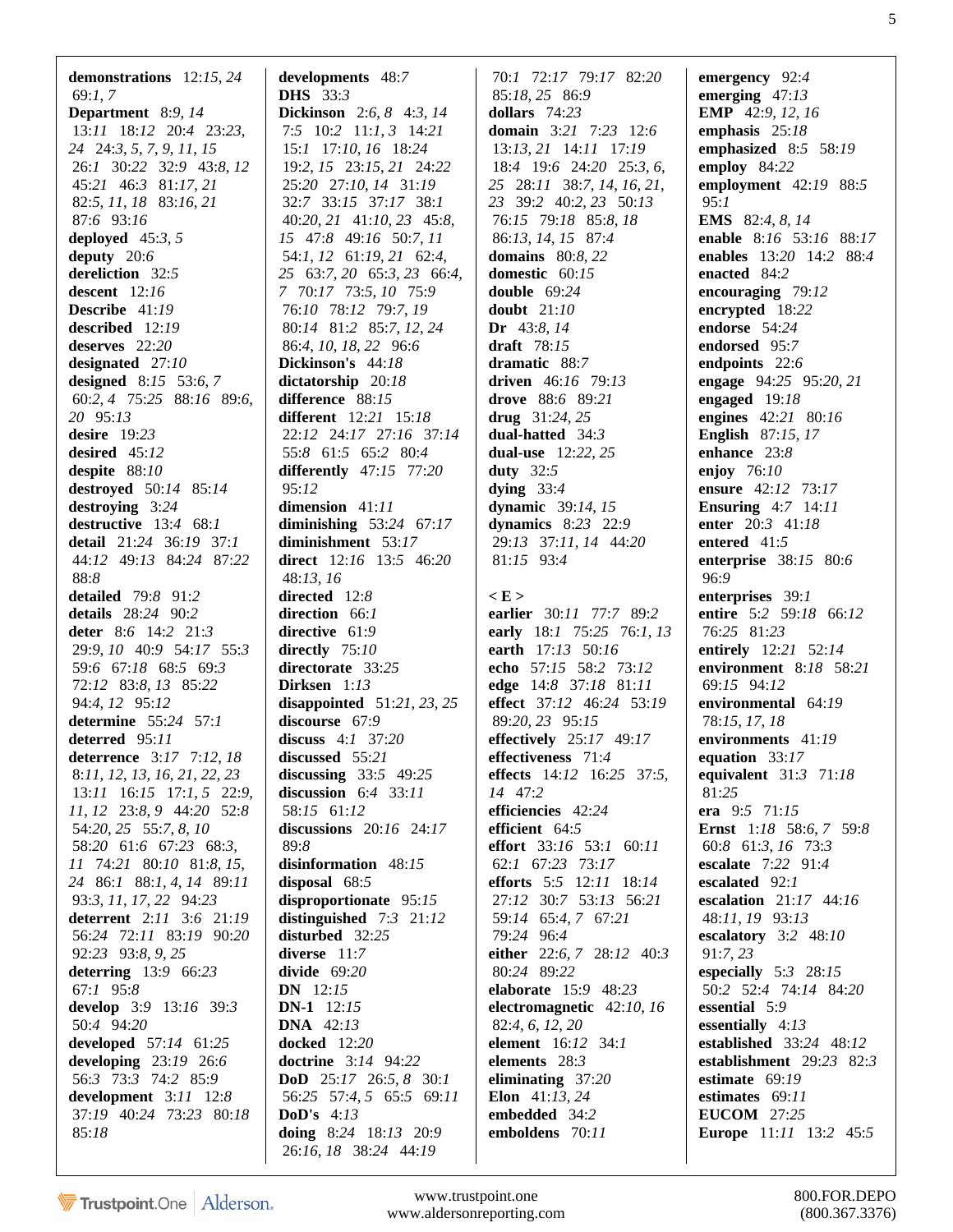**European** 3:*7* 48:*23* **evaluation** 65:*5* **event** 46:*18* 85:*16* **events** 28:*6* 46:*15* **everybody** 49:*5* **evolutions** 53:*6* **exact** 29:*24* **exactly** 15:*24* 57:*19* **examine** 55:*24* **examined** 89:*11* **example** 13:*5* 17:*4* 20:*6* 30:*24* 42:*20* 46:*18* 50:*18* 56:*22* 59:*5* 62:*13* 63:*13* 79:*24* 80:*2*, *4*, *8*, *21* 81:*16* 91:*25* 95:*4* **examples** 30:*23* 38:*4* **exceeding** 69:*11* **excellent** 51:*16* 81:*5*, *16* **exception** 71:*16* **Excuse** 55:*12* **execute** 7:*18* 12:*3* 29:*2* 53:*18* 88:*3*, *4* **executing** 8:*21* 11:*15* 88:*12* **exercise** 3:*1* **exercised** 27:*15* **exercises** 3:*3* 27:*16*, *17* 28:*6* 46:*14* **exists** 89:*22* **expand** 37:*22* 38:*13* 39:*5* 50:*7* 51:*2* 62:*13* 79:*17* **expanded** 32:*18* 37:*23* 38:*10* **expanding** 38:*6* 68:*25* 69:*16* **expansion** 3:*15* 8:*2* 80:*3* **expect** 4:*2* 24:*14* 46:*11* 62:*2* 83:*17* 86:*23* **expected** 19:*5* **expensive** 57:*3*, *7* **experience** 19:*25* 22:*13* 84:*17* **experiments** 71:*3* **expert** 50:*21* **expertise** 12:*2* 20:*5* 27:*21* 28:*10* 33:*20* 46:*21* 66:*9* **experts** 57:*1* 73:*19* **expired** 96:*13* **explain** 22:*25* 57:*20* 87:*14*, *17* 94:*1* 95:*5* **explicit** 92:*22* **exploded** 32:*18* 79:*22* **explore** 54:*4* **explosion** 32:*11* **explosive** 89:*6* **exposed** 2:*18* **expressed** 8:*4* **exquisite** 19:*7* 38:*25*

 86:*12*, *13* **extend** 2:*9* 3:*22* 58:*17* **extended** 3:*18* 16:*14*, *25* 17:*4* 23:*9* 58:*23* **extending** 57:*2* **extensions** 72:*16* **extent** 26:*19* 94:*5* **< F > face** 3:*20* 7:*21* 58:*22* 68:*15*, *18* 81:*24* **faced** 7:*25* **faces** 71:*11* **facilitate** 82:*4* **facilities** 5:*7* **facility** 71:*2*, *5* **facing** 28:*17* 52:*12* 64:*2* **fact** 12:*6* 21:*10* 26:*17* 29:*22* 47:*16* 49:*3* 55:*8* 60:*9* 61:*7* 64:*13* 82:*12* 85:*17* 87:*3*, *21* 88:*15* **factor** 17:*2* 70:*2* **factored** 37:*5* **factors** 23:*4* 30:*17* **fails** 8:*13* **failure** 5:*8* 77:*23* **fair** 94:*25* **fall** 3:*3* 8:*1* 87:*11* **familiar** 26:*15* 75:*21* 91:*10* **families** 14:*16* **fantasies** 75:*15* **far** 68:*24* **fashion** 3:*5*, *23* **faster** 26:*3* 37:*25* **favor** 43:*24* 67:*13* **favorably** 43:*19* **fear** 92:*5* **feasibility** 57:*2* **feedback** 16:*24* **feel** 62:*7* 83:*11* 86:*2*, *19* **fellow** 7:*5* 21:*6* **FFRDCs** 81:*18* **field** 25:*14* **fielding** 21:*20* **fields** 3:*10* **fight** 68:*9* **figure** 63:*17* **figured** 72:*5* **final** 35:*22* **find** 89:*24* 95:*22* **finding** 4:*20* 19:*7* 39:*24* **finish** 90:*1* **first** 14:*2*, *5* 17:*12* 25:*1* 27:*22* 28:*16*, *23* 30:*8*, *12*, *19* 32:*25* 34:*21* 35:*7* 36:*17* 40:*5* 50:*11* 51:*10* 52:*17* 54:*24* 67:*7* 69:*23* 72:*3* 81:*12* 82:*10*, *17* 83:*4*, *9*, *15*, *18* 84:*11*

 87:*19*, *24* 88:*12*, *16* **first-use** 88:*23* **FISCAL** 1:*4* 45:*22* **Fischer** 1:*17* 66:*15*, *16* 67:*13* 68:*13* 69:*8* 70:*4*, *12*, *13* **five** 24:*2*, *13* 27:*17* 34:*2* 92:*4* **fleet** 42:*15* **flexibility** 42:*25* **flexible** 31:*4* 72:*15* **flight** 50:*18* **FOC** 65:*14* **focus** 14:*5* 88:*20* **focused** 56:*18* **folks** 23:*24* 39:*20* **follow** 61:*21* 65:*18* **followed** 22:*15* 85:*4* **following** 6:*3* 43:*6* 48:*6* 66:*21* 84:*12* **follows** 5:*17* 9:*12* 14:*21* 78:*23* **foolish** 92:*7* **force** 8:*19* 12:*9* 14:*12* 18:*13* 25:*22*, *25* 26:*1* 28:*21* 38:*9*, *12*, *19* 42:*19*, *21* 43:*12*, *17* 46:*2*, *3*, *12* 52:*20*, *22* 53:*1* 59:*24* 60:*3* 62:*16* 63:*22* 75:*23* 76:*20* 86:*19*, *23* 87:*6* 90:*24* 94:*24* 96:*11* **forces** 3:*24* 7:*9* 8:*15* 9:*9* 11:*11* 19:*22* 22:*17* 51:*18* 53:*8* 67:*14* 69:*16* 70:*8* 82:*18* 83:*19* 84:*6*, *13* 93:*7* 94:*20* **Foreign** 39:*19* 84:*18* **formally** 8:*1* 87:*20* **formations** 89:*7* **forms** 24:*17* **formulated** 57:*15* **forthrightness** 74:*13* **forward** 5:*11* 9:*11* 14:*20* 20:*2*, *25* 22:*17* 45:*4* 46:*25* 56:*16* 57:*18*, *23* 59:*12* 65:*6* 67:*11* 73:*9* 89:*13* **found** 28:*5* 78:*15*, *18* **foundation** 68:*3* **foundational** 93:*10* **four** 51:*25* **fourth** 16:*5* **fraction** 81:*6* **frame** 29:*18* 40:*17* **framework** 13:*11* 39:*4* 41:*19* **Frank** 43:*12*, *16* **frankly** 32:*12* 45:*19* 46:*11*, *14* 50:*16*, *20* 79:*22* **free** 79:*16*

**freedom** 13:*21* **freedoms** 83:*6* **frequently** 22:*15* 47:*22* **frightening** 74:*21* **front** 7:*15* 32:*7* 52:*20* 62:*5* **frustration** 48:*9* **fuel** 42:*23* **fulfill** 72:*1* **fulfilling** 4:*4* **full** 11:*10*, *12* 26:*22* 46:*13* 65:*11*, *14* 66:*2* **full-scale** 25:*11* **fully** 49:*6* 51:*11* 54:*22* 55:*14*, *15*, *16* 58:*2* 69:*4* 83:*19* 85:*8* 94:*1* **function** 20:*5* 28:*4* 86:*15* **functional** 77:*10* **functions** 4:*5* **fund** 94:*2* **fundamental** 2:*12* 3:*18* 16:*1* 53:*3* 86:*10* **fundamentally** 3:*13* 23:*6* 29:*22* 53:*21* 58:*22* 67:*21* 72:*10* 82:*22* 87:*25* **funded** 25:*11* 83:*19* **funding** 16:*1* 53:*12*, *15* 77:*8* 83:*10* 96:*8*, *11* **further** 48:*11* 93:*1* **fused** 18:*11* **FUTURE** 1:*4* 3:*21* 26:*9*, *10* 36:*4* 42:*7*, *12* 77:*1* 85:*1* **< G > gained** 3:*19* **galling** 74:*22* **game** 41:*20* 74:*4* **GAO** 65:*5* **gap** 27:*20* 76:*23* **gaps** 2:*18* 19:*9* **gas** 42:*22* **gathering** 63:*24* **GBSD** 59:*19*, *23*, *24* **General** 2:*6*, *8* 4:*3*, *14*, *18* 7:*5* 10:*2* 11:*1*, *3*, *23* 14:*21* 15:*1* 17:*10*, *16* 18:*24* 19:*2*, *15* 23:*14*, *21* 24:*22* 25:*20* 27:*10*, *14* 31:*19* 32:*7* 33:*15* 37:*17* 38:*1* 40:*20*, *21* 41:*10*, *23* 42:*6* 43:*7*, *11* 44:*18* 45:*8*, *15* 47:*8* 48:*5* 49:*16* 50:*7*, *11* 53:*8* 54:*1*, *12* 61:*19*, *21* 62:*4*, *25* 63:*7*, *20* 65:*3*, *23* 66:*4*, *7*, *17* 70:*17* 73:*5*, *10* 75:*9*, *19* 76:*10* 78:*12* 79:*7*, *19* 80:*14* 81:*2* 85:*7*, *12*, *24* 86:*4*, *10*, *18*, *22*, *25* 91:*8* 95:*17* 96:*6*, *18* **generally** 31:*20*

Trustpoint.One Alderson.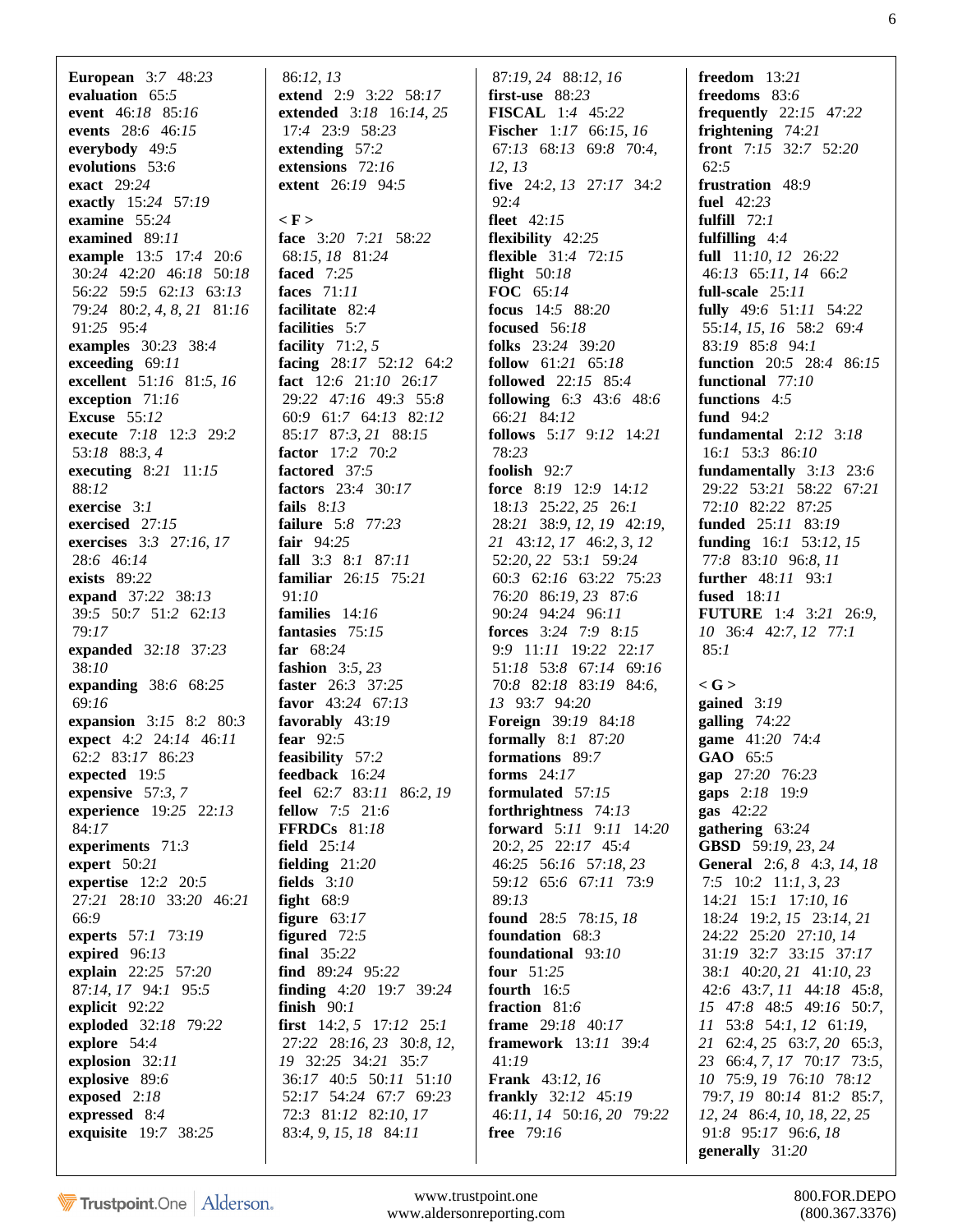**gentlemen** 7:*15* 11:*3* 19:*12* 34:*21* 44:*4* 58:*8* 79:*5* 92:*12* 96:*14* **geographic** 27:*12* 31:*2* **geopolitical** 27:*11* **geostrategic** 7:*20* **getting** 17:*3* 19:*1*, *2*, *3*, *24* 30:*6* 41:*13* 67:*21* 69:*6* **Gillibrand** 1:*16* 23:*13*, *14* 24:*18* 25:*9* 26:*4* 27:*3*, *6* 34:*24* **give** 17:*13* 28:*24* 31:*1* 42:*20* 53:*8* 56:*22* 62:*6* 72:*9* 77:*19* 85:*1* 90:*1*, *10* 95:*3* **given** 7:*6* 24:*18* 64:*12*, *24* 65:*25* 66:*12* 84:*17* 86:*2* **gives** 69:*20* **giving** 72:*21* **glad** 57:*22* 91:*15* **glide** 12:*16* **global** 7:*20* 17:*20* **globally** 11:*11* 12:*10* 77:*5* **globe** 62:*11* **go** 17:*7* 20:*2* 21:*24* 23:*6* 35:*23* 36:*18* 37:*1* 40:*24* 42:*18* 44:*11* 49:*13* 52:*19* 58:*14* 59:*22* 68:*24* 72:*18* 73:*9* 78:*21* 84:*24* 87:*22* 88:*8*, *16* 89:*24* **goal** 17:*23* 45:*10* 55:*23* **goals** 17:*8* **goes** 34:*7* 61:*11* 72:*18* **going** 7:*8* 8:*14* 15:*25* 18:*14* 20:*15* 21:*2* 22:*6* 27:*9* 29:*4*, *6*, *8* 31:*3* 32:*3* 36:*3* 40:*6* 41:*6* 45:*24* 46:*25* 47:*19*, *20*, *21* 54:*3*, *6* 59:*12*, *13* 64:*15*, *17*, *25* 65:*18* 68:*24* 77:*21*, *22* 81:*25* 82:*11* 83:*12*, *13*, *21* 85:*14*, *21* 88:*19* 89:*15*, *25* 93:*1*, *16* 94:*11* **Good** 2:*4* 11:*3* 18:*8* 24:*13*, *16* 30:*11*, *17* 36:*24* 47:*19* 48:*4* 56:*16* 72:*14* 92:*22* 93:*18* 94:*13* 95:*5*, *17* 96:*13* **goodness** 57:*20* **gotten** 77:*21* **government** 51:*12* **granted** 58:*12* 82:*13* **grapple** 39:*14* **grateful** 61:*13* **great** 26:*19* 38:*12* 40:*20* 42:*20* 68:*7* 80:*14* 81:*3* 82:*2*, *25* 83:*8* 86:*22* **greater** 68:*10*, *11*

**greatly** 69:*11* **grew** 33:*17* **ground** 4:*4*, *12*, *16* 41:*14* **ground-based** 56:*24* **group** 57:*1* 79:*25* **growing** 12:*6* 39:*3*, *19* 62:*6* 70:*6* 80:*2*, *6* 95:*1* **growth** 41:*3* 62:*10* 70:*5* **Guard** 11:*20* 45:*11* **guardians** 7:*17* 14:*15* **guess** 20:*24* 52:*8* 63:*16* **< H > habit** 77:*22* **half** 38:*17* 64:*17* **Hampshire** 78:*11* **handling** 5:*6* **happen** 62:*3* **happened** 44:*24* **happening** 7:*7* 13:*17* 25:*2* 40:*13* 64:*6* 73:*4* 86:*12*, *16* **happy** 28:*24* 34:*13* 36:*18* 87:*22* **hard** 11:*11* 48:*16* 91:*6* **hardened** 3:*10* 73:*18* **hardening** 42:*10*, *12* **harmful** 16:*25* **harness** 81:*16* **Hawley** 1:*18* 92:*10*, *11*, *17*, *19* 93:*5*, *12*, *18* 94:*13* 95:*5*, *17* 96:*13* **headed** 26:*21* **headquarters** 11:*14*, *17* 33:*21*, *22*, *23* 64:*11* **Health** 43:*9* **healthy** 90:*20* **hear** 74:*15*, *16* **heard** 21:*18* **HEARING** 1:*1* 2:*3*, *20* 3:*25* 5:*1* 56:*2* 70:*16* 77:*8* 96:*18*, *22* **heavily** 37:*19* **help** 64:*24* **helps** 13:*14*, *16* **heroics** 60:*3* **HHS** 74:*25* **high** 73:*25* **higher** 26:*25* 35:*23* **highlight** 63:*2* **highlights** 38:*2* 79:*20* **highly** 21:*6* 23:*9* 44:*22* **hinder** 80:*19* **hire** 66:*6* **historic** 8:*22* **historical** 39:*22* **historically** 7:*6* **history** 7:*25* 8:*24* 28:*17* 29:*14* **hit** 42:*14*

**hmm** 41:*17* **hold** 67:*17* 80:*15* **holding** 8:*11*, *12* 70:*15* **home** 75:*20* **homeland** 4:*9* 68:*19* 82:*7* **Hon** 1:*13* 2:*1* **honorable** 11:*8* 43:*7*, *12* **honored** 11:*5* **hope** 32:*24* 33:*4*, *8* 54:*14* **hopes** 50:*4* **host** 71:*7* **hostilities** 16:*16* **hotline** 48:*12*, *22*, *25* **hotlines** 49:*9* **hypersonic** 12:*16* 29:*16* 30:*9*, *21* **hypersonics** 29:*20* 30:*15* 31:*4* 47:*12* **hypothetically** 52:*14* **< I > ICBM** 75:*4* **ICBMs** 15:*10* 50:*5* 57:*20* **idea** 17:*14* 54:*25* 55:*1* 67:*19* 69:*22* **Identification** 62:*17* **identified** 17:*21* 27:*20* **identify** 13:*14* 27:*1* 50:*12* 62:*19*, *20* 76:*22* **identifying** 17:*18* 19:*9* **identity** 31:*13* **IG** 65:*5* **ignored** 44:*23* **illegal** 2:*21* 79:*10* **images** 32:*15* **imagine** 18:*15* 75:*4* **imbalance** 70:*8* **immediate** 20:*8* **immediately** 6:*2* 27:*23* **immense** 25:*13* **impact** 36:*7* 50:*6*, *10* 53:*11* 59:*11* 72:*1* 78:*16* **impacted** 60:*10* **impacting** 36:*14*, *15* **impacts** 5:*10* **imperative** 8:*7* **implement** 24:*4* **implementation** 53:*13* **implemented** 25:*17* **implications** 5:*2* 20:*8* 37:*2* 56:*6* 59:*9*, *12* 87:*18* **importance** 4:*10* 11:*21* 17:*4* 80:*20* 82:*11* **important** 20:*1* 21:*20* 30:*21* 31:*20* 36:*18* 52:*19*, *22*, *25* 68:*6*, *23* 70:*16* 72:*8* 74:*2*, *20* 75:*25* 77:*14* 93:*6* 94:*1* 95:*8* 96:*2*

**hitting** 77:*20* 82:*16*

**improbable** 44:*22* **improve** 37:*24* **improvements** 58:*25* **improving** 53:*24* **inaction** 52:*6* **incentivized** 96:*1* **include** 12:*15* 42:*10* 54:*15* **included** 89:*12* **includes** 57:*25* **including** 11:*17* 54:*16* 71:*13* 93:*12* **incorporating** 17:*18* **increase** 12:*12* 25:*6* 44:*8* 84:*13* 94:*23* **increased** 12:*11* 79:*15* **increasing** 40:*3* 64:*7* 68:*13* 73:*5* **independent** 2:*17* **indicated** 81:*3* **indicating** 45:*3* **indication** 84:*21* **indirect** 24:*10* **individually** 41:*3* **Indo-Pacific** 3:*16* **INDOPACOM** 27:*25* **indulge** 22:*19* **indulgence** 45:*7* **industrial** 60:*21*, *25* 81:*6* **industries** 80:*17* **industry** 38:*3*, *8* 81:*11* **influence** 14:*6* 40:*12* **information** 13:*16* 18:*19* 30:*15* 33:*14* 48:*15* 49:*18* 63:*2*, *12*, *23* 78:*23* **informed** 13:*13* 49:*7* 56:*9*, *12* 58:*2* 87:*20* **infrastructure** 5:*7* 9:*7* 16:*7* 65:*24* 70:*22* 71:*13*, *22* 72:*19*, *20* 93:*20* 94:*2*, *7*, *9* **inherited** 4:*5* **Inhofe** 5:*13*, *17* 43:*18* **initial** 31:*17* 46:*19* 47:*1* **innovative** 25:*10*, *13* **input** 16:*22* **INSERT** 78:*24* **inside** 15:*23* 44:*12* 55:*9* 56:*6* 67:*22* 82:*18* 83:*20* 89:*11* **Inspector** 43:*7* **instance** 95:*6* **instrument** 7:*24* 55:*2* **integral** 68:*2* 93:*10* **integrate** 4:*15* 26:*7* **integrated** 8:*15* 13:*11* 27:*23* 34:*1* 54:*20*, *25* 55:*7*, *10* 67:*23* 68:*3*, *11* 80:*10* 93:*10* **integrating** 4:*11* 30:*3* 86:*20*

7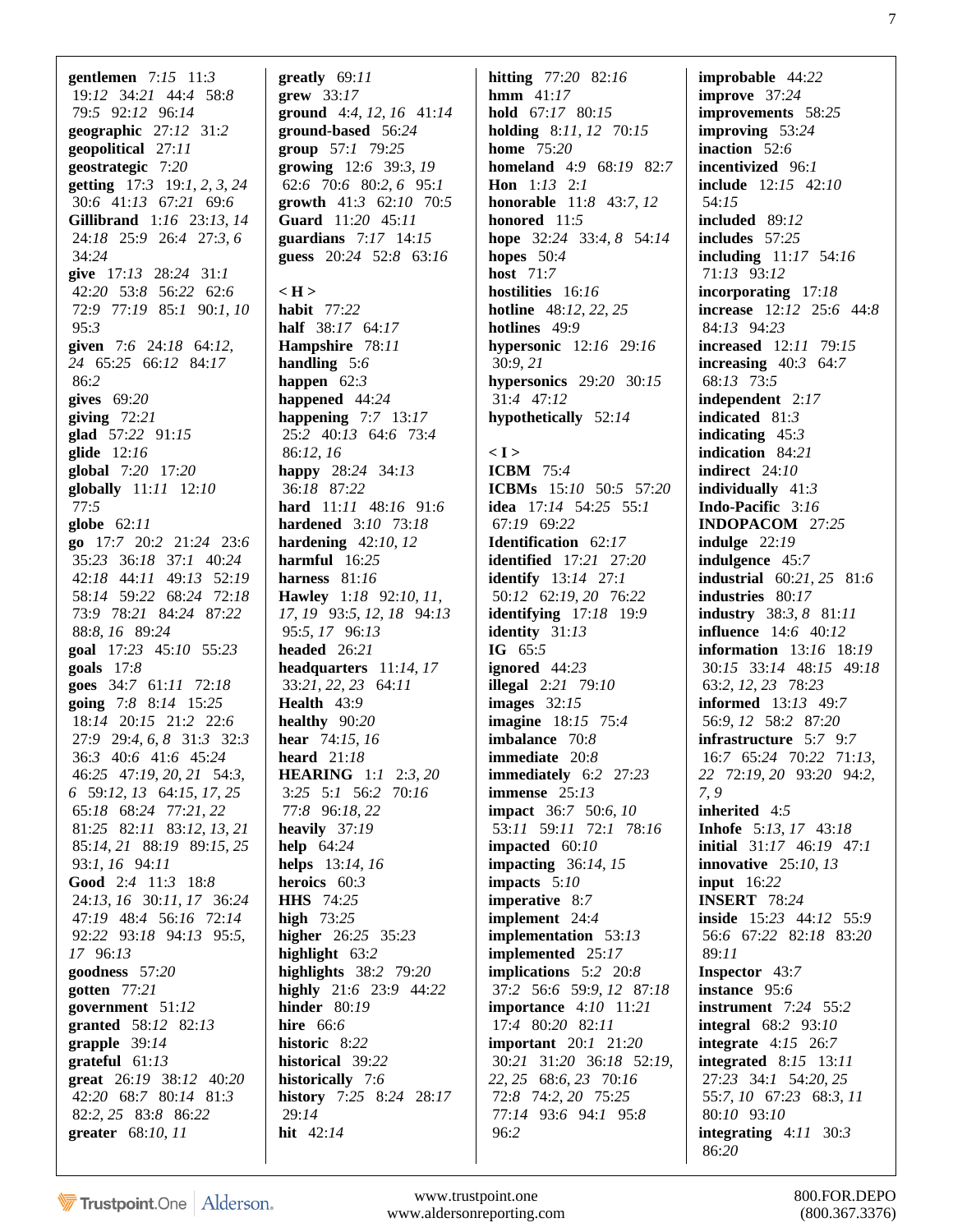**integration** 17:*14* 25:*13* 26:*14*, *20* 28:*8* 38:*11*, *20* 39:*1* 42:*4* 87:*6* **integrity** 80:*21* **intelligence** 13:*16* 26:*10* 28:*8* 69:*19* **intends** 69:*10* **intense** 4:*22* **intent** 13:*18* **intention** 16:*13* **interacting** 36:*9* **interaction** 12:*23* **interagency** 11:*19* 37:*21* **intercontinental** 9:*1* 50:*3* 60:*6* **interdicting** 31:*25* **interest** 22:*23* 31:*10*, *11*, *13*, *18* 36:*12* 49:*20* 94:*21* **interested** 5:*1* **interesting** 32:*17* 41:*12* **interests** 12:*2* **international** 2:*22* 11:*23* 20:*19* 23:*15*, *19* 31:*22* 50:*21*, *24* 58:*11* 62:*21*, *24* **internet** 9:*3* 41:*14* **internship** 46:*5* **interoperate** 35:*11* **interpret** 25:*6* 86:*16* **interrupting** 55:*12* **interruption** 53:*14* 77:*8* **intimidating** 84:*5* **invade** 92:*6* **invasion** 2:*21*, *25* 21:*17* 49:*21* 58:*9* 79:*10* **invented** 81:*22* **investments** 26:*22* **involved** 16:*12* 41:*21* 55:*16* **involving** 3:*8* **Iran** 19:*19*, *23* 20:*2*, *16*, *22* 31:*10*, *11*, *15* 50:*4*, *8* 51:*1* **Iranian** 50:*1* **ISLAND** 2:*2* 71:*19* **ISR** 31:*19*, *24* 32:*12*, *23* **issue** 42:*4* 59:*17* 63:*15* 75:*2* 81:*22* **issues** 23:*25* 55:*3* 61:*11*, *13* 62:*21* 68:*7*, *12* **its** 2:*25* 3:*3*, *11*, *12*, *22*, *23* 4:*19* 5:*6* 11:*14* 13:*4* 16:*6* 26:*9* 28:*21* 43:*1* 52:*24* 62:*22* 66:*24* 71:*12* 87:*17* 94:*20*

## **< J >**

**J3** 33:*25* **Jack** 1:*13* 2:*1* **JADC2** 18:*13* 26:*5*, *6*, *16*, *17* 35:*3*

**jam** 41:*16* **James** 2:*6* 11:*1* **January** 12:*20* **jeopardize** 73:*6* **Jim** 30:*3* **JISTs** 27:*24* **job** 23:*22* 83:*11* 84:*18* **joining** 73:*25* **joint** 11:*7*, *10*, *15* 12:*8* 14:*12* 27:*23* 33:*24* 38:*19* 46:*13*, *22* 82:*3*, *4*, *8* **judges** 68:*10* **judgment** 52:*10* **July** 24:*1* **Junior** 73:*23*, *25* **justice** 78:*17*

**< K > Kaine** 1:*16* 39:*9*, *10* 40:*20* 41:*10* 42:*5* 43:*2*, *4* **Kansas** 93:*23* **KC-46** 42:*10* **keep** 35:*5*, *8* 51:*14* 59:*15* **keeping** 90:*20* **Kelly** 1:*17* 48:*2*, *3* 49:*15* 51:*3*, *5* **Key** 13:*12* 16:*12* 29:*2* 42:*14* 59:*19* 79:*13* 81:*14* **kids** 73:*24* **killing** 31:*21* 32:*2* 33:*6* **kind** 18:*12* 24:*10*, *23* 27:*25* 34:*4* 39:*13* 41:*8*, *12* 42:*1* 45:*13* 77:*9* 84:*23* **King** 1:*16* 31:*7*, *8* 32:*24* 34:*5*, *15*, *18* **kleptocracy** 20:*19* **know** 2:*18* 4:*18* 5:*4* 15:*20* 16:*11*, *23* 20:*3* 22:*5* 24:*23* 25:*25* 32:*15* 36:*6* 48:*9* 49:*17*, *18* 55:*20* 56:*16* 58:*14* 61:*5* 62:*12* 63:*14* 64:*18* 68:*24* 69:*14*, *22* 73:*21* 75:*24* 78:*10* 80:*15* 83:*7* 85:*21* 86:*18* 91:*16* 92:*5* 94:*18* **known** 74:*12* 80:*21* 89:*9* **knows** 46:*23* 48:*20* 91:*24* **Korea** 50:*2* 51:*1* **Korean** 50:*1*, *8* **Kremlin** 3:*1*

**< L > label** 30:*22* **laboratory** 71:*2* **lack** 23:*15* 24:*18* 51:*21* 53:*21* **Ladies** 7:*15* 11:*3* **land** 80:*8* **large** 3:*1* 32:*2* 95:*12*

**larger** 21:*15* 71:*17* **large-scale** 95:*20* **largest** 7:*20* **late** 12:*24* **Latin** 32:*4* **launch** 80:*17* **launched** 12:*18* 89:*9* **launches** 49:*24* **launching** 80:*19* **layer** 12:*10* **layered** 77:*4* **lead** 20:*22* 48:*18* **leaders** 13:*18* 46:*24* 76:*17* 84:*18* **leadership** 4:*8* 7:*14* **leading** 25:*13* **learn** 51:*25* **learning** 22:*10* 29:*13* 93:*3* **leave** 21:*4* 74:*25* **leaving** 95:*15* **led** 20:*18* 23:*16* 55:*19* **left** 15:*15* 34:*9* 45:*22* 50:*15* 58:*24* 75:*11* **leftovers** 94:*4* **leg** 4:*25* 42:*9* 43:*1* **legal** 41:*19* **legitimate** 84:*21* **lesser** 29:*11* **lessons** 22:*10* 29:*13* **Lester** 43:*8* **lethal** 12:*9* **letting** 90:*5* **level** 7:*23* 55:*4* 95:*1* **levels** 8:*22* **leverage** 28:*11* 80:*12* 81:*10* **liability** 80:*22* **liaison** 11:*23* **life** 58:*17* 72:*16* **lifecycle** 76:*19* **life-extended** 94:*5* **light** 16:*15* **limited** 44:*16* 95:*1*, *6*, *11* **line** 60:*20* **lineup** 36:*24* **link** 17:*12*, *23* **linking** 18:*5* **list** 72:*4* **little** 32:*8* 35:*4* 36:*11* 39:*12* 45:*9* 49:*25* 54:*4* 58:*14* 59:*13* 75:*16*, *19*, *20* 87:*14*, *17* **located** 66:*3*, *4* **location** 64:*16*, *19*, *22*, *23* 65:*8*, *19*, *21* **long** 21:*18* 49:*8*, *12* 58:*24* 65:*20*, *22* 69:*5* 72:*21* 87:*25* 90:*11* **longer** 13:*6* 23:*6* 94:*4*

**long-going** 65:*4* **long-scheduled** 91:*23* **longstanding** 91:*2*, *23* **long-term** 2:*12* **look** 5:*11* 9:*11* 14:*19* 18:*23*, *24* 20:*25* 24:*24* 25:*1* 29:*20* 32:*11* 40:*13*, *21*, *23*, *25* 41:*4*, *23* 50:*23* 57:*17* 62:*18* 67:*11* 70:*4*, *5* 76:*19* 77:*1*, *3* 80:*10* 84:*25* 89:*12* 92:*7* 96:*8* **looked** 33:*18* 67:*10* **looking** 19:*6* 26:*1* 38:*22* 41:*8* 54:*15* 56:*16* 57:*22* 62:*23*, *25* 63:*6* 65:*6* 73:*19* 76:*25* **looks** 22:*8* 40:*7*, *8*, *18* 69:*6* **loop** 48:*24* **Lopez** 43:*8* **lot** 17:*17* 23:*6* 24:*16* 33:*11* 36:*19* 37:*15* 39:*25* 42:*22* 49:*22* 50:*22* 56:*10* 59:*24* 61:*11* 69:*14* 73:*14*, *17* **loudly** 75:*17* **love** 37:*1* **low** 50:*15* **low-Earth** 50:*5* **lower** 59:*2* **lower-yield** 94:*22* **lowest** 55:*4* **Lowman** 43:*10* **lucky** 73:*23* **lunar** 41:*6* **luxury** 29:*11* **< M > Ma'am** 53:*14*, *25* 55:*20* 56:*10*, *15* 58:*4* 62:*25* 63:*7* 65:*3* 70:*10* **main** 14:*5* 38:*4* **Maine** 31:*22* **maintain** 37:*18* 53:*3*, *7* 71:*22* 81:*11* 90:*25* 91:*8*, *11*, *12*, *13*, *20* 93:*17* **maintained** 2:*22* **Maintaining** 2:*11* 14:*8* 42:*25* **maintenance** 60:*1* **major** 17:*12* 27:*17* 34:*10* 37:*12* 67:*5* 70:*19* 71:*6* **making** 4:*19* 18:*17* 19:*25* 20:*22* 26:*22* 27:*1* 36:*12* 48:*15* 64:*5* 66:*10* 92:*21* **manage** 93:*13* **management** 76:*19* **manager** 30:*1* **Manhattan** 5:*8* 9:*4* 71:*14*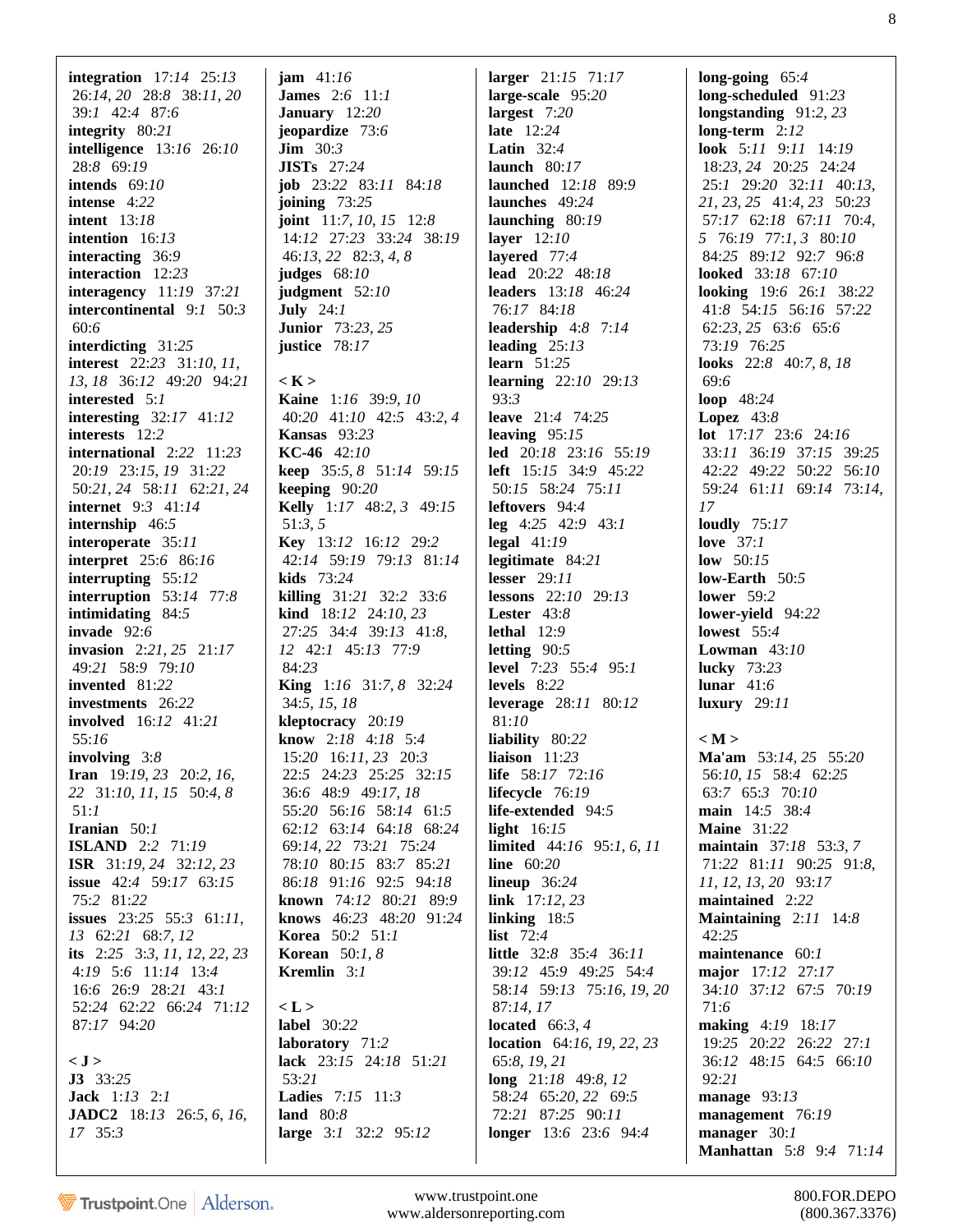**Manpower** 43:*13*, *15* 45:*22* **mapping** 47:*13* **March** 1:*6* 80:*15* **margin** 15:*15* 58:*24* **marines** 7:*16* 14:*15* **market** 32:*12*, *18*, *20* **Martinez** 43:*8* **massive** 18:*15* **massively** 57:*6* **match** 29:*1* 70:*7* **matching** 25:*15* **material** 80:*24* **matter** 48:*21* 57:*12* 95:*9* **matters** 51:*11* **maximum** 94:*5* **mean** 27:*13* 87:*17* **means** 3:*15* 40:*10* 47:*1* 72:*16* 73:*24* 77:*9* 87:*16* **media** 48:*14* 89:*3* **meet** 9:*8* 15:*17* 27:*1* 28:*11* **meets** 2:*4* **mega-constellation** 42:*1* **Member** 5:*13* 21:*12* 22:*20* **Members** 1:*15* 7:*4* 11:*4*, *17* 14:*17* **memo** 24:*2* **men** 2:*10* 11:*6* **mentioned** 25:*4* 29:*23*, *25* 33:*22* 35:*2* 41:*1* 59:*9*, *23* 77:*6* **message** 51:*15* 52:*5*, *6*, *7*, *14* 68:*16* **messaging** 40:*15* **met** 1:*12* 42:*6* **methods** 60:*1* **midst** 92:*20* **military** 28:*20* 32:*22* 33:*3* 41:*7* 46:*2*, *8* 48:*12*, *13*, *18* 55:*2* 64:*8* 74:*1* 80:*25* 89:*7* **military-to-military** 48:*17* **Milley** 7:*11*, *19* **mind** 51:*14* **minds** 20:*13* **minimum** 8:*20* 21:*25* 29:*4* 88:*1*, *4*, *14* 92:*25* 93:*5* **Minuteman-III** 15:*10* 51:*24* 57:*2* 58:*17*, *23* 59:*5*, *10* 60:*2* **Minutemen-III** 90:*9* **minutes** 48:*22* 49:*3*, *5* 96:*19* **missile** 3:*10* 4:*6*, *9* 8:*25* 17:*19*, *20* 29:*16* 30:*3*, *4* 50:*3* 76:*14*, *15* 89:*9* **missiles** 9:*1* 60:*7* 90:*9* 92:*3*

**mission** 5:*9* 7:*18* 8:*21* 11:*16* 13:*23*, *25* 14:*2*, *18* 35:*12*, *15* 65:*16*, *25* 66:*12* 70:*23* 72:*24*, *25* 73:*1* 86:*5* **missions** 12:*4* **Missouri** 93:*23* **mistake** 9:*9* **mistaken** 91:*25* **misunderstandings** 48:*18* **mitigate** 77:*22* **mitigating** 16:*4* **mitigation** 12:*19* 16:*5* 25:*12* **modern** 21:*15* 59:*2*, *25* 72:*15*, *20* **modernization** 3:*12* 4:*23*, *24* 8:*3* 9:*8* 15:*6* 21:*21* 53:*12* 59:*14* 60:*6*, *11* 71:*12* 76:*8*, *22* 77:*9*, *13*, *16* 93:*20* 94:*2* **modernize** 9:*6* 51:*18* 59:*11*, *16* 61:*4*, *8* 74:*5* **modernized** 60:*2* **modernizing** 5:*1* 59:*18* **moment** 22:*19* 74:*14* 75:*16* **money** 15:*22* 65:*1* **monitoring** 31:*24* 76:*2* **month** 11:*16* 75:*23* **months** 36:*25* 50:*13* 74:*24* 92:*4* **moon** 41:*7* 77:*24* **morning** 2:*4* 11:*3* 48:*4* 61:*20* 73:*12* **Moscow** 52:*5* **motion** 43:*19* 44:*1* **move** 25:*23* 37:*13* 64:*16*, *21* 72:*16*, *17* **moved** 12:*21* 43:*21* **movement** 78:*13* **moving** 22:*17* 65:*6*, *12*, *21*, *25* 82:*19* **much-improved** 59:*20* **Multiple** 43:*23* **mundane** 64:*1* **Musk** 41:*13*, *25* **mutual** 17:*8* **myriad** 4:*15* **< N > Nakasone** 34:*1*, *6* **narcotics** 31:*23* **narrow** 66:*22* **NASA** 50:*23* 62:*20* 63:*8* **nation** 2:*9* 3:*8*, *17* 7:*13* 16:*6* 21:*2* 28:*17* 30:*13* 49:*6* 58:*13* 60:*6* 81:*17*, *22* 89:*22* **national** 3:*6* 5:*5* 7:*24*

 21:*9* 22:*23* 31:*10*, *11*, *18* 47:*17* 55:*25* 70:*21*, *25* 71:*15*, *17* 81:*22* 93:*24* **national-level** 46:*24* 76:*17* 82:*1* **nations** 36:*7*, *10* 41:*9* 58:*25* **nation's** 8:*15*, *24* 21:*19* 36:*22* 37:*3* 55:*22* **NATO** 11:*11* **NATO's** 79:*11* **nature** 3:*13* 4:*1* **Navy** 43:*13* **NC3** 9:*6* 18:*1* **near** 7:*21* 20:*21* **near-peer** 5:*3* 8:*19* 92:*16* **necessarily** 29:*1* 65:*8*, *13* 76:*25* **necessary** 15:*16* 57:*8* 59:*15* 72:*22*, *23* 88:*3* **need** 3:*14* 7:*8* 8:*5*, *6* 19:*8* 22:*1*, *3*, *14* 25:*18* 29:*5*, *15* 37:*15*, *23* 39:*21* 44:*8* 45:*25* 47:*6*, *13* 51:*18*, *19* 53:*13* 60:*12*, *22* 61:*4* 64:*15*, *25* 65:*9*, *14*, *16*, *21*, *24* 67:*24* 70:*1*, *3*, *22* 72:*6*, *16*, *23* 74:*4*, *15*, *16* 76:*3*, *24* 77:*20*, *25* 81:*14*, *25* 83:*21*, *24* 84:*2* 85:*21* 86:*4*, *8*, *13*, *17* 88:*17* 90:*23* 92:*25* 93:*1* 94:*22* 96:*10*, *12* **needed** 20:*11* 22:*15* 47:*23* 72:*12* 79:*14* 81:*7* 94:*8* **needing** 49:*12* **nefarious** 13:*10* **negatively** 60:*10* **negotiating** 20:*2*, *21* 31:*15* **negotiation** 20:*7* **negotiations** 19:*19*, *20* 20:*10* 31:*16*, *17* **Nevada** 70:*19*, *21*, *24* 71:*15*, *16* **never** 7:*24* 35:*9* 36:*23* 66:*18* **New** 4:*24* 14:*7* 20:*6* 21:*20* 25:*24* 28:*15* 37:*25* 38:*17* 39:*3* 44:*20* 45:*11* 57:*3* 59:*2* 64:*13*, *16* 65:*21* 78:*11* **news** 41:*11*, *12*, *13* **nimble** 74:*4* **NNSA** 15:*11* 71:*11* 72:*18*, *21* 93:*20* 94:*2*, *9* **NNSA's** 16:*2* **NNSS** 70:*25* 71:*8* **no-first** 88:*10*, *25* **no-first-use** 22:*24* 66:*18*

 88:*2* **nominations** 43:*6*, *18*, *20* **non-DoD** 82:*8* **non-Federal** 25:*18* **non-nuclear** 26:*11* 66:*20* 67:*5*, *15* **non-state** 41:*18* **non-strategic** 70:*5* 89:*5* 90:*5* 95:*10* **normal** 53:*4* 87:*15* 91:*9* **Normally** 3:*2* **norms** 23:*19* 24:*18* 25:*7* **North** 50:*1*, *2*, *8* 51:*1* 75:*4* **Northern** 4:*8* **note** 6:*1* 69:*9* 71:*14* **notice** 1:*12* 90:*10* **notification** 61:*25* 63:*5* **notified** 63:*19* **November** 3:*23* 13:*5* 40:*25* 46:*19* 62:*13* 85:*15* **NPR** 89:*13*, *15* **NSA** 71:*17* **nuclear** 2:*11*, *23* 3:*1*, *3*, *6*, *8*, *12*, *14*, *17* 4:*6* 5:*5* 8:*12*, *13*, *15*, *19* 9:*2*, *4*, *6*, *7* 15:*7*, *23* 16:*11*, *22* 19:*19*, *24* 20:*1*, *16*, *17* 21:*15*, *16*, *19*, *21* 22:*1*, *2*, *25* 23:*5* 26:*13*, *18*, *24* 28:*19*, *21* 31:*11*, *12* 34:*11*, *12* 35:*2*, *6*, *8*, *19*, *23*, *24* 36:*8*, *21*, *22* 37:*3*, *12* 44:*8* 45:*3* 47:*17* 48:*7*, *19*, *21* 49:*3* 51:*18* 52:*12* 54:*14*, *17*, *23* 55:*6*, *9*, *15*, *17*, *19*, *22*, *23*, *25* 56:*1*, *8*, *17* 57:*7*, *10*, *13*, *18* 59:*20* 60:*16*, *24* 61:*6* 66:*21*, *22* 67:*2*, *10*, *11*, *14*, *16* 68:*2* 69:*16* 70:*6*, *20* 71:*1*, *4*, *10*, *25* 72:*7* 73:*15* 83:*20* 84:*10*, *13*, *20*, *22* 85:*4* 87:*13* 88:*5*, *11* 89:*4*, *5*, *11* 90:*1*, *5*, *20* 92:*8*, *15*, *17*, *22*, *23* 93:*7*, *13*, *17*, *24* 94:*17*, *20*, *23* 95:*1*, *6*, *7*, *10*, *11*, *15* **nuclear-armed** 83:*8* **nuclear-capable** 7:*21* 28:*18* 68:*7* **Nudol** 40:*25* 46:*18* 50:*15* 62:*12* 85:*16* **number** 4:*15* 7:*9* 22:*10* 23:*4* 25:*4* 29:*13* 32:*2* 59:*25* 60:*5*, *23* 61:*5* 64:*3* 66:*5*

 $< 0 >$ **Obama's** 66:*20* **objection** 5:*16* 78:*22* **objective** 56:*9*, *11*

8:*20* 11:*20* 15:*7* 19:*16*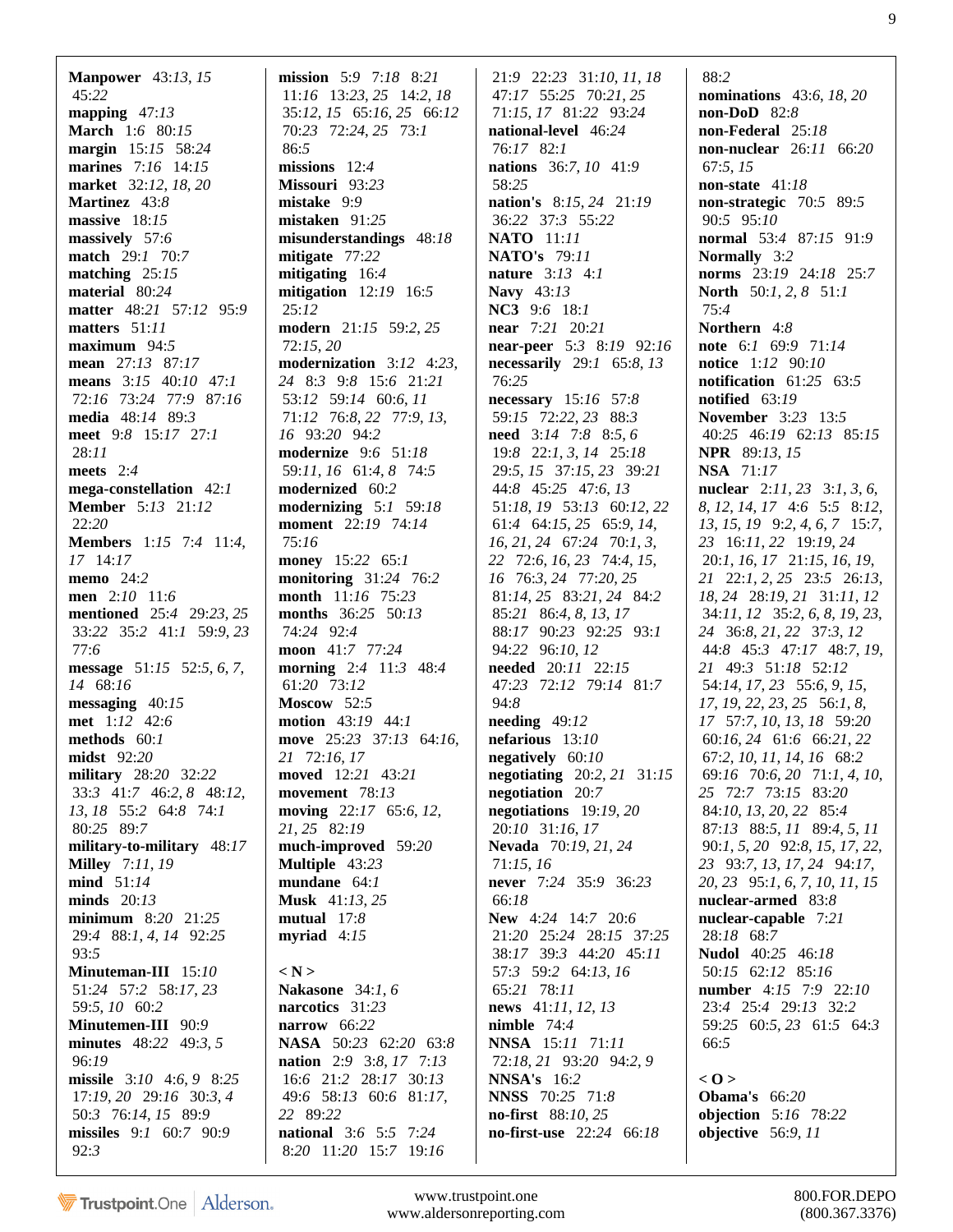**objectives** 9:*8* **objects** 50:*19* 62:*9* **observing** 84:*18* **obstructed** 56:*20* **obtaining** 31:*10*, *12* **obviously** 50:*3* 62:*10* 70:*6* **occurred** 85:*16* **occurring** 13:*15* **October** 12:*18* **Offensive** 30:*8* **offer** 16:*18* 21:*23* 52:*17* 56:*6* 67:*20* 68:*19*, *21* **Office** 1:*13* 11:*23* **officers** 11:*24* **Oh** 78:*9* **Okay** 20:*12* 21:*4* 53:*10* 54:*1* 55:*21* 56:*8* 63:*25* 65:*17* 91:*22* **old** 38:*18* 59:*10* 75:*21* 76:*7* **onboard** 37:*25* **ones** 80:*13* 83:*18* 85:*1* **ongoing** 2:*21* 7:*6* **online** 29:*17* 30:*8* **on-orbit** 12:*11*, *12* **op** 28:*13* **open** 96:*18* **OPENING** 2:*1* 5:*15* 25:*4* 29:*23* 41:*1* 45:*18* 69:*9* 86:*11* 87:*12* **operate** 2:*12* 58:*21* 59:*25* **operating** 18:*7*, *10* 59:*2* 85:*25* **Operation** 82:*4*, *8* 95:*21* **operational** 8:*9* 11:*12* 20:*8* 44:*7* 46:*13*, *19* 47:*1* 52:*25* 56:*6* 65:*11*, *14* 66:*2* 77:*25* 82:*16*, *23* 84:*12* 88:*7* **operationally** 36:*25* **operations** 4:*21* 5:*10* 14:*18* 26:*14* 28:*5*, *7*, *12* 33:*25* 46:*15* 53:*4*, *5* 73:*7* 79:*25* 80:*19* 82:*5*, *21* 91:*9* **opinion** 16:*25* 52:*6*, *9* 72:*21* 74:*25* 84:*19* **opinions** 61:*5* 74:*19* **opponent** 55:*3*, *10* 68:*5* 95:*13* **opponents** 68:*22* 75:*17* **opportunistic** 40:*7*, *17* **opportunities** 54:*4* 76:*8* **opportunity** 55:*18* 75:*9* **opposite** 29:*24* **option** 93:*21* **options** 55:*24* 95:*6* **orbit** 12:*22* 40:*24* 41:*4* 50:*6*, *16* 63:*14* 85:*15*

**order** 2:*3*, *22* 26:*2* 28:*11*, *22* 37:*24* 53:*16* 59:*6* 60:*13* 61:*7* 68:*8* 70:*22* 84:*13* 86:*11* 94:*23* **ordered** 5:*16* **organization** 33:*19* **organizational** 33:*19* **organizations** 37:*22* **organized** 18:*17* **OSD** 89:*17* **OTAs** 25:*17* **ought** 85:*20* **outcome** 30:*5* **outdated** 39:*13* **outer** 85:*8* 86:*7* **outline** 24:*23* **outlined** 24:*2* 82:*3* **outlining** 24:*14* **out-of-cycle** 3:*1* **outset** 95:*22* **outside** 57:*1* 85:*3* 95:*21* **outspoken** 51:*16* **overall** 7:*13* 15:*14* 19:*23* 21:*1* 37:*5* 76:*14* 91:*13* **overlap** 35:*15* **overlapped** 26:*19* **overlay** 35:*3* **overlooked** 67:*8* **overseen** 70:*25* **Ovost** 42:*6* **< P > pace** 37:*22*, *25* 58:*22*, *24* 59:*6*, *15* 93:*21* **Pacific** 95:*24* **pacing** 12:*7* 59:*8* **par** 78:*1* **PARCS** 75:*21* 76:*6* **Parker** 43:*12* **part** 2:*16*, *23* 3:*23* 9:*2* 13:*19* 16:*22* 19:*16* 20:*6*, *15* 38:*11* 42:*12* 44:*9* 53:*21* 54:*20* 55:*7* 67:*9* 69:*12* 77:*16* 79:*23* 80:*17* 84:*18* 90:*20* **participate** 54:*23* 55:*15* **particular** 4:*3* 8:*12* 23:*23* 27:*15* 31:*12* 33:*21* 41:*2* 55:*7* 59:*21* 73:*13* 76:*12* 89:*18* **particularly** 15:*9* 16:*15* 32:*4* 36:*21* 47:*11* 48:*14* 73:*4* 75:*6* **parties** 31:*14* 39:*16* **partnered** 11:*15* **partnering** 37:*21* **partners** 8:*16* 11:*22* 13:*8* 14:*7* 24:*16* 38:*5*, *10* 39:*4* 63:*9* 66:*25* 79:*9*, *21*, *23* 80:*12* 81:*6*

**partnership** 38:*3* 80:*3* **parts** 4:*25* **pass** 84:*1* **passed** 73:*24* **path** 26:*21* 30:*25* **Paul** 34:*1*, *6* **pay** 75:*5* **peace** 58:*12* **peer** 28:*18*, *22* 68:*14* **peers** 7:*22* **Pentagon** 56:*20* 86:*21* **people** 12:*3* 21:*9* 31:*21* 32:*1* 33:*4*, *7*, *23* 59:*25* 60:*18* 68:*17* 74:*16*, *23* 85:*19* 92:*5* **people's** 75:*15* **percent** 12:*12* 45:*10*, *16* 64:*14* **perception** 16:*16* **perform** 17:*14* 86:*5* **performance** 52:*24* **period** 4:*23* **person** 74:*25* **personal** 84:*19* **personally** 55:*19* **personnel** 4:*20* 11:*18* 66:*6*, *8* **perspective** 17:*20*, *24* 33:*19* 41:*5* **Peter** 43:*11* **Peters** 1:*17* 79:*3*, *4* 80:*14* 81:*3* 82:*2*, *25* 83:*2* **picture** 3:*20* 18:*7*, *11* **piece** 18:*10* 26:*15* 34:*4* 35:*22* 41:*9* 55:*9* 59:*21* 72:*22* 82:*15* **pieces** 37:*11* 50:*15* 83:*20* **pillars** 80:*11* **pit** 15:*10* 16:*6* **pits** 15:*20* **PLA** 12:*7* 95:*19* **place** 40:*14* 52:*12* 65:*2* 77:*11* **places** 81:*18* **plain** 87:*15*, *17* **plan** 5:*2* 8:*9*, *13* 12:*4* 21:*21* 27:*11* 86:*7* 93:*15* **planning** 28:*7* 34:*1* 40:*2* 52:*25* **planning-only** 28:*4* **plans** 28:*13* 40:*17* 86:*8* **plants** 48:*7* **plate** 24:*7* **platform** 30:*23* **platforms** 35:*10*, *11* **plausible** 88:*5* **play** 19:*22* 26:*10* 66:*23* **playing** 23:*18* **plays** 70:*20* **please** 9:*9* 10:*2* 15:*9* 19:*13* 23:*13* 27:*7* 30:*18*

 31:*7* 34:*19* 39:*9* 44:*3* 48:*2* 51:*6* 54:*10* 58:*6*, *16* 61:*17* 66:*15* 70:*14* 71:*23* 74:*8* 79:*3* 83:*3* 87:*10*, *14* 92:*10* **pleased** 7:*4* 11:*24* 15:*12* 26:*17* 46:*8* **plenty** 55:*18* 88:*13* **plutonium** 5:*6* **point** 15:*8*, *22* 16:*3*, *5* 24:*6* 26:*12* 27:*18* 30:*18* 42:*3*, *14*, *20* 44:*13*, *24* 46:*23* 52:*13* 57:*24*, *25* 65:*18* 68:*6* 69:*17*, *23* 73:*13* 87:*20* 89:*17* 91:*7* 94:*3*, *8* **points** 5:*8* 15:*19* 21:*23* 49:*1* 57:*25* **policy** 16:*13*, *17*, *21* 20:*1* 22:*24*, *25* 23:*24* 54:*14* 55:*22* 56:*4*, *9* 57:*13* 66:*19* 67:*1* 85:*9* 88:*2*, *11*, *23* 89:*1* **political** 55:*3* 77:*14* **portfolio** 89:*11* **portion** 96:*18*, *21* **portions** 26:*24* 55:*19* **posed** 58:*10* **position** 17:*7* 23:*1*, *3* 49:*4* 83:*7* **positive** 41:*13*, *16* **possible** 16:*20* 21:*22* 55:*4* 56:*4* 65:*11* 77:*15* 94:*6* **possibly** 65:*10* **postponement** 75:*3*, *7* **postponing** 75:*8* **postulate** 35:*25* **Posture** 16:*11*, *22* 22:*16* 23:*5* 28:*19* 29:*5* 34:*11* 40:*16* 44:*9* 47:*17*, *20* 54:*23* 55:*15*, *17*, *19*, *23* 56:*1*, *17* 57:*18* 66:*21* 67:*10*, *11* 73:*13*, *16* 79:*7*, *14* 81:*4* 83:*24* 88:*1* 89:*12* 90:*1* 91:*10* 93:*2* 95:*8* **postured** 14:*10* **potential** 12:*22*, *25* 28:*17* 44:*15* 53:*19* 62:*21* 63:*15* 68:*2* 84:*10* 94:*18* **potentially** 29:*8* 40:*16* 64:*18* **power** 7:*20*, *24* 12:*9* 13:*4* 14:*4* 81:*10*, *17* 83:*8* 92:*15*, *17* 93:*12* 95:*24* **powerful** 39:*2* **powers** 48:*19* 68:*8* 84:*20* **practical** 53:*19* 77:*10* **PRC** 12:*11*, *18*, *21* 44:*9*

Trustpoint.One Alderson.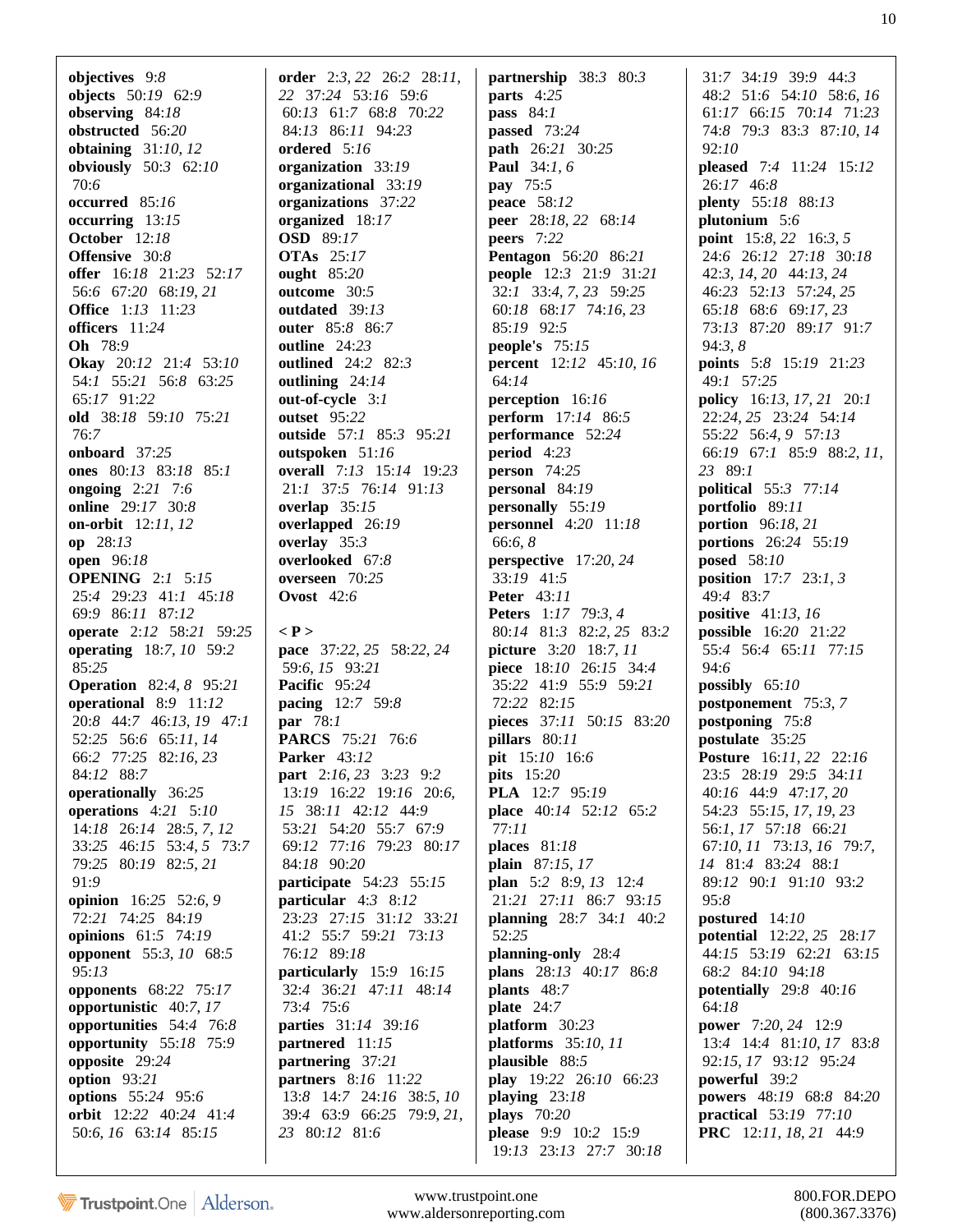69:*10* **PRC's** 8:*2* **precisely** 54:*21* **predates** 9:*3* **predictable** 3:*5* 96:*8* **pre-emptive** 95:*20* **pre-emptively** 96:*1* **prefer** 85:*5* **prepared** 5:*17* 9:*12* 12:*3* 14:*21* 45:*1* 66:*25* 95:*21* **preparing** 44:*17* 95:*20* **prescheduled** 52:*15* **presence** 46:*8* **Present** 1:*15* 43:*5* 67:*1* **presents** 29:*21* **preserving** 2:*11* **President** 16:*23* 30:*16*, *18* 49:*4* 55:*22* 66:*20* 84:*7* **presidential** 9:*8* **presiding** 1:*14*, *15* **press** 41:*13* **prestige** 13:*4* **Pretty** 28:*14* 30:*17* **prevent** 84:*4* **preventing** 32:*1* **previous** 12:*24* 54:*25* 58:*20* 69:*11* 84:*25* **previously** 8:*5* 15:*20* **principally** 71:*1* **prior** 2:*25* **priorities** 25:*5* **prioritize** 26:*8* **prioritizing** 93:*20* **priority** 9:*9* 13:*23* 25:*5* 29:*11* **private** 41:*21* 75:*11* 91:*20* **prized** 43:*1* **probably** 20:*23* 37:*10* 48:*9* 52:*8* 58:*19* 65:*4* 75:*18*, *24* 80:*10* **problem** 16:*4* 29:*22* 33:*1* 37:*13* 50:*12* 69:*13* 81:*25* 84:*16* **problems** 25:*13* 27:*9* **procedures** 46:*22* 66:*11* **proceeding** 15:*16* **process** 20:*21* 37:*24* 54:*23* 55:*14*, *15*, *17* 56:*19* 57:*24* 62:*15* 63:*24* 64:*5* 65:*23* **processes** 26:*2* 46:*22* 66:*11* **procurement** 64:*6* **produce** 60:*16* 61:*1* 89:*20* **produced** 56:*19* **producing** 30:*5* 78:*2* **product** 58:*1* **production** 15:*10* 16:*6*

 60:*15* **productive** 51:*14* **professional** 12:*9* 52:*9* **professionals** 11:*8* **professions** 74:*1* **proficient** 46:*17* **PROGRAM** 1:*4* 56:*25* 57:*2*, *7* 71:*1*, *24* 72:*4*, *14* **programmatic** 78:*1* 82:*23* **programs** 15:*15* 25:*11* 42:*12* 46:*5* 53:*16* 71:*13* 93:*21* **progress** 4:*18* 5:*1* 17:*17* 18:*8* 79:*8* 86:*20* **Project** 5:*8* 52:*7* 63:*15* 71:*15* 93:*12* 95:*24* **projected** 93:*21* **projection** 12:*10* **projects** 25:*11* 71:*6* **proliferated** 42:*1* **proliferation** 61:*23* **promoted** 17:*11* **promulgated** 47:*18* **proper** 55:*24* **properly** 18:*16*, *17* **proponent** 82:*16* **proportionate** 24:*20* **proposed** 64:*10* **protect** 3:*17* 13:*7* 14:*10* 68:*19* **protected** 18:*18* 36:*23* **protection** 42:*16* **protocol** 30:*16* **protocols** 30:*19* **proud** 71:*9* 72:*5* 93:*25* **proves** 64:*22* **provide** 13:*18* 17:*6* 20:*5* 31:*24* 32:*18* 42:*2* 46:*24* 47:*2* 56:*10* 63:*1* 73:*10*, *20* 76:*14*, *16* 82:*19*, *22* 83:*12* 96:*12* **provided** 79:*7* **provides** 13:*20*, *24* 28:*9* 38:*20* 87:*1* **providing** 41:*14*, *25* **public** 51:*13*, *17* 67:*9* **published** 57:*18* **publishing** 67:*11* **pulls** 18:*12* **pulse** 42:*10*, *17* **purpose** 22:*25* 66:*19* 67:*2* 78:*7* 79:*11* **purposes** 13:*10* 35:*13* 49:*8* **pursuant** 1:*12* **purview** 32:*8* 33:*1*, *2*, *7*, *8* **pushed** 56:*20* **put** 30:*8*, *11* 36:*13* 37:*7* 49:*4* 52:*1* 56:*2* 72:*3* 74:*1* 81:*13* 88:*24*

**Putin** 20:*19* 21:*7* 92:*6*, *21* **Putin's** 2:*24* 44:*7* 84:*9*, *12*, *21* **putting** 19:*10* 27:*23* 45:*13* **puzzled** 64:*12* **< Q > qualities** 74:*12* **question** 15:*5* 16:*1*, *7* 20:*13* 21:*13* 22:*19* 23:*22* 31:*23* 32:*10* 33:*5*, *10* 34:*10*, *14*, *16*, *24* 36:*5* 41:*11* 42:*5* 44:*12* 45:*15* 47:*19* 52:*9* 55:*13* 62:*4* 77:*23* 79:*15* 80:*23* 81:*9* 83:*23* 84:*15* 86:*22* 92:*14* 96:*2* **questioning** 69:*24* **questions** 7:*8*, *9* 9:*11* 14:*20* 15:*3* 22:*3*, *14* 31:*9* 39:*18* 49:*13* 51:*9* 54:*2* 57:*14* 61:*22* 64:*8* 77:*20* 78:*2* 81:*14* 84:*10*, *11* **quick** 29:*19* **quickly** 3:*22* 21:*22* 25:*14*, *24* 45:*20* 47:*10* 62:*14* 65:*11*, *12* 68:*8*, *9* 78:*10* **quite** 32:*12* 45:*19* 46:*11*, *14* 50:*16*, *20* 62:*13* 76:*4* 79:*22*

**quote/unquote** 91:*4* **< R > race** 23:*17* **radar** 75:*21*, *22* **radars** 4:*16* 17:*21* 19:*7* 76:*13* **radiographic** 71:*7* **raise** 64:*8*, *10* **raised** 75:*3* **raising** 75:*15* **Rand** 81:*23* **range** 4:*16* 56:*7* 66:*22* **rank** 91:*16* **Ranking** 5:*13* 21:*12* 22:*20* **ranks** 11:*9* **rapid** 37:*19* **ratification** 4:*23* **Raymond** 86:*25* **RD-180** 80:*16* **reach** 65:*14* 69:*16* **reached** 94:*3* **readiness** 44:*8* 53:*6*, *7* 81:*1* 84:*13* 91:*12*

**quorum** 43:*5*

**quote** 12:*19*, *20* 28:*16* 69:*8*, *10* 78:*16*, *17* 81:*6*, *8* **ready** 7:*18* 9:*10* 13:*7* 14:*14* 30:*8* 40:*17* 52:*11* 84:*6* **real** 22:*11* 35:*21* 48:*16* 66:*19* **realities** 3:*7* **reality** 8:*5*, *19* 75:*14*, *16* **realization** 77:*13* **really** 17:*21* 18:*12* 32:*21* 38:*1*, *3*, *9*, *16*, *20* 41:*24*, *25* 46:*16*, *25* 47:*10* 58:*10* 60:*12* 61:*4* 62:*12* 74:*2*, *4* 76:*20* 78:*10* 79:*22* 80:*9* 87:*5* 91:*3* **realm** 39:*13* **real-world** 17:*4* 28:*6* 46:*14* 69:*6* **reason** 2:*14* 36:*5*, *14* 56:*18* 59:*21* 89:*19* **reasonable** 45:*23* **reasons** 58:*19* 66:*18* **reassessing** 64:*20* **rebuild** 21:*19* **recapitalization** 15:*14* 92:*24* **recapitalize** 16:*6* 22:*1* 94:*6* **re-capitalize** 5:*6* **recapitalizing** 94:*9* **RECEIVE** 1:*1* 2:*4* **received** 16:*24* 49:*22* 83:*10* **reckless** 2:*24* **recklessly** 3:*23* **recognize** 6:*5* 11:*21* 44:*3* 78:*7* **recognized** 44:*6* **recognizes** 46:*23* **recognizing** 26:*23* **recommendation** 53:*3*, *9* 91:*8*, *13*, *17* **recommendations** 16:*20* 86:*17* 91:*21* **recommended** 91:*15* **reconvene** 96:*19* **record** 5:*15* 14:*19* 74:*3* 78:*11*, *21* **red** 34:*6* **Redstone** 64:*18* 78:*14*, *19* **reduce** 42:*19* 57:*9* **reducing** 67:*14* **reduction** 53:*11* **redundancy** 33:*12* 35:*18* 42:*2* **Reed** 1:*13*, *15* 2:*1*, *3* 6:*1* 7:*3* 10:*1* 11:*4* 14:*17* 15:*1* 16:*10* 17:*9* 18:*21* 19:*1*, *12* 23:*12* 27:*5* 31:*6* 34:*18* 39:*8* 43:*4*, *22*, *24* 44:*1* 48:*1* 51:*5* 54:*9* 58:*5* 61:*16* 66:*14* 70:*13*,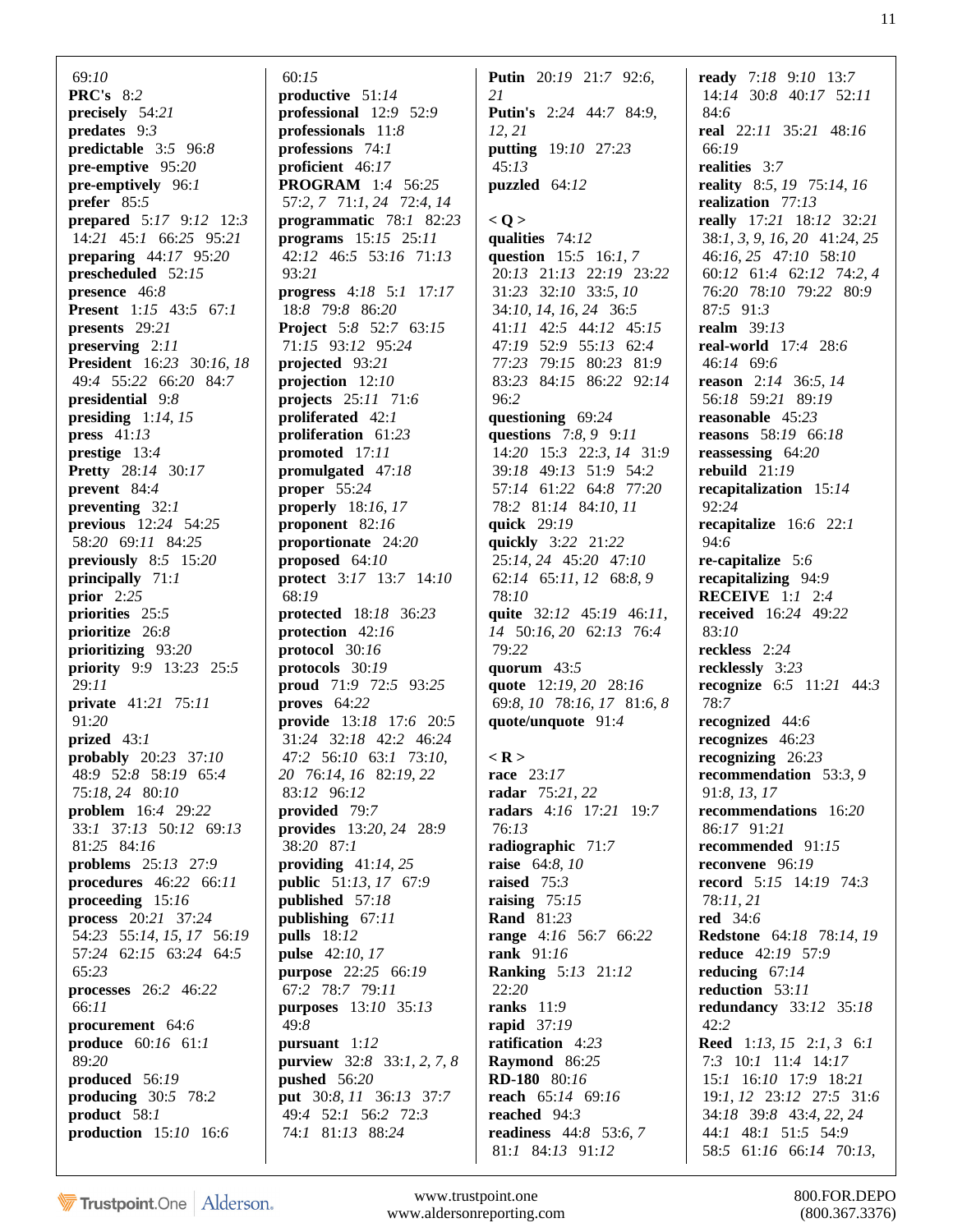*15* 71:*16*, *20* 74:*7* 78:*6*, *22* 79:*2* 83:*2* 87:*8*, *9* 92:*9* 96:*17* **reemphasize** 60:*11* **Re-engine** 42:*23* **re-engining** 42:*21* **reentering** 20:*17* **refer** 31:*22* **referenced** 76:*4* **references** 25:*10* **referred** 15:*19* 87:*12* **referring** 47:*24* **reflects** 11:*14* **refurbishments** 72:*17* **regain** 13:*4* **regard** 16:*20* 22:*19*, *24* 24:*12* 34:*24* 35:*3* 36:*6*, *16* 51:*1* 75:*3* **regarding** 7:*8* 15:*3*, *5* **regards** 18:*8* 32:*14* **region** 3:*16* **regional** 28:*10* **regular** 26:*25* 36:*1* 60:*13* 61:*7* 63:*17* **regulation** 25:*19* **rehearsed** 46:*21* **reinvigorate** 81:*7* **reiterate** 58:*16* **related** 7:*9* **relates** 44:*14* **Relations** 39:*19* **relationship** 38:*13* 86:*23*, *24* 87:*5* **relationships** 14:*7* **relative** 20:*14* **relatively** 45:*11* **released** 56:*17* 78:*15* 89:*15* **relevance** 18:*20* **reliability** 71:*4* 90:*25* **reliable** 48:*15* **relied** 3:*7* **relies** 37:*19* 76:*7* **relieved** 72:*6* **relocate** 65:*1* **relocation** 64:*11* **remain** 2:*18* 11:*11* 48:*24* 93:*7* **remainder** 51:*4* **remaining** 61:*3* 95:*18* **remains** 12:*7* 13:*23* 66:*21* **remanufacture** 94:*6* **remarks** 25:*4* 78:*11* **Remember** 60:*1* **reminded** 58:*10* 81:*22* **renewed** 79:*11* **renovations** 65:*20* **repeatedly** 22:*20* 56:*20* **repeating** 8:*9*

**replacement** 53:*2* **report** 15:*13* 43:*19* 57:*23* **reported** 8:*1* **reporting** 15:*13* 89:*7* **reports** 48:*6* 49:*16* 89:*3* **repostured** 28:*24* **represent** 11:*6* **representatives** 11:*19* **represented** 46:*10* **REQUEST** 1:*3* 78:*8* **requested** 56:*25* **require** 22:*17* **required** 8:*20* 15:*21* 19:*5* 42:*23* 53:*18* 94:*16* **requirement** 76:*23* **requirements** 15:*17* 19:*9* 26:*9*, *14* 27:*2* 28:*12* 30:*10* 42:*7*, *11*, *16*, *18* 96:*9* **requires** 59:*24* 94:*7* **rescheduled** 52:*18* 75:*7* 90:*18* 91:*1* **research** 81:*7*, *15* **reserve** 15:*3* 43:*14*, *15* **Reserves** 11:*20* 45:*10* **resilience** 13:*19*, *22* 33:*12*, *13* 96:*4* **resiliency** 35:*19* **resilient** 36:*23* 60:*25* 72:*20* **resolve** 55:*3* 68:*12* **resource** 14:*14* **resources** 47:*7* 72:*22* 83:*13* 86:*3*, *4* **respect** 4:*5* 5:*3* 15:*9* 44:*10* 45:*6* 47:*11* 64:*7* 73:*16* **respected** 56:*25* **respects** 17:*10* **respond** 29:*19* 31:*9* 34:*10* 48:*21* 49:*2*, *5* 52:*11* **Responding** 12:*1* **response** 24:*21* 82:*1* 88:*7* 95:*16* **responses** 26:*7* **responsibilities** 12:*4* 72:*2* **responsibility** 26:*15* 56:*5* **responsible** 4:*11* 24:*3*, *12*, *15*, *24* 26:*13* 82:*15* **responsive** 72:*20* **rest** 49:*13* 55:*9* 94:*10* **restore** 60:*22* **rests** 8:*10* **result** 46:*20* 67:*12* 80:*25* **resulting** 44:*7* **results** 57:*11* 89:*13* **retaining** 4:*20* **rethink** 29:*8* 45:*4* 47:*14* **return** 5:*14* 15:*8*, *19*

 70:*19* **reverse** 78:*1* **reverse-engineer** 60:*3* **REVIEW** 1:*3* 16:*11*, *22* 23:*5* 33:*9* 47:*17* 54:*14*, *21*, *23* 55:*15*, *17*, *19*, *23* 56:*2*, *17*, *22* 57:*18* 66:*21* 67:*10*, *12* 89:*12* 90:*1* 95:*8* **reviewed** 43:*18* **reviewing** 56:*17* **rewritten** 44:*19* **RHODE** 2:*2* 71:*18* **Richard** 2:*5*, *8* 4:*22* 6:*5* 7:*1*, *3* 9:*12* 15:*2*, *12* 16:*18* 19:*15*, *18*, *21* 20:*3*, *25* 21:*17*, *23* 22:*22* 23:*2* 26:*4*, *12* 28:*23* 29:*20* 30:*20* 34:*7*, *9*, *13*, *23* 35:*7* 36:*17* 39:*11* 40:*5*, *22* 42:*5*, *14* 44:*6*, *11* 45:*6* 47:*10*, *16* 48:*4*, *5*, *22* 49:*1* 51:*10* 52:*17* 53:*14*, *25* 54:*12*, *13*, *24* 55:*16* 56:*1*, *5*, *10*, *15* 57:*17* 58:*4*, *16*, *18* 59:*17* 60:*17* 61:*19* 67:*3*, *7*, *20* 68:*21* 69:*18* 70:*10*, *17*, *24* 71:*23* 72:*3* 73:*12*, *14* 74:*11* 77:*18* 81:*3*, *12* 82:*3*, *10* 83:*7*, *15* 84:*6*, *8*, *14*, *24* 85:*5* 87:*11*, *19* 88:*13*, *24* 89:*10*, *16* 90:*11*, *15*, *18*, *22* 91:*6*, *18*, *20* 92:*16*, *18*, *24* 93:*9*, *15* 94:*3* 95:*2*, *11* 96:*7* **right** 7:*7*, *15* 8:*20* 15:*15* 17:*3* 18:*14* 24:*4* 25:*20* 26:*1*, *21* 29:*2* 30:*10* 32:*24* 38:*5*, *10* 40:*13* 44:*15* 45:*12*, *25* 46:*4*, *11*, *25* 47:*8*, *9* 49:*12*, *15* 51:*3* 57:*20* 62:*5* 63:*10* 65:*23* 66:*9* 69:*7*, *21* 70:*9* 73:*18* 74:*14* 77:*3* 80:*5* 82:*20* 84:*3*, *6* 89:*2* 90:*21* 92:*15* 93:*4*, *6* **rightly** 7:*19* **rigorous** 56:*21* **rigorously** 55:*24* **risk** 25:*12* 67:*4*, *17* 77:*25* 78:*1* 89:*23* **risks** 68:*11* **Robert** 43:*7* **robust** 60:*25* 94:*7* **robustly** 47:*4* **rocket** 52:*23* 59:*18* **role** 19:*22* 23:*18* 24:*10* 25:*20* 26:*10* 41:*14* 42:*11* 55:*24* 57:*10* 66:*23* 70:*19* 88:*14* **Room** 1:*13* 20:*21*

**Rosen** 1:*17* 70:*14*, *15* 71:*21* 72:*25* 73:*21* 74:*7* **ROTC** 73:*23*, *25* **roughly** 96:*20* **Rounds** 1:*17* 34:*19*, *20* 36:*5* 37:*17* 39:*6*, *8* **routine** 52:*15* 90:*13* 91:*9*, *24* 92:*8* **routinely** 63:*23* 90:*8* **run** 48:*23* 90:*5* **running** 54:*2* **Russia** 2:*13*, *25* 3:*3*, *23* 7:*8* 13:*3* 15:*3* 20:*15*, *18* 21:*15* 31:*11*, *15* 39:*20*, *22* 40:*3* 41:*16* 44:*9* 48:*8*, *14* 49:*9*, *20* 64:*3*, *7*, *9* 68:*25* 73:*6* 80:*15*, *25* 83:*9*, *14* 84:*4* 85:*10*, *13* 86:*7* 90:*5*, *10* 91:*5*, *24* 92:*17* **Russian** 13:*1* 34:*11* 48:*6*, *13* 79:*10* 85:*16* **Russians** 41:*5* 50:*14* **Russia's** 2:*21* 49:*21* 58:*9* 70:*5* **< S > safe** 50:*25* **safety** 59:*9*, *11* 62:*22* 70:*20* **sailors** 7:*16* 14:*15* **sanctuary** 13:*3*, *6* **SATCOM** 39:*2* **satellite** 3:*24* 12:*13*, *19*, *20*, *21* 33:*10* 38:*6*, *7*, *14* 41:*15* 49:*17*, *19* 85:*15* **satellites** 4:*17* 12:*13*, *14*, *23* 33:*14* 50:*6*, *10* 63:*13* **satisfied** 73:*15* **satisfy** 32:*20* **saw** 12:*25* 50:*13* **saying** 34:*21* 77:*22* 88:*22* **scale** 13:*2* **scenario** 44:*17* **scenarios** 41:*20* 44:*15* **Schaefer** 43:*14* **schedule** 52:*1* 53:*16* 91:*2* **scheduled** 90:*14* 91:*9* **school** 73:*25* **scientists** 71:*3* **Scott** 1:*18* 83:*3*, *4* 84:*3*, *8*, *17* 85:*3*, *7*, *19* 86:*2*, *6*, *18* 87:*8*, *9* **screening** 61:*24* 63:*5* **SD-106** 1:*13* **SDA** 13:*13*, *14*, *19*, *22*, *23* **sea** 4:*16* 80:*8* 89:*8* **seamless** 3:*22* **seams** 2:*18* 29:*23* **seas** 17:*13*

Trustpoint.One Alderson.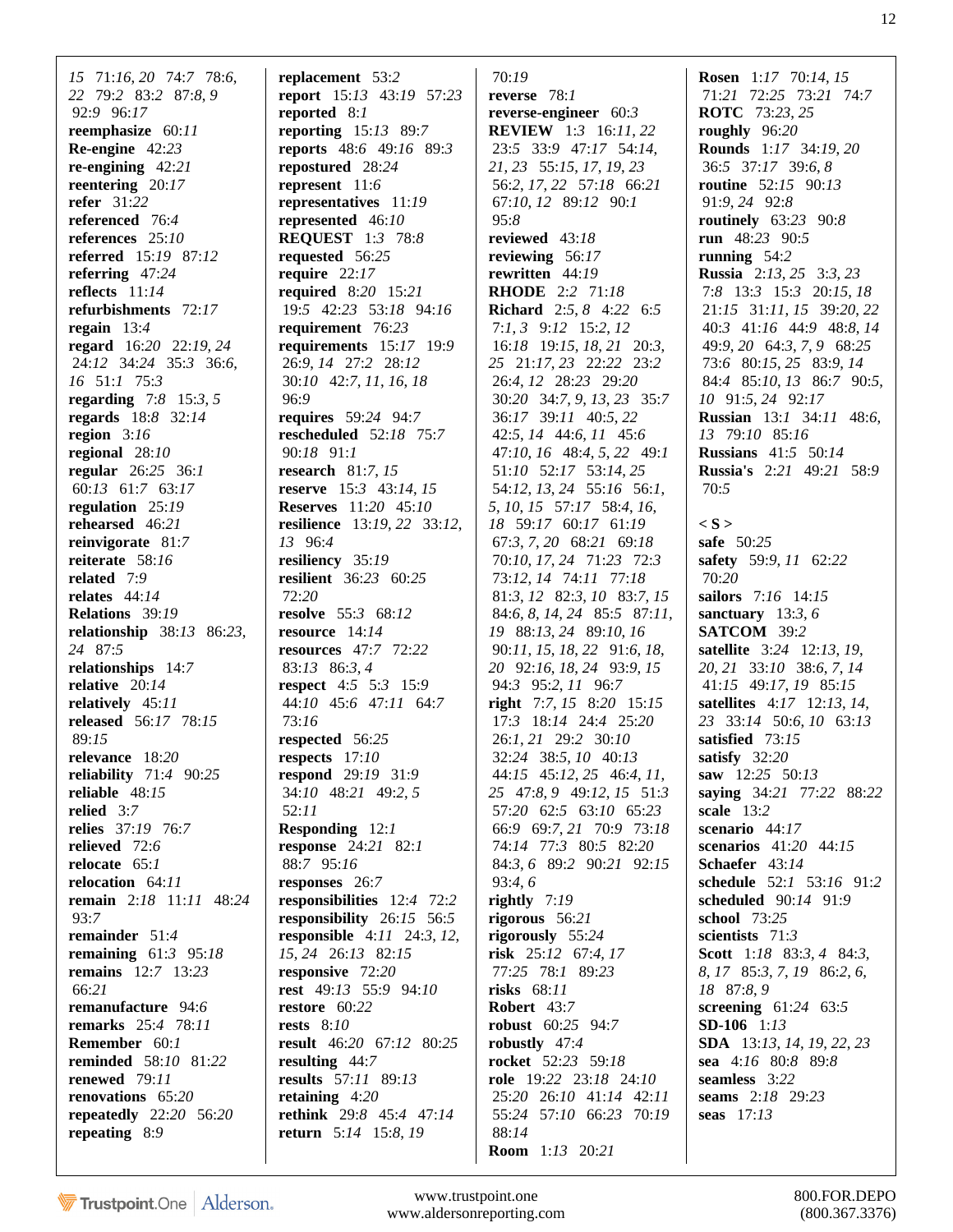second 14:6 33:10 38:16 43:22 49:8 55:6 72:18 84:17 88:6, 17 seconds 34:9 43:23 secret  $57:9$ Secretary 7:11 8:1 24:1 43:9, 10, 13, 15, 16 55:17, 18, 23 75:10 82:14 87:20 91:19 **Security** 5:5 8:18 15:7 21:9 36:20 55:25 70:21, 25 71:15, 17 79:14 82:7 87:18 93:24 see 18:3 23:4 32:15 34:7 38:22, 23 40:14, 23 42:18 53:23 57:19 73:4 79:12 82:7 85:3, 16 86:14 89:13 92:21 seeing 29:17 41:24 44:15 49:16 57:23 64:6 68:25 80:13 seen 3:9 8:23 22:5 32:13 44:8 62:10, 12 71:12 80:7 84:12 85:12 segued  $41:10$ self 44:22 self-deterring  $90:4$  95:16 Semiconductors 80:21 **Senate** 1:8, 13 11:4  $43:20$ **SENATOR** 2:1 5:17 16:18 19:13, 14, 21, 25 20:3, 12, 25 21:4, 23 22:18 23:2, 11, 12, 13, 14, 21 24:18, 22 25:9, 20 26:4, 12 27:3, 5, 7, 8, 14 28:14, 23 29:16 30:14, 20  $31:5, 6, 7, 8, 9$   $32:7, 24$ 33:15 34:5, 13, 15, 18, 19, 20, 24 35:7 36:5, 17 37:17 39:6, 8, 9, 10 40:5, 19, 20, 21 41:10, 23 42:5, 14 43:2, 4, 18, 21 44:3, 4, 11 45:2, 6, 8, 16 47:5, 10,  $16, 25$  48:1, 2, 3 49:1, 15 50:11 51:3, 5, 6, 7 52:17 53:10, 23 54:1, 9, 10, 11, 24 55:12, 21 56:5, 8, 12, 16 57:17, 22 58:5, 6, 7, 18 59:8, 17 60:8, 17 61:3, 16, 17, 18 62:23 63:4, 16, 25 65:3, 17 66:3, 5, 8, 13, 14, 15, 16 67:7, 13, 20 68:6, 13, 21 69:8, 18 70:4, 12, 13, 14, 15 71:21 72:3, 25 73:3, 21 74:7, 8, 9 75:2, 9, 13 76:10 77:6, 18 78:4, 6, 7, 9 79:1, 2, 3, 4 80:14 81:3, 12 82:2, 10, 25 83:2, 3, 4, 15, 22, 84:3, 8, 14, 17, 24 85:3, 5, 7, 19, 24 86:2,

6, 10, 18, 22 87:8, 9, 10, 11, 19 88:10, 13, 20, 24 89:2, 10, 15, 16, 90:3, 11, 13, 16, 18, 19, 22, 91:1, 6, 15, 18, 19, 22 92:9, 10, 11, 14, 17, 19, 24, 93:5, 10, 12, 15, 18 94:3, 13 95:2, 5, 17 96:6,  $13$ Senators 1:15 send 52:5, 15 54:3 91:7 sending  $92:3, 4$ sends 77:10 senior  $4:8$ sense 31:14 65:19 79:11 sensitive 36:7 51:11 sensor 4:13 17:11 26:6 29:25 30:1, 2 76:12 sensors 4:12, 15, 16  $17:12$ ,  $18$ ,  $23$   $18:11$   $19:3$ , 4 38:25 63:24 separate 35:20 36:2 separation  $35:4, 8$ serial 20:19 21:10 series 3:2 53:5 serve 26:25 serves  $31:17$ service 2:9 11:8 19:16 30:6, 9, 12 34:2, 22 39:11 44:5 51:8 52:20 58:13 60:4 70:18 74:10 79:6 86:25 92:12 96:15 servicemembers 11:19 **Services** 1:9 11:5, 18 15:13 26:7 46:9, 10 60:19 77:19 87:2, 7 96:12 serving  $2:10$  44:23 session  $6:3$   $7:10$   $15:4$ 21:1, 25 28:25 34:14, 16 36:19 44:12 45:7 49:14 51:2 73:11, 20 84:15, 25 85:6 87:23 88:9 90:2  $95:3$ set 37:14 53:4 66:12 sets 4:21 13:25 68:11 setting  $64:13$ settle  $65:20$ seven 43:20 **Shaheen** 1:16 61:17, 18 62:23 63:4, 16, 25 65:17 66:3, 5, 13, 14 shaken  $2:22$ shaping  $42:11$ share 4:14 63:12 64:1 shift 87:24 shifts 7:20 shipments 31:24, 25 32:4 ships 17:22 19:4 shooter 26:6 shot  $16:4$ 

show 53:6 57:6 67:12 showing  $42:1$  94:21 shown  $95:19$ Shugart 95:19 shuttle  $49:24$ side 39:20 88:6 signal 19:10 32:21 42:19 53:20 77:9 92:8 signaling  $42:25$ signals 33:14 41:16 87:24 91:7 signed  $80:1$   $82:15$ significant 7:7 13:2 29:7 59:21 71:13 78:16, 18 79:8 87:24 significantly  $80:19$  88:3 silence 51:14 52:6 silos  $3:10$ similar 13:3 35:15 Similarly 3:19 simple  $35:12$ simply 21:5 57:5 94:11 single  $5:8$  32:2 sir  $16:9$  29:15 37:17 39:6 49:14 50:20 79:15 80:23 81:9 84:6 90:2.15  $92:18$ sit 74:18 **Site** 70:21, 25 71:15, 17 sites  $17:22$   $71:17$ situation 7:25 32:13 92:1 situational  $4:13$  30:4  $63:11$ situations  $41:22$  80:12 size 28:21 62:5 67:14 71:18 96:8 SJ-17 12:25 **SJ-21** 12:18, 20, 23 41:1 skill  $4:20$ **SLCM** 89:9 smaller 89:6 small-scale 25:11 smartest 56:4 so-called 88:10 89:5 socioeconomic 78:16 soldiers 7:16 14:15 sole 22:24 66:19 67:2 solutions 25:19 somebody  $63:18$ soon 65:10 71:7 sorely 79:13 sort 34:10 41:12 sought  $48:15$ sounds 30:2 54:19 **Soviet** 88:25 **SPACE** 1:2 2:7, 12, 16  $3:20, 22, 24$  4:2, 4, 12 11:2, 7 12:2, 10, 15, 19  $13:2, 4, 6, 7, 9, 10, 12, 13,$ 15, 19, 21, 22, 23, 24 14:1, 3, 9, 10, 11, 13, 18 17:11,

13, 19 18:4 19:6, 9 23:16, 17, 18, 20 24:19, 24 25:2, 6, 8, 15, 21, 25, 27:10, 19, 21, 24 28:10, 11 29:23 30:4 31:23 32:21 33:13 34:3 37:19, 22 38:7, 9, 12, 16, 19, 21, 23 39:1 40:22 41:18, 20 43:17 46:12 49:24 50:7, 10, 13, 22, 24 54:6, 16 61:23 62:9, 16, 21, 24 63:11, 22 65:1  $67:15$   $73:1, 6, 8, 16, 19$ 75:22 76:2, 7, 15, 16, 20 77:3 78:13 79:18, 25 80:6 82:13 85:8, 11, 22, 25 86:7, 14, 15, 18, 23  $87:4, 6$  96:1, 5, 11 space-based 18:5 **SPACECOM** 2:7, 15, 17 4:4, 11, 21 23:18, 22 40:4 41:20 64:11, 16, 21 79:9 SPACECOM's 96:3 space-specific 80:24 spacetrack.org 63:21 speak 59:13 71:23 73:7 speaking  $52:13$  68:22 72:25 75:17 specialized  $4:20$ **specific** 19:11 63:5 91:20 specifically  $34:25$  70:21 specifics 59:24 60:18  $77:19$ spectrum 82:5, 6, 12, 20 speed 18:19 26:6 69:23 spend 49:25 64:15 65:1 spending 57:7, 11 74:23 88:21 sphere  $51:23$ spoken  $60:9$ spread  $48:15$ Springs  $38:18$ stability 2:23 3:16 22:8 36:16 37:9, 10 58:11 70:9 stable 3:4 60:9, 10 staff 11:24 69:19 staffing  $64:15$ staggering  $57:11$ stake 68:10 standard 26:25 35:24 standards 82:17 standing  $17:6$ standpoint 85:17 stands 2:17 13:7 stand-up  $4:19$ **Starlink** 41:15, 25 **START** 4:24 20:7 24:8,  $10\quad 92:13\quad 94:6.8$ started 27:23, 25 starting  $22:7$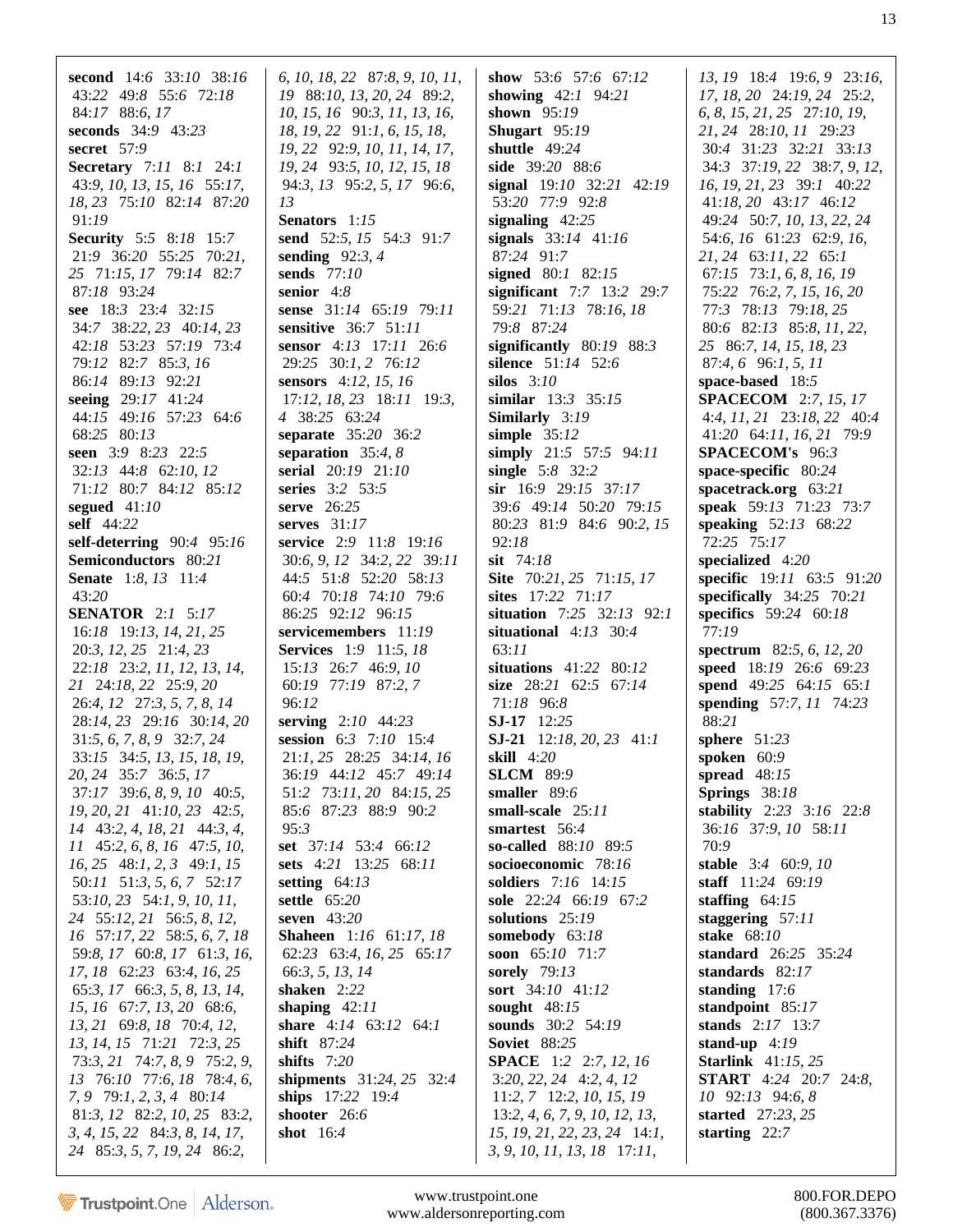**State** 20:*4* 24:*9* 71:*18* 93:*23* **stated** 7:*19* 80:*15* 88:*2* **STATEMENT** 2:*1* 5:*15*, *17* 7:*1* 9:*12* 11:*1* 14:*19*, *21* 45:*18* 69:*9* 79:*7* 80:*1* 81:*4* 86:*11* 87:*12* **statements** 3:*2* 41:*1* 84:*9* **STATES** 1:*2* 3:*4* 7:*2* 11:*2*, *7* 13:*8* 14:*4* 19:*18* 20:*16* 21:*8*, *16* 22:*23* 25:*21* 49:*9* 66:*21*, *24*, *25* 94:*17* **static** 47:*21* **station** 41:*6*, *7* 50:*22*, *25* 62:*21*, *24* 75:*22*, *23* 76:*7* **stations** 41:*14* **statistic** 62:*7* **statutorily** 15:*21* **stay** 53:*16* 65:*19* **steadily** 11:*13* **steady-state** 22:*12* **stealing** 33:*14* **STEM** 46:*6* 73:*24* 74:*1* **steps** 37:*23* 60:*22* **Stewardship** 71:*1*, *24* 72:*4*, *14* **stockpile** 69:*25* 71:*1*, *4*, *10*, *24*, *25* 72:*4*, *11*, *14*, *15* **stood** 27:*19*, *22* 33:*15* 62:*8* 80:*5* **stop** 69:*16* **Storch** 43:*7* **story** 15:*18* **STRATCOM** 2:*6*, *15* 4:*5* 37:*8* 40:*4* 44:*17* 48:*24* 51:*12*, *16* 52:*1* 54:*25* 55:*16* 81:*4*, *13* **STRATCOM's** 9:*9* 42:*11* 71:*25* **STRATEGIC** 1:*2* 2:*6*, *13*, *16* 4:*8* 7:*2*, *12*, *13*, *17*, *18* 8:*2*, *11*, *12*, *18*, *21* 22:*17* 28:*17* 29:*7* 30:*22* 34:*10* 35:*10* 37:*2*, *9* 46:*24* 49:*8* 54:*22* 55:*14* 56:*24* 61:*6* 66:*20* 69:*9* 70:*9* 81:*11* 83:*19* 92:*21* 93:*7*, *9*, *17*, *22* **strategically** 30:*24* **strategies** 45:*13* 47:*18* **strategists** 94:*21* **strategy** 8:*20* 13:*12*, *24*, *25* 14:*5* 16:*14* 19:*17* 29:*3* 45:*19* 46:*25* 47:*12*, *19* 53:*18* 55:*25* 57:*10* 80:*11* 82:*14* 87:*25* 88:*4*, *5*, *15* **stream** 96:*10* **streamline** 26:*2*

**strength** 45:*9*, *12*, *17*, *20*, *23* 47:*6* 52:*7* 54:*19* **strengthening** 14:*6* **stress** 8:*22* **strike** 88:*12* 95:*20* 96:*1* **strikes** 94:*17* **strong** 51:*15* **stronger** 36:*23* **strongest** 74:*12* **strongly** 55:*4* **structural** 34:*4* **structure** 31:*4* 34:*6* **study** 57:*6* 78:*15*, *18*, *21* **stuff** 60:*19* **stunted** 25:*12* **subcritical** 71:*3* **submarines** 8:*24* **submit** 14:*19* 21:*14* 74:*3* 78:*20* **submitted** 5:*15* **subsequently** 24:*8* **subset** 26:*17* **substantial** 12:*6* **substituted** 67:*16* **sufficient** 31:*23* 47:*5* 82:*19* 86:*20* **suggest** 57:*17* **suggested** 21:*13* 89:*3* **suggesting** 33:*8* **suggestion** 34:*8* 74:*18* **superiority** 13:*13* 76:*3*, *9* 82:*14* **supplemental** 95:*7* **supplied** 80:*24* **supply** 60:*15* 80:*20* **support** 7:*12* 11:*10* 14:*9*, *17* 42:*8* 55:*5* 56:*22* 73:*13* 82:*19* 96:*3* **supporting** 5:*9* 9:*7* **supports** 93:*24* **sure** 4:*4* 18:*17* 24:*25* 26:*21* 27:*1*, *13* 30:*15* 33:*17* 36:*12* 45:*14* 49:*5* 50:*23*, *24* 56:*3* 60:*12* 62:*20* 65:*4*, *16* 66:*10* 82:*17* 87:*15* 95:*13* **surrender** 94:*18* **sustain** 13:*21* 53:*1* 93:*22* **Sustainment** 43:*11* 60:*1* **SVC-217** 6:*3* 96:*19* **switch** 63:*25* 95:*17* **switching** 94:*14* **synchronize** 27:*11* **synthesized** 18:*17* **system** 53:*2* 59:*2*, *19*, *20* 60:*4* 70:*7* 71:*7* 75:*25* 80:*17* 88:*16* **systems** 21:*20* 23:*18* 26:*11*, *14*, *18* 35:*1*, *2*, *6*, *20* 36:*8* 49:*17*, *19* 53:*20*

 58:*21*, *25* 59:*5* 60:*24* 73:*19* 85:*9* 89:*4*

**< T > table** 31:*14* 39:*21* 79:*23* **tactical** 30:*23* 34:*12* **Taiwan** 94:*18* 95:*22* **take** 17:*14* 26:*21* 40:*2* 46:*18* 53:*10* 58:*12* 60:*22* 64:*17*, *21* 65:*20*, *22* 68:*10* 77:*21* 82:*12* 86:*17* 88:*6* 89:*23* **taken** 37:*24* 73:*17* **takes** 30:*16* 49:*7* **talent** 45:*25* 46:*21* **talk** 24:*7* 31:*20* 36:*11* 42:*11* 45:*9* 62:*5* 73:*1*, *8*, *22* 74:*2* 75:*19* 85:*20* 87:*22* **talked** 30:*25* 39:*12* 42:*7* 64:*2* 76:*3*, *4* 77:*7* **talking** 24:*8* 52:*23* 68:*7* 72:*19* 76:*9* 87:*20* 90:*23* 93:*14* **talks** 20:*15* **tangible** 44:*6* 84:*12* **tanker** 42:*7*, *12*, *15*, *23* **tankers** 42:*8* **target** 50:*10* **targeting** 48:*8* **targets** 67:*17* **Task** 38:*19* **tasking** 4:*12* **tasks** 17:*12* **team** 11:*8*, *25* 20:*7* 34:*6* 86:*25* **teams** 27:*24* **teamwork** 12:*2* **technical** 20:*5* 46:*6* 56:*9*, *11*, *13* 57:*1* 78:*1* 88:*15* **Technically** 30:*1* **techniques** 46:*22* **technologies** 80:*24* **technology** 25:*14* 59:*15* 76:*7* **tell** 19:*20* 30:*18* 35:*13* 39:*21* 40:*1*, *6* 55:*18* 67:*9* 69:*18* 86:*14* **telling** 38:*23* **tend** 37:*8*, *11* 50:*2* **tenets** 24:*2*, *6*, *12*, *23* 25:*7* **term** 87:*13* **terms** 16:*13*, *25* 18:*3* 19:*22* 23:*24* 24:*14*, *15* 25:*24* 26:*2* 27:*21* 29:*18* 32:*12* 33:*12*, *13* 36:*12* 37:*7*, *8* 38:*13* 42:*2*, *18* 45:*21* 46:*5* 53:*19* 62:*19* 63:*1* 64:*14* 73:*12*, *14* 76:*18* 79:*22* 82:*7* 86:*1*,

*14*, *25* **terrestrial** 17:*24* 18:*2* **terrestrial-based** 77:*2* **territory** 45:*4* **test** 12:*17* 13:*5* 50:*15*, *19*, *20* 51:*24* 52:*15*, *18*, *19*, *20* 62:*12* 90:*7* 91:*4*, *17* **tested** 49:*10* **testified** 16:*19* 22:*22* 23:*2* 54:*13* 69:*23* 71:*12* 93:*5* 94:*19* **testify** 2:*15* 7:*4* **testifying** 70:*17* 92:*14* **testimonies** 5:*12* **TESTIMONY** 1:*1* 2:*5* 8:*4* 57:*21* 58:*20* 61:*20* 71:*14* 79:*6* 92:*20* 93:*19* 96:*14* **testing** 72:*7* 85:*18* 91:*2* 92:*8* **tests** 12:*16* 40:*25* 49:*23* 52:*1* 90:*9*, *10*, *19*, *23*, *24* 91:*24* **thank** 2:*8* 5:*11* 7:*11* 9:*11* 10:*1* 11:*4* 14:*16* 15:*1* 16:*10* 17:*9*, *16* 19:*12*, *14*, *15* 23:*11*, *12*, *14*, *21* 26:*4* 27:*3*, *5*, *8*, *14* 28:*14* 30:*14* 31:*5*, *6*, *8* 34:*16*, *17*, *18*, *20*, *21* 37:*17* 39:*6*, *8*, *10* 43:*2*, *4* 44:*1*, *4*, *5* 45:*2*, *8*, *15* 47:*25* 48:*1*, *3*, *4* 49:*15* 50:*11* 51:*3*, *5*, *7*, *8*, *20* 54:*8*, *9*, *11* 57:*16*, *20* 58:*5*, *7*, *12* 61:*15*, *16*, *18*, *19* 62:*4* 66:*13*, *14*, *16* 67:*13* 70:*12*, *13*, *15*, *16*, *18* 71:*20* 72:*25* 73:*10*, *21* 74:*6*, *7*, *9* 76:*10* 78:*4*, *5*, *6*, *9* 79:*1*, *2*, *4*, *5*, *6*, *19* 82:*25* 83:*2*, *4*, *5* 85:*7* 87:*8*, *9* 90:*3* 92:*9*, *11*, *12* 94:*13* 96:*6*, *14*, *16*, *17* **thanks** 2:*9* 27:*8* 74:*9* **theater** 29:*7* 30:*23* 94:*21* 95:*1* **theirs** 36:*14* **theory** 44:*20* **thing** 20:*10* 25:*1* 86:*1* **things** 13:*17* 27:*22* 32:*12*, *23* 53:*15* 55:*8* 62:*10* 66:*7* 72:*4*, *13* 73:*14* 75:*5* 85:*3* 96:*3* **think** 8:*8* 17:*3* 21:*6* 22:*14* 24:*13*, *23*, *24* 25:*1*, *23* 27:*17* 30:*20* 31:*3* 32:*11*, *19* 35:*5* 36:*17* 37:*5*, *12*, *15* 39:*15*, *23* 41:*24* 44:*14*, *23* 45:*9* 47:*22* 48:*10* 51:*18* 52:*3*, *12* 56:*8*, *12* 61:*11* 68:*16*,

Trustpoint.One Alderson.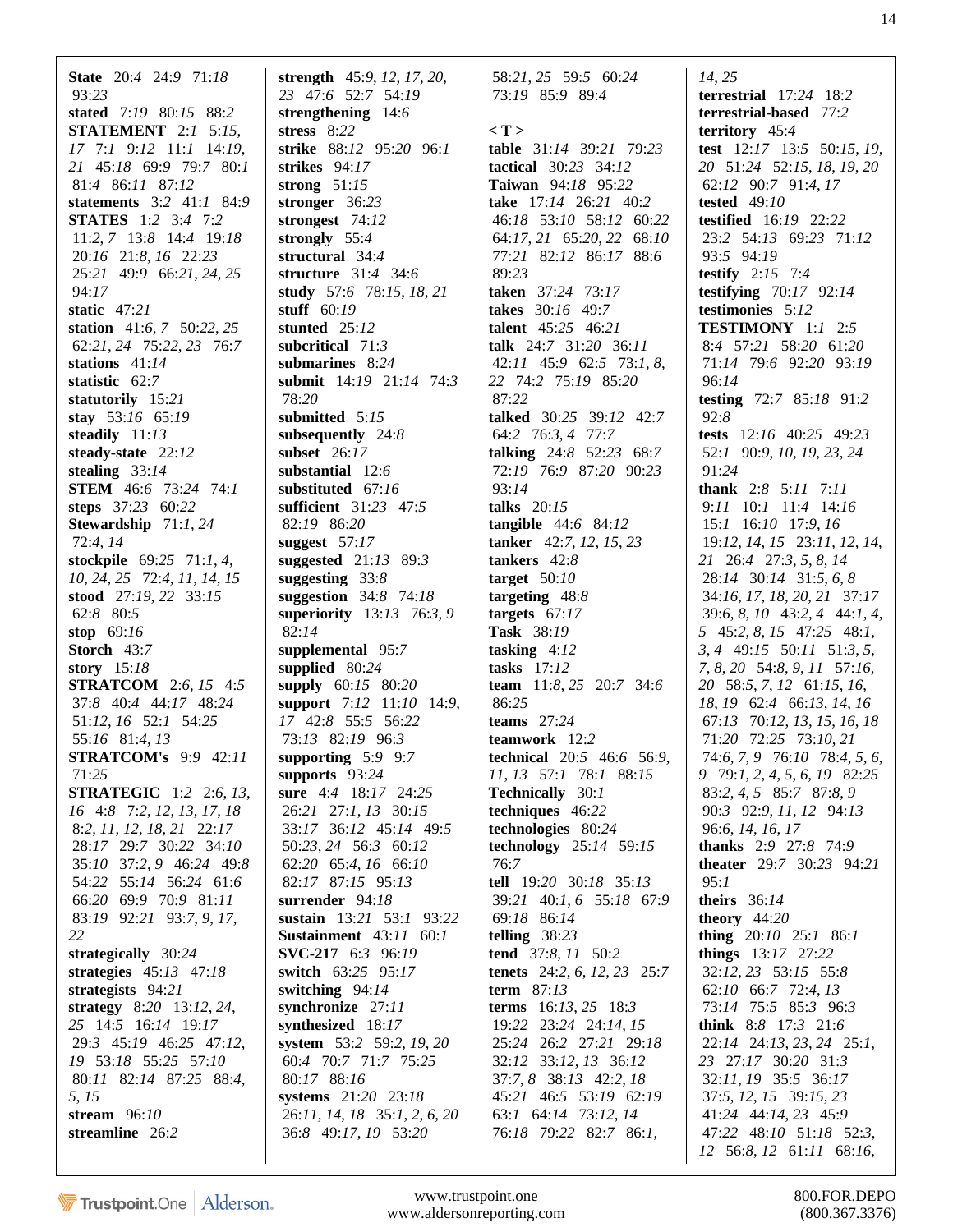*23* 69:*4*, *12* 70:*1*, *2*, *11* 72:*8* 74:*23* 75:*11*, *23* 76:*4*, *11* 77:*6*, *19* 79:*11*, *14*, *20* 80:*19* 81:*18*, *21*, *23*, *25* 83:*25* 84:*3* 85:*24* 88:*20* 91:*9*, *11* 92:*7* 93:*6*, *14* 95:*14* **thinking** 40:*10* 69:*3* 84:*16* 93:*6* **third** 4:*24* 14:*7* **Thomas** 95:*18* **thought** 28:*3* 34:*15* 44:*25* 69:*4* **thoughts** 29:*18* **thousands** 33:*6* **threat** 3:*20* 29:*6*, *18*, *21* 48:*21* 52:*11* 58:*10*, *11*, *21*, *23* 59:*6*, *8* 66:*19* 88:*8* 89:*20*, *21* 93:*3* 94:*12* **threaten** 94:*16* **threatened** 21:*16* **threatening** 37:*3* 50:*21* **threatens** 23:*17* **threats** 4:*1* 12:*1* 21:*2* 22:*4* 28:*20*, *22* 29:*7* 35:*25* 47:*13*, *14*, *23* 49:*2* 67:*3* 68:*13*, *15*, *18* 70:*6* 73:*5* 92:*22* 93:*22* **three** 3:*9* 14:*5* 21:*23* 39:*16* 46:*16* 66:*1* 72:*22* 80:*4* **three-party** 8:*18* 22:*8*, *9* 37:*13* 39:*15* 81:*15* **threshold** 93:*13* 95:*14* **Tillis** 1:*18* 44:*3*, *4* 45:*2*, *8* 47:*5*, *10*, *25* 48:*1* **time** 7:*24* 8:*6* 15:*17* 16:*5* 21:*18* 22:*11* 27:*12* 28:*16*, *18* 29:*10*, *12*, *18* 40:*10* 48:*16*, *21* 49:*6*, *25* 51:*4*, *19* 52:*4*, *12* 54:*2* 61:*3* 65:*1*, *17* 67:*1* 69:*5*, *19* 70:*8* 73:*22* 90:*12* 92:*22* 95:*18* 96:*13* **timeline** 26:*3* 45:*12* **times** 8:*23* 29:*14* 51:*13* 71:*8* **today** 2:*4* 5:*11*, *13* 7:*4*, *21* 9:*10* 11:*5*, *10* 12:*14* 14:*13* 20:*14* 22:*21* 27:*9* 29:*3* 36:*24* 40:*12* 49:*25* 50:*19* 51:*9*, *22* 58:*8* 61:*12* 62:*9*, *15* 65:*25* 66:*17* 70:*17* 73:*16* 76:*18* 79:*5* 80:*13* 86:*5* 87:*12* 92:*25* **today's** 3:*25* 8:*19* **told** 20:*14* 44:*22* 57:*3* 69:*18* 94:*14* **tools** 13:*21*

**top** 13:*23* 22:*10* 25:*5* 59:*1* **topic** 64:*1* **total** 12:*13* **totally** 65:*2* **touched** 96:*7* **tough** 57:*14* **tour** 83:*16* **TPY-2s** 17:*21* 19:*4* **track** 15:*14* 50:*17*, *19* 62:*11* 73:*25* **tracked** 62:*8* **tracking** 50:*16* **trade** 31:*22* **traditionally** 17:*18* 18:*1* 19:*5* **trained** 66:*10* 69:*3* **training** 91:*12* **transaction** 25:*16* **TRANSCOM** 42:*6* **transition** 2:*19* 25:*10* **treat** 84:*20* **treated** 67:*4* **treaties** 20:*4* **treating** 85:*8* **Treaty** 4:*24* 19:*23* 20:*7* **tremendous** 62:*10* **triad** 3:*12* 4:*25* 5:*2* 9:*6* 15:*6*, *14* 22:*1* 42:*9* **tried** 16:*6* 35:*21* **trillions** 74:*23* **trip** 76:*11* **troubles** 58:*3* **troubling** 21:*6* **true** 57:*5* 88:*14* **try** 35:*5*, *7* 36:*7* **trying** 7:*14* 37:*6* 41:*16* 45:*24* 63:*16* 64:*16* 70:*7* 85:*20* 91:*6* **Tuberville** 1:*19* 27:*7*, *8* 28:*14* 29:*16* 30:*14* 31:*5*, *6* 78:*7*, *9* 79:*1*, *2* **Tuesday** 1:*6* **turn** 31:*19* 90:*7* **TV** 32:*15* **two** 7:*21* 8:*6* 11:*23* 21:*13* 22:*3*, *6*, *14* 26:*18* 28:*17*, *20*, *22* 29:*20* 31:*22* 34:*2* 35:*3*, *4*, *17*, *20* 36:*12* 38:*4*, *17* 39:*1*, *16* 42:*18* 46:*10* 48:*19* 52:*12* 65:*3*, *7* 68:*14* 72:*13* 75:*24* 83:*8*, *20* 87:*21* 89:*4* 92:*5* **two-party** 37:*11* 39:*14* **type** 32:*22* 46:*6* 77:*2* **types** 23:*25* 73:*18* **< U > U.S** 1:*8* 2:*1*, *5*, *7* 7:*17* 8:*16* 12:*1* 13:*6*, *9*, *12*, *23*, *24* 14:*9*, *10*, *13* 19:*9*

 21:*21* 27:*19* 28:*21* 32:*21* 48:*12*, *23* 50:*6*, *7*, *10* 66:*22* 73:*6* 80:*6*, *16* 85:*8* 89:*19* **U1a** 71:*2*, *6*, *24* **UARCs** 81:*18* **UEWRs** 17:*25* **Ukraine** 2:*21* 7:*7* 15:*3* 21:*17* 31:*21* 32:*13* 34:*12* 41:*15* 58:*9* 64:*9* 73:*4*, *9* 79:*10* 92:*3*, *6* **Ukrainian** 3:*25* 48:*6* **Ukrainians** 49:*18* **ultimate** 18:*10* **ultimately** 16:*23* 49:*20* 76:*21* 95:*16* **unanimous** 78:*8* **unarmed** 90:*9* **unchanged** 23:*3* **unclassified** 51:*23* **unclear** 44:*16* **undergoing** 4:*22* 71:*6* **underground** 71:*2* **undermine** 70:*8* **underpin** 8:*15* **underpins** 72:*12* **underscores** 80:*20* **understand** 3:*14* 5:*9* 14:*1* 15:*24* 16:*9* 25:*1*, *2*, *7* 37:*15* 40:*18* 48:*12*, *22* 51:*11*, *12* 52:*24* 55:*6*, *13* 58:*15* 64:*17*, *24* 68:*24* 69:*4* 72:*8* 75:*13* 87:*16* **understanding** 13:*17* 18:*3* 28:*19* 42:*8* 61:*24* 64:*20* 68:*18* 77:*25* 82:*11* **understands** 49:*6* **understood** 37:*4* **undertaking** 3:*15* **underway** 15:*23* 62:*1* **Unfortunately** 58:*9* 71:*16* **unified** 12:*4* **unilaterally** 7:*22* **uninterrupted** 18:*22* **Union's** 88:*25* **Unit** 62:*17* 63:*22* **UNITED** 1:*2* 3:*4* 7:*2* 11:*2*, *7* 13:*8* 14:*4* 19:*18* 20:*16* 21:*8*, *16* 22:*23* 25:*21* 49:*9* 66:*24*, *25* 94:*17* **universal** 67:*1* **unjust** 79:*10* **unlimited** 15:*22* **unprovoked** 2:*21* 58:*9* **update** 62:*1* **updated** 63:*17* **updates** 63:*22* **upgrade** 59:*15* **upgraded** 62:*18*

**upgrades** 70:*22* 71:*24* 76:*21* **uphold** 3:*18* **uranium** 5:*6* **urge** 34:*5* **urgency** 64:*1*, *12*, *24* **use** 13:*9* 16:*13* 17:*19* 23:*19* 25:*16* 30:*11*, *24* 31:*1*, *3* 32:*22* 34:*11* 35:*17* 37:*8* 44:*16* 49:*12* 55:*1* 61:*2* 62:*15*, *18* 68:*4* 69:*1*, *5* 84:*10* 86:*7* 87:*3* 88:*11* 89:*1* 94:*17* 95:*10*, *11*, *15* **usually** 39:*20* **utilize** 38:*24* **utilizing** 46:*14* **utmost** 4:*9* **< V > valid** 36:*20* **valley** 25:*9* **value** 11:*8* 94:*23* **Vandenberg** 38:*9*, *12* 62:*16* 63:*22* 78:*13*, *17* **variables** 74:*19* **variety** 56:*3*, *13* **varying** 42:*9* 74:*19* **vast** 71:*21* **vehicle** 12:*17* **venture** 52:*8* **venue** 51:*17* **verify** 71:*3* **versa** 37:*4* **versatile** 12:*8* **version** 80:*5* **versus** 35:*1*, *6* 65:*21* **viable** 90:*21* **vice** 37:*4* **view** 24:*19* 25:*16* 26:*8* 34:*9* 48:*16* 57:*9*, *25* 58:*1* **viewed** 48:*10* **viewing** 50:*8* **views** 5:*4* 56:*3*, *7*, *13* 67:*19* **violence** 7:*23* 55:*4* **visibility** 63:*3* **vision** 4:*15* 80:*1* **visited** 71:*8* 75:*21* **vital** 11:*21* 19:*16* 73:*19* 82:*7* **vivid** 17:*3* 95:*3* **Vladimir** 2:*24* 20:*19* 21:*7* 92:*6*, *21* **Von** 42:*6* **< W >**

**waiting** 65:*13* **walk** 40:*14* **want** 2:*8* 7:*11*, *15* 16:*3* 17:*5* 20:*23* 31:*3*, *20* 37:*7*

Trustpoint.One Alderson.